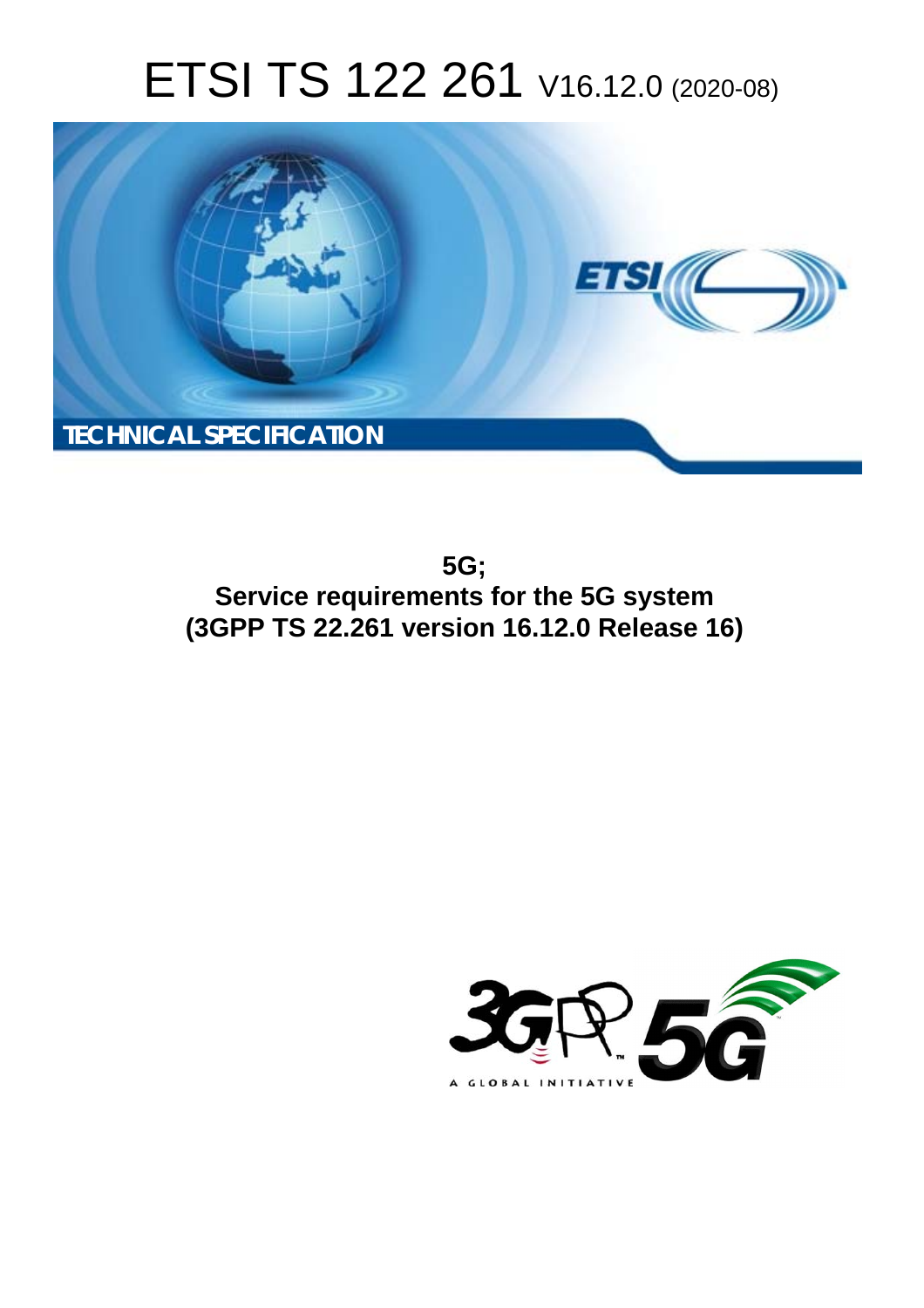Reference RTS/TSGS-0122261vgc0

Keywords

5G

#### *ETSI*

#### 650 Route des Lucioles F-06921 Sophia Antipolis Cedex - FRANCE

Tel.: +33 4 92 94 42 00 Fax: +33 4 93 65 47 16

Siret N° 348 623 562 00017 - NAF 742 C Association à but non lucratif enregistrée à la Sous-Préfecture de Grasse (06) N° 7803/88

#### *Important notice*

The present document can be downloaded from: <http://www.etsi.org/standards-search>

The present document may be made available in electronic versions and/or in print. The content of any electronic and/or print versions of the present document shall not be modified without the prior written authorization of ETSI. In case of any existing or perceived difference in contents between such versions and/or in print, the prevailing version of an ETSI deliverable is the one made publicly available in PDF format at [www.etsi.org/deliver](http://www.etsi.org/deliver).

Users of the present document should be aware that the document may be subject to revision or change of status. Information on the current status of this and other ETSI documents is available at <https://portal.etsi.org/TB/ETSIDeliverableStatus.aspx>

If you find errors in the present document, please send your comment to one of the following services: <https://portal.etsi.org/People/CommiteeSupportStaff.aspx>

#### *Copyright Notification*

No part may be reproduced or utilized in any form or by any means, electronic or mechanical, including photocopying and microfilm except as authorized by written permission of ETSI. The content of the PDF version shall not be modified without the written authorization of ETSI. The copyright and the foregoing restriction extend to reproduction in all media.

> © ETSI 2020. All rights reserved.

**DECT™**, **PLUGTESTS™**, **UMTS™** and the ETSI logo are trademarks of ETSI registered for the benefit of its Members. **3GPP™** and **LTE™** are trademarks of ETSI registered for the benefit of its Members and of the 3GPP Organizational Partners. **oneM2M™** logo is a trademark of ETSI registered for the benefit of its Members and of the oneM2M Partners. **GSM®** and the GSM logo are trademarks registered and owned by the GSM Association.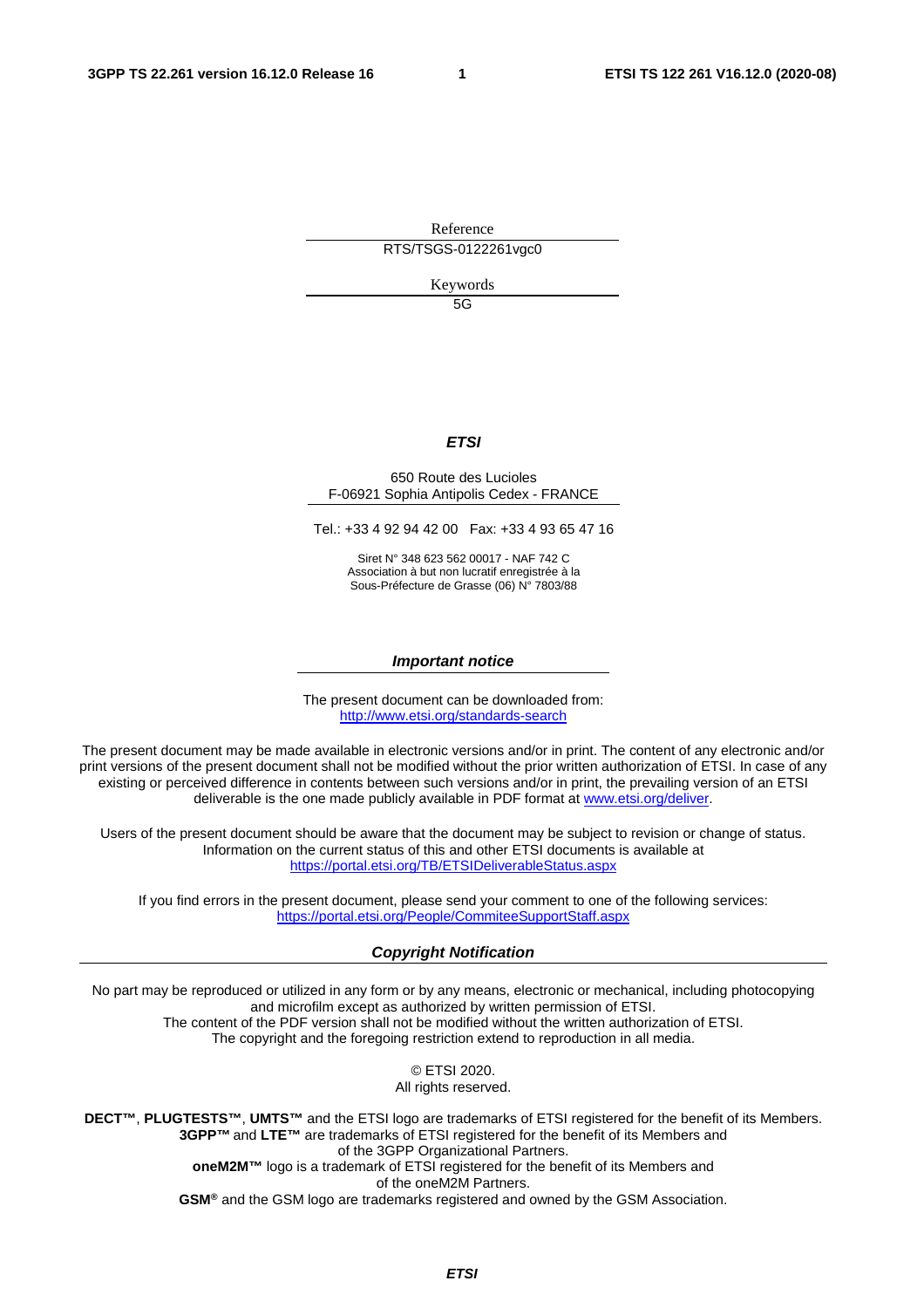# Intellectual Property Rights

#### Essential patents

IPRs essential or potentially essential to normative deliverables may have been declared to ETSI. The information pertaining to these essential IPRs, if any, is publicly available for **ETSI members and non-members**, and can be found in ETSI SR 000 314: *"Intellectual Property Rights (IPRs); Essential, or potentially Essential, IPRs notified to ETSI in respect of ETSI standards"*, which is available from the ETSI Secretariat. Latest updates are available on the ETSI Web server [\(https://ipr.etsi.org/](https://ipr.etsi.org/)).

Pursuant to the ETSI IPR Policy, no investigation, including IPR searches, has been carried out by ETSI. No guarantee can be given as to the existence of other IPRs not referenced in ETSI SR 000 314 (or the updates on the ETSI Web server) which are, or may be, or may become, essential to the present document.

#### **Trademarks**

The present document may include trademarks and/or tradenames which are asserted and/or registered by their owners. ETSI claims no ownership of these except for any which are indicated as being the property of ETSI, and conveys no right to use or reproduce any trademark and/or tradename. Mention of those trademarks in the present document does not constitute an endorsement by ETSI of products, services or organizations associated with those trademarks.

# Legal Notice

This Technical Specification (TS) has been produced by ETSI 3rd Generation Partnership Project (3GPP).

The present document may refer to technical specifications or reports using their 3GPP identities. These shall be interpreted as being references to the corresponding ETSI deliverables.

The cross reference between 3GPP and ETSI identities can be found under<http://webapp.etsi.org/key/queryform.asp>.

# Modal verbs terminology

In the present document "**shall**", "**shall not**", "**should**", "**should not**", "**may**", "**need not**", "**will**", "**will not**", "**can**" and "**cannot**" are to be interpreted as described in clause 3.2 of the [ETSI Drafting Rules](https://portal.etsi.org/Services/editHelp!/Howtostart/ETSIDraftingRules.aspx) (Verbal forms for the expression of provisions).

"**must**" and "**must not**" are **NOT** allowed in ETSI deliverables except when used in direct citation.

# **Contents**

|                | $1 \qquad \text{Scope} \qquad 3$ |  |
|----------------|----------------------------------|--|
|                |                                  |  |
| 3 <sup>7</sup> |                                  |  |
| 3.1<br>3.2     |                                  |  |
|                |                                  |  |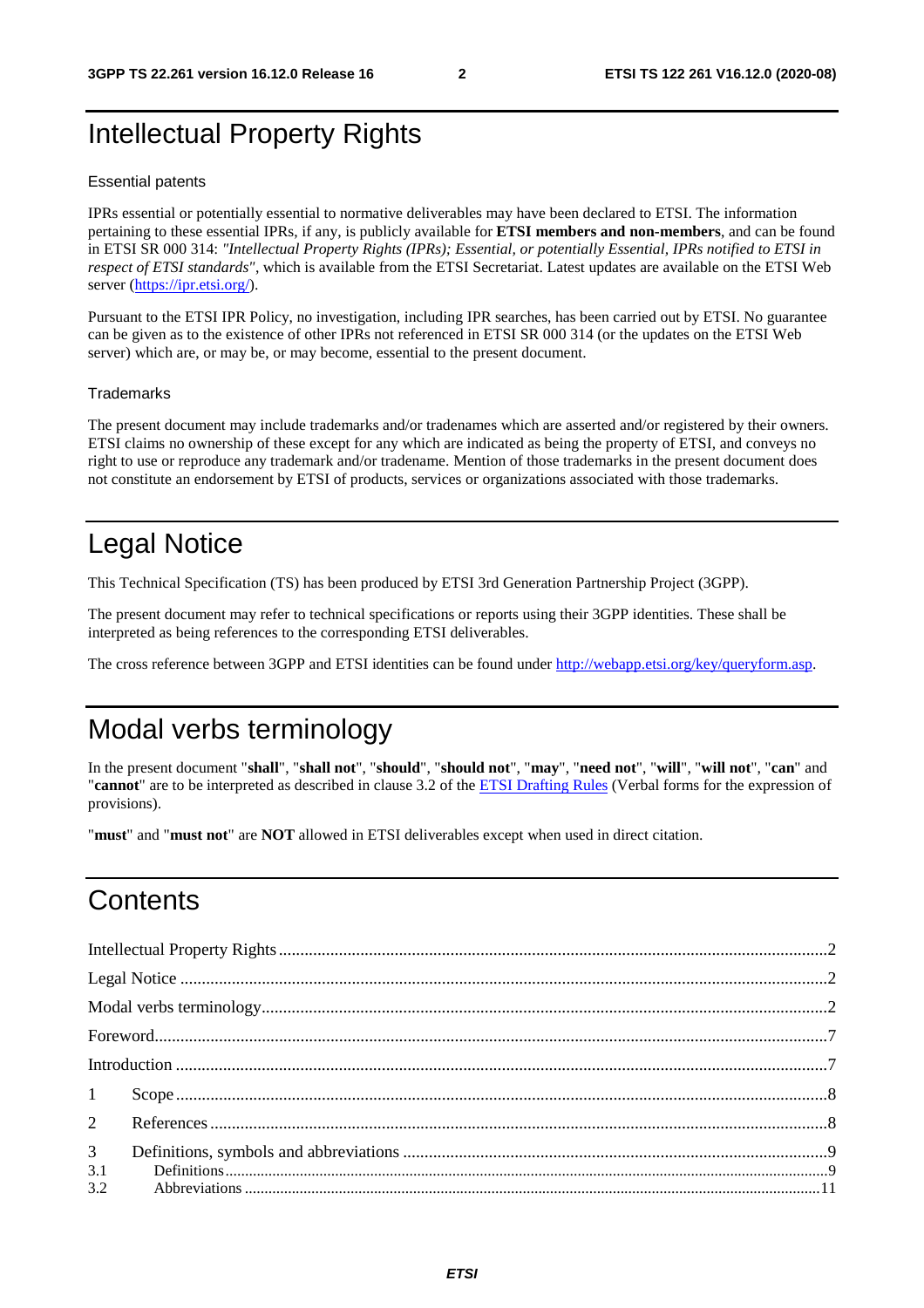#### $\mathbf{3}$

| $\overline{4}$   |      |
|------------------|------|
| 5                |      |
| 5.1              |      |
| 5.1.1            |      |
| 5.1.2            |      |
| 5.1.2.1          |      |
| 5.1.2.2          |      |
| 5.1.2.3          |      |
| 6                |      |
| 6.1              |      |
| 6.1.1            |      |
| 6.1.2            |      |
| 6.1.2.1          |      |
| 6.1.2.2          |      |
| 6.1.2.3          |      |
| 6.1.2.4          |      |
| 6.2              |      |
| 6.2.1            |      |
| 6.2.2            |      |
| 6.2.3            |      |
| 6.2.4            |      |
| 6.3              |      |
| 6.3.1            |      |
| 6.3.2            |      |
| 6.3.2.1          |      |
| 6.3.2.2          |      |
| 6.3.2.3          |      |
| 6.3.2.4          |      |
| 6.4<br>6.4.1     |      |
| 6.4.2            |      |
| 6.4.2.1          |      |
| 6.4.2.2          |      |
| 6.4.2.3          |      |
| 6.4.2.4          |      |
| 6.5              |      |
| 6.5.1            |      |
| 6.5.2            |      |
| 6.6              |      |
| 6.6.1            |      |
| 6.6.2            |      |
| 6.7              |      |
| 6.7.1            |      |
| 6.7.2            |      |
| 6.8              |      |
| 6.9              |      |
| 6.9.1            |      |
| 6.9.2            |      |
| 6.10             |      |
| 6.10.1           |      |
| 6.10.2           |      |
| 6.11             |      |
| 6.11.1<br>6.11.2 |      |
| 6.12             |      |
| 6.12.1           | .26  |
| 6.12.2           | . 26 |
| 6.13             |      |
| 6.13.1           |      |
| 6.13.2           |      |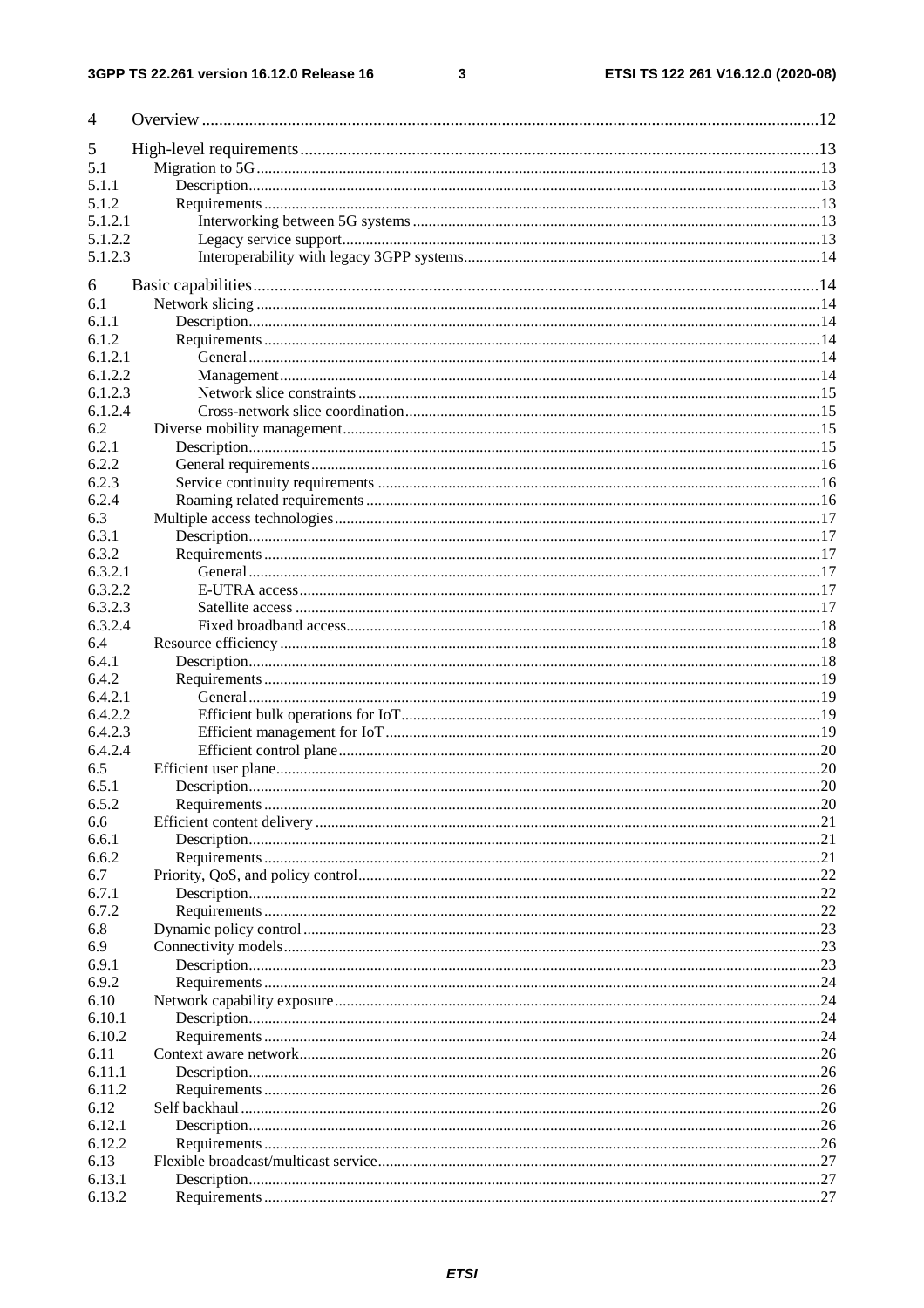$\overline{\mathbf{4}}$ 

| 6.14     |  |
|----------|--|
| 6.14.1   |  |
| 6.14.2   |  |
| 6.15     |  |
| 6.15.1   |  |
| 6.15.2   |  |
| 6.16     |  |
| 6.16.1   |  |
| 6.16.2   |  |
| 6.17     |  |
| 6.17.1   |  |
| 6.17.2   |  |
| 6.18     |  |
| 6.18.1   |  |
| 6.18.2   |  |
| 6.19     |  |
| 6.19.1   |  |
| 6.19.2   |  |
| 6.20     |  |
| 6.20.1   |  |
| 6.20.2   |  |
| 6.21     |  |
| 6.21.1   |  |
| 6.21.2   |  |
| 6.22     |  |
| 6.22.1   |  |
|          |  |
| 6.22.2   |  |
| 6.22.2.1 |  |
| 6.22.2.2 |  |
| 6.22.2.3 |  |
| 6.23     |  |
| 6.23.1   |  |
| 6.23.2   |  |
| 6.24     |  |
| 6.24.1   |  |
| 6.24.2   |  |
| 6.25     |  |
| 6.25.1   |  |
| 6.25.2   |  |
| 6.26     |  |
| 6.26.1   |  |
| 6.26.2   |  |
| 6.26.2.1 |  |
| 6.26.2.2 |  |
| 6.26.2.3 |  |
| 6.26.2.4 |  |
| 6.26.2.5 |  |
| 6.26.2.6 |  |
| 6.26.2.7 |  |
| 6.26.2.8 |  |
| 6.26.2.9 |  |
| 6.27     |  |
| 6.27.1   |  |
| 6.27.2   |  |
| 6.29     |  |
| 6.29.1   |  |
| 6.29.2   |  |
|          |  |
| 7        |  |
| 7.1      |  |
| 7.2      |  |
| 7.2.1    |  |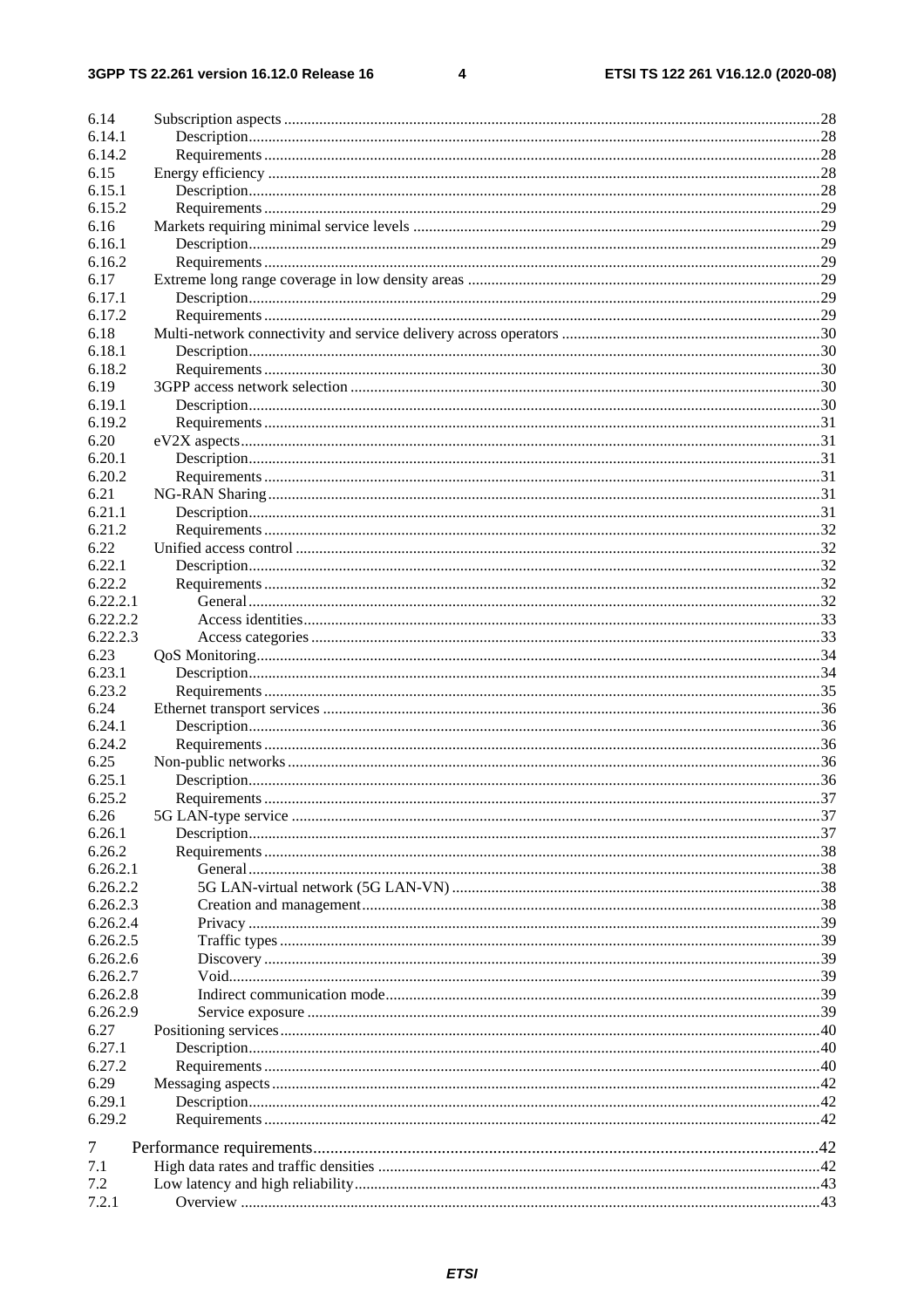$5\phantom{a}$ 

| 7.2.2                         |                                                                                                                                                                        |  |
|-------------------------------|------------------------------------------------------------------------------------------------------------------------------------------------------------------------|--|
| 7.2.3                         |                                                                                                                                                                        |  |
| 7.2.3.1                       |                                                                                                                                                                        |  |
|                               |                                                                                                                                                                        |  |
| 7.3                           |                                                                                                                                                                        |  |
| 7.3.1                         |                                                                                                                                                                        |  |
| 7.3.2                         |                                                                                                                                                                        |  |
| 7.3.2.1                       |                                                                                                                                                                        |  |
| 7.3.2.2                       |                                                                                                                                                                        |  |
| 7.3.2.3<br>7.4                |                                                                                                                                                                        |  |
| 7.4.1                         |                                                                                                                                                                        |  |
| 7.4.2                         |                                                                                                                                                                        |  |
| 8                             |                                                                                                                                                                        |  |
| 8.1                           |                                                                                                                                                                        |  |
| 8.2                           |                                                                                                                                                                        |  |
| 8.3                           |                                                                                                                                                                        |  |
| 8.4                           |                                                                                                                                                                        |  |
| 8.5                           |                                                                                                                                                                        |  |
| 8.6                           |                                                                                                                                                                        |  |
| 8.7                           |                                                                                                                                                                        |  |
| 8.8                           |                                                                                                                                                                        |  |
| 8.9                           |                                                                                                                                                                        |  |
| 9                             |                                                                                                                                                                        |  |
| 9.1                           |                                                                                                                                                                        |  |
| 9.2                           |                                                                                                                                                                        |  |
| <b>Annex A (informative):</b> | Latency needs to support example use cases from vertical industries54<br>Positioning accuracy needs to support example use cases from<br><b>Annex B</b> (informative): |  |
|                               |                                                                                                                                                                        |  |
|                               | Relation of communication service availability and reliability 56<br><b>Annex C</b> (informative):                                                                     |  |
|                               | <b>Annex D</b> (informative):                                                                                                                                          |  |
| D.1                           |                                                                                                                                                                        |  |
| D.1.1                         |                                                                                                                                                                        |  |
| D.1.2                         |                                                                                                                                                                        |  |
| D.2                           |                                                                                                                                                                        |  |
| D.2.1                         |                                                                                                                                                                        |  |
| D.2.2                         |                                                                                                                                                                        |  |
| D.3                           |                                                                                                                                                                        |  |
| D.3.1                         |                                                                                                                                                                        |  |
| D.3.2                         |                                                                                                                                                                        |  |
| D.3.3                         |                                                                                                                                                                        |  |
| D.4<br>D.4.1                  |                                                                                                                                                                        |  |
| D.4.1.1                       |                                                                                                                                                                        |  |
| D.4.1.2                       |                                                                                                                                                                        |  |
| D.4.2                         |                                                                                                                                                                        |  |
| D.4.2.1                       |                                                                                                                                                                        |  |
| D.4.2.2                       |                                                                                                                                                                        |  |
| D.5                           |                                                                                                                                                                        |  |
| D.5.1                         |                                                                                                                                                                        |  |
|                               | <b>Annex E</b> (informative):                                                                                                                                          |  |
|                               | <b>Annex F</b> (informative):                                                                                                                                          |  |
| F.1                           |                                                                                                                                                                        |  |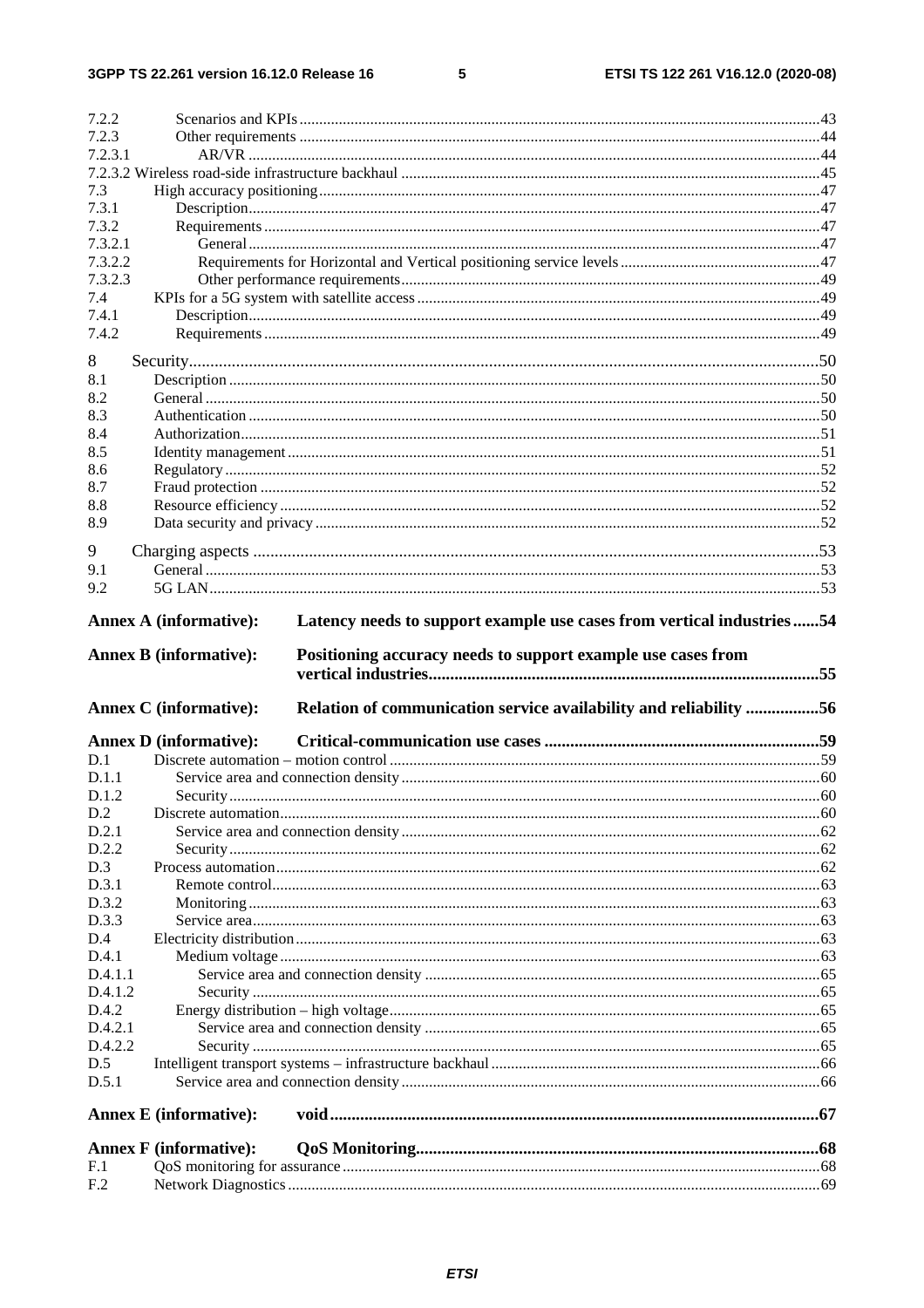$\bf 6$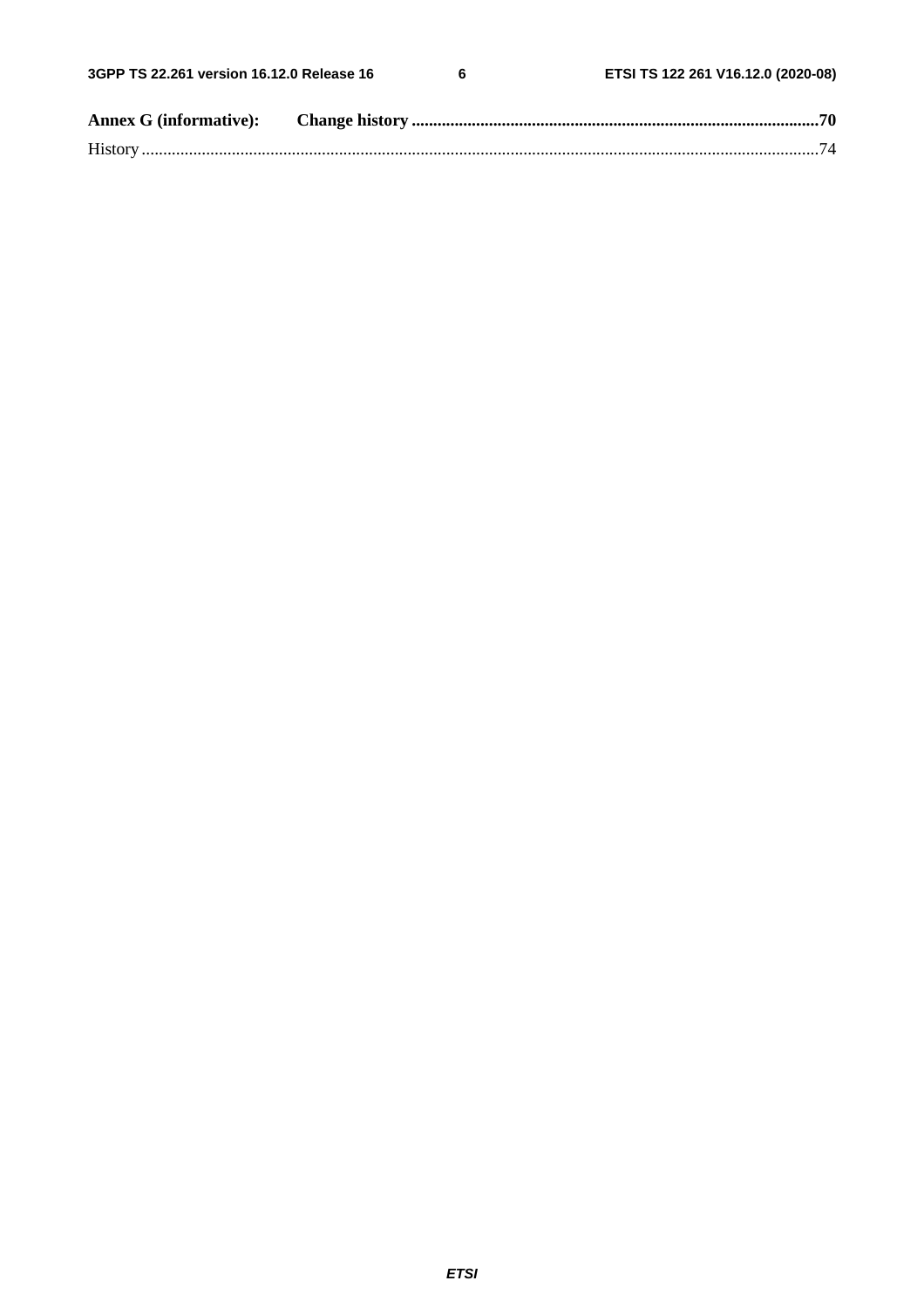# Foreword

This Technical Specification has been produced by the third Generation Partnership Project (3GPP).

The contents of the present document are subject to continuing work within the TSG and may change following formal TSG approval. Should the TSG modify the contents of the present document, it will be re-released by the TSG with an identifying change of release date and an increase in version number as follows:

Version x.y.z

where:

- x the first digit:
	- 1 presented to TSG for information;
	- 2 presented to TSG for approval;
	- 3 or greater indicates TSG approved document under change control.
	- y the second digit is incremented for all changes of substance, i.e. technical enhancements, corrections, updates, etc.
	- z the third digit is incremented when editorial only changes have been incorporated in the document.

# Introduction

The need to support different kinds of UEs (e.g. for the Internet of Things (IoT)), services, and technologies is driving the technology revolution to a high-performance and highly efficient 3GPP system. The drivers include IoT, Virtual Reality (VR), industrial control, ubiquitous on-demand coverage, as well as the opportunity to meet customized market needs. These drivers require enhancements to the devices, services, and technologies well established by 3GPP. The key objective with the 5G system is to be able to support new deployment scenarios to address diverse market segments.

This document compiles requirements that define a 5G system.

The 5G system is characterised, for example, by:

- Support for multiple access technologies
- Scalable and customizable network
- Advanced Key Performance Indicators (KPIs) (e.g. availability, latency, reliability, user experienced data rates, area traffic capacity)
- Flexibility and programmability (e.g. network slicing, diverse mobility management, Network Function Virtualization)
- Resource efficiency (both user plane and control plane)
- Seamless mobility in densely populated and heterogeneous environment
- Support for real time and non-real time multimedia services and applications with advanced Quality of Experience (QoE)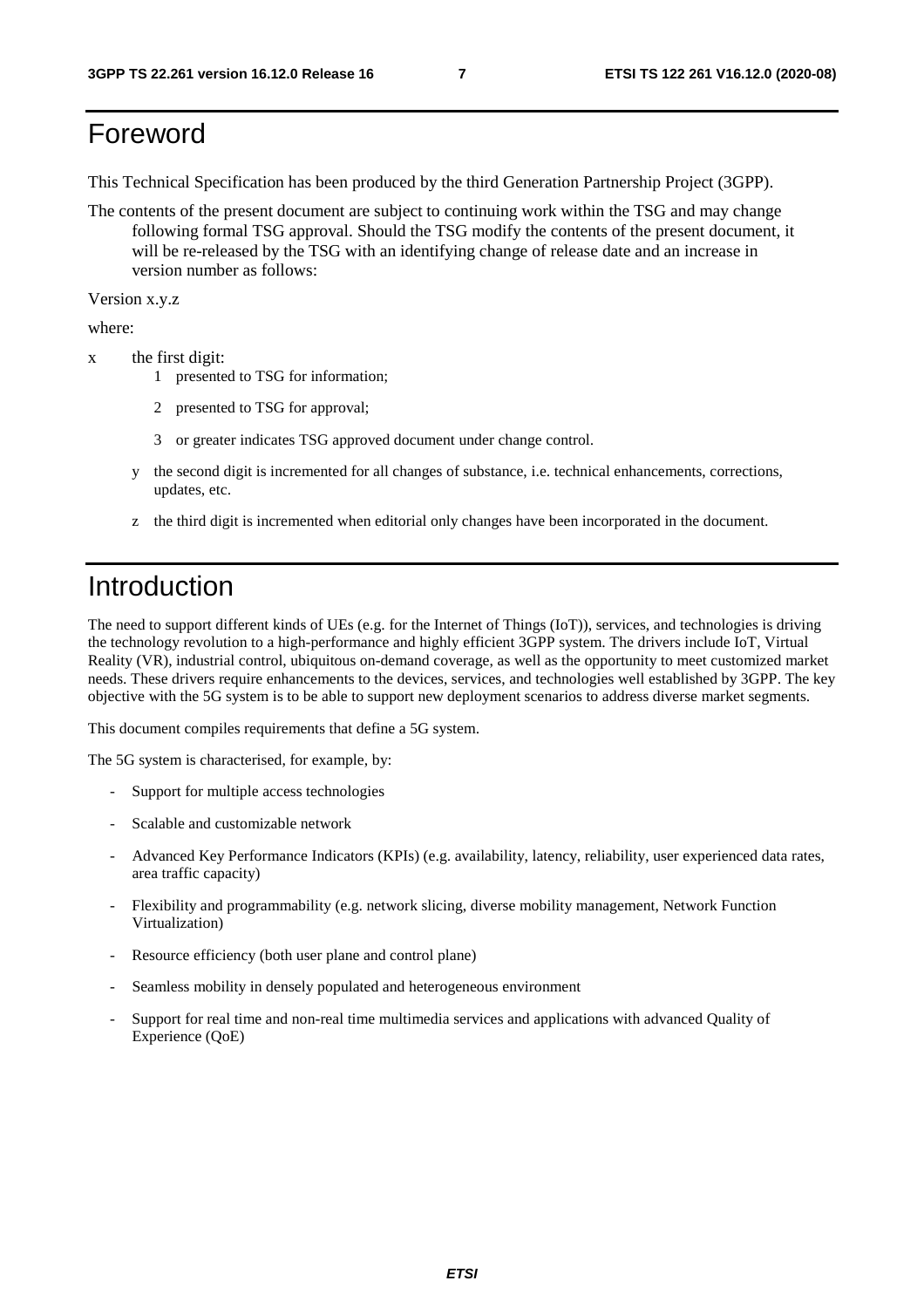# 1 Scope

The present document describes the service and operational requirements for a 5G system, including a UE, NG-RAN, and 5G Core network. Requirements for a 5G E-UTRA-NR Dual Connectivity in E-UTRAN connected to EPC are found in TS 22.278 [5].

# 2 References

The following documents contain provisions which, through reference in this text, constitute provisions of the present document.

- References are either specific (identified by date of publication, edition number, version number, etc.) or non-specific.
- For a specific reference, subsequent revisions do not apply.
- For a non-specific reference, the latest version applies. In the case of a reference to a 3GPP document (including a GSM document), a non-specific reference implicitly refers to the latest version of that document *in the same Release as the present document*.
- [1] 3GPP TR 21.905: "Vocabulary for 3GPP Specifications".
- [2] NGMN 5G White Paper v1.0, February 2015.
- [3] 3GPP TS 22.011: "Service accessibility".
- [4] NGMN, "Perspectives on Vertical Industries and Implications for 5G, v2.0", September 2016.
- [5] 3GPP TR 22.278: "Service requirements for the Evolved Packet System (EPS)".
- [6] 3GPP TR 22.101: "Service aspects; Service principles".
- [7] 3GPP TS 22.146: "Multimedia Broadcast/Multicast Service (MBMS)".
- [8] 3GPP TS 22.246: "Multimedia Broadcast/Multicast Service (MBMS) user services".
- [9] 3GPP TS 22.186: "Enhancement of 3GPP support for V2X scenarios".
- [10] NGMN, "Recommendations for NGMN KPIs and Requirements for 5G", June 2016
- [11] 3GPP TS 22.115: "Service aspects; Charging and billing".
- [12] Communication network dependability engineering. IEC 61907:2009.
- [13] Soriano, R., Alberto, M., Collazo, J., Gonzales, I., Kupzo, F., Moreno, L., & Lorenzo, J. OpenNode. Open Architecture for Secondary Nodes of the Electricity Smartgrid. In Proceedings CIRED 2011 21st International Conference on Electricity Distribution, CD1. June 2011.
- [14] North American Electric Reliability Council. Frequently Asked Questions (FAQs) Cyber Security Standards CIP–002–1 through CIP–009–1. Available: http://www.nerc.com/docs/standards/sar/Revised\_CIP-002-009\_FAQs\_06Mar06.pdf. 2006.
- [15] McTaggart, Craig, et al. "Improvements in power system integrity protection schemes." Developments in Power System Protection (DPSP 2010). Managing the Change, 10th IET International Conference on. IET, 2010.
- [16] IEEE Power Engineering Society Power System Relaying Committee System Protection Subcommittee Working Group C-6. Wide Area Protection and Emergency Control.
- [17] Begovic, Miroslav, et al. "Wide-area protection and emergency control." Proceedings of the IEEE 93.5, pp. 876-891, 2005.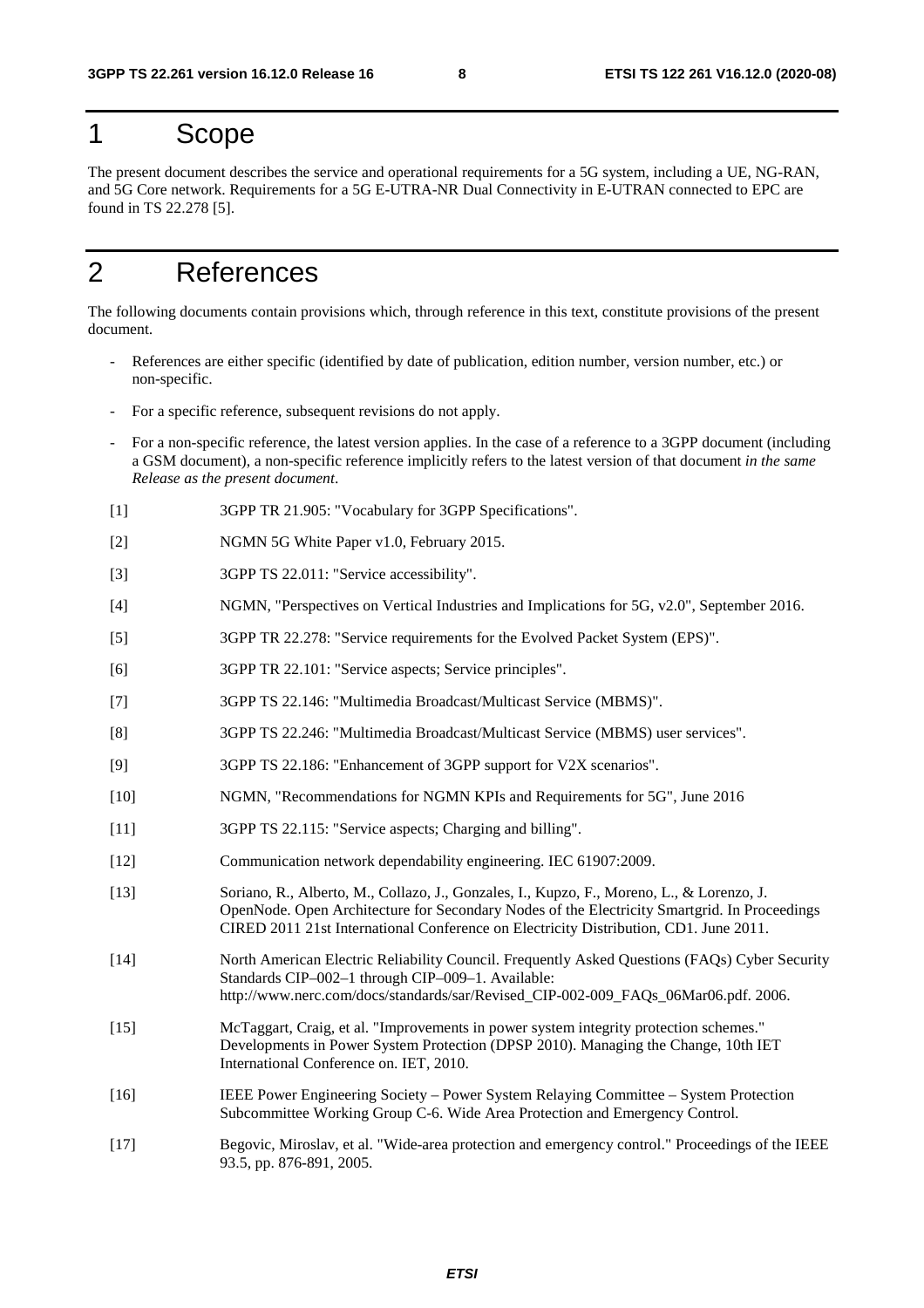- [18] ITU-T Recommendation G.1000 "Communications quality of service: A framework and definitions".
- [19] IEC 61907, "Communication network dependability engineering".
- [20] NIST, "Framework for Cyber-Physical Systems", 2016.
- [21] 3GPP TS 22.104: "Service requirements for cyber-physical control applications in vertical domains".
- [22] 3GPP TS 22.262: "Message Service within the 5G System".
- [23] 3GPP TS 22.289: "Mobile Communication System for Railways".
- [24] 3GPP TS 22.071: "Location Services".

# 3 Definitions, symbols and abbreviations

# 3.1 Definitions

For the purposes of the present document, the terms and definitions given in 3GPP TR 21.905 [1] and the following apply. A term defined in the present document takes precedence over the definition of the same term, if any, in 3GPP TR 21.905 [1].

**5G LAN-type service**: a service over the 5G system offering private communication using IP and/or non-, i.e. UEs that are members of the same 5G LAN-VN IP type communications.

**5G LAN-virtual network**: a virtual network capable of supporting 5G LAN-type service.

**active communication:** a UE is in active communication when it has one or more connections established. A UE may have any combination of PS connections (e.g. PDP contexts, active PDN connections).

**activity factor:** percentage value of the amount of simultaneous active UEs to the total number of UEs where active means the UEs are exchanging data with the network.

**area traffic capacity:** total traffic throughput served per geographic area.

**communication service availability**: percentage value of the amount of time the end-to-end communication service is delivered according to an agreed QoS, divided by the amount of time the system is expected to deliver the end-to-end service according to the specification in a specific area.

NOTE 1: The end point in "end-to-end" is assumed to be the communication service interface.

NOTE 2: The communication service is considered unavailable if it does not meet the pertinent QoS requirements. If availability is one of these requirements, the following rule applies: the system is considered unavailable if an expected message is not received within a specified time, which, at minimum, is the sum of maximum allowed end-to-end latency and survival time.

**direct network connection:** one mode of network connection, where there is no relay UE between a UE and the 5G network.

**direct device connection:** the connection between two UEs without any network entity in the middle.

**end-to-end latency:** the time that takes to transfer a given piece of information from a source to a destination, measured at the communication interface, from the moment it is transmitted by the source to the moment it is successfully received at the destination.

**Hosted Service:** a service containing the operator's own application(s) and/or trusted third party application(s) in the Service Hosting Environment, which can be accessed by the user.

**indirect network connection:** one mode of network connection, where there is a relay UE between a UE and the 5G network.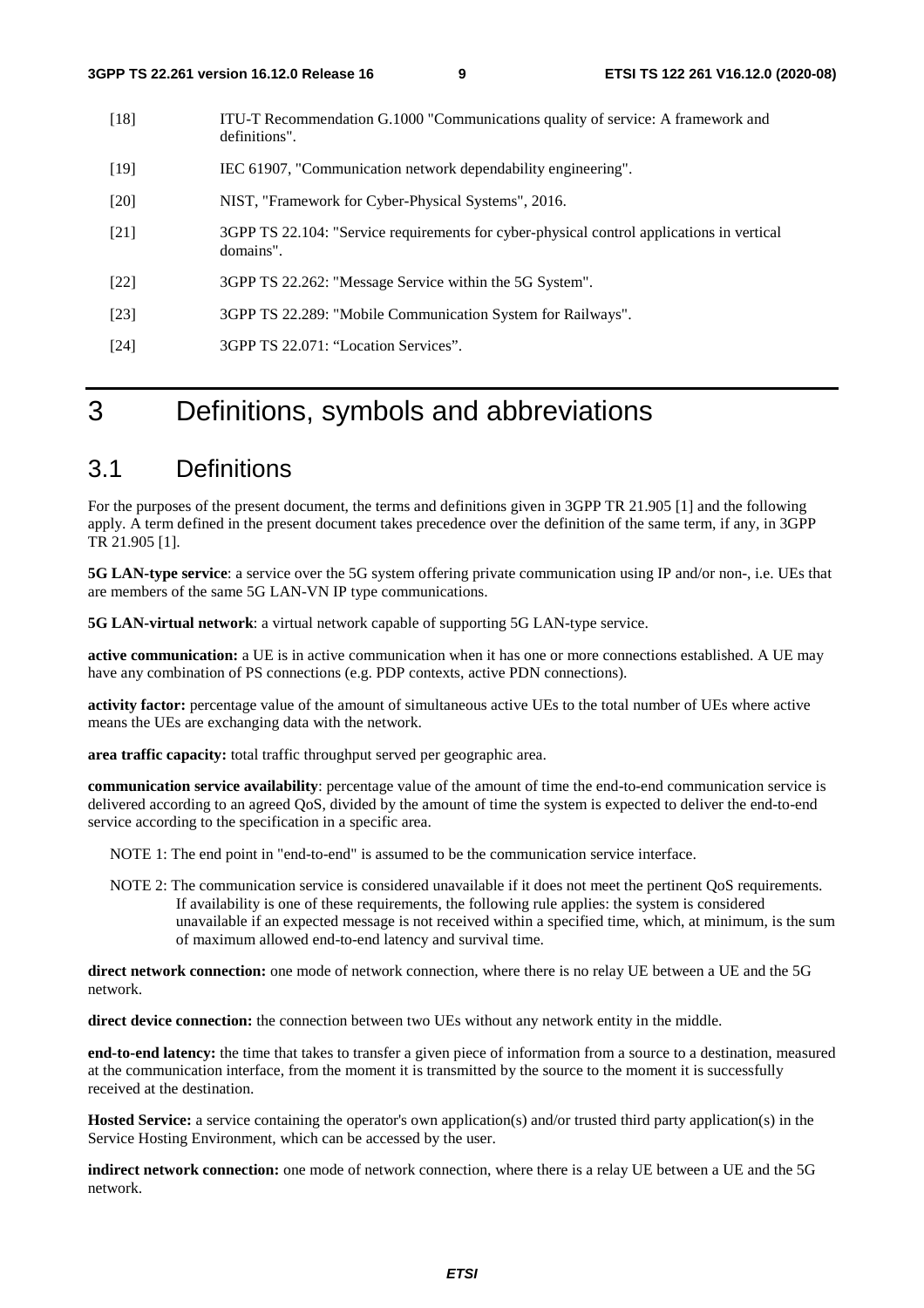**IoT device:** a type of UE which is dedicated for a set of specific use cases or services and which is allowed to make use of certain features restricted to this type of UEs.

NOTE 3: An IoT device may be optimized for the specific needs of services and application being executed (e.g. smart home/city, smart utilities, e-Health and smart wearables). Some IoT devices are not intended for human type communications.

**network slice:** a set of network functions and corresponding resources necessary to provide the required telecommunication services and network capabilities.

**NG-RAN:** a radio access network connecting to the 5G core network which uses NR, E-UTRA, or both.

**non-public network:** a network that is intended for non-public use.

**NR:** the new 5G radio access technology.

**Positioning service availability:** percentage value of the amount of time the positioning service is delivering the required position-related data within the performance requirements, divided by the amount of time the system is expected to deliver the positioning service according to the specification in the targeted service area.

**Positioning service latency:** time elapsed between the event that triggers the determination of the position-related data and the availability of the position-related data at the system interface.

**priority service:** a service that requires priority treatment based on regional/national or operator policies.

**private communication**: a communication between two or more UEs belonging to a restricted set of UEs**.** 

**private network:** an isolated network deployment that does not interact with a public network.

**private slice:** a dedicated network slice deployment for the sole use by a specific third party.

**relative positioning:** relative positioning is to estimate position relatively to other network elements or relatively to other UEs.

**reliability**: in the context of network layer packet transmissions, percentage value of the amount of sent network layer packets successfully delivered to a given system entity within the time constraint required by the targeted service, divided by the total number of sent network layer packets.

**Satellite**: a space-borne vehicle embarking a bent pipe payload or a regenerative payload telecommunication transmitter, placed into Low-Earth Orbit (LEO) typically at an altitude between 300 km to 2 000 km, Medium-Earth Orbit (MEO) typically at an altitude between 8000 to 20000 k m, or Geostationary satellite Earth Orbit (GEO) at 35 786 km altitude.

**satellite access:** direct connectivity between the UE and the satellite.

**5G satellite access network**: 5G access network using at least one satellite.

**satellite NG-RAN:** a NG-RAN which uses NR in providing satellite access to UEs.

**service area:** geographic region where a 3GPP communication service is accessible.

- NOTE 4: The service area can be indoors.
- NOTE 5: For some deployments, e.g. in process industry, the vertical dimension of the service area can be considerable.

**service continuity:** the uninterrupted user experience of a service that is using an active communication when a UE undergoes an access change without, as far as possible, the user noticing the change.

- NOTE 6: In particular service continuity encompasses the possibility that after a change the user experience is maintained by a different telecommunication service (e.g. tele- or bearer service) than before the change.
- NOTE 7: Examples of access changes include the following. For EPS: CS/PS domain change. For EPS and 5G: radio access change, switching between a direct network connection and an indirect network connection.

**Service Hosting Environment:** the environment, located inside of 5G network and fully controlled by the operator, where Hosted Services are offered from.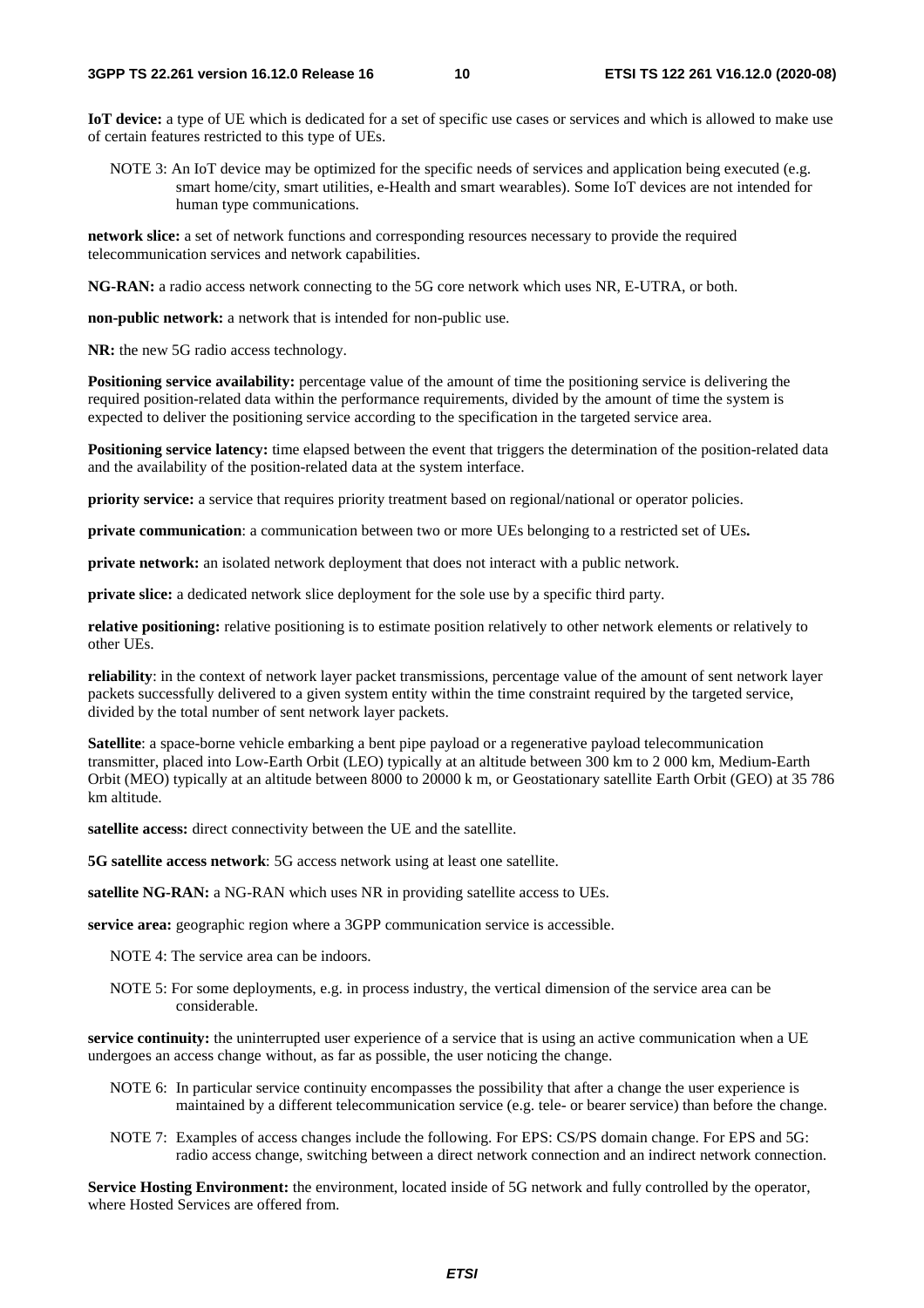**survival time:** the time that an application consuming a communication service may continue without an anticipated message.

**Time to First Fix (TTFF):** time elapsed between the event triggering for the first time the determination of the position-related data and the availability of the position-related data at the positioning system interface.

**User Equipment:** An equipment that allows a user access to network services via 3GPP and/or non-3GPP accesses.

**user experienced data rate:** the minimum data rate required to achieve a sufficient quality experience, with the exception of scenario for broadcast like services where the given value is the maximum that is needed.

**wireless backhaul:** a link which provides an interconnection between 5G network nodes and/or transport network using 5G radio access technology**.** 

**5G positioning service area:** a service area where positioning services would solely rely on infrastructures and positioning technologies that can be assumed to be present anywhere where 5G is present (e.g. a country-wide operatorsupplied 5G network, GNSS, position/motion sensors).

NOTE 8: This includes both indoor and any outdoor environments.

**5G Enhanced positioning area:** a subset of the 5G positioning service area that is assumed to be provided with additional infrastructure or deploy a particular set of positioning technologies to enhance positioning services.

NOTE 9: The enhanced positioning service area represents for example a factory plant, a dense urban area, an area along a road or railway track, a tunnel and covers both indoor and outdoor environments.

### 3.2 Abbreviations

For the purposes of the present document, the abbreviations given in 3GPP TR 21.905 [1] and the following apply. An abbreviation defined in the present document takes precedence over the definition of the same abbreviation, if any, in 3GPP TR 21.905 [1].

| 3D               | Three Dimensional                                               |
|------------------|-----------------------------------------------------------------|
| 5G               | <b>Fifth Generation</b>                                         |
| 5G LAN-VN        | 5G LAN-Virtual Network                                          |
| AR               | <b>Augmented Reality</b>                                        |
| A/S              | Actuator/Sensor                                                 |
| E <sub>2</sub> E | End to End                                                      |
| eFMSS            | Enhancement to Flexible Mobile Service Steering                 |
| eV2X             | Enhanced V2X                                                    |
| <b>FMSS</b>      | Flexible Mobile Service Steering                                |
| <b>GEO</b>       | Geostationary satellite Earth Orbit                             |
| IAB -MT          | Integrated Access Backhaul -Mobile Termination                  |
| <b>ICP</b>       | <b>Internet Content Provider</b>                                |
| ID               | Identification                                                  |
| <b>IMU</b>       | <b>Inertial Measurement Unit</b>                                |
| <b>IOPS</b>      | Isolated E-UTRAN Operation for Public Safety                    |
| IoT              | Internet of Things                                              |
| KPI              | Key Performance Indicator                                       |
| <b>LCS</b>       | <b>Location Services</b>                                        |
| <b>LEO</b>       | Low-Earth Orbit                                                 |
| <b>MBB</b>       | Mobile BroadBand                                                |
| <b>MCS</b>       | <b>Mission Critical Services</b>                                |
| <b>MCX</b>       | Mission Critical X, with $X = PTT$ or $X = Video$ or $X = Data$ |
| <b>MEO</b>       | Medium-Earth Orbit                                              |
| MIoT             | Massive Internet of Things                                      |
| <b>MMTEL</b>     | Multimedia Telephony                                            |
| <b>MNO</b>       | Mobile Network Operator                                         |
| <b>MPS</b>       | Multimedia Priority Service                                     |
| MSGin5G          | Message Service Within the 5G System                            |
| <b>MVNO</b>      | Mobile Virtual Network Operator                                 |
| <b>NGMN</b>      | <b>Next Generation Mobile Networks</b>                          |
| QoE              | <b>Quality of Experience</b>                                    |
|                  |                                                                 |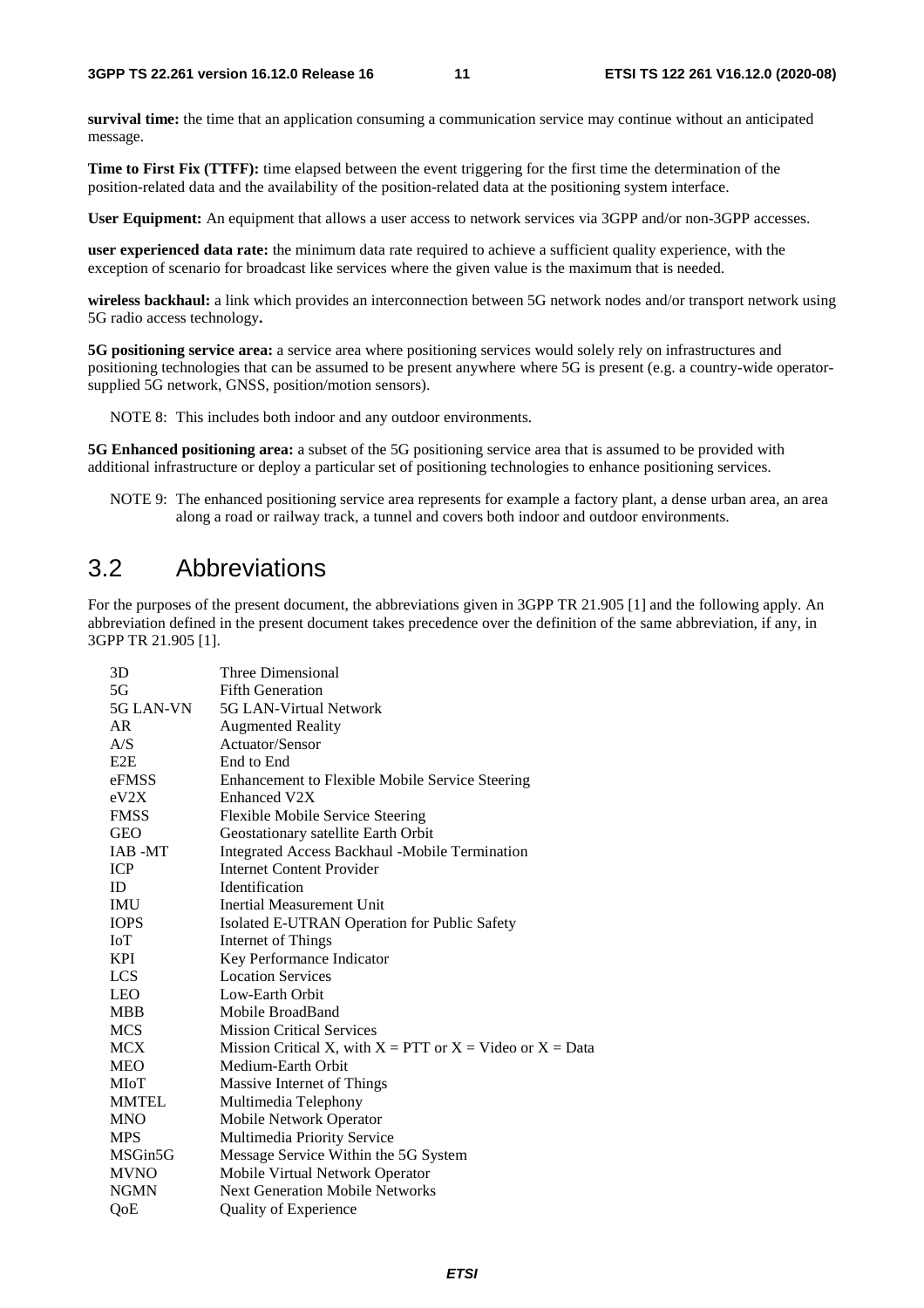| <b>RSTP</b>  | Rapid Spanning Tree Protocol                     |
|--------------|--------------------------------------------------|
| <b>SEES</b>  | Service Exposure and Enablement S                |
| <b>URLLC</b> | Ultra Reliable Low Latency Communication Support |
| <b>SST</b>   | Slice/Service Type                               |
| <b>TTFF</b>  | Time To First Fix                                |
| <b>UAV</b>   | Unmanned Aerial Vehicle                          |
| <b>UHD</b>   | <b>Ultra High Definition</b>                     |
| VR.          | Virtual Reality                                  |
|              |                                                  |

# 4 Overview

Unlike previous 3GPP systems that attempted to provide a 'one size fits all' system, the 5G system is expected to be able to provide optimized support for a variety of different services, different traffic loads, and different end user communities. Various industry white papers, most notably, the NGMN 5G White Paper [2], describe a multi-faceted 5G system capable of simultaneously supporting multiple combinations of reliability, latency, throughput, positioning, and availability. This technology revolution is achievable with the introduction of new technologies, both in access and the core, such as flexible, scalable assignment of network resources. In addition to increased flexibility and optimization, a 5G system needs to support stringent KPIs for latency, reliability, throughput, etc. Enhancements in the air interface contribute to meeting these KPIs as do enhancements in the core network, such as network slicing, in-network caching and hosting services closer to the end points.

A 5G system also supports new business models such as those for IoT and enterprise managed networks. Drivers for the 5G KPIs include services such as Unmanned Aerial Vehicle (UAV) control, Augmented Reality (AR), and factory automation. Network flexibility enhancements support self-contained enterprise networks, installed and maintained by network operators while being managed by the enterprise. Enhanced connection modes and evolved security facilitate support of massive IoT, expected to include tens of millions of UEs sending and receiving data over the 5G network.

Flexible network operations are the mainstay of the 5G system. The capabilities to provide this flexibility include network slicing, network capability exposure, scalability, and diverse mobility. Other network operations requirements address the necessary control and data plane resource efficiencies, as well as network configurations that optimize service delivery by minimizing routing between end users and application servers. Enhanced charging and security mechanisms handle new types of UEs connecting to the network in different ways.

Mobile Broadband (MBB) enhancements aim to meet a number of new KPIs. These pertain to high data rates, high user density, high user mobility, highly variable data rates, deployment, and coverage. High data rates are driven by the increasing use of data for services such as streaming (e.g. video, music, and user generated content), interactive services (e.g. AR), and IoT. These services come with stringent requirements for user experienced data rates as well as associated requirements for latency to meet service requirements. Additionally, increased coverage in densely populated areas such as sports arenas, urban areas, and transportation hubs has become essential for pedestrians and users in urban vehicles. New KPIs on traffic and connection density enable both the transport of high volumes of data traffic per area (traffic density) and transport of data for a high number of connections (e.g. UE density or connection density). Many UEs are expected to support a variety of services which exchange either a very large (e.g. streaming video) or very small (e.g. data burst) amount of data. The 5G system will handle this variability in a resource efficient manner. All of these cases introduce new deployment requirements for indoor and outdoor, local area connectivity, high user density, wide area connectivity, and UEs travelling at high speeds.

Another aspect of 5G KPIs includes requirements for various combinations of latency and reliability, as well as higher accuracy for positioning. These KPIs are driven by support for both commercial and public safety services. On the commercial side, industrial control, industrial automation, UAV control, and AR are examples of those services. Services such as UAV control will require more precise positioning information that includes altitude, speed, and direction, in addition to horizontal coordinates.

Support for Massive Internet of Things (MIoT) brings many new requirements in addition to those for the enhanced KPIs. The expansion of connected things introduces a need for significant improvements in resource efficiency in all system components (e.g. UEs, IoT devices, radio, access network, core network).

The 5G system also aims to enhance its capability to meet KPIs that emerging V2X applications require. For these advanced applications, the requirements, such as data rate, reliability, latency, communication range and speed, are made more stringent.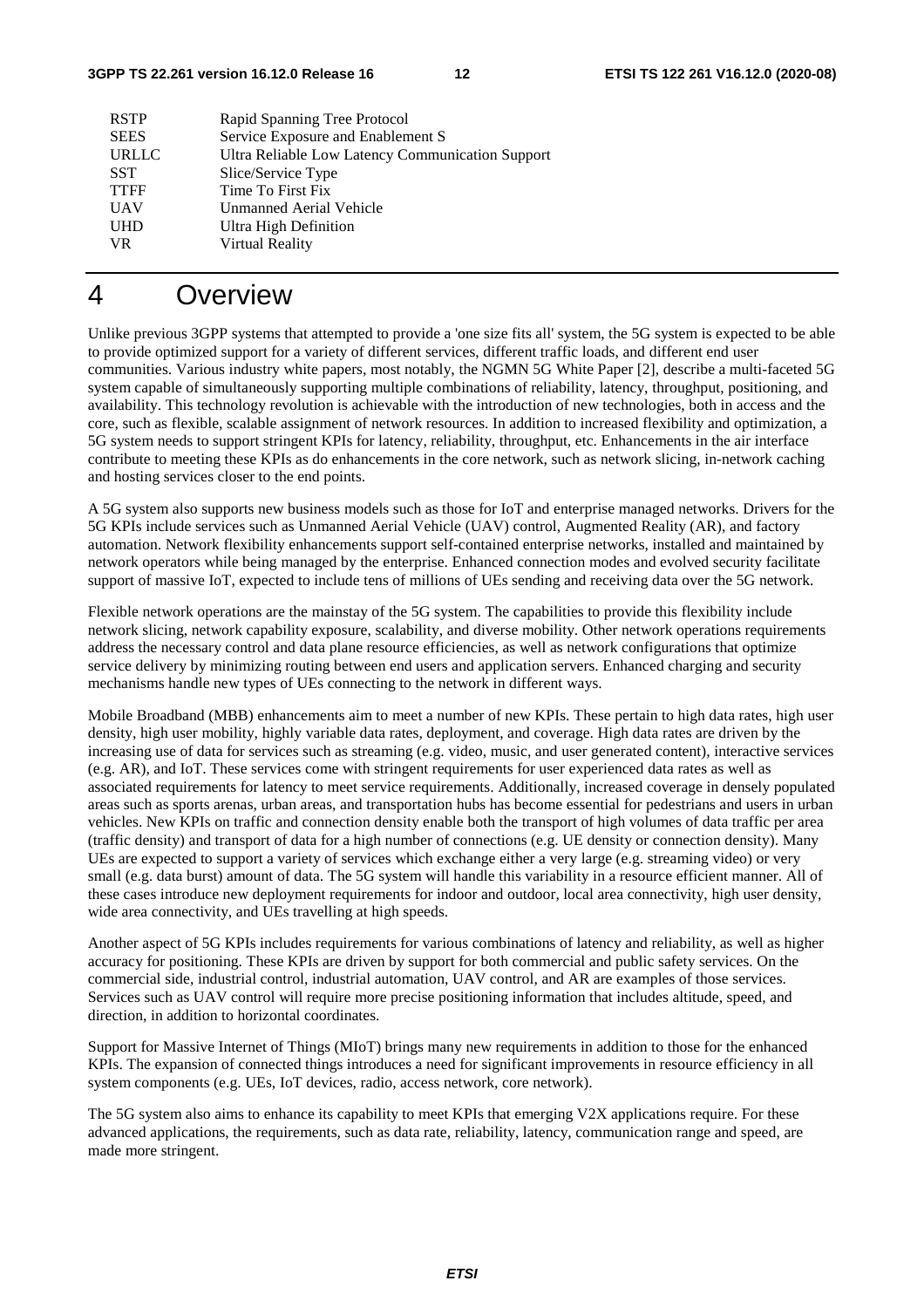# 5 High-level requirements

# 5.1 Migration to 5G

#### 5.1.1 Description

The 5G system supports most of the existing EPS services, in addition to many new services. The existing EPS services may be accessed using the new 5G access technologies even where the EPS specifications might indicate E-UTRA(N) only. Only new or changed service requirements for new or changed services are specified in this TS. The few EPS capabilities that are not supported by the 5G system are identified in clause 5.1.2.2 below.

#### 5.1.2 Requirements

#### 5.1.2.1 Interworking between 5G systems

The 5G system shall support a UE with a 5G subscription roaming into a 5G Visited Mobile Network which has a roaming agreement with the UE's 5G Home Mobile Network.

The 5G system shall enable a Visited Mobile Network to provide support for establishing home network provided data connectivity as well as visited network provided data connectivity.

The 5G system shall enable a Visited Mobile Network to provide support for services provided in the home network as well as provide services in the visited network. Whether a service is provided in the visited network or in the home network is determined on a service by service basis.

The 5G system shall provide a mechanism for a network operator to limit access to its services for a roaming UE, (e.g. based on roaming agreement).

The 5G system shall provide a mechanism for a network operator to direct a UE onto a partnership network for routing all or some of the UE user plane and associated control plane traffic over the partnership network, subject to an agreement between the operators.

#### 5.1.2.2 Legacy service support

In principle, the 5G system shall support all EPS capabilities (e.g. from TSs 22.011, 22.101, 22.278, 22.185, 22.071, 22.115, 22.153, 22.173), however:

- Voice service continuity from NG-RAN to GERAN shall not be supported,
- Voice service continuity from NG-RAN to UTRAN CS should be supported (see Note),
- Voice service continuity from GERAN to NG-RAN shall not be supported,
- Voice service continuity from UTRAN to NG-RAN shall not be supported,
- CS fallback from NG-RAN to GERAN shall not be supported,
- CS fallback from NG-RAN to UTRAN shall not be supported,
- Seamless handover between NG-RAN and GERAN shall not be supported,
- Seamless handover between NG-RAN and UTRAN shall not be supported,
- Access to a 5G core network via GERAN or UTRAN shall not be supported,
- Video service continuity between 5GS and UMTS shall not be supported,
- IP address preservation for PS service when UE moves between 5GS and GSM/UMTS shall not be supported,
- Service continuity between 5GS and CDMA2000 shall not be supported.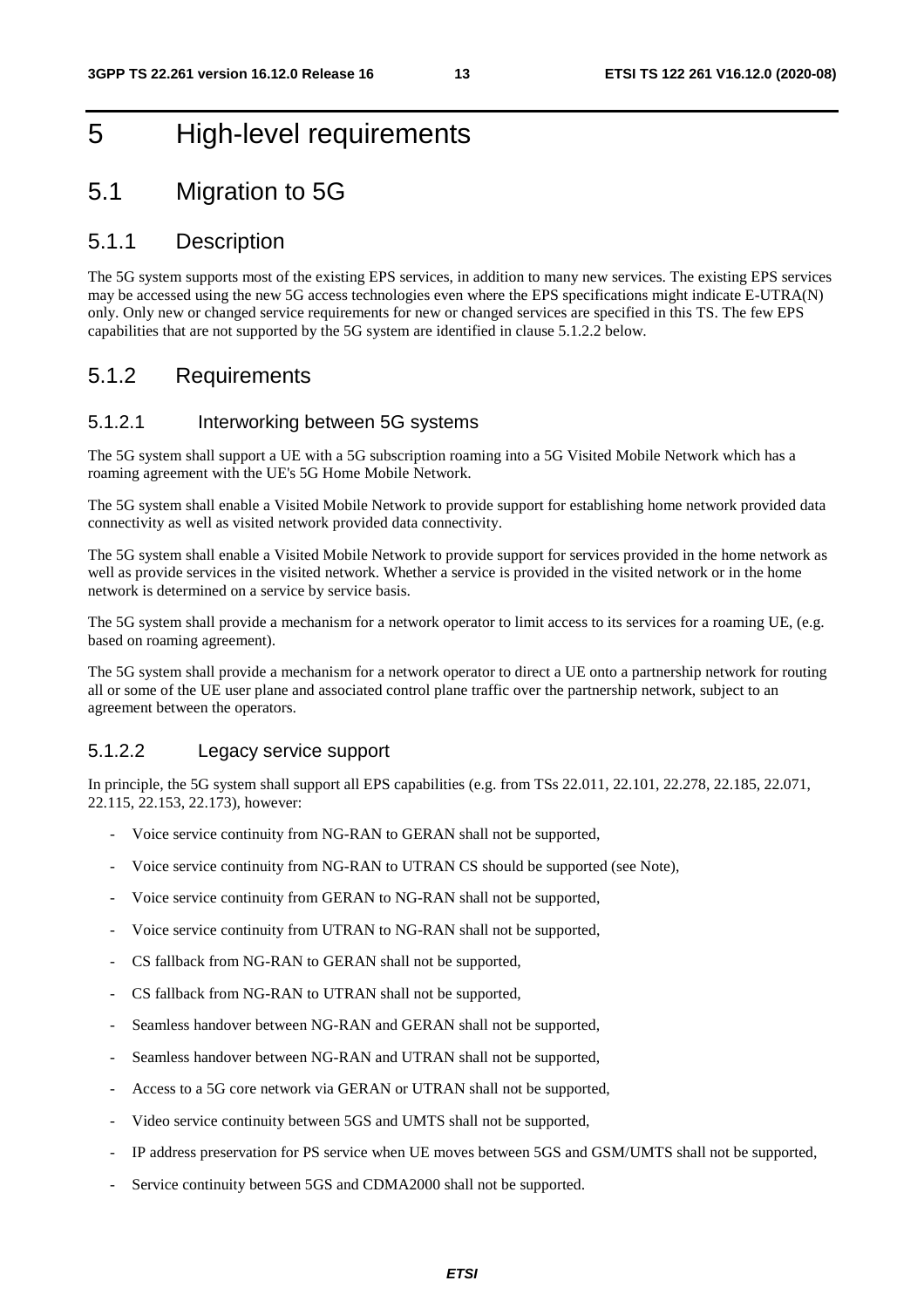NOTE: Architectural or protocol changes needed to support voice service continuity from NG-RAN to UTRAN CS are expected to have minimum impact on architecture, specifications, or the development of the 5G New Core and New Radio.

#### 5.1.2.3 Interoperability with legacy 3GPP systems

The 5G system shall support mobility procedures between a 5G core network and an EPC with minimum impact to the user experience(e.g. QoS, QoE).

# 6 Basic capabilities

### 6.1 Network slicing

#### 6.1.1 Description

Network slicing allows the operator to provide customised networks. For example, there can be different requirements on functionality (e.g. priority, charging, policy control, security, and mobility), differences in performance requirements (e.g. latency, mobility, availability, reliability and data rates), or they can serve only specific users (e.g. MPS users, Public Safety users, corporate customers, roamers, or hosting an MVNO).

A network slice can provide the functionality of a complete network, including radio access network functions, core network functions (e.g. potentially from different vendors) and IMS functions. One network can support one or several network slices.

#### 6.1.2 Requirements

#### 6.1.2.1 General

The serving 5G network shall support providing connectivity to home and roaming users in the same network slice.

In shared 5G network configuration, each operator shall be able to apply all the requirements from this clause to their allocated network resources.

The 5G system shall be able to support IMS as part of a network slice.

The 5G system shall be able to support IMS independent of network slices.

#### 6.1.2.2 Management

The 5G system shall allow the operator to create, modify, and delete a network slice.

The 5G system shall allow the operator to define and update the set of services and capabilities supported in a network slice.

The 5G system shall allow the operator to configure the information which associates a UE to a network slice.

The 5G system shall allow the operator to configure the information which associates a service to a network slice.

The 5G system shall allow the operator to assign a UE to a network slice, to move a UE from one network slice to another, and to remove a UE from a network slice based on subscription, UE capabilities, the access technology being used by the UE, operator's policies and services provided by the network slice.

The 5G system shall support a mechanism for the VPLMN, as authorized by the HPLMN, to assign a UE to a network slice with the needed services or to a default network slice.

The 5G system shall enable a UE to be simultaneously assigned to and access services from more than one network slice of one operator.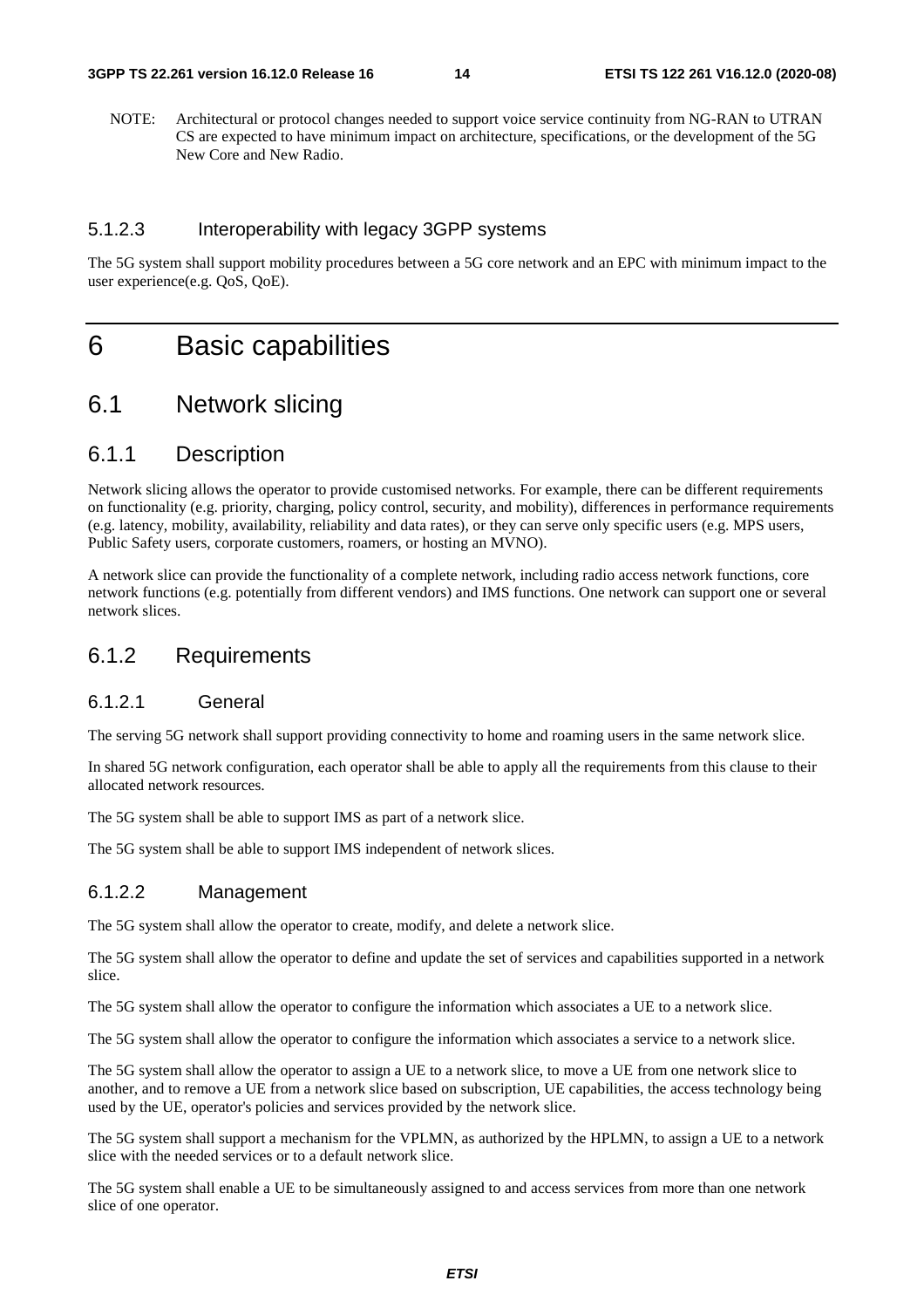Traffic and services in one network slice shall have no impact on traffic and services in other network slices in the same network.

Creation, modification, and deletion of a network slice shall have no or minimal impact on traffic and services in other network slices in the same network.

The 5G system shall support scaling of a network slice, i.e. adaptation of its capacity.

The 5G system shall enable the network operator to define a minimum available capacity for a network slice. Scaling of other network slices on the same network shall have no impact on the availability of the minimum capacity for that network slice.

The 5G system shall enable the network operator to define a maximum capacity for a network slice.

The 5G system shall enable the network operator to define a priority order between different network slices in case multiple network slices compete for resources on the same network.

The 5G system shall support means by which the operator can differentiate policy control, functionality and performance provided in different network slices.

#### 6.1.2.3 Network slice constraints

The 5G system shall support a mechanism to prevent an unauthorized UE from trying to access a radio resource dedicated to a specific private slice for any purpose other than that authorized by the associated third party.

NOTE 1: UEs that are not authorized to access a specific private slice will not be able to access it for emergency calls

The 5G system shall support a mechanism to configure a specific geographic area in which a network slice is accessible, i.e. a UE shall be within the geographical area in order to access the network slice.

The 5G system shall support a mechanism to limit a UE to only receiving service from an authorized slice.

#### 6.1.2.4 Cross-network slice coordination

The 5G system shall support a mechanism to provide time stamps with a common time base at the monitoring API, for services that cross multiple network slices and 5G networks.

The 5G system shall provide suitable APIs to coordinate network slices in multiple 5G networks so that the selected communication services of a non-public network can be extended through a PLMN (e.g. the service is supported by a slice in the non-public network and a slice in the PLMN).

The 5G system shall provide a mechanism to enable an MNO to operate a hosted non-public network and private slice(s) of its PLMN associated with the hosted non-public network in a combined manner.

### 6.2 Diverse mobility management

#### 6.2.1 Description

A key feature of 5G is support for UEs with different mobility management needs. 5G will support UEs with a range of mobility management needs, including UEs that are

- stationary during their entire usable life (e.g. sensors embedded in infrastructure),
- stationary during active periods, but nomadic between activations (e.g. fixed access),
- mobile within a constrained and well-defined space (e.g. in a factory), and
- fully mobile.

Moreover, some applications require the network to ensure seamless mobility of a UE so that mobility is hidden from the application layer to avoid interruptions in service delivery while other applications have application specific means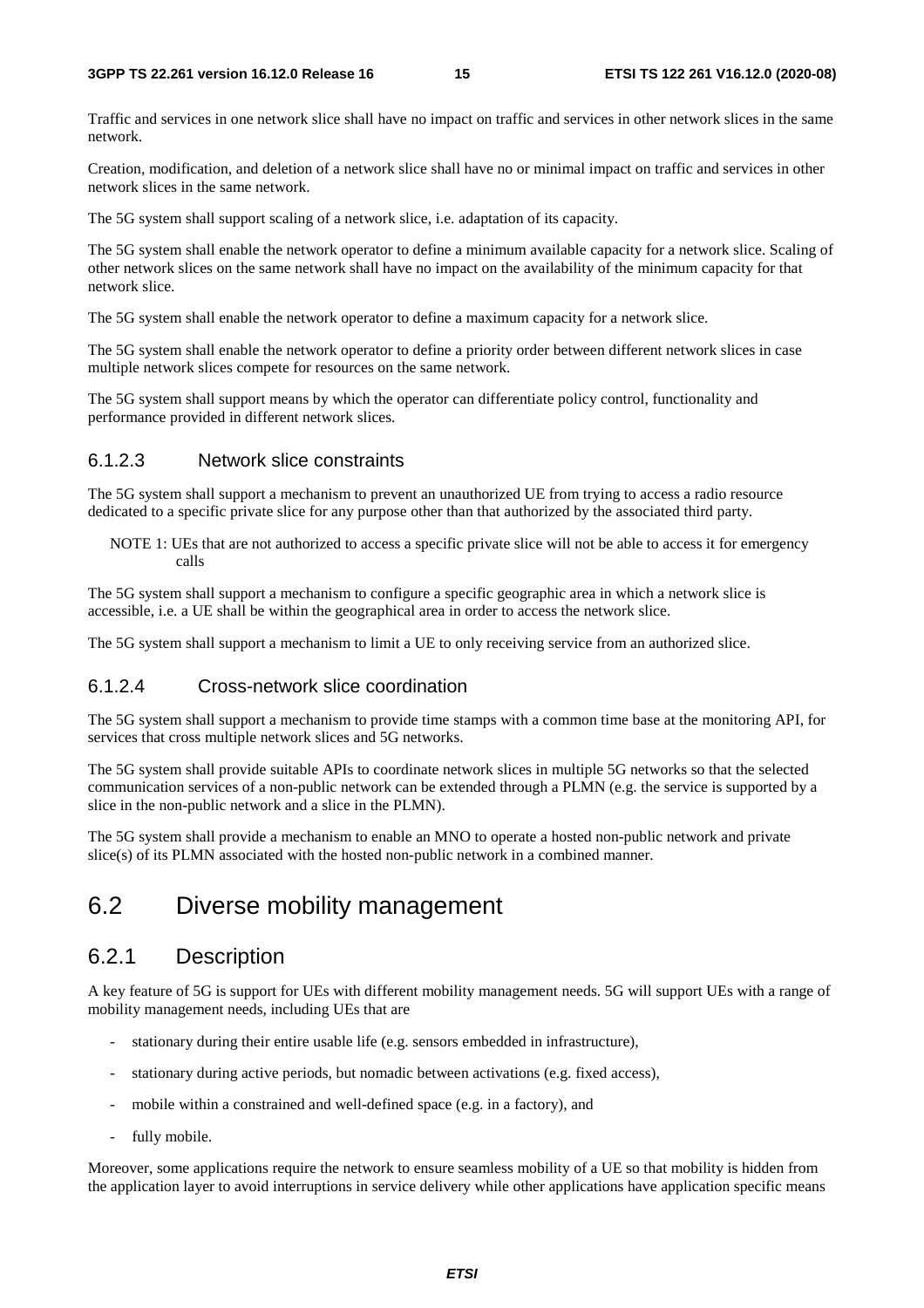to ensure service continuity. But these other applications may still require the network to minimize interruption time to ensure that their application-specific means to ensure service continuity work effectively.

With the ever-increasing multimedia broadband data volumes, it is also important to enable the offloading of IP traffic from the 5G network onto traditional IP routing networks via an IP anchor node close to the network edge. As the UE moves, changing the IP anchor node may be needed in order to reduce the traffic load in the system, reduce end-to-end latency and provide a better user experience.

The flexible nature of a 5G system will support different mobility management methods that minimize signalling overhead and optimize access for these different types of UEs.

### 6.2.2 General requirements

The 5G network shall allow operators to optimize network behaviour (e.g. mobility management support) based on the mobility patterns (e.g. stationary, nomadic, spatially restricted mobility, full mobility) of a UE or group of UEs.

The 5G system shall enable operators to specify and modify the types of mobility support provided for a UE or group of UEs.

The 5G system shall optimize mobility management support for a UE or group of UEs that use only mobile originated communications.

The 5G system shall support inter- and/or intra- access technology mobility procedures within 5GS with minimum impact to the user experience (e.g. QoS, QoE).

#### 6.2.3 Service continuity requirements

The 5G system shall enable packet loss to be minimized during inter- and/or intra- access technology changes for some or all connections associated with a UE.

The 5G system shall minimize interruption time during inter- and/or intra- access technology mobility for some or all connections associated with a UE.

NOTE: The interruption time includes all delays which have impact on service continuity.

For applications that require the same IP address during the lifetime of the session, the 5G system shall enable maintaining the IP address assigned to a UE when moving across different cells and access technologies for connections associated with a UE.

The 5G system shall enable minimizing impact to the user experience (e.g. minimization of interruption time) when changing the IP address and IP anchoring point for some or all connections associated with a UE.

The 5G system shall support service continuity for a remote UE, when the remote UE changes from a direct network connection to an indirect network connection and vice-versa.

The 5G system shall support service continuity for a remote UE, when the remote UE changes from one relay UE to another and both relay UEs use 3GPP access to the 5G core network.

For a 5G system with satellite access, the following requirements apply:

The 5G system shall support service continuity between 5G terrestrial access network and 5G satellite access networks owned by the same operator or owned by 2 different operators having an agreement.

### 6.2.4 Roaming related requirements

For a 5G system with satellite access, the following requirements apply:

- A 5G system with satellite access shall enable roaming of UE supporting both satellite access and terrestrial access between 5G satellite networks and 5G terrestrial networks.
- UEs supporting satellite access shall support optimized network selection and reselection to PLMNs with satellite access, based on home operator policy.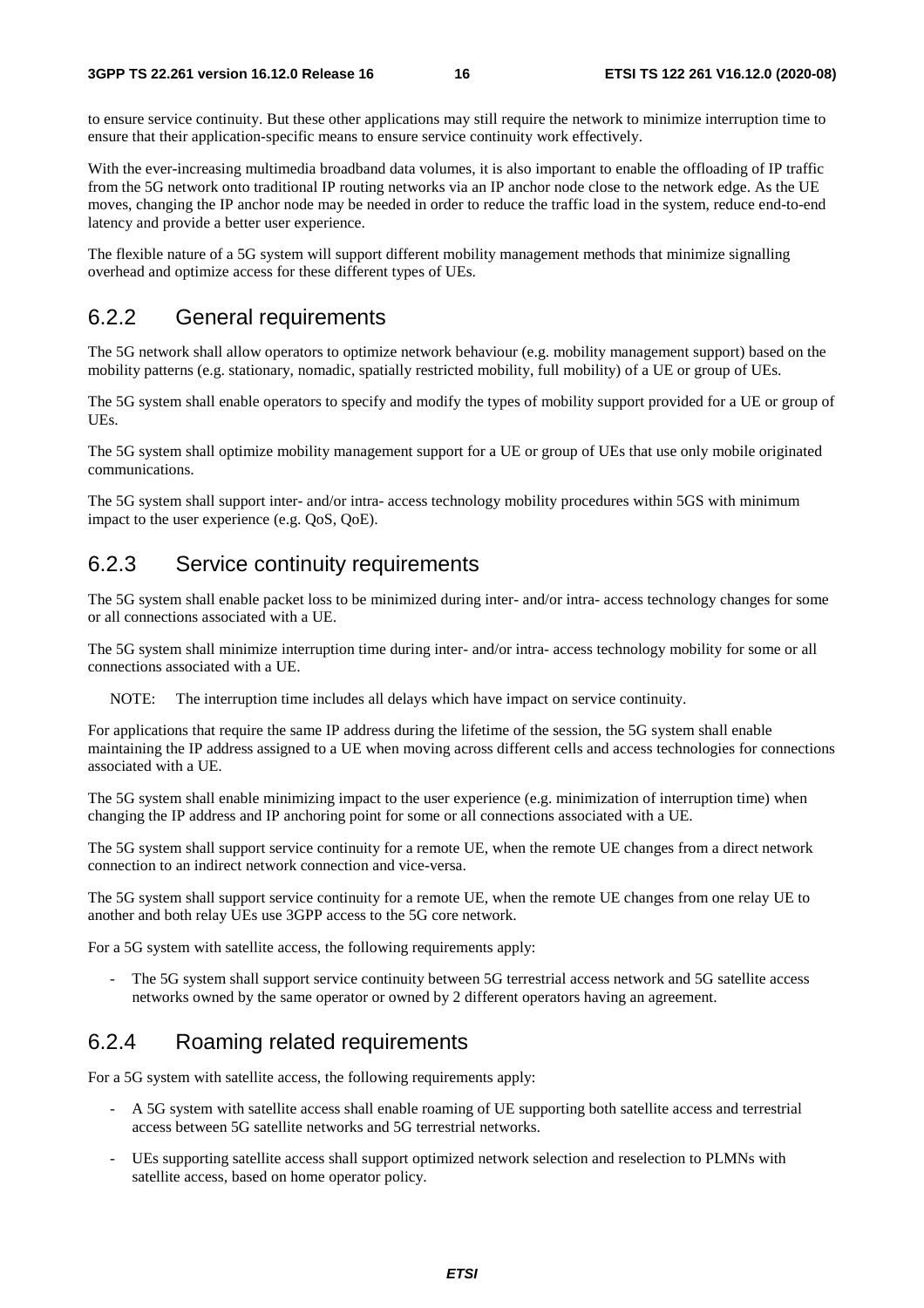# 6.3 Multiple access technologies

# 6.3.1 Description

The 5G system will support 3GPP access technologies, including one or more NR and E-UTRA as well as non-3GPP access technologies. Interoperability among the various access technologies will be imperative. For optimization and resource efficiency, the 5G system will select the most appropriate 3GPP or non-3GPP access technology for a service, potentially allowing multiple access technologies to be used simultaneously for one or more services active on a UE. New technology such as satellite and wide area base stations will increase coverage and availability. This clause provides requirements for interworking with the various combinations of access technologies.

### 6.3.2 Requirements

#### 6.3.2.1 General

Based on operator policy, the 5G system shall enable the UE to select, manage, and efficiently provision services over the 3GPP or non-3GPP access.

Based on operator policy, the 5G system shall support steering a UE to select certain 3GPP access network(s).

Based on operator policy, the 5G system shall be able to dynamically offload part of the traffic (e.g. from 3GPP RAT to non-3GPP access technology), taking into account traffic load and traffic type.

Based on operator policy, the 5G system shall be able to provide simultaneous data transmission via different access technologies, (e.g. NR, E-UTRA, non-3GPP), to access one or more 3GPP services.

When a UE is using two or more access technologies simultaneously, the 5G system shall be able to optimally distribute user traffic over select between access technologies in use, taking into account e.g. service, traffic characteristics, radio characteristics, and UE's moving speed.

The 5G system shall be able to support data transmissions optimized for different access technologies (e.g. 3GPP, non-3GPP) for UEs that are simultaneously connected to the network via different accesses.

Based on operator policy, the 5G system shall be able to add or drop the various access connections for a UE during a session.

The 5G system shall be able to support mobility between the supported access networks (e.g. NG-RAN, WLAN, fixed broadband access network, 5G satellite access network).

The 5G system shall support UEs with multiple radio and single radio capabilities.

The 5G system shall support dynamic and static network address allocation of a common network address to the UE over all supported access types.

The 5G system shall support a set of identities for a single user in order to provide a consistent set of policies and a single set of services across 3GPP and non-3GPP access types.

The 5G system shall support the capability to operate in licensed and/or unlicensed bands.

#### 6.3.2.2 E-UTRA access

The 5G system shall be able to support seamless handover between NR and E-UTRA.

The 5G system shall support UEs with dual radio capability (i.e. a UE that can transmit on NR and E-UTRA simultaneously) as well as UEs with single radio capability (i.e. a UE that cannot transmit on NR and E-UTRA simultaneously).

#### 6.3.2.3 Satellite access

The 5G system shall be able to provide services using satellite access.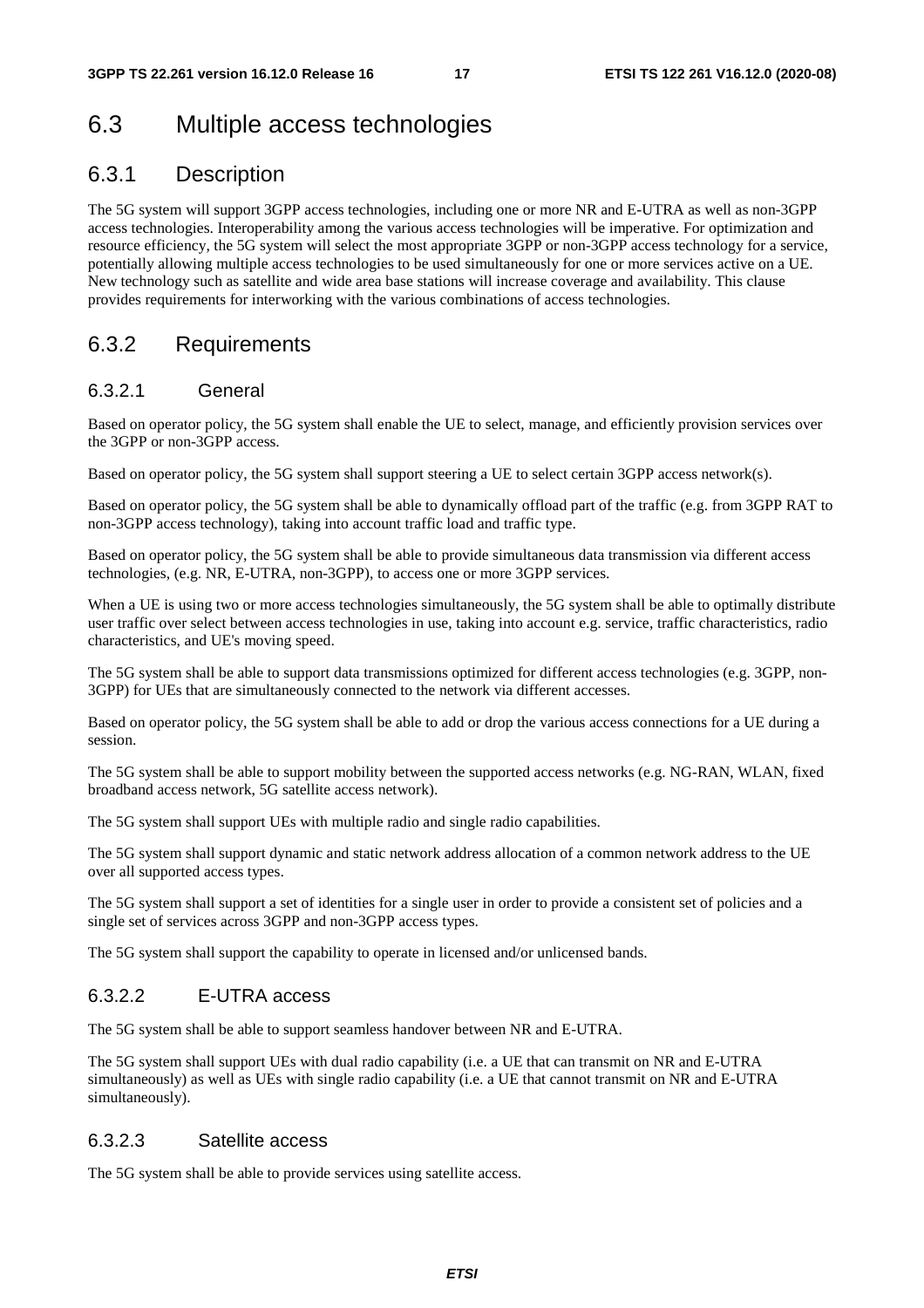A 5G system with satellite access shall support different configurations where the radio access network is either a satellite NG-RAN or a non-3GPP satellite access network, or both.

A UE supporting satellite access shall be able to provide or assist in providing its location to the 5G network.

A 5G system with satellite access shall be able to determine a UE's location in order to provide service (e.g. route traffic, support emergency calls) in accordance with the governing national or regional regulatory requirements applicable to that UE.

#### 6.3.2.4 Fixed broadband access

The 5G system shall be able to efficiently support connectivity using fixed broadband access.

NOTE: The specification of fixed broadband access network is outside the scope of 3GPP.

The 5G system shall support use of a relay UE that supports multiple access types (e.g. 5G RAT, WLAN access, fixed broadband access).

The 5G system shall support use of a home base station that supports multiple access types (e.g. 5G RAT, WLAN access, fixed broadband access).

### 6.4 Resource efficiency

### 6.4.1 Description

5G introduces the opportunity to design a system to be optimized for supporting diverse UEs and services. While support for IoT is provided by EPS, there is room for improvement in efficient resource utilization that can be designed into a 5G system whereas they are not easily retrofitted into an existing system. Some of the underlying principles of the potential service and network operation requirements associated with efficient configuration, deployment, and use of UEs in the 5G network include bulk provisioning, resource efficient access, optimization for UE originated data transfer, and efficiencies based on the reduced needs related to mobility management for stationary UEs and UEs with restricted range of movement.

As sensors and monitoring UEs are deployed more extensively, the need to support UEs that send data packages ranging in size from a small status update in a few bits to streaming video increases. A similar need exists for smart phones with widely varying amounts of data. Specifically, to support short data bursts, the network should be able to operate in a mode where there is no need for a lengthy and high overhead signalling procedure before and after small amounts of data are sent. The system will, as a result, avoid both a negative impact to battery life for the UE and wasting signalling resources.

For small form factor UEs it will be challenging to have more than 1 antenna due to the inability to get good isolation between multiple antennas. Thus these UEs need to meet the expected performance in a 5G network with only one antenna.

Cloud applications like cloud robotics perform computation in the network rather than in a UE, which requires the system to have high data rate in the uplink and very low round trip latency. Supposed that high density cloud robotics will be deployed in the future, the 5G system need to optimize the resource efficiency for such scenario.

Additional resource efficiencies will contribute to meeting the various KPIs defined for 5G. Control plane resource efficiencies can be achieved by optimizing and minimizing signalling overhead, particularly for small data transmissions. Mechanisms for minimizing user plane resources utilization include in-network caching and application in a Service Hosting Environment closer to the end user. These optimization efforts contribute to achieving lower latency and higher reliability.

Diverse mobility management related resource efficiencies are covered in clause 6.2.

Security related resource efficiencies are covered in clause 8.8.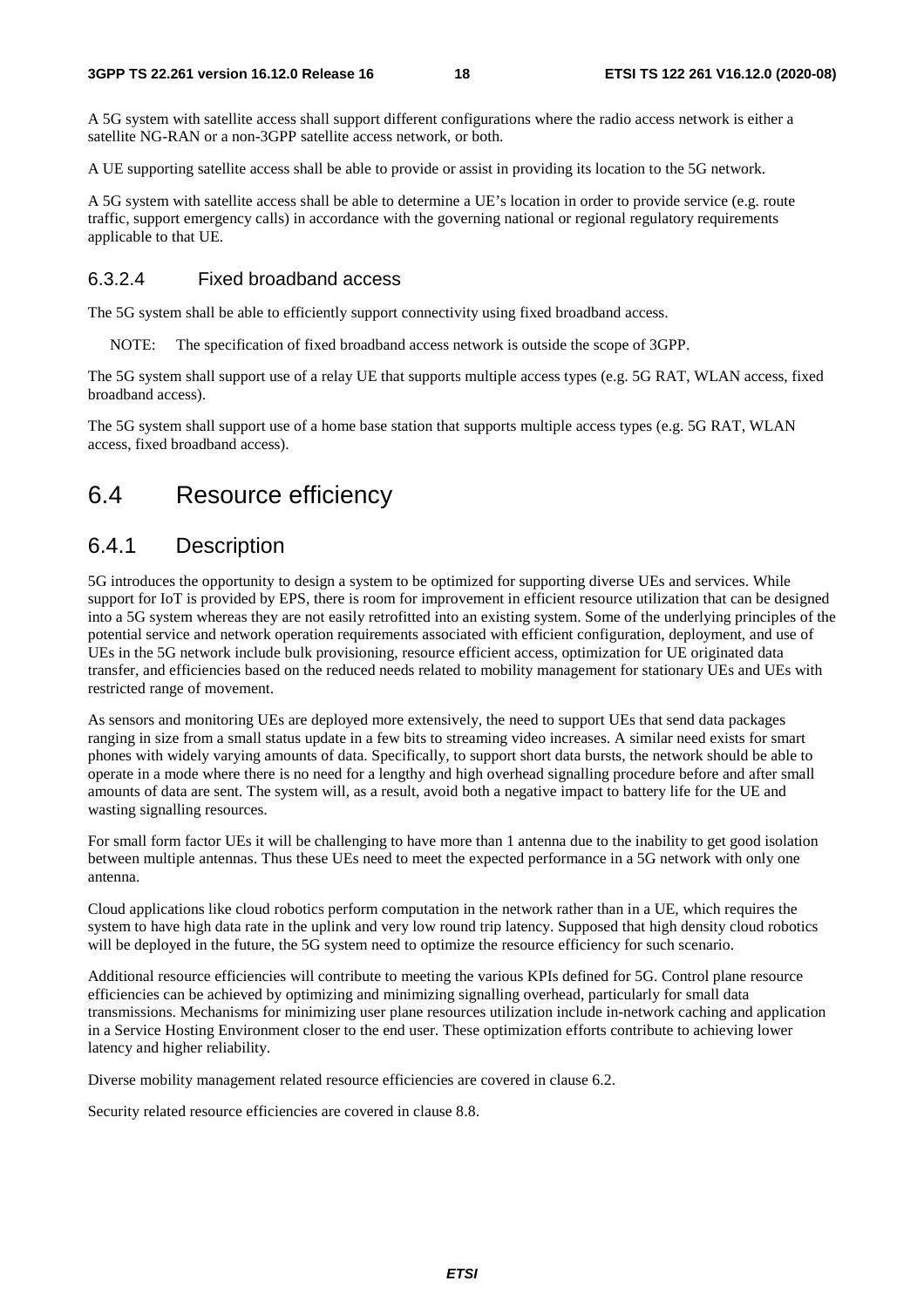### 6.4.2 Requirements

#### 6.4.2.1 General

The 5G system shall minimize control and user plane resource usage for data transfer from send only UEs.

The 5G system shall minimize control and user plane resource usage for stationary UEs (e.g. lower signalling to user data resource usage ratio).

The 5G system shall minimize control and user plane resource usage for transfer of infrequent small data units.

The 5G system shall optimize the resource use of the control plane and/or user plane for transfer of small data units.

The 5G system shall optimize the resource use of the control plane and/or user plane for transfer of continuous uplink data that requires both high data rate (e.g. 10 Mbps) and very low end-to-end latency (e.g. 1-10 ms).

The 5G network shall optimize the resource use of the control plane and/or user plane to support high density connections (e.g. 1 million connections per square kilometre) taking into account, for example, the following criteria:

- type of mobility support;
- communication pattern (e.g. send-only, frequent or infrequent);
- characteristics of payload (e.g. small or large size data payload);
- characteristics of application (e.g. provisioning operation, normal data transfer);
- UE location;
- timing pattern of data transfer (e.g. real time or non-delay sensitive).

The 5G system shall efficiently support service discovery mechanisms where UEs can discover, subject to access rights:

- status of other UEs (e.g. sound on/off);
- capabilities of other UEs (e.g. the UE is a relay UE) and/or;
- services provided by other UEs (e.g. the UE is a colour printer).

The 5G system shall be able to minimise the amount of wireless backhaul traffic (e.g. consolidating data transmissions to 1 larger rather than many smaller), when applicable (e.g. providing service in an area subject to power outages).

The 5G system shall support small form factor UEs with single antenna.

NOTE: Small form factor UEs are typically expected to have the diagonal less than 1/5 of the lowest supported frequency wave length.

For a 5G system with satellite access, the following requirements apply:

- The 5G system with satellite access shall support the use of satellite links between the radio access network and core network, by enhancing the 3GPP system to handle the latencies introduced by satellite backhaul.
- A 5G system with satellite access shall be able to support meshed connectivity between satellites interconnected with intersatellite links.

#### 6.4.2.2 Efficient bulk operations for IoT

The 5G system shall support a timely, efficient, and/or reliable mechanism to transmit the same information to multiple UEs.

#### 6.4.2.3 Efficient management for IoT

The 5G network shall optimize the resource use of the control plane and/or user plane to manage (e.g. provide service parameters, activate, deactivate) a UE.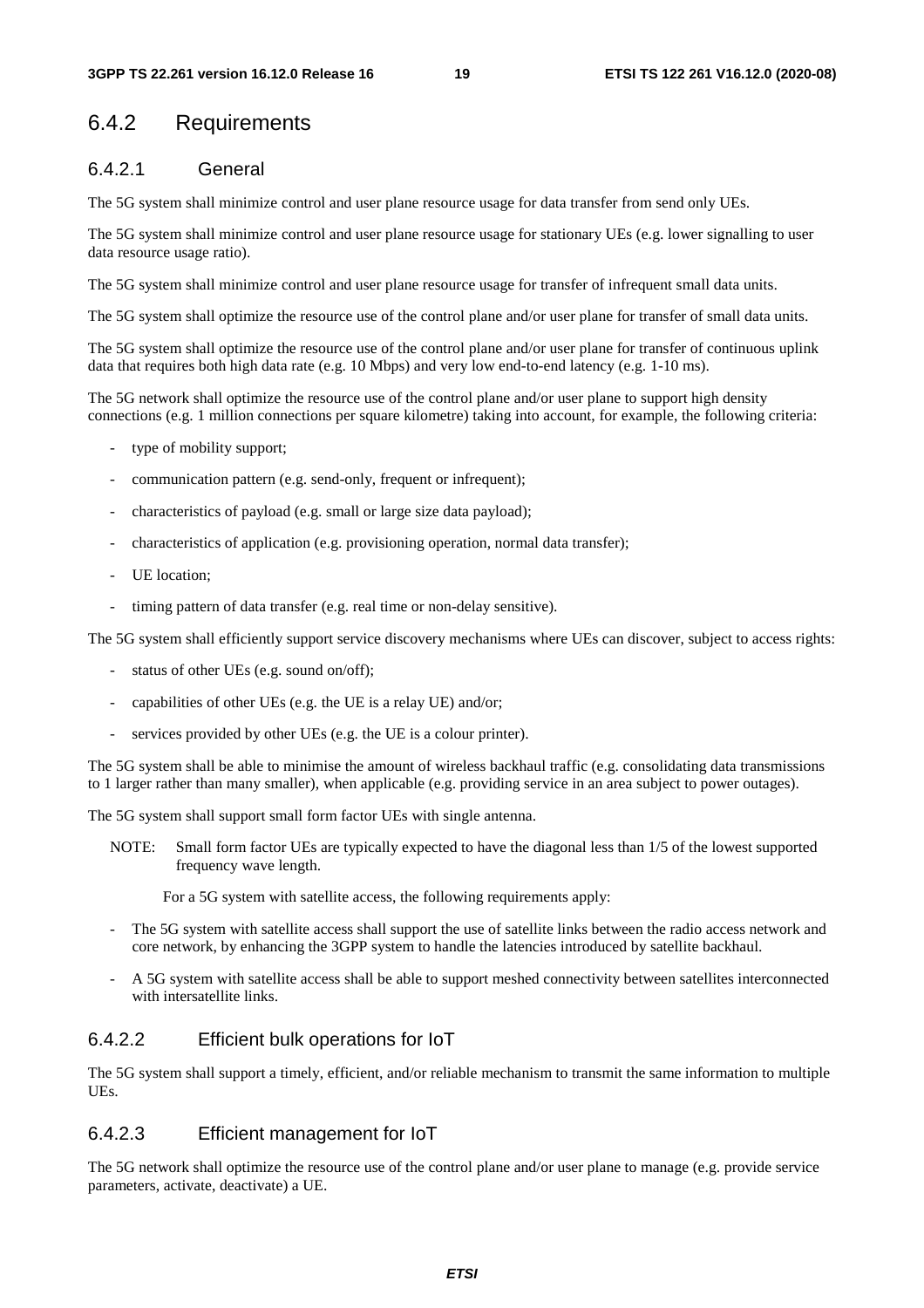The 5G network shall be able to provide policies for background data transfer to a UE so that the 5G system can optimally use the control plane and/or user plane resources.

#### 6.4.2.4 Efficient control plane

The 5G system shall minimize the signalling that is required prior to user data transmission.

NOTE: The amount of signalling overhead may vary based on the amount of data to be transmitted, even for the same UE.

# 6.5 Efficient user plane

#### 6.5.1 Description

5G is designed to meet diverse services with different and enhanced performances (e.g. high throughput, low latency and massive connections) and data traffic model (e.g. IP data traffic, non-IP data traffic, short data bursts and high throughput data transmissions).

User plane should be more efficient for 5G to support differentiated requirements. On one hand, a Service Hosting Environment located inside of operator's network can offer Hosted Services closer to the end user to meet localization requirement like low latency, low bandwidth pressure. These Hosted Services contain applications provided by operators and/or trusted third parties. On the other hand, user plane paths can be selected or changed to improve the user experience or reduce the bandwidth pressure, when a UE or application changes location during an active communication.

#### 6.5.2 Requirements

Based on operator policy, application needs, or both, the 5G system shall support an efficient user plane path between UEs attached to the same network, modifying the path as needed when the UE moves during an active communication.

The 5G network shall enable a Service Hosting Environment provided by operator.

Based on operator policy, the 5G network shall be able to support routing of data traffic between a UE attached to the network and an application in a Service Hosting Environment for specific services, modifying the path as needed when the UE moves during an active communication.

Based on operator policy, application needs, or both, the 5G system shall support an efficient user plane path, modifying the path as needed when the UE moves or application changes location, between a UE in an active communication and:

- an application in a Service Hosting Environment; or
- an application server located outside the operator's network.

The 5G network shall maintain user experience (e.g. QoS, QoE) when a UE in an active communication moves from a location served by a Service Hosting Environment to:

- another location served by a different Service Hosting Environment; or
- another location served by an application server located outside the operator's network, and vice versa.

The 5G network shall maintain user experience (e.g. QoS, QoE) when an application for a UE moves as follows:

- within a Service Hosting Environment; or
- from a Service Hosting Environment to another Service Hosting Environment; or
- from a Service Hosting Environment to an application server located place outside the operator's network, and vice versa.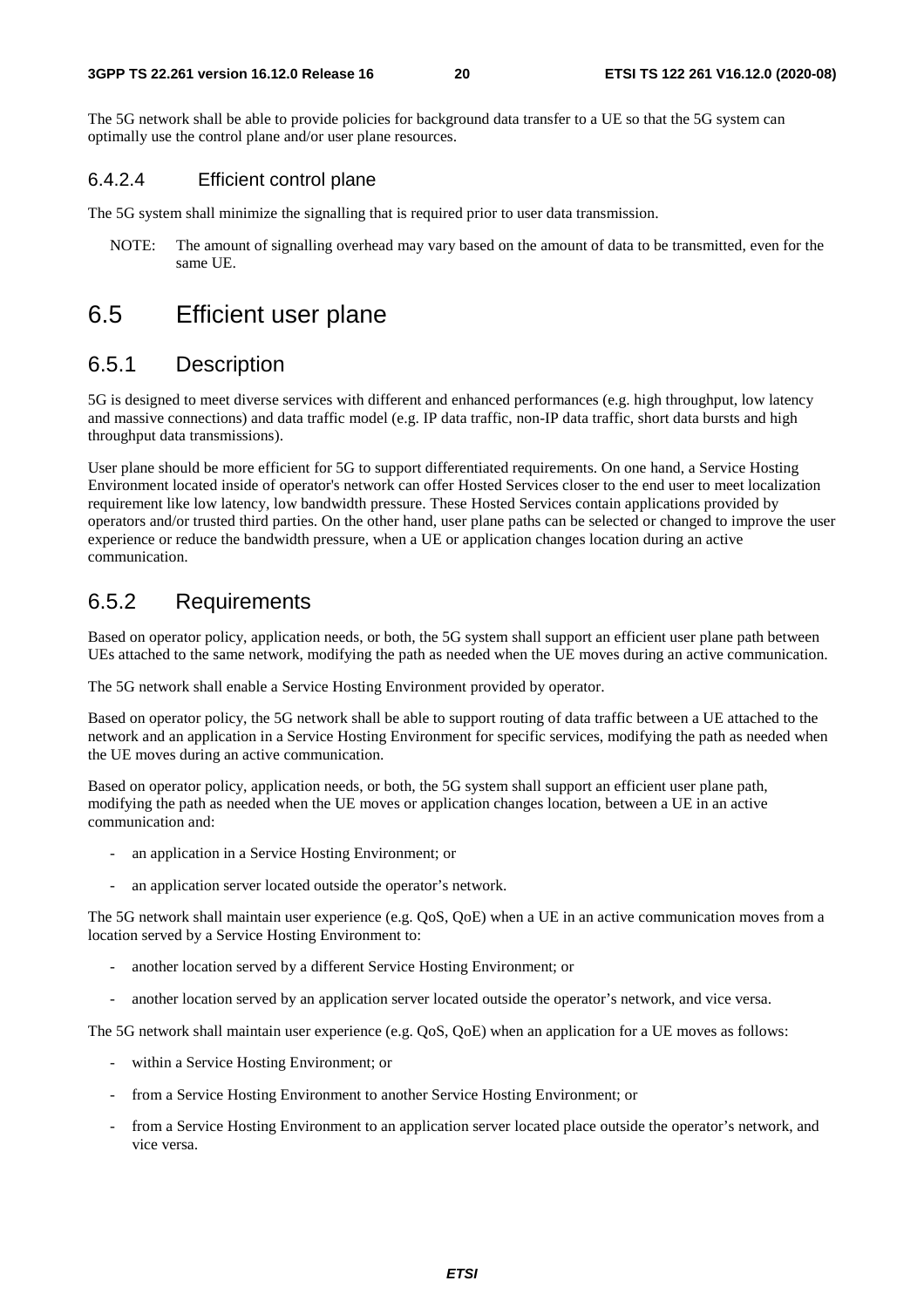The 5G network shall be able to interact with applications in a Service Hosting Environment for efficient network resource utilization and offloading data traffic to the Service Hosting Environment close to the UE's point of attachment to the access network.

The 5G network shall support configurations of the Service Hosting Environment in the network (e.g. access network, core network), that provide application access close to the UE's point of attachment to the access network.

The 5G system shall support mechanisms to enable a UE to access the closest Service Hosting Environment for a specific hosted application or service.

The 5G network shall enable instantiation of applications for a UE in a Service Hosting Environment close to the UE's point of attachment to the access network.

The 5G system shall be able to suspend or stop application instances in a Service Hosting Environment.

NOTE: Not all applications will always be available in all Service Hosting Environments. Therefore, it may be needed to instantiate an application at a Service Hosting Environment nearby for serving a particular UE.

Based on operator policy, the 5G system shall provide a mechanism such that one type of traffic (from a specific application or service) to/from a UE can be offloaded close to the UE's point of attachment to the access network, while not impacting other traffic type to/from that same UE.

For a 5G system with satellite access, the following requirements apply:

- A 5G system with satellite access shall be able to select the communication link providing the UE with the connectivity that most closely fulfils the agreed QoS
- A 5G system with satellite access shall be capable of supporting simultaneous use of 5G satellite access network and 5G terrestrial access networks.
- A 5G system with satellite access shall be able to support both UEs supporting only satellite access and UEs supporting simultaneous connectivity to 5G satellite access network and 5G terrestrial access network.

### 6.6 Efficient content delivery

#### 6.6.1 Description

Video-based services (e.g. live streaming, VR) and personal data storage applications have been instrumental for the massive growth in mobile broadband traffic. Subject to service agreement between the operator and the content provider, the information of content and content itself can be aware by operator. In-network content caching provided by the operator, a third party or both, can improve user experience, reduce backhaul resource usage and utilize radio resource efficiently.

The operation of in-network caching includes flexible management of the location of the content cache within the network and efficient delivery of content to and from the appropriate content caching application. Examples of services are the delivery of popular video content from a content caching application via broadcast, and secure storage of a user's personal data or files using a distributed caching application. Such a service could also provide a student with a wireless backpack, where students can resume their work through the same or a different UE at any time, with very fast response times from the network.

#### 6.6.2 Requirements

The 5G system shall enable efficient delivery of content from a content caching application under the control of the operator (e.g. a cache located close to the UE).

The 5G system shall support a content caching application in a UE under the control of the operator.

The 5G system shall support configurations of content caching applications in the network (e.g. access network, core network), that provide content close to the UE.

Based on operator policy, the 5G system shall support an efficient mechanism for selection of a content caching application (e.g. minimize utilization of radio, backhaul resources and/or application resource) for delivery of the cached content to the UE.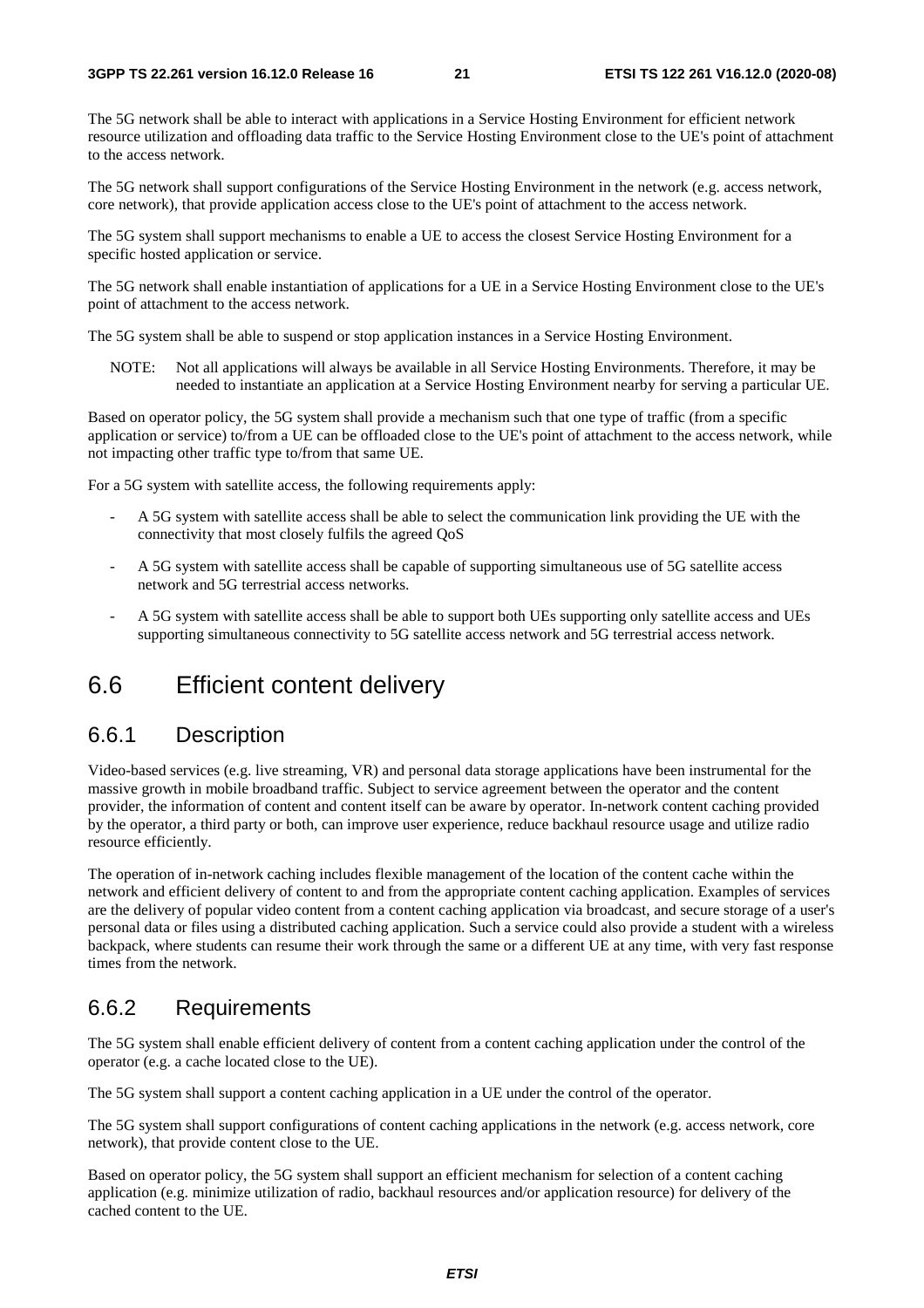The 5G system shall support a mechanism for the operator to manage content distribution across content caching applications.

The 5G system shall support delivery of cached content from a content caching application via the broadcast/multicast service.

For a 5G system with satellite access, the following requirements apply:

- A 5G system with satellite access shall be able to optimise the delivery of content from a content caching application by taking advantage of satellites in supporting ubiquitous service, as well as broadcasting/multicasting on very large to global coverages.

# 6.7 Priority, QoS, and policy control

### 6.7.1 Description

The 5G network will support many commercial services (e.g. medical) and regional or national regulatory services (e.g. MPS, Emergency, Public Safety) with requirements for priority treatment. Some of these services share common QoS characteristics such as latency and packet loss rate, but may have different priority requirements. For example, UAV control and air traffic control may have stringent latency and reliability requirements but not necessarily the same priority requirements. In addition, voice-based services for MPS and Emergency share common QoS characteristics as applicable for normal public voice communications, yet may have different priority requirements. The 5G network will need to support mechanisms that enable the decoupling of the priority of a particular communication from the associated QoS characteristics such as latency and reliability to allow flexibility to support different priority services (that need to be configurable to meet operator needs, consistent with operator policies and corresponding national and regional regulatory policies).

The network needs to support flexible means to make priority decisions based on the state of the network (e.g. during disaster events and network congestion) recognizing that the priority needs may change during a crisis. The priority of any service may need to be different for a user of that service based on operational needs and regional or national regulations. Therefore, the 5G system should allow a flexible means to prioritise and enforce prioritisation among the services (e.g. MPS, Emergency, medical, Public Safety) and among the users of these services. The traffic prioritisation may be enforced by adjusting resource utilization or pre-empting lower priority traffic.

The network must offer a means to provide the required QoS (e.g. reliability, latency, and bandwidth) for a service and the ability to prioritize resources when necessary to meet the service requirements. Existing QoS and policy frameworks handle latency and improve reliability by traffic engineering. In order to support 5G service requirements, it is necessary for the 5G network to offer QoS and policy control for reliable communication with latency required for a service and enable the resource adaptations as necessary.

The network needs to allow multiple services to coexist, including multiple priority services (e.g. Emergency, MPS and MCS) and must provide means to prevent a single service from consuming or monopolizing all available network resources, or impacting the QoS (e.g. availability) of other services competing for resources on the same network under specific network conditions. For example, it is necessary to prevent certain services (e.g. citizen-to-authority Emergency) sessions from monopolizing all available resources during events such as disaster, emergency, and DDoS attacks from impacting the availability of other priority services such as MPS and MCS.

Also, as 5G network is expected to operate in a heterogeneous environment with multiple access technologies, multiple types of UE, etc., it should support a harmonised QoS and policy framework that applies to multiple accesses.

Further, for QoS control in EPS only covers RAN and core network, but for 5G network E2E QoS (e.g. RAN, backhaul, core network, network to network interconnect) is needed to achieve the 5G user experience (e.g. ultra-low latency, ultra-high bandwidth).

### 6.7.2 Requirements

The 5G system shall allow flexible mechanisms to establish and enforce priority policies among the different services (e.g. MPS, Emergency, medical, Public Safety) and users.

NOTE 1: Priority between different services is subject to regional or national regulatory and operator policies.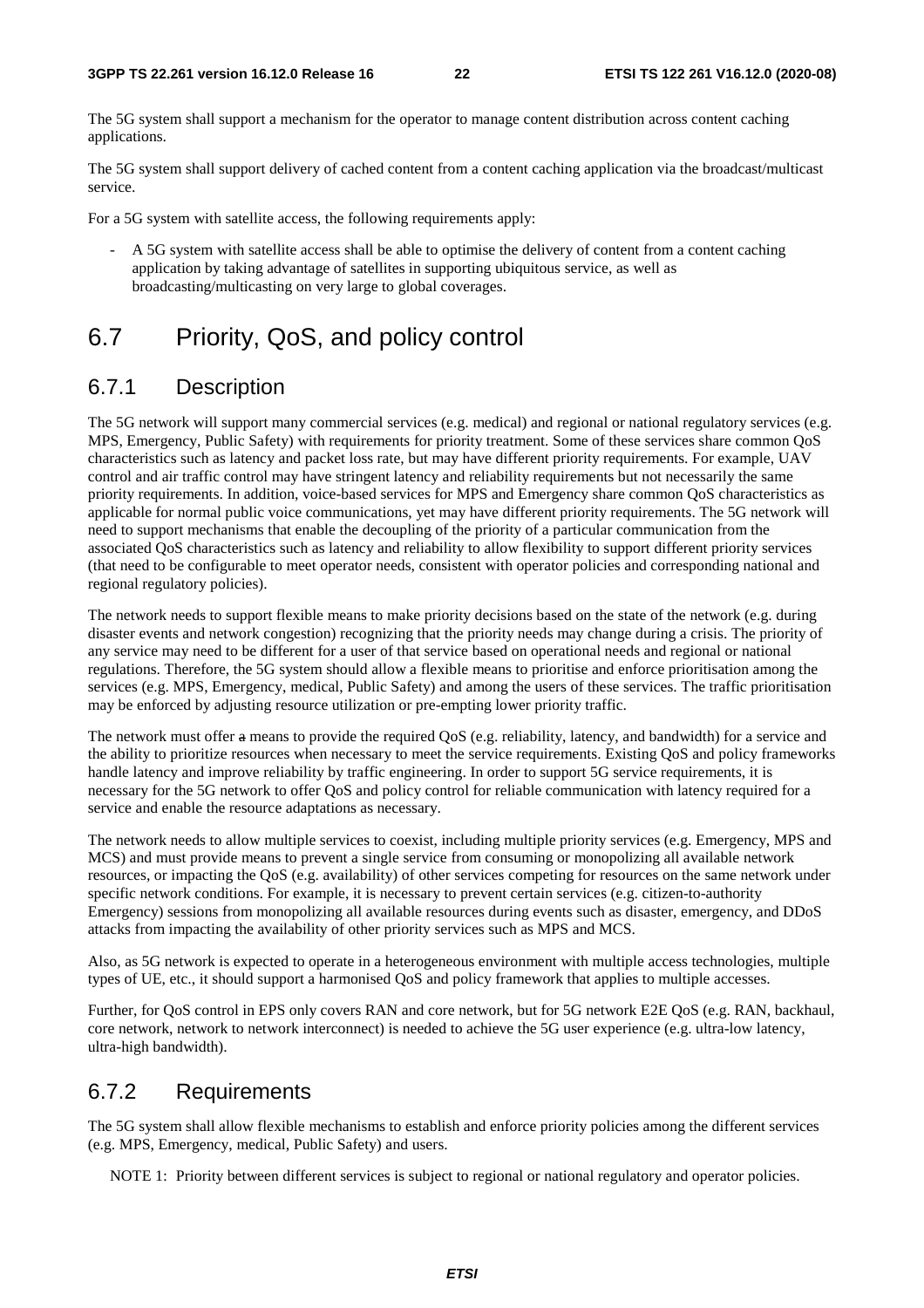The 5G system shall be able to provide the required QoS (e.g. reliability, end-to-end latency, and bandwidth) for a service and support prioritization of resources when necessary for that service.

The 5G system shall enable the network operator to define and statically configure a maximum resource assignment for a specific service that can be adjusted based on the network state (e.g. during congestion, disaster, emergency and DDoS events) subject to regional or national regulatory and operator policies.

The 5G system shall allow decoupling of the priority of a particular communication from the associated QoS characteristics such as end-to-end latency and reliability.

The 5G system shall be able to support a harmonised QoS and policy framework applicable to multiple accesses.

The 5G system shall be able to support E2E (e.g. UE to UE) QoS for a service.

NOTE 2: E2E QoS needs to consider QoS in the access networks, backhaul, core network, and network to network interconnect.

The 5G system shall be able to support QoS for applications in a Service Hosting Environment.

A 5G system with multiple access technologies shall be able to select the combination of access technologies to serve an UE on the basis of the targeted priority, pre-emption, QoS parameters and access technology availability

### 6.8 Dynamic policy control

The 5G system shall support the creation and enforcement of prioritisation policy for users and traffic, during connection setup and when connected.

NOTE: Prioritisation, pre-emption, and precedence of critical traffic associated with certain priority services (e.g. MPS and Emergency) are subject to regional/national regulatory and operator policies.

The 5G system shall support optimised signalling for prioritised users and traffic where such signalling is prioritized over other signalling traffic.

Based on operator policy, the 5G system shall allow flexible means for authorized entities to create and enforce priority among the different service flows.

Based on operator policy, the 5G system shall support a real-time, dynamic, secure and efficient means for authorized entities (e.g. users, context aware network functionality) to modify the QoS and policy framework. Such modifications may have a variable duration.

Based on operator policy, the 5G system shall maintain a session when prioritization of that session changes in real time, provided that the new priority is above the threshold for maintaining the session.

### 6.9 Connectivity models

#### 6.9.1 Description

The UE can connect to the network directly (direct network connection), connect using another UE as a relay UE (indirect network connection), or connect using both types of connections. These UEs can be anything from simple wearables, such as sensors embedded in clothing, to a more sophisticated wearable UE monitoring biometrics. They can also be non-wearable UEs that communicate in a Personal Area Network such as a set of home appliances (e.g. smart thermostat and entry key), or the electronic UEs in an office setting (e.g. smart printers), or a smart flower pot that can be remotely activated to water the plant. The relay UE can access the network using 3GPP or non-3GPP access (e.g. WLAN access, fixed broadband access). 3GPP and non-3GPP radio technologies and fixed broadband technologies can be supported for connectivity models between the remote UE and the relay UE. 3GPP RAT over licensed band or unlicensed band can be supported for connectivity models.

When a remote UE is attempting to establish an indirect network connection, there might be several relay UEs that are available in proximity of the remote UE and support discovery and remote UE-to-relay UE connection establishment. A remote UE may support selection of an appropriate relay UE among the available relay UEs.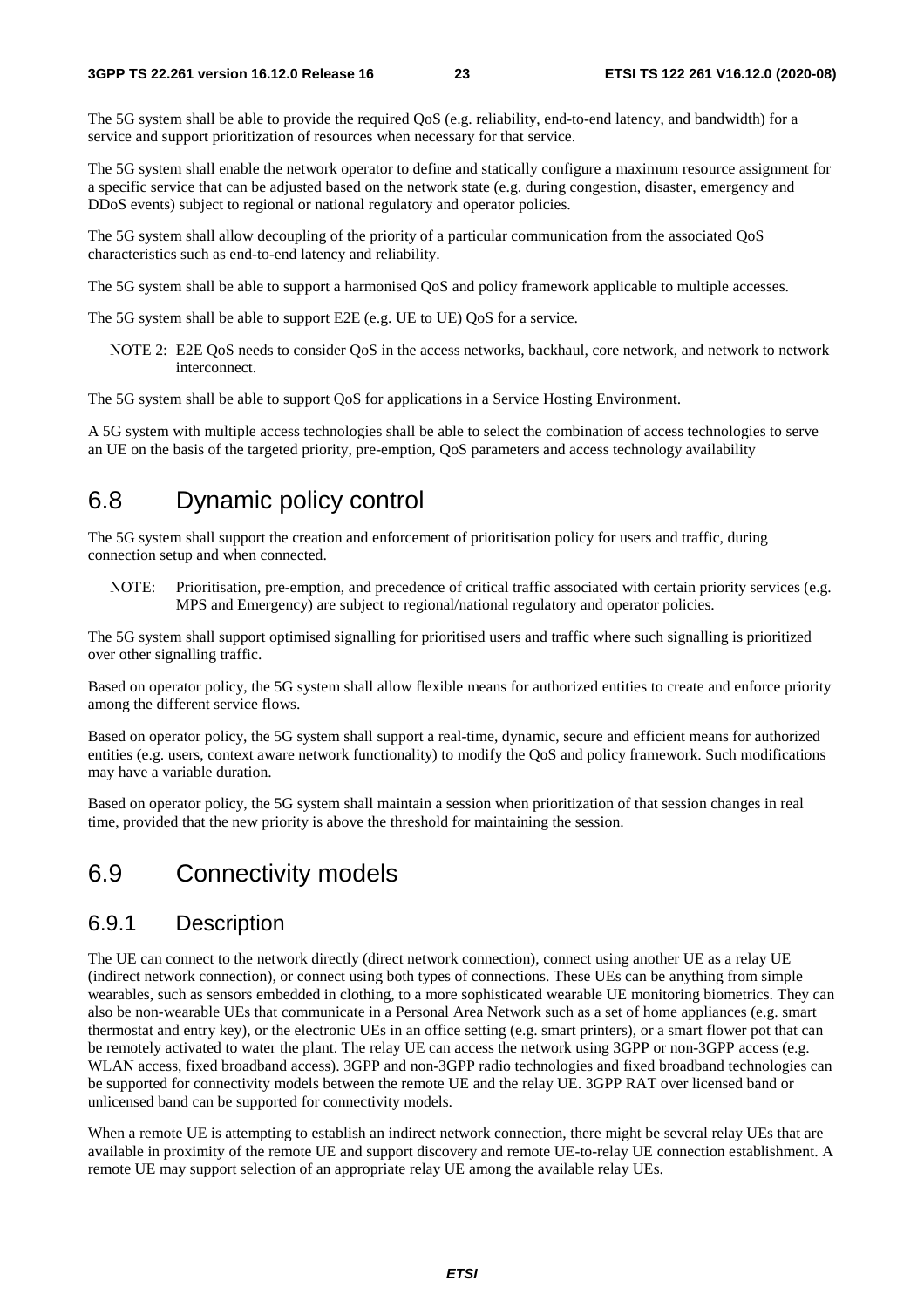### 6.9.2 Requirements

The following set of requirements complement the requirements listed in 3GPP TS 22.278 [5], clauses 7B and 7C.

The connection between a remote UE and a relay UE shall be able to use 3GPP RAT or non-3GPP RAT and use licensed or unlicensed band.

The connection between a remote UE and a relay UE shall be able to use fixed broadband technology.

The 5G system shall support indirect network connection mode in a VPLMN when a remote UE and a relay UE subscribe to different PLMNs and both PLMNs have a roaming agreement with the VPLMN.

The 5G system shall be able to support a UE using simultaneous indirect and direct network connection mode.

The 5G system shall be able to support QoS for a user traffic session between the remote UE and the network using 3GPP access technology.

For a 5G system with satellite access, the following requirements apply:

- A 5G system with satellite access shall be able to support relay UE's with satellite access.
- NOTE: The connection between a relay UE and a remote UE is the same regardless of whether the relay UE is using satellite access or not.
- A 5G system with satellite access shall support mobility management of relay UEs and the remote UEs connected to the relay UE between a 5G satellite access network and a5G terrestrial network, and between 5G satellite access networks.
- A 5G system with satellite access shall support joint roaming between different 5G networks of a relay UE and the remote UEs connected to that relay UE.

### 6.10 Network capability exposure

#### 6.10.1 Description

3GPP SEES and (e)FMSS features allow the operator to expose network capabilities e.g. QoS policy to third party ISPs/ICPs. With the advent of 5G, new network capabilities need to be exposed to the third party (e.g. to allow the third party to customize a dedicated physical or virtual network or a dedicated network slice for diverse use cases; to allow the third party to manage a trusted third party application in a Service Hosting Environment to improve user experience, and efficiently utilize backhaul and application resources).

### 6.10.2 Requirements

The following set of requirements complement the requirements listed in 3GPP TS 22.101 [6], clause 29.

Based on operator policy, a 5G network shall provide suitable APIs to allow a trusted third party to create, modify, and delete network slices used for the third party.

Based on operator policy, the 5G network shall provide suitable APIs to allow a trusted third party to monitor the network slice used for the third party.

Based on operator policy, the 5G network shall provide suitable APIs to allow a trusted third party to define and update the set of services and capabilities supported in a network slice used for the third party.

Based on operator policy, the 5G network shall provide suitable APIs to allow a trusted third party to configure the information which associates a UE to a network slice used for the third party.

Based on operator policy, the 5G network shall provide suitable APIs to allow a trusted third party to configure the information which associates a service to a network slice used for the third party.

Based on operator policy, the 5G network shall provide suitable APIs to allow a trusted third party to assign a UE to a network slice used for the third party, to move a UE from one network slice used for the third party to another network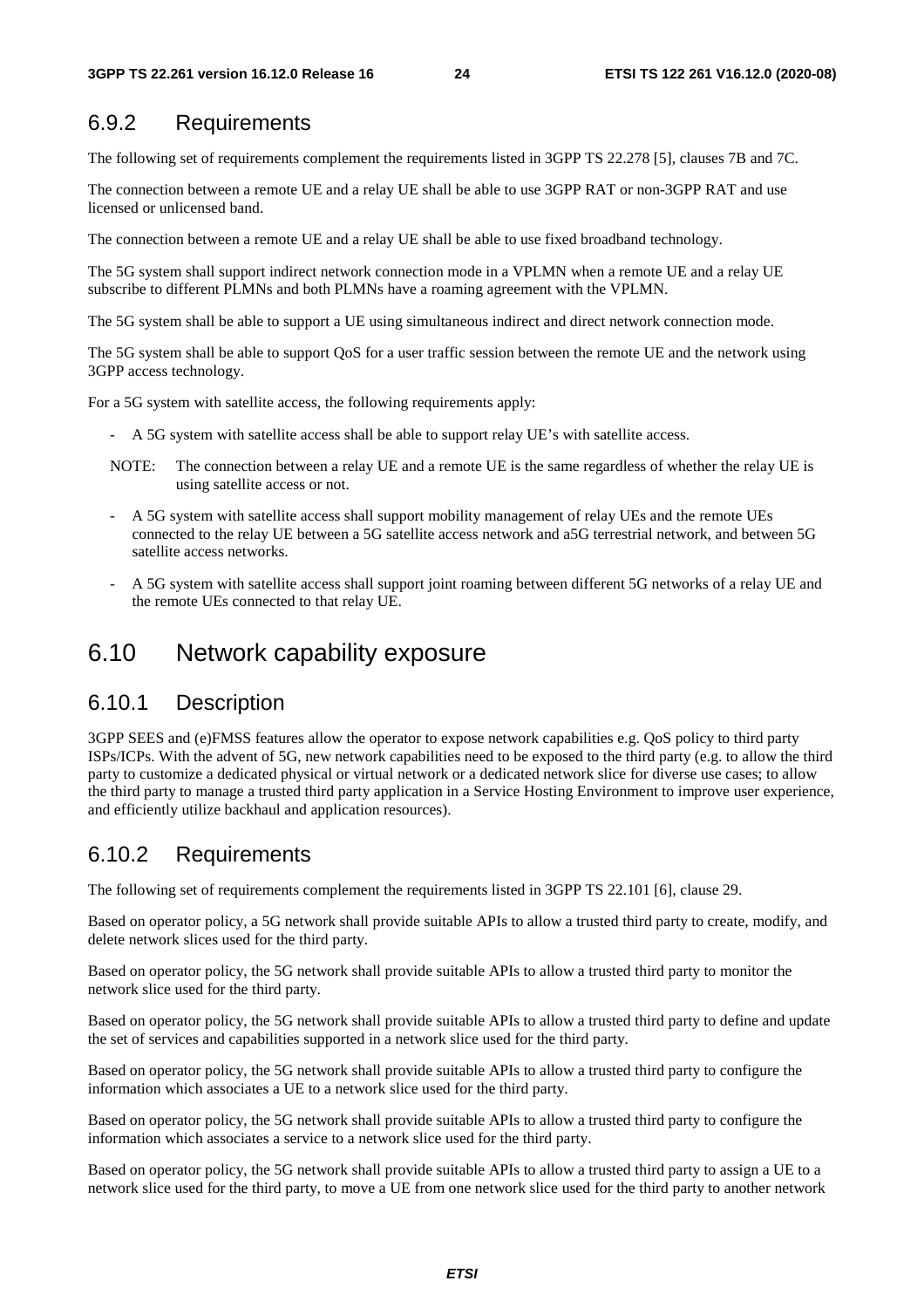slice used for the third party, and to remove a UE from a network slice used for the third party based on subscription, UE capabilities, and services provided by the network slice.

The 5G network shall provide a mechanism to expose broadcasting capabilities to trusted third party broadcasters' management systems.

Based on operator policy, a 5G network shall provide suitable APIs to allow a trusted third party to manage this trusted third party owned application(s) in the operator's Service Hosting Environment.

Based on operator policy, the 5G network shall provide suitable APIs to allow a third party to monitor this trusted third party owned application(s) in the operator's Service Hosting Environment.

Based on operator policy, the 5G network shall provide suitable APIs to allow a trusted third party to scale a network slice used for the third party, i.e. to adapt its capacity.

Based on operator policy, a 5G network shall provide suitable APIs to allow one type of traffic (from trusted third party owned applications in the operator's Service Hosting Environment) to/from a UE to be offloaded to a Service Hosting Environment close to the UE's location.

Based on operator policy, the 5G network shall provide suitable APIs to allow a trusted third party application to request appropriate QoE from the network.

Based on operator policy, the 5G network shall expose a suitable API to an authorized third party to provide the information regarding the availability status of a geographic location that is associated with that third party.

Based on operator policy, the 5G network shall expose a suitable API to allow an authorized third party to monitor the resource utilisation of the network service (radio access point and the transport network (front, backhaul)) that are associated with the third party.

Based on operator policy, the 5G network shall expose a suitable API to allow an authorized third party to define and reconfigure the properties of the communication services offered to the third party.

Based on operator policy, the 5G network shall expose a suitable API to provide the security logging information of UEs, for example, the active 3GPP security mechanisms (e.g. data privacy, authentication, integrity protection) to an authorized third party.

Based on operator policy, the 5G network shall be able to acknowledge within 100ms a communication service request from an authorized third party via a suitable API.

The 5G network shall provide suitable APIs to allow a trusted third party to monitor the status (e.g. locations, lifecycle, registration status) of its own UEs.

NOTE: The number of UEs could be in the range from single digit to tens of thousands.

The 5G network shall provide suitable APIs to allow a trusted third party to get the network status information of a private slice dedicated for the third party, e.g. the network communication status between the slice and a specific UE.

The 5G system shall support APIs to allow the non-public network to be managed by the MNO's Operations System.

The 5G system shall provide suitable APIs to allow third party infrastructure (i.e. physical/virtual network entities at RAN/core level) to be used in a private slice.

A 5G system shall provide suitable APIs to enable a third party to manage its own non-public network and its private slice(s) in the PLMN in a combined manner.

The 5G system shall support suitable APIs to allow an MNO to offer automatic configuration services (for instance, interference management) to non-public networks deployed by third parties and connected to the MNO's Operations System through standardized interfaces.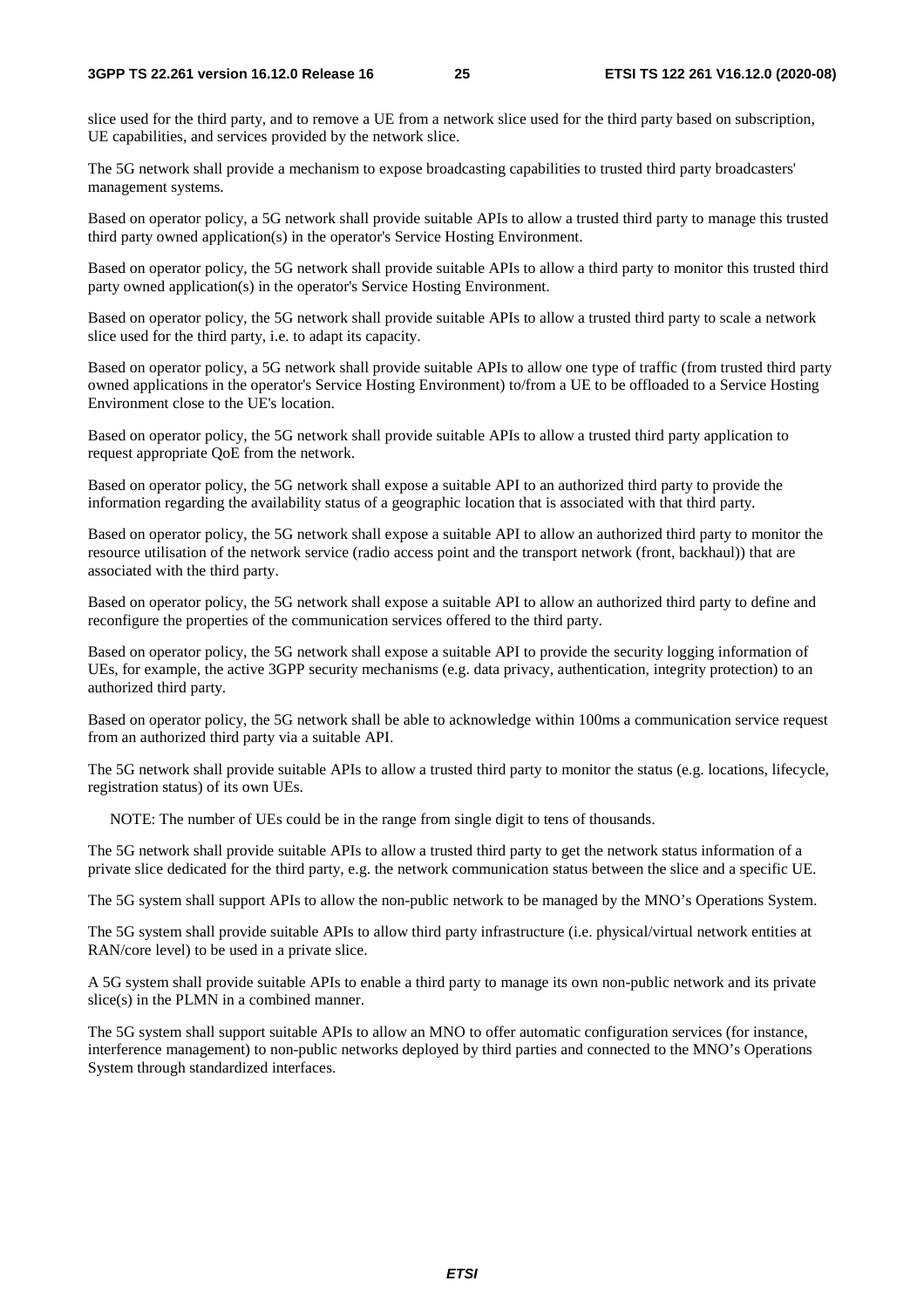# 6.11 Context aware network

### 6.11.1 Description

A variety of sensors such as accelerometer, gyroscope, magnetometer, barometer, proximity sensor, and GPS can be integrated in a UE. Also, different applications running on the UE can have different communication needs (e.g. different traffic time). In addition, a UE can support different access technologies such as NR, E-UTRA, WLAN access technology, and fixed broadband access technology. The information gathered by sensors, the utilized access technologies, the application context, and the application traffic characteristics can provide useful information to the applications installed in the UE and can also help the 5G system utilize resources in an efficient and optimized way.

### 6.11.2 Requirements

The 5G system shall support network resource utilization efficiently and network optimization based on system information, including:

- network conditions, such as network load and congestion information;
- information on served UEs such as access information (e.g. 3GPP access, non-3GPP access), cell type (e.g. macro cell, small cell), user experienced data rate;
- application's characteristics (e.g. expected traffic over time);
- information on prioritized communication such as user subscription profile and priority level, priority services (e.g. MPS, Emergency, and Public Safety), application used for priority communications (e.g. voice, video, and data) and traffic associated with priority communications (signalling and media);
- subject to user consent, enhanced traffic characteristic of UE (e.g. Mobility information (e.g. no mobility, nomadic, spatially restricted mobility, full mobility), location, sensor-level information (e.g. direction, speed, power status, display status, other sensor information installed in the UE), application-level information (e.g. foreground applications, running background application, and user settings).

The 5G system shall support mechanisms to collect system information for network optimization within an operator configured time scale.

### 6.12 Self backhaul

#### 6.12.1 Description

The increased density of access nodes needed to meet future performance objectives poses considerable challenges in deployment and management (e.g. backhaul availability, backhaul capacity and scalability). The use of wireless backhaul for such access nodes helps to address some of the challenges.

Wireless self-backhauling in the radio access network can enable simpler deployment and incremental rollout by reducing reliance on the availability of wired backhaul at each access node location. Network planning and installation efforts can be reduced by leveraging plug and play type features -- self-configuration, self-organizing, and selfoptimization.

### 6.12.2 Requirements

The 5G network shall enable operators to support wireless self-backhaul using NR and E-UTRA.

The 5G network shall support flexible and efficient wireless self-backhaul for both indoor and outdoor scenarios.

The 5G network shall support flexible partitioning of radio resources between access and backhaul functions.

The 5G network shall support autonomous configuration of access and wireless self-backhaul functions.

The 5G network shall support multi-hop wireless self-backhauling.

NOTE 1: This is to enable flexible extension of range and coverage area.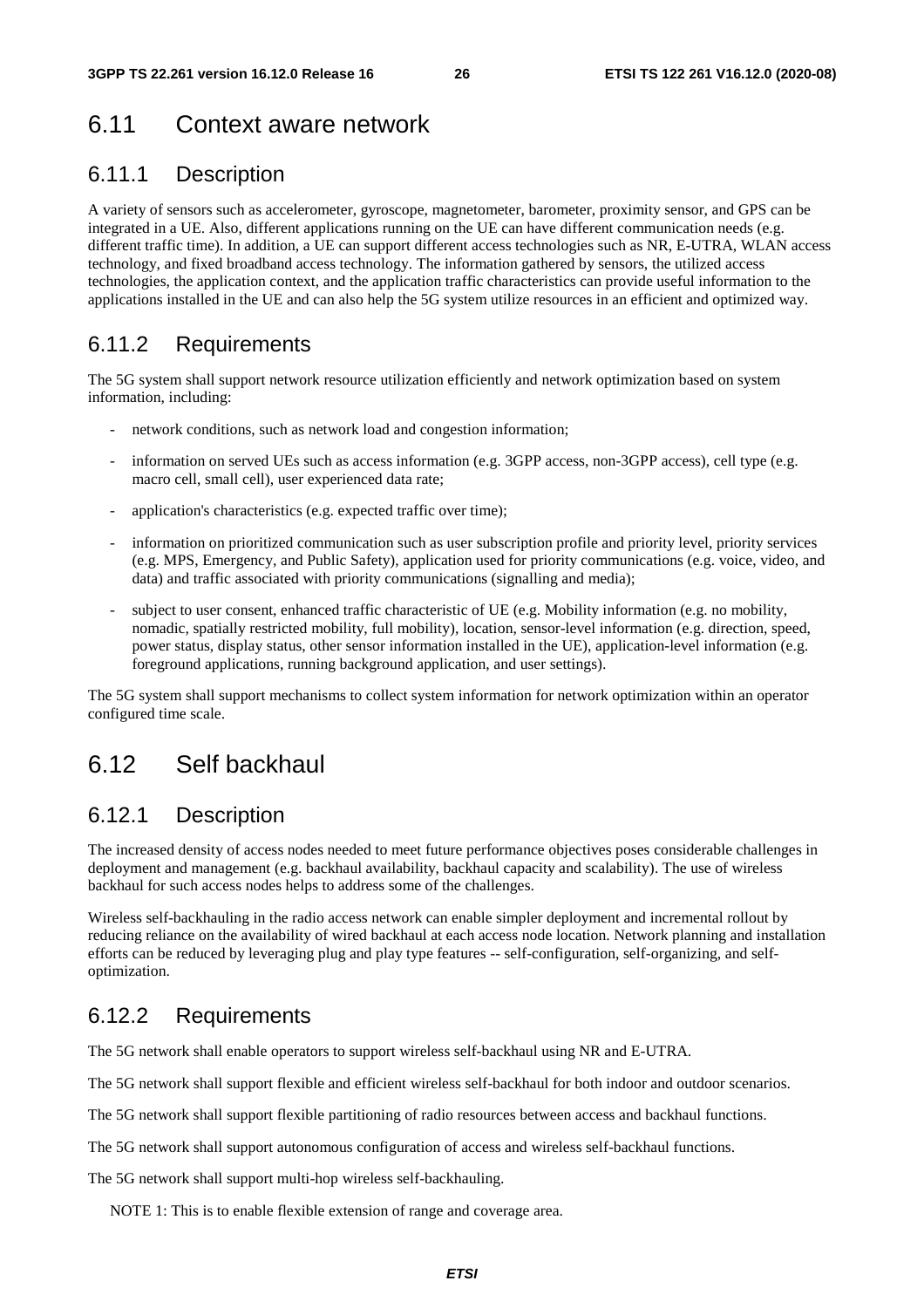The 5G network shall support autonomous adaptation on wireless self-backhaul network topologies to minimize service disruptions.

The 5G network shall support topologically redundant connectivity on the wireless self-backhaul.

NOTE 2: This is to enhance reliability and capacity and reduce end-to-end latency.

### 6.13 Flexible broadcast/multicast service

#### 6.13.1 Description

The proliferation of video services, ad-hoc multicast/broadcast streams, software delivery over wireless, group communications and broadcast/multicast IoT applications have created a need for a flexible and dynamic allocation of radio resources between unicast and multicast services within the network as well as support for a stand-alone deployment of multicast/broadcast network. Moreover, enabling such a service over a network for a wide range of intersite distances between the radio base stations will enable a more efficient and effective delivery system for real-time and streaming multicast/broadcast content over wide geographic areas as well as in specific geographic areas spanning a limited number of base stations. A flexible multicast/broadcast service will allow the 5G system to efficiently deliver such services.

#### 6.13.2 Requirements

The following set of requirements complement the requirements listed in 3GPP TS 22.146 [7], TS 22.246 [8] and TS 22.101 [6], clause 32.

The 5G system shall support operation of downlink only broadcast/multicast over a specific geographic area (e.g. a cell sector, a cell or a group of cells).

The 5G system shall support operation of a downlink only broadcast/multicast system over a wide geographic area in a spectrally efficient manner for stationary and mobile UEs.

The 5G system shall enable the operator to reserve 0% to 100% of radio resources of one or more radio carriers for the delivery of broadcast/multicast content.

The 5G network shall allow the UE to receive content via a broadcast/multicast radio carrier while a concurrent data session is ongoing over another radio carrier.

The 5G system shall be able to support broadcast/multicast of UHD streaming video (e.g. 4K/8K UHD).

NOTE: Taking into account the bandwidth needs for different streaming video resolution.

The 5G network shall allow the operator to configure and broadcast multiple quality levels (i.e. video resolutions) of broadcast/multicast content for the same user service in a stand-alone 3GPP based broadcast/multicast system.

The 5G network shall support parallel transfer of multiple quality levels (i.e. video resolutions) of broadcast/multicast content for the same user service to the same UE taking into account e.g. UE capability, radio characteristics, application information.

The 5G system shall support parallel transfer of multiple multicast/broadcast user services to a UE.

The 5G system shall support a stand-alone multicast/broadcast network comprising of multiple cells with inter-site distances of up to 200 km.

The 5G system shall support multicast/broadcast via a 5G satellite access network, or via a combination of a 5G satellite access network and other 5G access networks.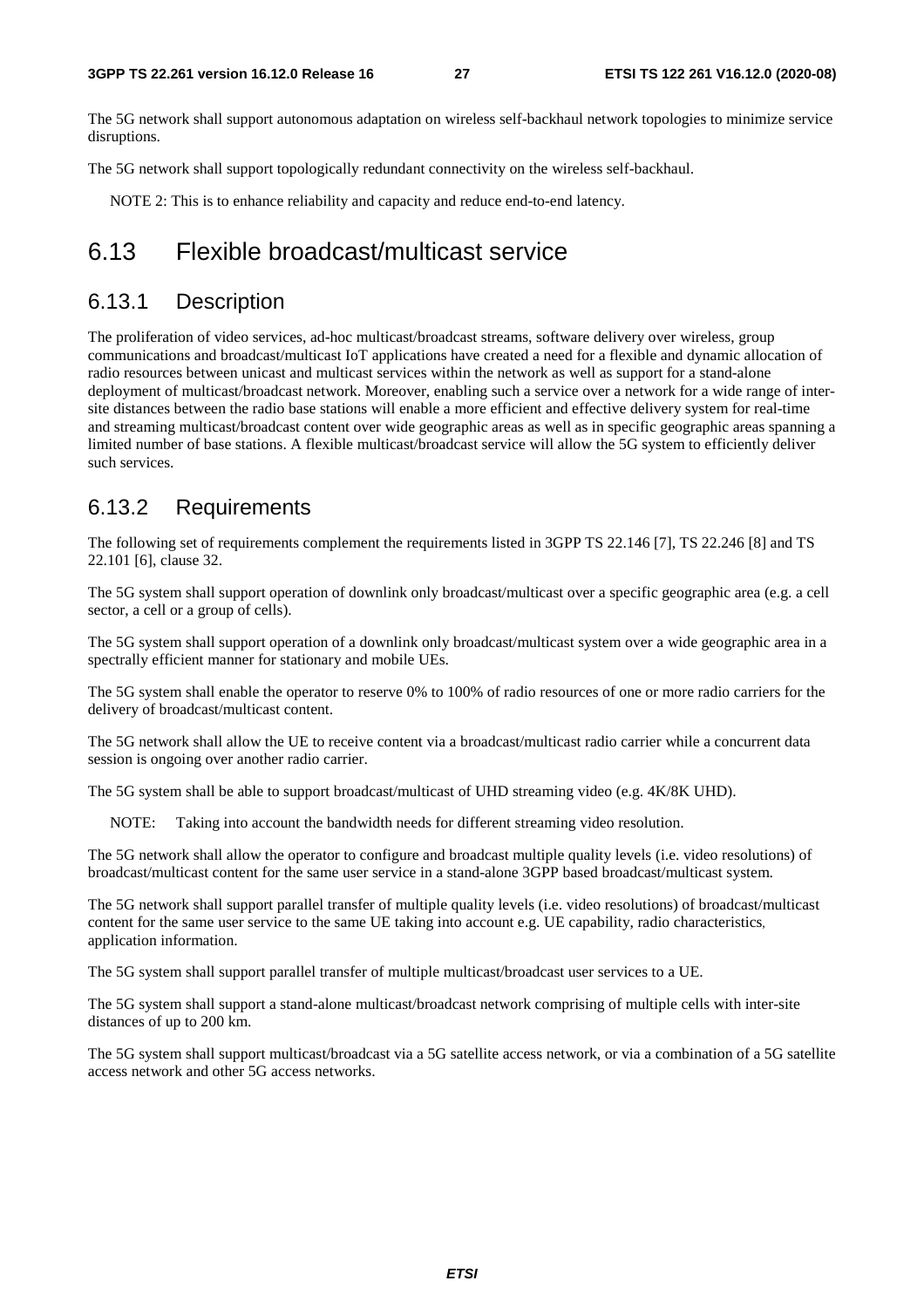# 6.14 Subscription aspects

### 6.14.1 Description

With the Internet of Things, it is expected that the diversity of IoT devices (e.g. sensors, UAVs, smart flower pots) and the usage models will largely vary. Moreover, when the IoT device is manufactured, the deployment location and specific usage may not be known. Sometimes the IoT devices will be added to existing subscriptions, other times they may be part of a new subscription for the user. Sometimes the IoT devices may be leased. During their life cycle these IoT devices go through different stages, involving the change in ownership when the IoT device is deployed and possibly afterwards, the activation of the IoT device by the preferred operator, a possible change of operators, etc. These stages need to be managed securely and efficiently. A method of dynamic subscription generation and management is needed in addition to statically provisioned subscription. Once the subscription is established, subscription management becomes necessary, for example, to modify the subscription when the ownership of the IoT device changes, to update or refresh credentials due to suspected leakage or theft of security keys or as a preventive measure.

The Internet of Things will also support various connectivity models: The IoT devices can connect with the network directly or connect with the network using another IoT device as a relay UE, or they may be capable of using both types of connections. The direct device connection between the IoT device and the relay UE can be using 3GPP or non-3GPP RAT. The relay UE can access the network also using 3GPP or non-3GPP access networks (e.g. WLAN, fixed broadband access network). In order to identify and manage the IoT devices, a subscription with the 5G network is needed, even if the access is done via non-3GPP access.

### 6.14.2 Requirements

An IoT device which is able to access a 5G PLMN in direct network connection mode using a 3GPP RAT shall have a 3GPP subscription.

The 5G system shall allow the operator to identify a UE as an IoT device based on UE characteristics (e.g. identified by an equipment identifier or a range of equipment identifiers) or subscription or the combination of both.

The 5G system shall be able to provide mechanisms to change the association between a subscription and address/number of an IoT device (e.g. changing the owner and subscription information associated with the IoT device) within the same operator and in between different operators in an automated or manual way.

The 5G system shall be able to support identification of subscriptions independently of identification of IoT devices. Both identities shall be secure.

An IoT device which is able to connect to a UE in direct device connection mode shall have a 3GPP subscription, if the IoT device needs to be identifiable by the core network (e.g. for IoT device management purposes or to use indirect network connection mode).

Based on operator policy, the 5G system shall support a mechanism to provision on-demand connectivity (e.g. IP connectivity for remote provisioning). This on-demand mechanism should enable means for a user to request on-thespot network connectivity while providing operators with identification and security tools for the provided connectivity.

The 5G system shall support a secure mechanism for a home operator to remotely provision the 3GPP credentials of a uniquely identifiable and verifiably secure IoT device.

# 6.15 Energy efficiency

#### 6.15.1 Description

Energy efficiency is a critical issue in 5G. The potential to deploy systems in areas without a reliable energy source requires new methods of managing energy consumption not only in the UEs but throughout all components of the 5G system.

Small form factor UEs also typically have a small battery and this not only puts constrains on general power optimization but also on how the energy is consumed. With smaller batteries it is more important to understand and follow the limitations for the both the maximum peak and continuous current drain.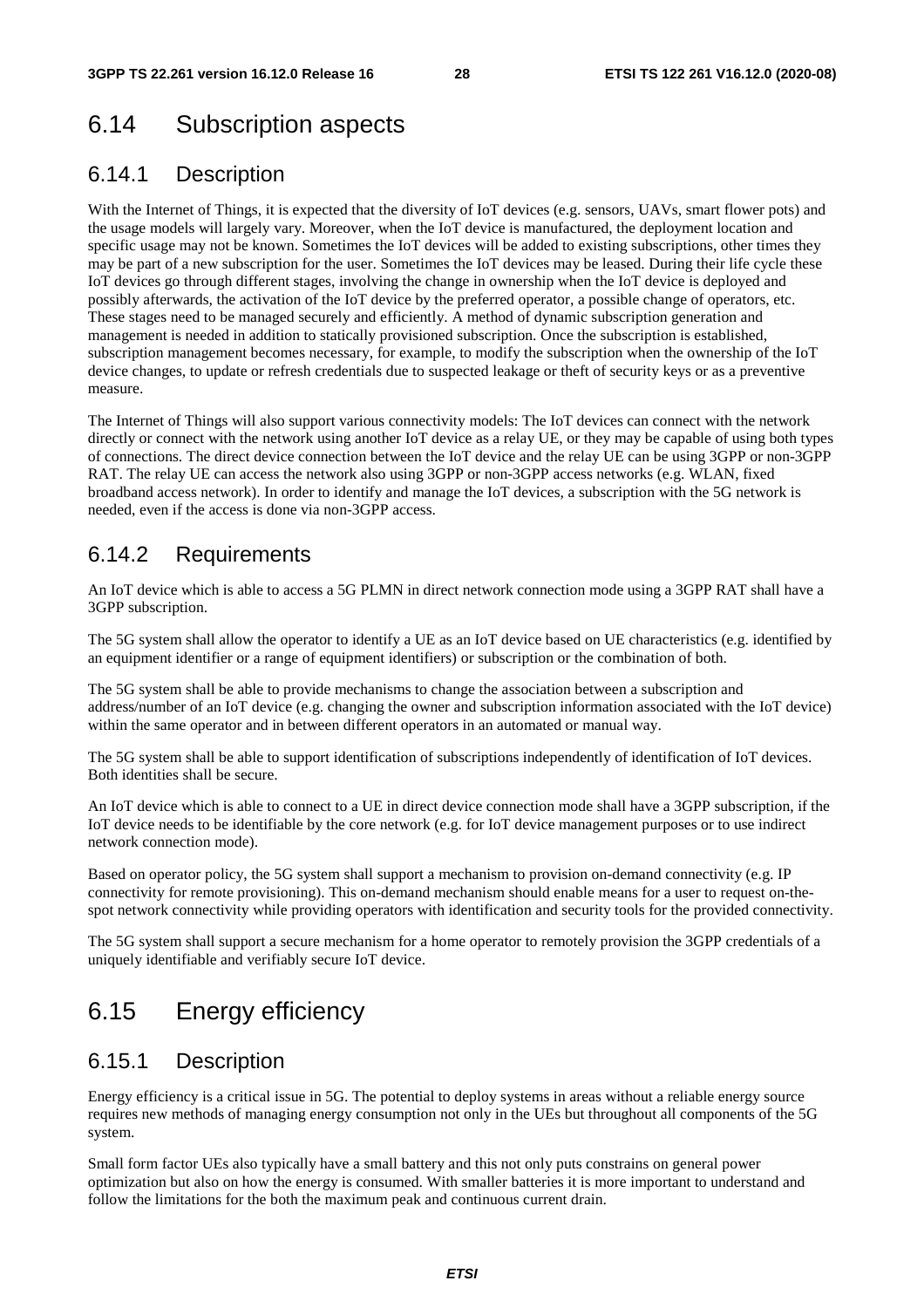### 6.15.2 Requirements

The 5G access network shall support an energy saving mode with the following characteristics:

- the energy saving mode can be activated/deactivated either manually or automatically;
- service can be restricted to a group of users (e.g. public safety user, emergency callers).
- NOTE: When in energy saving mode the UE's and Access transmit power may be reduced or turned off (deep sleep mode), end-to-end latency and jitter may be increased with no impact on set of users or applications still allowed.

The 5G system shall support mechanisms to improve battery life for a UE over what is possible in EPS.

The 5G system shall optimize the battery consumption of a relay UE via which a UE is in indirect network connection mode.

The 5G system shall support UEs using small rechargeable and single coin cell batteries (e.g. considering impact on maximum pulse and continuous current).

### 6.16 Markets requiring minimal service levels

#### 6.16.1 Description

A key aspect of 5G system flexibility is the ability to support both the very high-end markets as well as very low-end markets. Some systems will be deployed in areas where there are constraints on energy resources (e.g. sporadic access to power) and lower end user expectations for availability, reliability, and data rates. In such cases, the system needs additional flexibility to adapt power consumption needs based on fluctuations in power availability. The system should be efficient in order to provide essential services in harsh environments (e.g. far remote rural areas, very large territories) while taking into account the local constraints (adapting resources consumptions to long distances, dealing with variable conditions and possibly disconnections). Content delivery should be optimized in order to reduce constraints on transport networks, on low-end UEs (e.g. small screen, limited energy consumption), variable network conditions, and client profiles.

### 6.16.2 Requirements

In constrained circumstances (e.g. reduced power supply), the 5G system shall be able to support a minimal user experience (e.g. user experienced data rate of [100] kbps, E2E latency of 50 ms, lower availability of the network of 95%).

The 5G system shall support centralized automation and management of the network in order to reduce local management tasks.

The 5G system shall support a mechanism to reduce data transfer rate at the cell edge for very large coverage area (e.g. 100 kbps for more than 100 km cell coverage, 1 Mbps for 100 km cell coverage).

The 5G system shall be able to give priority to services (e.g. e-Health) when resources are limited.

# 6.17 Extreme long range coverage in low density areas

#### 6.17.1 Description

A fully connected society is expected in the near future. The network access everywhere over long distances (e.g. at extreme rural areas or at sea) including both humans and machines need to be supported.

#### 6.17.2 Requirements

The 5G system shall support the extreme long-range coverage (up to 100 km) in low density areas (up to 2 user/km<sup>2</sup>).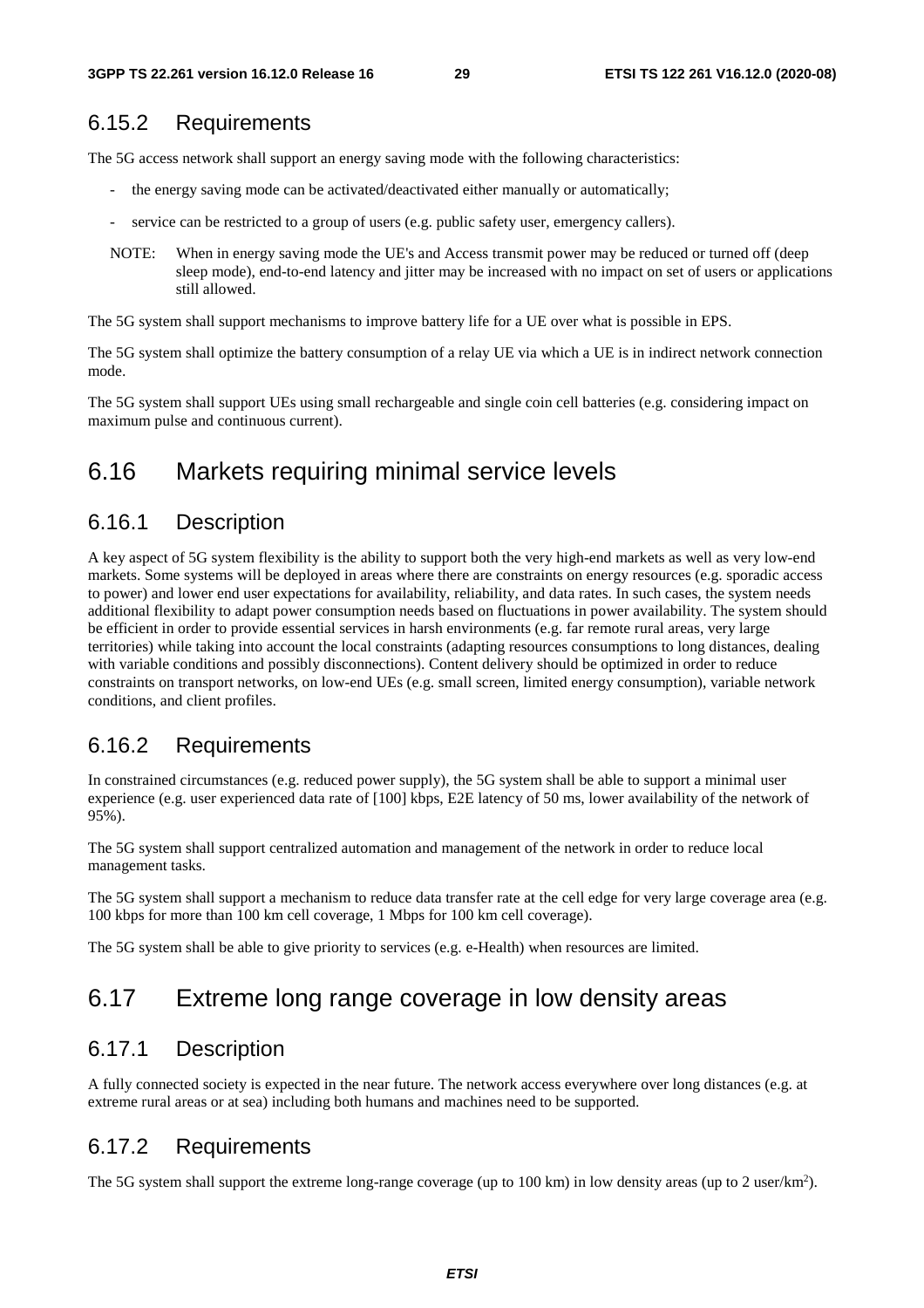The 5G system shall support a minimum user throughput of 1 Mbps on DL and 100 kbps on UL at the edge of coverage.

The 5G system shall support a minimum cell throughput capacity of 10 Mbps/cell on DL (based on an assumption of 1 GB/month/sub).

The 5G system shall support a maximum of [400] ms E2E latency for voice services at the edge of coverage.

# 6.18 Multi-network connectivity and service delivery across operators

### 6.18.1 Description

Given the multitude of use cases for new verticals and services, each operator, based on its business model, may deploy a network serving only a subset of the vertical industries and services. However, this should not prevent an end-user from accessing all new services and capabilities that will be accessible via 5G systems. To provide a better user experience for their subscribers with UEs capable of simultaneous network access, network operators could contemplate a variety of sharing business models and partnership with other network and service providers to enable its subscribers to access all services via multiple networks simultaneously, and with minimum interruption when moving.

#### 6.18.2 Requirements

The 5G system shall enable users to obtain services from more than one network simultaneously on an on-demand basis.

For a user with a single operator subscription, the use of multiple serving networks operated by different operators shall be under the control of the home operator.

When a service is offered by multiple operators, the 5G system shall be able to maintain service continuity with minimum service interruption when the serving network is changed to a different serving network operated by a different operator.

NOTE 1: A business agreement is required between the network operators.

In the event of the same service being offered by multiple operators, unless directed by the home operator's network, the UE shall be prioritized to receive subscribed services from the home operator's network.

- NOTE 2: If the service is unavailable (e.g. due to lack of network coverage) from the home operator's network, the UE may be able to receive the service from another operator's network.
- NOTE 3: QoS provided by the partner operator's network for the same service will be based on the agreement between the two operators and could be different than that provided by the home operator's network.

# 6.19 3GPP access network selection

#### 6.19.1 Description

The 5G system will support the concept of "network slices" where different NG-RANs potentially are connected to network slices of different SSTs. A 5G UE can provide assistance information (e.g. SST) to enable the network to select one or more network slices. A 5G system is foreseen to support one or more SSTs, but possibly not all existing SSTs.

A 5G network operator controls and is responsible for what SSTs that should be available to a specific UE and subscription combination, based on associated subscription type, network operator policies, network capabilities and UE capabilities. The network operator can populate the Operator Controlled PLMN Selector list with associated access technology identifiers, stored in the 5G UE, with the PLMN/RAT combinations enabling access to the SSTs that are available to the 5G UE with associated subscription.

The UE uses the list of PLMN/RAT combinations for PLMN selection, if available, typically during roaming situations. In non-roaming situations, the UE and subscription combination typically matches the HPLMN/EHPLMN capabilities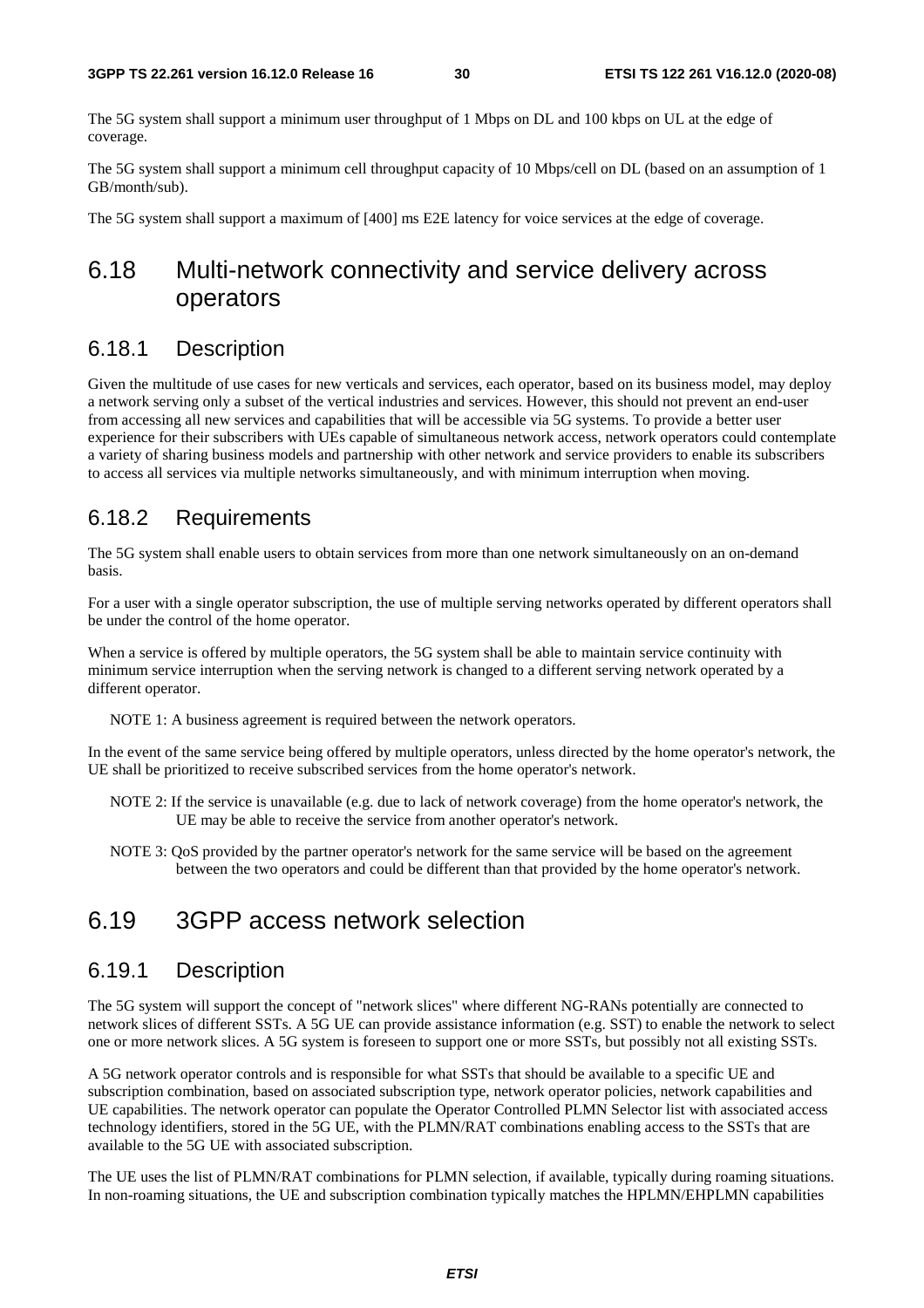and policies, from a SST perspective. That is, a 5G UE accessing its HPLMN/EHPLMN should be able to access SSTs according to UE capabilities and the related subscription.

Optionally, a 5G system supports, subject to operator policies, a User Controlled PLMN Selector list that enables the 5G UE user to specify preferred PLMNs with associated access technology identifier in priority order. The user may have obtained information about suitable PLMN/RAT combination that would support services preferred by the user.

### 6.19.2 Requirements

The following set of requirements complement the requirements listed in 3GPP TS 22.011 [3], clause 3.2.

The 5G system shall support selection among any available PLMN/RAT combinations, identified through their respective PLMN identifier and Radio Access Technology identifier, in a prioritised order. The priority order may, subject to operator policies, be provisioned in an Operator Controlled PLMN Selector lists with associated RAT identifiers, stored in the 5G UE.

The 5G system shall support, subject to operator policies, a User Controlled PLMN Selector list stored in the 5G UE, allowing the UE user to specify preferred PLMNs with associated RAT identifier in priority order.

# 6.20 eV2X aspects

### 6.20.1 Description

The 3GPP system is expected to support various enhanced V2X scenarios.

Vehicles Platooning enables the vehicles to dynamically form a group travelling together. All the vehicles in the platoon receive periodic data from the leading vehicle, in order to carry on platoon operations. This information allows the distance between vehicles to become extremely small, i.e. the gap distance translated to time can be very low (sub second). Platooning applications may allow the vehicles following to be autonomously driven.

Advanced Driving enables semi-automated or fully-automated driving. Longer inter-vehicle distance is assumed. Each vehicle and/or RSU shares data obtained from its local sensors with vehicles in proximity, thus allowing vehicles to coordinate their trajectories or manoeuvres. In addition, each vehicle shares its driving intention with vehicles in proximity. The benefits of this use case group are safer traveling, collision avoidance, and improved traffic efficiency.

Extended Sensors enables the exchange of raw or processed data gathered through local sensors or live video data among vehicles, Road Site Units, UEs of pedestrians and V2X application servers. The vehicles can enhance the perception of their environment beyond what their own sensors can detect and have a more holistic view of the local situation.

Remote Driving enables a remote driver or a V2X application to operate a remote vehicle for those passengers who cannot drive themselves or a remote vehicle located in dangerous environments. For a case where variation is limited and routes are predictable, such as public transportation, driving based on cloud computing can be used. In addition, access to cloud-based back-end service platform can be considered for this use case group.

### 6.20.2 Requirements

The 3GPP system supports the transport of messages with different performance requirements to support V2X scenarios. The associated requirements are described in eV2X 3GPP TS 22.186 [9].

# 6.21 NG-RAN Sharing

### 6.21.1 Description

The increased density of access nodes needed to meet future performance objectives poses considerable challenges in deployment and acquiring spectrum and antenna locations. RAN sharing is seen as a technical solution to these issues.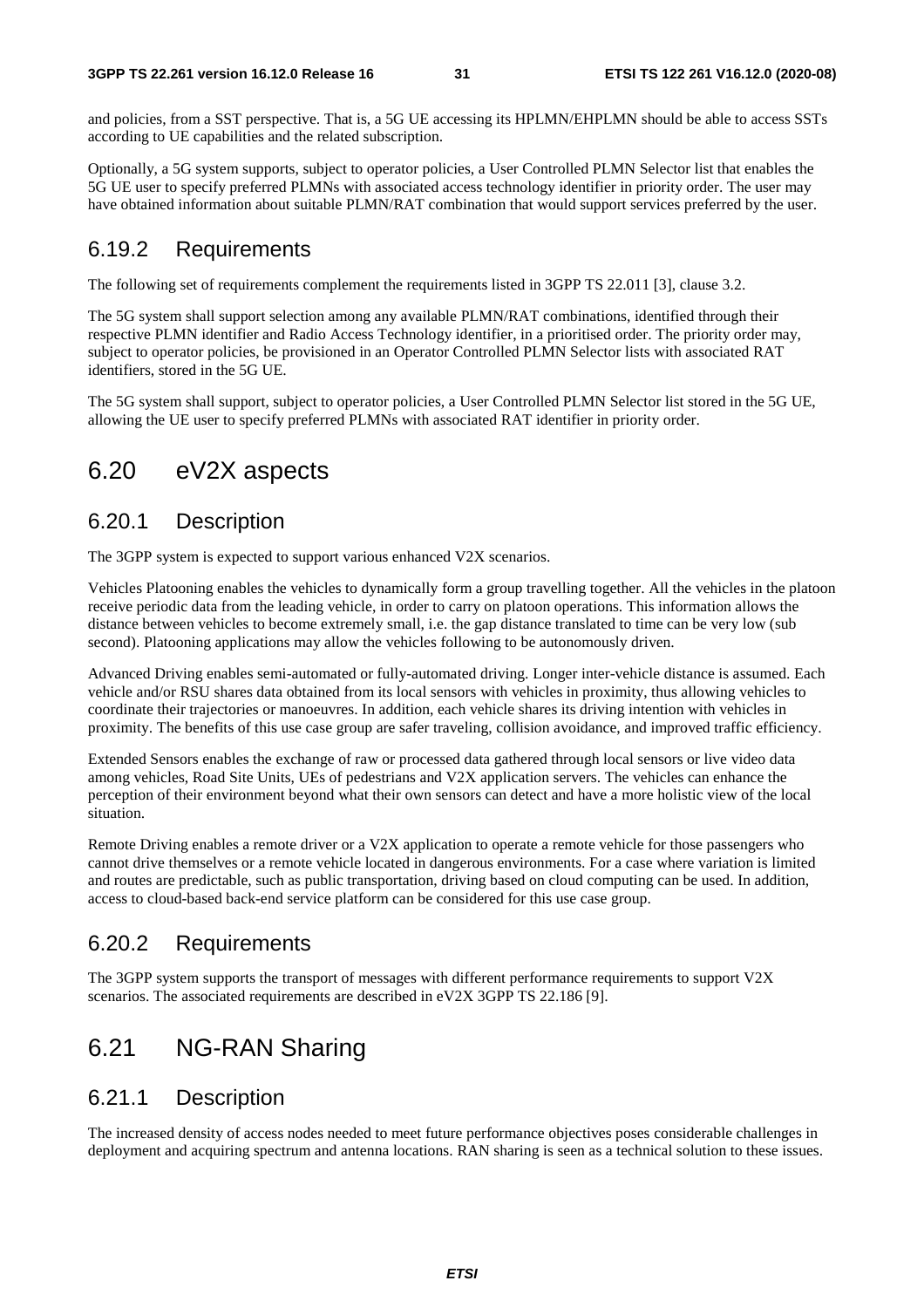#### 6.21.2 Requirements

Requirements related to NG-RAN sharing are described in 3GPP TS 22.101 [6], clause 28.2.

A 5G satellite access network shall support NG-RAN sharing.

# 6.22 Unified access control

#### 6.22.1 Description

Depending on operator policies, deployment scenarios, subscriber profiles, and available services, different criterion will be used in determining which access attempt should be allowed or blocked when congestion occurs in the 5G System. These different criteria for access control are associated with Access Identities and Access Categories. The 5G system will provide a single unified access control where operators control accesses based on these two.

In unified access control, each access attempt is categorized into one or more of the Access Identities and one of the Access Categories. Based on the access control information applicable for the corresponding Access Identity and Access Category of the access attempt, the UE performs a test whether the actual access attempt can be made or not.

The unified access control supports extensibility to allow inclusion of additional standardized Access Identities and Access Categories and supports flexibility to allow operators to define operator-defined Access Categories using their own criterion (e.g. network slicing, application, and application server).

- NOTE1: Sections 4.1 through 4.4a of TS 22.011 are obsolete and replaced by Section 6.22.2 of this specification. However, when a UE is configured for EAB according to TS 22.011, the UE is also configured for delay tolerant service for 5G system.
- NOTE2: IAB-MT is not subject to unified access control

### 6.22.2 Requirements

#### 6.22.2.1 General

Based on operator's policy, the 5G system shall be able to prevent UEs from accessing the network using relevant barring parameters that vary depending on Access Identity and Access Category. Access Identities are configured at the UE as listed in Table 6.22.2.2-1. Access Categories are defined by the combination of conditions related to UE and the type of access attempt as listed in Table 6.22.2.3-1. One or more Access Identities and only one Access Category are selected and tested for an access attempt.

The 5G network shall be able to broadcast barring control information (i.e. a list of barring parameters associated with an Access Identity and an Access Category) in one or more areas of the RAN.

The UE shall be able to determine whether or not a particular new access attempt is allowed based on barring parameters that the UE receives from the broadcast barring control information and the configuration in the UE.

In the case of multiple core networks sharing the same RAN, the RAN shall be able to apply access control for the different core networks individually.

The unified access control framework shall be applicable both to UEs accessing the 5G CN using E-UTRA and to UEs accessing the 5G CN using NR.

The unified access control framework shall be applicable to UEs in RRC Idle, RRC Inactive, and RRC Connected at the time of initiating a new access attempt (e.g. new session request).

NOTE 1: "new session request" in RRC Connected refers to events, e.g. new MMTEL voice or video session, sending of SMS (SMS over IP, or SMS over NAS), sending of IMS registration related signalling, new PDU session establishment, existing PDU session modification, and service request to re-establish the user plane for an existing PDU session.

The 5G system shall support means by which the operator can define operator-defined Access Categories to be mutually exclusive.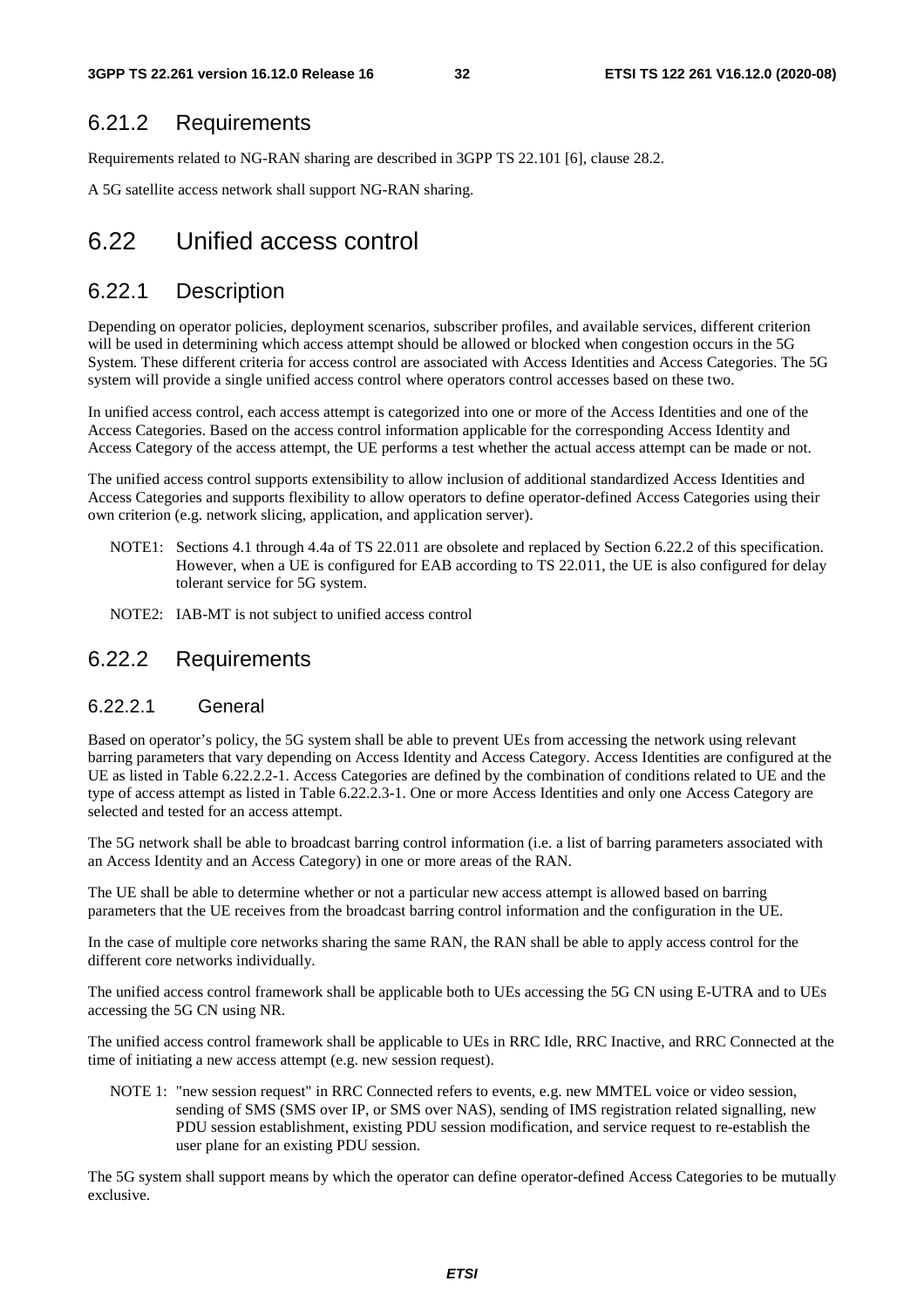NOTE 2: Examples of criterion of operator-defined Access Categories are network slicing, application, and application server.

The unified access control framework shall be applicable to inbound roamers to a PLMN.

The serving PLMN should be able to provide the definition of operator-defined Access Categories to the UE.

#### 6.22.2.2 Access identities

|  | Table 6.22.2.2-1: Access Identities |  |  |
|--|-------------------------------------|--|--|
|--|-------------------------------------|--|--|

| <b>Access Identity</b>                                                                                                                                                                                                                                                                                                                                                                                                        | <b>UE</b> configuration                                                                                                                                                                                                                                                                                                                                                                                                                                                                                      |  |
|-------------------------------------------------------------------------------------------------------------------------------------------------------------------------------------------------------------------------------------------------------------------------------------------------------------------------------------------------------------------------------------------------------------------------------|--------------------------------------------------------------------------------------------------------------------------------------------------------------------------------------------------------------------------------------------------------------------------------------------------------------------------------------------------------------------------------------------------------------------------------------------------------------------------------------------------------------|--|
| number                                                                                                                                                                                                                                                                                                                                                                                                                        |                                                                                                                                                                                                                                                                                                                                                                                                                                                                                                              |  |
| $\Omega$                                                                                                                                                                                                                                                                                                                                                                                                                      | UE is not configured with any parameters from this table                                                                                                                                                                                                                                                                                                                                                                                                                                                     |  |
| 1 (NOTE 1)                                                                                                                                                                                                                                                                                                                                                                                                                    | UE is configured for Multimedia Priority Service (MPS).                                                                                                                                                                                                                                                                                                                                                                                                                                                      |  |
| 2 (NOTE 2)                                                                                                                                                                                                                                                                                                                                                                                                                    | UE is configured for Mission Critical Service (MCS).                                                                                                                                                                                                                                                                                                                                                                                                                                                         |  |
| $3 - 10$                                                                                                                                                                                                                                                                                                                                                                                                                      | Reserved for future use                                                                                                                                                                                                                                                                                                                                                                                                                                                                                      |  |
| 11 (NOTE 3)                                                                                                                                                                                                                                                                                                                                                                                                                   | Access Class 11 is configured in the UE.                                                                                                                                                                                                                                                                                                                                                                                                                                                                     |  |
| 12 (NOTE 3)                                                                                                                                                                                                                                                                                                                                                                                                                   | Access Class 12 is configured in the UE.                                                                                                                                                                                                                                                                                                                                                                                                                                                                     |  |
| 13 (NOTE 3)                                                                                                                                                                                                                                                                                                                                                                                                                   | Access Class 13 is configured in the UE.                                                                                                                                                                                                                                                                                                                                                                                                                                                                     |  |
| 14 (NOTE 3)                                                                                                                                                                                                                                                                                                                                                                                                                   | Access Class 14 is configured in the UE.                                                                                                                                                                                                                                                                                                                                                                                                                                                                     |  |
| 15 (NOTE 3)                                                                                                                                                                                                                                                                                                                                                                                                                   | Access Class 15 is configured in the UE.                                                                                                                                                                                                                                                                                                                                                                                                                                                                     |  |
|                                                                                                                                                                                                                                                                                                                                                                                                                               | NOTE 1: Access Identity 1 is used by UEs configured for MPS, in the PLMNs where the configuration is<br>valid. The PLMNs where the configuration is valid are HPLMN, PLMNs equivalent to HPLMN, and                                                                                                                                                                                                                                                                                                          |  |
|                                                                                                                                                                                                                                                                                                                                                                                                                               | visited PLMNs of the home country.<br>Access Identity 1 is also valid when the UE is explicitly authorized by the network based on<br>specific configured PLMNs inside and outside the home country.<br>NOTE 2: Access Identity 2 is used by UEs configured for MCS, in the PLMNs where the configuration is<br>valid. The PLMNs where the configuration is valid are HPLMN or PLMNs equivalent to HPLMN<br>and visited PLMNs of the home country. Access Identity 2 is also valid when the UE is explicitly |  |
| authorized by the network based on specific configured PLMNs inside and outside the home<br>country.<br>NOTE 3: Access Identities 11 and 15 are valid in Home PLMN only if the EHPLMN list is not present or in<br>any EHPLMN. Access Identities 12, 13 and 14 are valid in Home PLMN and visited PLMNs of<br>home country only. For this purpose, the home country is defined as the country of the MCC part<br>of the IMSI. |                                                                                                                                                                                                                                                                                                                                                                                                                                                                                                              |  |

Any number of these Access Identities may be barred at any one time.

#### 6.22.2.3 Access categories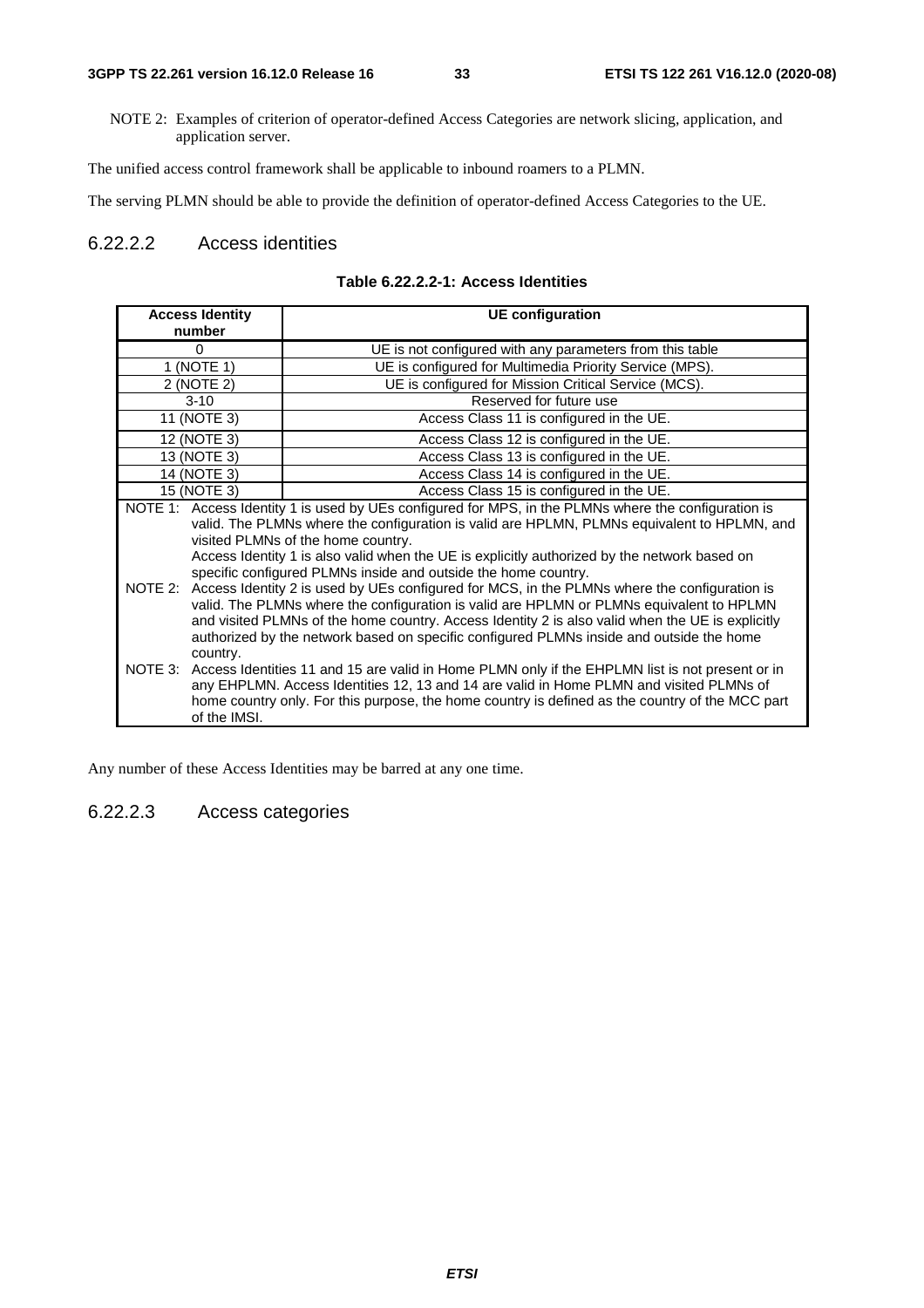| <b>Conditions related to UE</b>                                                                                                                                                                                                                                                                                                                                                                                                                                                                                                                                                                                                                                                                                                                                                                                                                                                                                                                                                                                                                                                                                                                                                                                                                                                                                                                                                                                                                                                                                                                                                                                                                                                                                                                           | Type of access attempt                                                                                                                                                                                                                                                                                                                                                                      |  |
|-----------------------------------------------------------------------------------------------------------------------------------------------------------------------------------------------------------------------------------------------------------------------------------------------------------------------------------------------------------------------------------------------------------------------------------------------------------------------------------------------------------------------------------------------------------------------------------------------------------------------------------------------------------------------------------------------------------------------------------------------------------------------------------------------------------------------------------------------------------------------------------------------------------------------------------------------------------------------------------------------------------------------------------------------------------------------------------------------------------------------------------------------------------------------------------------------------------------------------------------------------------------------------------------------------------------------------------------------------------------------------------------------------------------------------------------------------------------------------------------------------------------------------------------------------------------------------------------------------------------------------------------------------------------------------------------------------------------------------------------------------------|---------------------------------------------------------------------------------------------------------------------------------------------------------------------------------------------------------------------------------------------------------------------------------------------------------------------------------------------------------------------------------------------|--|
| All                                                                                                                                                                                                                                                                                                                                                                                                                                                                                                                                                                                                                                                                                                                                                                                                                                                                                                                                                                                                                                                                                                                                                                                                                                                                                                                                                                                                                                                                                                                                                                                                                                                                                                                                                       | MO signalling resulting from paging                                                                                                                                                                                                                                                                                                                                                         |  |
| UE is configured for delay tolerant service and<br>subject to access control for Access Category 1,<br>which is judged based on relation of UE's HPLMN                                                                                                                                                                                                                                                                                                                                                                                                                                                                                                                                                                                                                                                                                                                                                                                                                                                                                                                                                                                                                                                                                                                                                                                                                                                                                                                                                                                                                                                                                                                                                                                                    | All except for Emergency, or MO<br>exception data                                                                                                                                                                                                                                                                                                                                           |  |
| All                                                                                                                                                                                                                                                                                                                                                                                                                                                                                                                                                                                                                                                                                                                                                                                                                                                                                                                                                                                                                                                                                                                                                                                                                                                                                                                                                                                                                                                                                                                                                                                                                                                                                                                                                       | Emergency                                                                                                                                                                                                                                                                                                                                                                                   |  |
| All except for the conditions in Access Category 1.                                                                                                                                                                                                                                                                                                                                                                                                                                                                                                                                                                                                                                                                                                                                                                                                                                                                                                                                                                                                                                                                                                                                                                                                                                                                                                                                                                                                                                                                                                                                                                                                                                                                                                       | MO signalling on NAS level resulting from<br>other than paging                                                                                                                                                                                                                                                                                                                              |  |
| All except for the conditions in Access Category 1.                                                                                                                                                                                                                                                                                                                                                                                                                                                                                                                                                                                                                                                                                                                                                                                                                                                                                                                                                                                                                                                                                                                                                                                                                                                                                                                                                                                                                                                                                                                                                                                                                                                                                                       | MMTEL voice (NOTE 3)                                                                                                                                                                                                                                                                                                                                                                        |  |
| All except for the conditions in Access Category 1.                                                                                                                                                                                                                                                                                                                                                                                                                                                                                                                                                                                                                                                                                                                                                                                                                                                                                                                                                                                                                                                                                                                                                                                                                                                                                                                                                                                                                                                                                                                                                                                                                                                                                                       | MMTEL video                                                                                                                                                                                                                                                                                                                                                                                 |  |
|                                                                                                                                                                                                                                                                                                                                                                                                                                                                                                                                                                                                                                                                                                                                                                                                                                                                                                                                                                                                                                                                                                                                                                                                                                                                                                                                                                                                                                                                                                                                                                                                                                                                                                                                                           | <b>SMS</b>                                                                                                                                                                                                                                                                                                                                                                                  |  |
|                                                                                                                                                                                                                                                                                                                                                                                                                                                                                                                                                                                                                                                                                                                                                                                                                                                                                                                                                                                                                                                                                                                                                                                                                                                                                                                                                                                                                                                                                                                                                                                                                                                                                                                                                           | MO data that do not belong to any other<br>Access Categories (NOTE 4)                                                                                                                                                                                                                                                                                                                       |  |
|                                                                                                                                                                                                                                                                                                                                                                                                                                                                                                                                                                                                                                                                                                                                                                                                                                                                                                                                                                                                                                                                                                                                                                                                                                                                                                                                                                                                                                                                                                                                                                                                                                                                                                                                                           | MO signalling on RRC level resulting<br>from other than paging                                                                                                                                                                                                                                                                                                                              |  |
|                                                                                                                                                                                                                                                                                                                                                                                                                                                                                                                                                                                                                                                                                                                                                                                                                                                                                                                                                                                                                                                                                                                                                                                                                                                                                                                                                                                                                                                                                                                                                                                                                                                                                                                                                           | MO IMS registration related signalling<br>(NOTE 5)                                                                                                                                                                                                                                                                                                                                          |  |
| All                                                                                                                                                                                                                                                                                                                                                                                                                                                                                                                                                                                                                                                                                                                                                                                                                                                                                                                                                                                                                                                                                                                                                                                                                                                                                                                                                                                                                                                                                                                                                                                                                                                                                                                                                       | MO exception data                                                                                                                                                                                                                                                                                                                                                                           |  |
|                                                                                                                                                                                                                                                                                                                                                                                                                                                                                                                                                                                                                                                                                                                                                                                                                                                                                                                                                                                                                                                                                                                                                                                                                                                                                                                                                                                                                                                                                                                                                                                                                                                                                                                                                           | Reserved standardized Access<br>Categories                                                                                                                                                                                                                                                                                                                                                  |  |
| All                                                                                                                                                                                                                                                                                                                                                                                                                                                                                                                                                                                                                                                                                                                                                                                                                                                                                                                                                                                                                                                                                                                                                                                                                                                                                                                                                                                                                                                                                                                                                                                                                                                                                                                                                       | Based on operator classification                                                                                                                                                                                                                                                                                                                                                            |  |
| NOTE 1: The barring parameter for Access Category 1 is accompanied with information that define whether<br>Access Category applies to UEs within one of the following categories:<br>a) UEs that are configured for delay tolerant service;<br>b) UEs that are configured for delay tolerant service and are neither in their HPLMN nor in a PLMN that is<br>equivalent to it:<br>c) UEs that are configured for delay tolerant service and are neither in the PLMN listed as most preferred<br>PLMN of the country where the UE is roaming in the operator-defined PLMN selector list on the<br>SIM/USIM, nor in their HPLMN nor in a PLMN that is equivalent to their HPLMN.<br>When a UE is configured for EAB, the UE is also configured for delay tolerant service. In case a UE is<br>configured both for EAB and for EAB override, when upper layer indicates to override Access Category 1,<br>then Access Category 1 is not applicable.<br>When there are an Access Category based on operator classification and a standardized Access<br>NOTE 2:<br>Category to both of which an access attempt can be categorized, and the standardized Access Category<br>is neither 0 nor 2, the UE applies the Access Category based on operator classification. When there are<br>an Access Category based on operator classification and a standardized Access Category to both of<br>which an access attempt can be categorized, and the standardized Access Category is 0 or 2, the UE<br>applies the standardized Access Category.<br>NOTE 3: Includes Real-Time Text (RTT).<br>NOTE 4: Includes IMS Messaging.<br>NOTE 5: Includes IMS registration related signalling, e.g. IMS initial registration, re-registration, and subscription<br>refresh. |                                                                                                                                                                                                                                                                                                                                                                                             |  |
|                                                                                                                                                                                                                                                                                                                                                                                                                                                                                                                                                                                                                                                                                                                                                                                                                                                                                                                                                                                                                                                                                                                                                                                                                                                                                                                                                                                                                                                                                                                                                                                                                                                                                                                                                           | and the selected PLMN.<br>All except for the conditions in Access Category 1.<br>All except for the conditions in Access Category 1.<br>All except for the conditions in Access Category 1<br>All except for the conditions in Access Category 1<br>NOTE 6: Applies to access of a NB-IoT-capable UE to a NB-IOT cell connected to 5GC when the UE is authorized<br>to send exception data. |  |

|  |  |  | Table 6.22.2.3-1: Access Categories |
|--|--|--|-------------------------------------|
|--|--|--|-------------------------------------|

Access Category 0 shall not be barred, irrespective of Access Identities.

NOTE: The network can control the amount of access attempts relating to Access Category 0 by controlling whether to send paging or not.

### 6.23 QoS Monitoring

#### 6.23.1 Description

The QoS requirements specified for particular services such as URLLC services, vertical automation communication services, and V2X, mandate QoS guarantees from the network. However, the network may not be able to always guarantee the required QoS of the service. An example reason for this shortcoming is that the latency and/or packet error rate increase due to interference in a radio cell. In such cases, it is critical that the application and/or application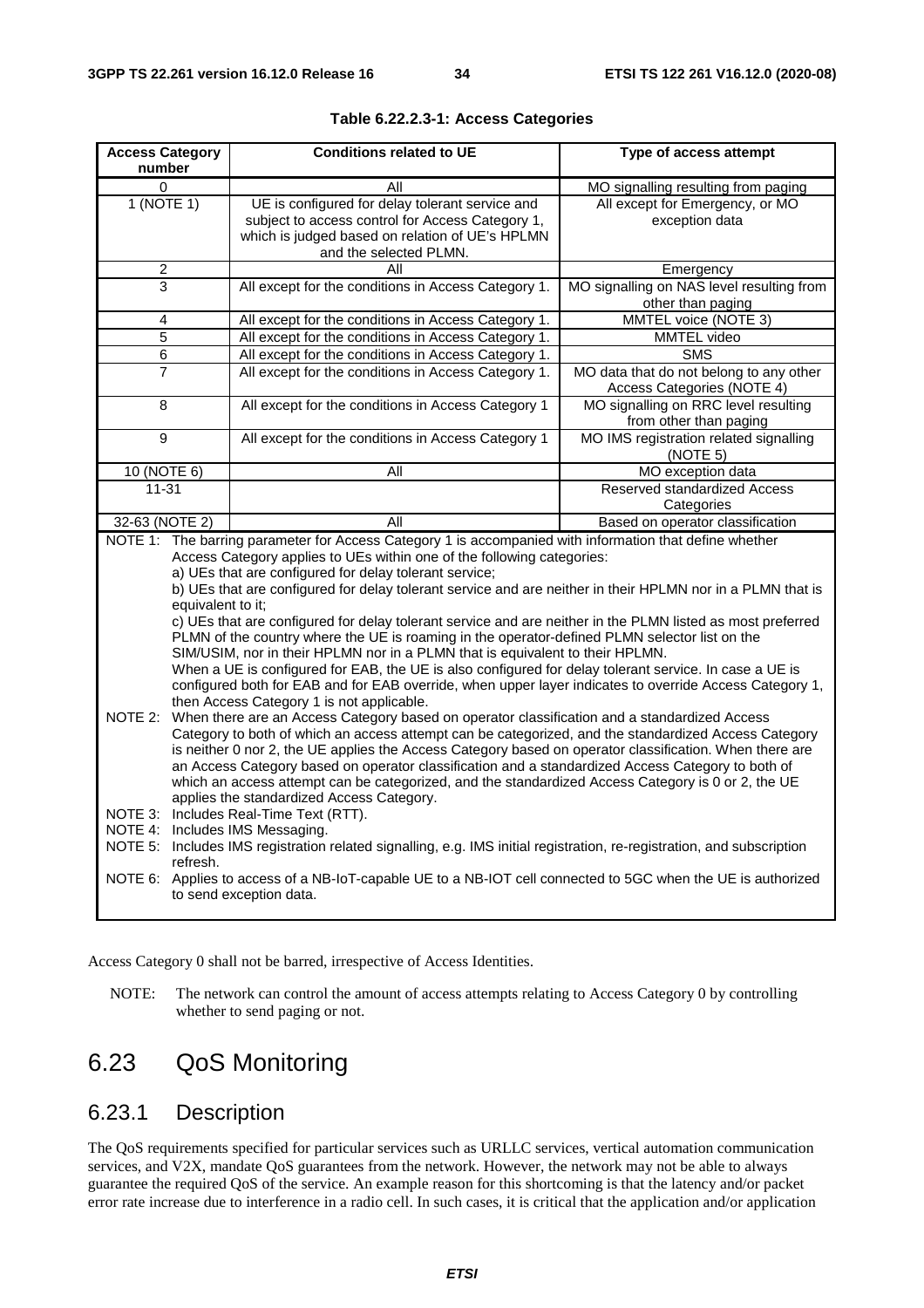server is notified in a timely manner. Hence, the 5G system should be able to support QoS monitoring/assurance for URLLC services, V2X and vertical automation.

For more information on QoS assurance see Annex F.

Vertical automation systems are locally distributed and are typically served by wired and wireless communication networks of different types and with different characteristics. If the operation of the system or one of its sub-processes does not work properly, there is a need for quickly finding and eliminating the related error or fault in order to avoid significant operation and thus financial losses. To that end, automation devices and applications implement diagnosis and error-analysis algorithms, as well as predictive maintenance features.

Due to their inherent challenges, wireless communication systems are usually under suspicion in case an error occurs in a distributed automation application. Therefore, diagnosis and fault analysis features for 5G systems are required. The 5G system needs to provide sufficient monitoring information as input for such diagnosis features.

QoS monitoring can be used for the following activities:

- assessing and assuring the dependability of network operation;
- assessing and assuring the dependability of the communication services;
- excluding particular communication errors;
- identifying communication errors;
- analysing the location of an error including the geographic location of the involved network component (UE; front-haul component; core node);
- activation of application-related countermeasures.

#### 6.23.2 Requirements

The 5G system shall provide a mechanism for supporting real time E2E QoS monitoring within a system.

The 5G network shall provide an interface to application for QoS monitoring (e.g. to initiate QoS monitoring, request QoS parameters, events, logging information, etc.).

The 5G system shall be able to provide real time QoS parameters and events information to an authorized application / network entity.

NOTE: The QoS parameters to be monitored and reported can include latency (e.g. UL/DL or round trip), jitter, packet loss rate.

The 5G system shall be able to log the history of the communication events. This includes for examples parts of the SLA that are not met, timestamp of the events, and event position (e.g. UEs and radio access points associated with the events).

The 5G system shall support different levels of granularity for QoS monitoring (e.g. per flow or set of flows).

The 5G system shall be able to provide event notification upon detecting error that the negotiated QoS level cannot be met/guaranteed.

The 5G system shall be able to provide information that identifies the type and the location of a communication error. (e.g. cell id).

The 5G system shall be able to provide notification of communication events to authorized entities per pre-defined patterns (e.g. every time the bandwidth drops below a pre-defined threshold for QoS parameters the authorized entity is notified and event is logged).

The 5G system shall be able to respond to a request from an authorized entity to provide real-time QoS monitoring information within a specified time after receiving the request (e.g. within 5s).

The 5G system shall support an update/ refresh rate for real time QoS monitoring within a specified time (e.g. at least 1 per second).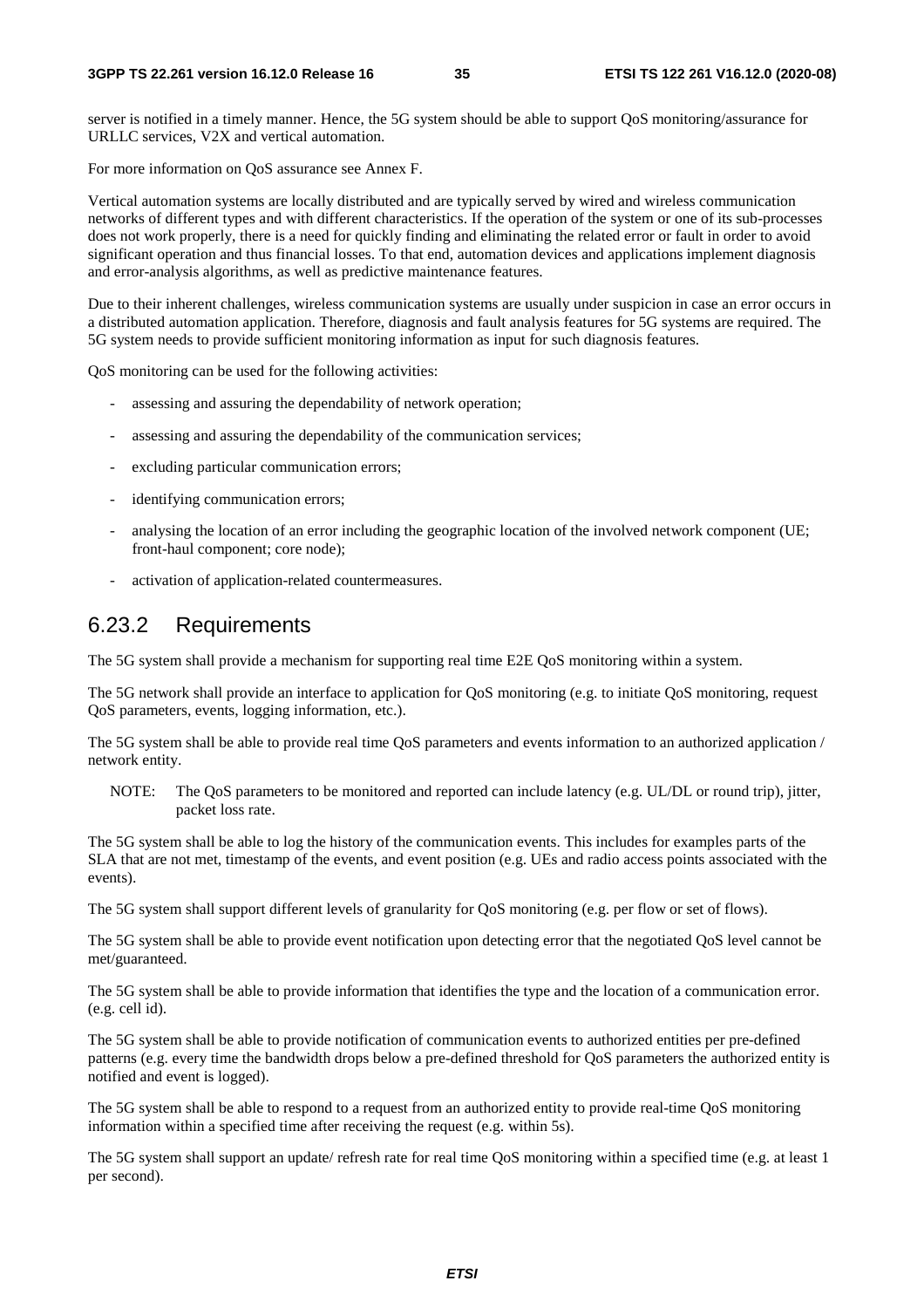The 5G system shall be able to provide statistical information of service parameters and error types while a communication service is in operation.

The 5G system shall provide information on the current availability of a specific communication service in a particular area (e.g. cell id) upon request of an authorized entity.

### 6.24 Ethernet transport services

### 6.24.1 Description

This clause includes common, fundamental Ethernet transport requirements, and any requirements necessary to support a 5G LAN-type service. The requirements applicable to the 5G system for supporting cyber-physical applications using Ethernet are described in 3GPP TS 22.104 [21].

#### 6.24.2 Requirements

The 3GPP system shall be able to support an Ethernet transport service.

The 5G network shall support the routing of non-IP packet (e.g. Ethernet frame) efficiently for private communication between UEs within a 5G LAN-type service.

The 5G network shall be able to provide the required QoS (e.g. reliability, latency, and bandwidth) for non-IP packet (e.g. Ethernet frame) for private communication between UEs within a 5G LAN-type service.

The Ethernet transport service shall support routing based on information extracted from Virtual LAN (VLAN) ID by the 3GPP system.

The Ethernet transport service shall support the transport of Ethernet frames between UEs that Ethernet devices are connected to

The Ethernet transport service shall support the transport of Ethernet frames between a UE that an Ethernet device is connected to and an Ethernet network in DN (Data Network).

NOTE: If more than one Ethernet devices need to be connected to a UE, they can be connected using an Ethernet switch between the devices and the UE.

The Ethernet transport service shall support the transport of Ethernet broadcast frames.

The Ethernet transport service shall support traffic filtering and prioritization based on source and destination MAC addresses.

The Ethernet transport service shall support traffic filtering and prioritization based on Ethertype (including multiple Ethertypes in double tagging)

The Ethernet transport service shall support traffic filtering and prioritization based on 802.1Q VLAN tags (including double tagging).

The Ethernet transport service shall support routing based on information extracted by the 3GPP system from the Bridge Protocol Data Units created in the Ethernet network based on a Spanning Tree Protocol (e.g. RSTP.)

### 6.25 Non-public networks

#### 6.25.1 Description

Non-public networks are intended for the sole use of a private entity such as an enterprise, and may be deployed in a variety of configurations, utilising both virtual and physical elements. Specifically, they may be deployed as completely standalone networks, they may be hosted by a PLMN, or they may be offered as a slice of a PLMN.

In any of these deployment options, it is expected that unauthorized UEs, those that are not associated with the enterprise, will not attempt to access the non-public network, which could result in resources being used to reject that UE and thereby not be available for the UEs of the enterprise. It is also expected that UEs of the enterprise will not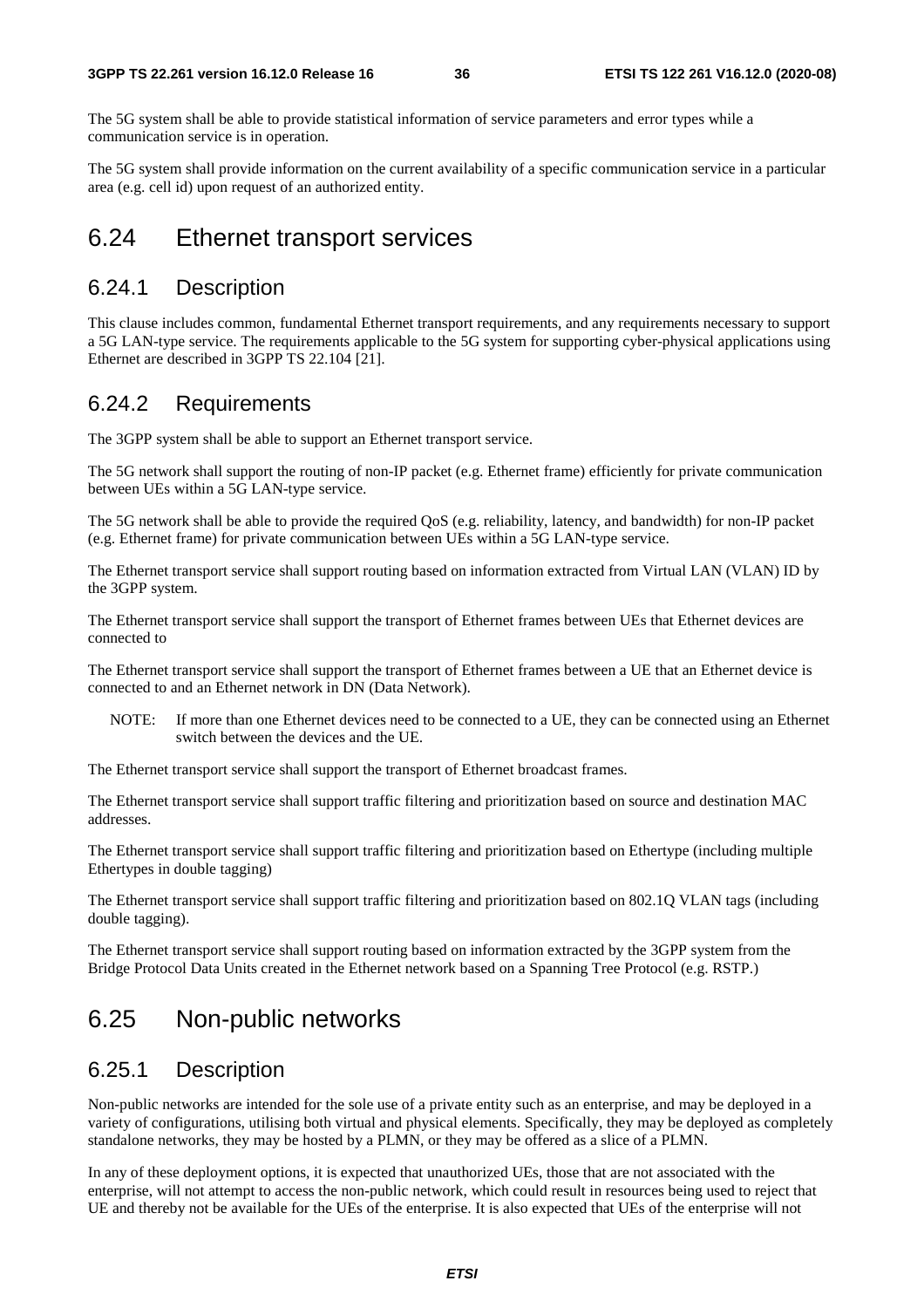attempt to access a network they are not authorized to access. For example, some enterprise UEs may be restricted to only access the non-public network of the enterprise, even if PLMN coverage is available in the same geographic area. Other enterprise UEs may be able to access both a non-public network and a PLMN where specifically allowed.

#### 6.25.2 Requirements

The 5G system shall support non-public networks.

The 5G system shall support non-public networks that provide coverage within a specific geographic area.

The 5G system shall support both physical and virtual non-public networks.

The 5G system shall support standalone operation of a non-public network, i.e. a non-public network may be able to operate without dependency on a PLMN.

Subject to an agreement between the operators and service providers, operator policies and the regional or national regulatory requirements, the 5G system shall support for non-public network subscribers:

- access to subscribed PLMN services via the non-public network;

- seamless service continuity for subscribed PLMN services between a non-public network and a PLMN;
- access to selected non-public network services via a PLMN;
- seamless service continuity for non-public network services between a non-public network and a PLMN.

A non-public network subscriber to access a PLMN service shall have a service subscription using 3GPP identifiers and credentials provided or accepted by a PLMN.

The 5G system shall support a mechanism for a UE to identify and select a non-public network.

NOTE: Different network selection mechanisms may be used for physical vs virtual non-public networks.

The 5G system shall support identifiers for a large number of non-public networks to minimize collision likelihood between assigned identifiers.

The 5G system shall support a mechanism to prevent a UE with a subscription to a non-public network from automatically selecting and attaching to a PLMN or non-public network it is not authorized to select.

The 5G system shall support a mechanism to prevent a UE with a subscription to a PLMN from automatically selecting and attaching to a non-public network it is not authorized to select.

The 5G system shall support a mechanism for a PLMN to control whether a user of a UE can manually select a nonpublic network hosted by this PLMN that the UE is not authorized to select automatically.

The 5G system shall support a change of host of a non-public network from one PLMN to another PLMN without changing the network selection information stored in the UEs of the non-public network.

### 6.26 5G LAN-type service

### 6.26.1 Description

5G expands the scope and reach of 3GPP-defined technologies. There are multiple market segments in the realm of residential, office, enterprise and factory, where 5G will need to provide services with similar functionalities to Local Area Networks (LANs) and VPN's but improved with 5G capabilities (e.g. high performance, long distance access, mobility and security).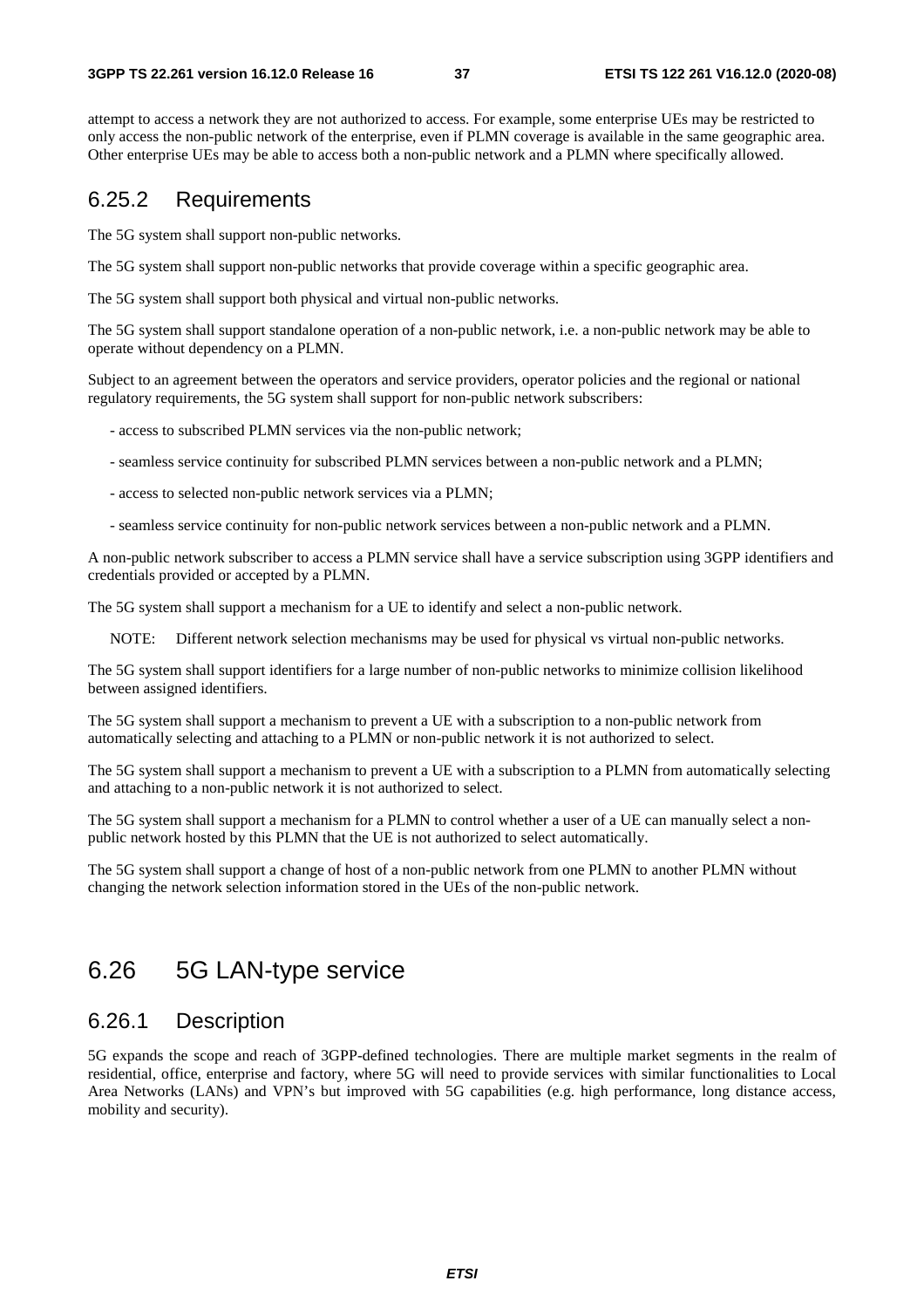#### 6.26.2 Requirements

#### 6.26.2.1 General

The 5G system shall support 5G LAN-type service in a shared RAN configuration.

The 5G system shall support 5G LAN-type service over a wide area mobile network.

The 5G network shall support service continuity for 5G LAN-type service, i.e. the private communication between UEs shall not be interrupted when one or more UEs of the private communication move within the same network that provides the 5G LAN-type service.

The 5G system shall support use of unlicensed as well as licensed spectrum for 5G LAN-type services.

The 5G system shall enable the network operator to provide the same 5G LAN-type service to any 5G UE, regardless of whether it is connected via public base stations, indoor small base stations connected via fixed access, or via relay UEs connected to either of these two types of base stations.

#### 6.26.2.2 5G LAN-virtual network (5G LAN-VN)

A UE shall be able to select a 5G LAN-VN, that the UE is a member of, for private communications.

A 5G system shall support 5G LAN-VNs with member UEs numbering between a few to tens of thousands.

The 5G LAN-VN shall support member UEs that are subscribed to different PLMNs, e.g. a 5G LAN-VN may span multiple countries and have member UEs that have a subscription to a PLMN in their home country.

The 5G system shall support on-demand establishment of UE to UE, multicast, and broadcast private communication between members UEs of the same 5G LAN-VN. Multiple types of data communication shall be supported, at least IP and Ethernet.

The 5G network shall ensure that only member UEs of the same 5G LAN-VN are able to establish or maintain private communications among each other using 5G LAN-type service.

The 5G system shall allow member UEs of a 5G LAN-VN to join an authorized multicast session over that 5G LAN-VN.

The 5G system shall be able to restrict private communications within a 5G LAN-VN based on UE's location (i.e. when the UE moves out of the area it can no longer communicate on the 5G LAN-VN).

The 5G network shall enable member UEs of a 5G LAN-VN to use multicast/broadcast over a 5G LAN-type service to communicate with required latency (e.g. 180ms).

The 5G system shall support a mechanism to provide consistent QoE to all the member UEs of the same 5G LAN-VN.

The 5G system shall support routing based on a private addressing scheme within the 5G LAN-VN.

#### 6.26.2.3 Creation and management

The 5G network shall enable the network operator to scale up/down a 5G LAN-VN, e.g. the coverage, capacity for efficient consumption of network resources.

The 5G network shall enable the network operator to create, manage, and remove 5G LAN-VN including their related functionality (subscription data, routing and addressing functionality).

The 5G network shall enable the network operator to add one or more authorized UEs to an existing 5G LAN-VN.

NOTE 1: A UE needs to be authorized by the MNO to use 5G LAN-type service before it can be added to any 5G LAN-VN.

NOTE 2: some use cases will require user permission for a UE to be added to a 5G LAN-VN.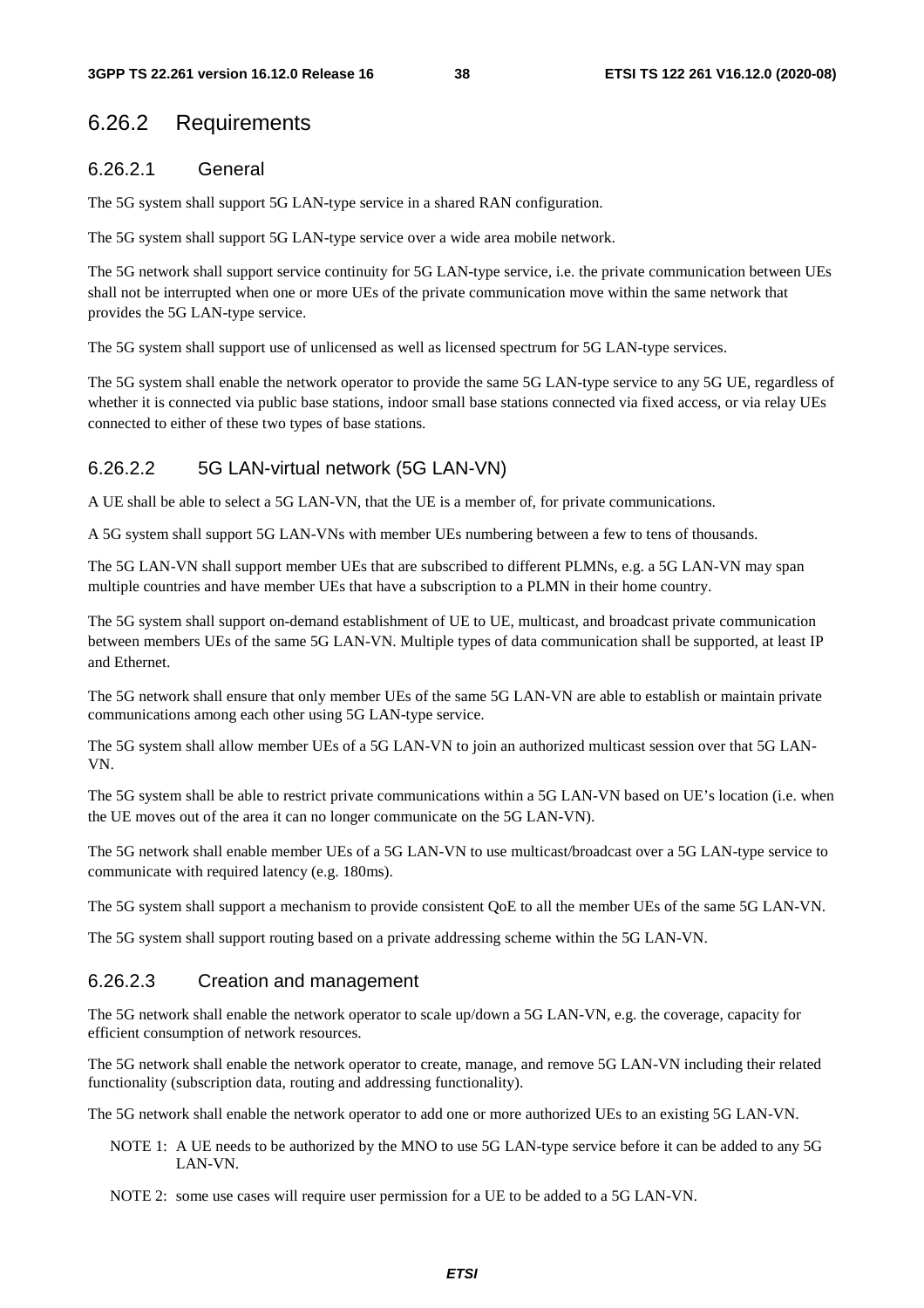The 5G system shall enable the network operator to add an authorized UE to multiple independent 5G LAN-VNs.

The 5G network shall enable the network operator to remove one or more UEs from an existing 5G LAN-VN.

NOTE 3: Removing a UE from a 5G LAN-VN does not have impact on other 5G LAN-VNs that the UE is a member of.

The 5G system shall enable the network operator to configure a 5G LAN-VN that is available only within a geographical area.

#### 6.26.2.4 Privacy

The 5G system shall be able to prevent the sharing of a UE's identifying information (e.g. SUPI, MSISDN) on private communication among UEs using 5G LAN-type service.

#### 6.26.2.5 Traffic types

A 5G system shall support all media types (e.g. voice, data, multimedia) for 5G LAN-type service.

The 5G system shall support traffic scenarios typically found in a home setting (from sensors to video streaming, relatively low amount of UEs per group, many devices are used only occasionally) for 5G LAN-type service.

The 5G system shall support traffic scenarios typically found in an office setting (from sensors to very high data rates e.g. for conferencing, medium amount of UEs per group) for 5G LAN-type service.

The 5G system shall support traffic scenarios typically found in an industrial setting (from sensors to remote control, large amount of UEs per group) for 5G LAN-type service.

#### 6.26.2.6 Discovery

The 5G system shall enable a member UE to discover other member UEs within the same 5G LAN-VN.

The 5G LAN-type service shall be able to support existing non-3GPP service discovery mechanisms (e.g. mechanisms to discover printers).

#### 6.26.2.7 Void

#### 6.26.2.8 Indirect communication mode

The 5G system shall support 5G LAN-type service for authorized UEs using indirect network connection or direct network connection.

The 5G network shall be able to provide a remote UE using 5G LAN-type service with same level of service as if the remote UE would be using a direct network connection (i.e. provide required QoS for the Ethernet packets transferred between remote UE and relay UE if they using 3GPP access).

The 5G network shall be able to support service continuity for the private communication between a remote UE with other member UEs of the same 5G LAN-VN, when the remote UE changes from one relay UE to another or when the UE changes between direct and indirect network connection.

#### 6.26.2.9 Service exposure

Based on MNO policy, the 5G network shall provide suitable APIs to allow a trusted third party to create/remove a 5G LAN-VN.

Based on MNO policy, the 5G network shall provide suitable APIs to allow a trusted third party to manage a 5G LAN-VN dedicated for the usage by the trusted third party, including the address allocation.

Based on MNO policy, the 5G network shall provide suitable APIs to allow a trusted third party to add/remove an authorized UE to/from a specific 5G LAN-VN managed by the trusted third party.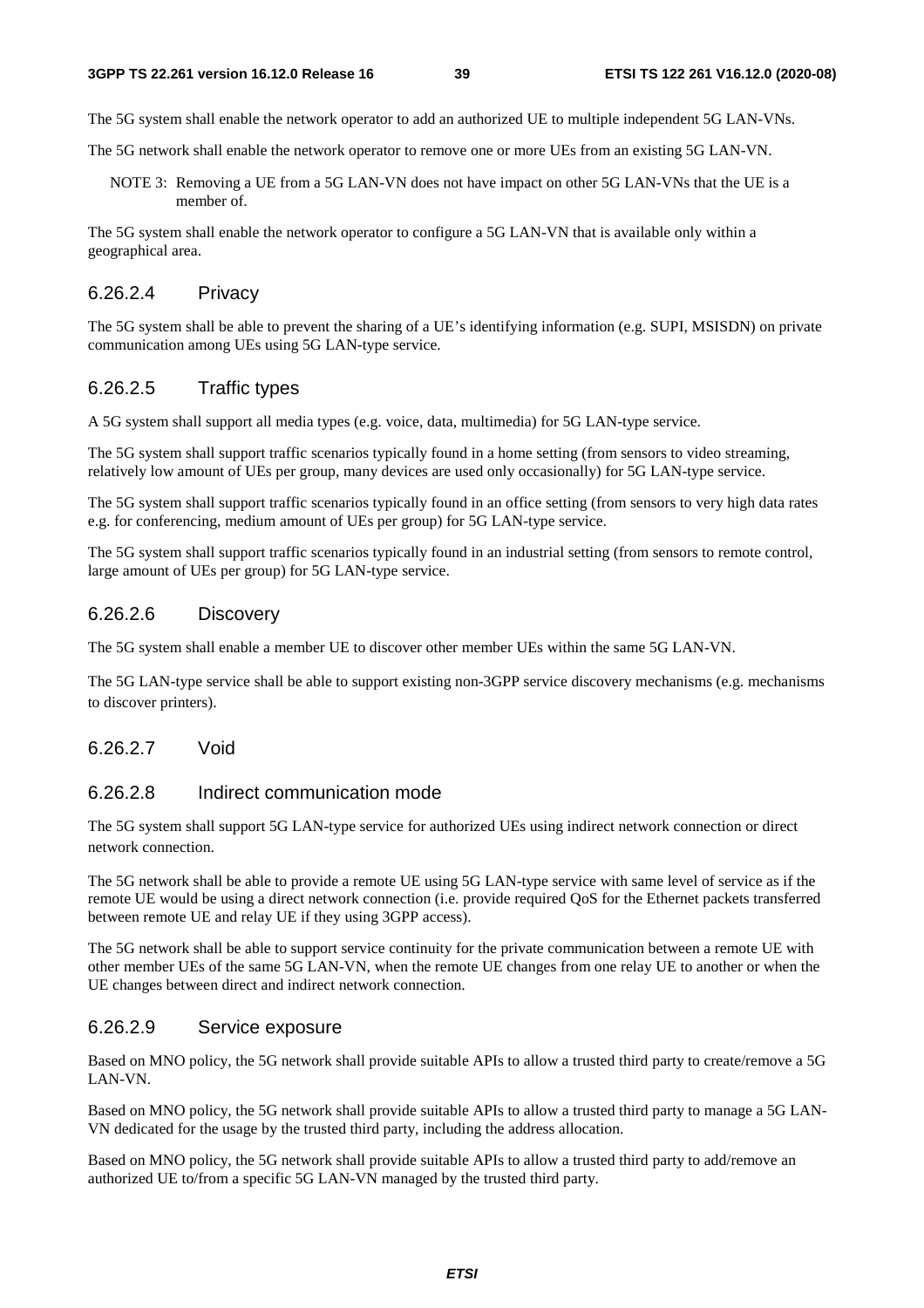# 6.27 Positioning services

### 6.27.1 Description

5G positioning services aims to support verticals and applications with positioning accuracies better than 10 meters, thus more accurate than the ones of TS 22.071 [24] for LCS. High accuracy positioning is characterized by ambitious system requirements for positioning accuracy in many verticals and applications, including regulatory needs.

In Location-Based-Services and eHealth, higher accuracy is instrumental to new services and applications, both outdoor and indoor.

For example, on the factory floor, it is important to locate assets and moving objects such as forklifts, or parts to be assembled. Similar needs exist in transportation and logistics, for example rail, road and use of UAVs. In some road user cases, UE's supporting V2X application(s) are also applicable to such needs. In cases such as guided vehicles (e.g. industry, UAVs) and positioning of objects involved in safety-related functions, availability needs to be very high.

Mission Critical Organizations require mission critical services to have accurate positioning such that first responders may be located at all times during normal and critical operations, indoors as well as outdoors. The level of positioning accuracy (and other KPIs) required is much more stringent than that required by local and regional regulatory requirements for commercial 5G users.

### 6.27.2 Requirements

The 5G system shall provide 5G positioning services in compliance with regulatory requirements.

NOTE 1: example of regulatory requirements encompasses requirements on emergency calls (e.g. e911), reliability and safety requirement (RAMS) applicable to some use cases and verticals, implementation of Priority, Precedence, Preemption (PPP) mechanisms to ensure sufficient reliability metrics are reached, etc.

The 5G system shall provide different 5G positioning services, supported by different single and hybrid positioning methods to supply absolute and relative positioning.

NOTE 2: hybrid positioning methods include both the combination of 3GPP positioning technologies and the combination of 3GPP positioning technologies with non-3GPP positioning technologies such as, for instance, GNSS (e.g. Beidou, Galileo, GPS, Glonass), Network-based Assisted GNSS and High-Accuracy GNSS, Terrestrial Beacon Systems, dead-reckoning sensors (e.g. IMU, barometer), WLAN/Bluetoothbased positioning.

The 5G system shall enable an MCX UE to use the 5G positioning services to determine its position with the associated uncertainty/confidence of the position, on request, triggered by an event or periodically.

The 5G System shall be able to provide the 5G positioning services in case of roaming.

The 5G system shall support mechanisms to determine the UE's position-related data for period when the UE is outside the coverage of 3GPP RAT-dependent positioning technologies but within the 5G positioning service area (e.g. within the coverage of satellite access).

The 5G system shall be able to make the position-related data available to an application or to an application server existing within the PLMN, external to the PLMN, or in the User Equipment.

NOTE 3: the position service latency can be tailored to the use cases.

The 5G system shall be able to manage and log position-related data in compliance with applicable traceability, authentication and security regulatory requirements.

The 5G system shall be able to request the UE to provide its position-related-data on request, triggered by an event or periodically and to request the UE to stop providing its position-related data periodically.

NOTE 4: This requirement does not preclude whether the position is computed in the UE or elsewhere in the 5G System (e.g. core network).

The 5G system shall support mechanisms to configure dynamically the update rate of the position-related data to fulfil different performances (e.g. power consumption, position service latency, etc.) or different location modes.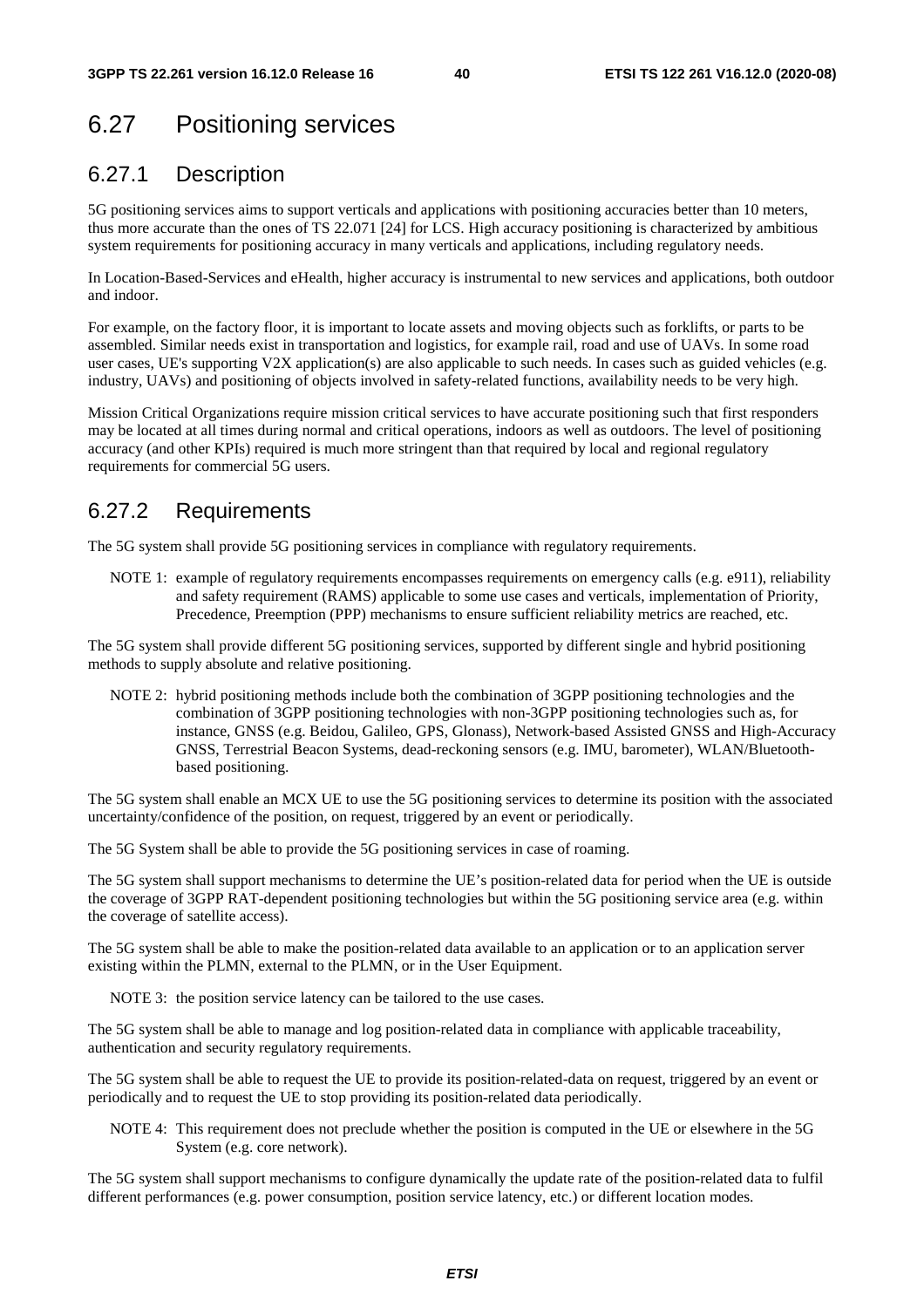NOTE 5: for example, the 5G System needs to be able to request the UE to provide its location periodically with an update rate ranging from one location every [1 s-10 s] in location normal mode to one location every [30 s-300 s, or more] in location power saving mode. The 5G System needs to allow UEs to sleep for extended periods (e.g. one week), without requiring the UE to update its position data.

The 5G system shall allow the UE to trigger a different update rate of the position-related data based on whether the UE is moving or not.

The 5G system shall be able to determine the position-related data of the 5G positioning services with any update rate ranging from one set of position-related data every 0.1 s to one set of position-related data every month.

NOTE 6: the position service latency can be tailored to the use cases.

The 5G System shall be able to negotiate the positioning methods according to the operator's policy or the application's requirements or the user's preferences and shall support mechanisms to allow the network or the UE to trigger this negotiation.

The 5G system shall supply a method for the operator to configure and manage different positioning services for different users.

The 5G system shall be able to determine the reliability, and the uncertainty or confidence level, of the position-related data.

The 5G system shall be able to access to the positioning methods used for calculating the position-related data and to the associated uncertainty/confidence indicators.

### 6.28 Cyber-physical control applications in vertical domains

#### 6.28.1 Description

The 5G system is expected to meet the service requirements for cyber-physical control applications in vertical domains.

A vertical domain is a particular industry or group of enterprises in which similar products or services are developed, produced, and provided. Automation refers to the control of processes, devices, or systems in vertical domains by automatic means. The main control functions of automated control systems include taking measurements, comparing results, computing any detected or anticipated errors, and correcting the process to avoid future errors. These functions are performed by sensors, transmitters, controllers, and actuators.

Cyber-physical systems are to be understood as systems that include engineered, interacting networks of physical and computational components. Cyber-physical control applications are to be understood as applications that control physical processes. Cyber-physical control applications in automation follow certain activity patterns, which are openloop control, closed-loop control, sequence control, and batch control.

Communication services supporting cyber-physical control applications need to be ultra-reliable, dependable with a high communication service availability, and often require low or (in some cases) very low end-to-end latency.

Communication in automation in vertical domains follows certain communication patterns. The most well-known is periodic deterministic communication, others are a-periodic deterministic communication and non-deterministic communication.

Communication for cyber-physical control applications supports operation in various vertical domains, for instance industrial automation and energy automation.

#### 6.28.2 Requirements

The 5G system supports the communication services for cyber-physical control applications in the vertical domains of factories of the future (smart manufacturing), electric power distribution, central power generation, and rail-bound mass transit. The associated requirements are described in 3GPP TS 22.104 [21].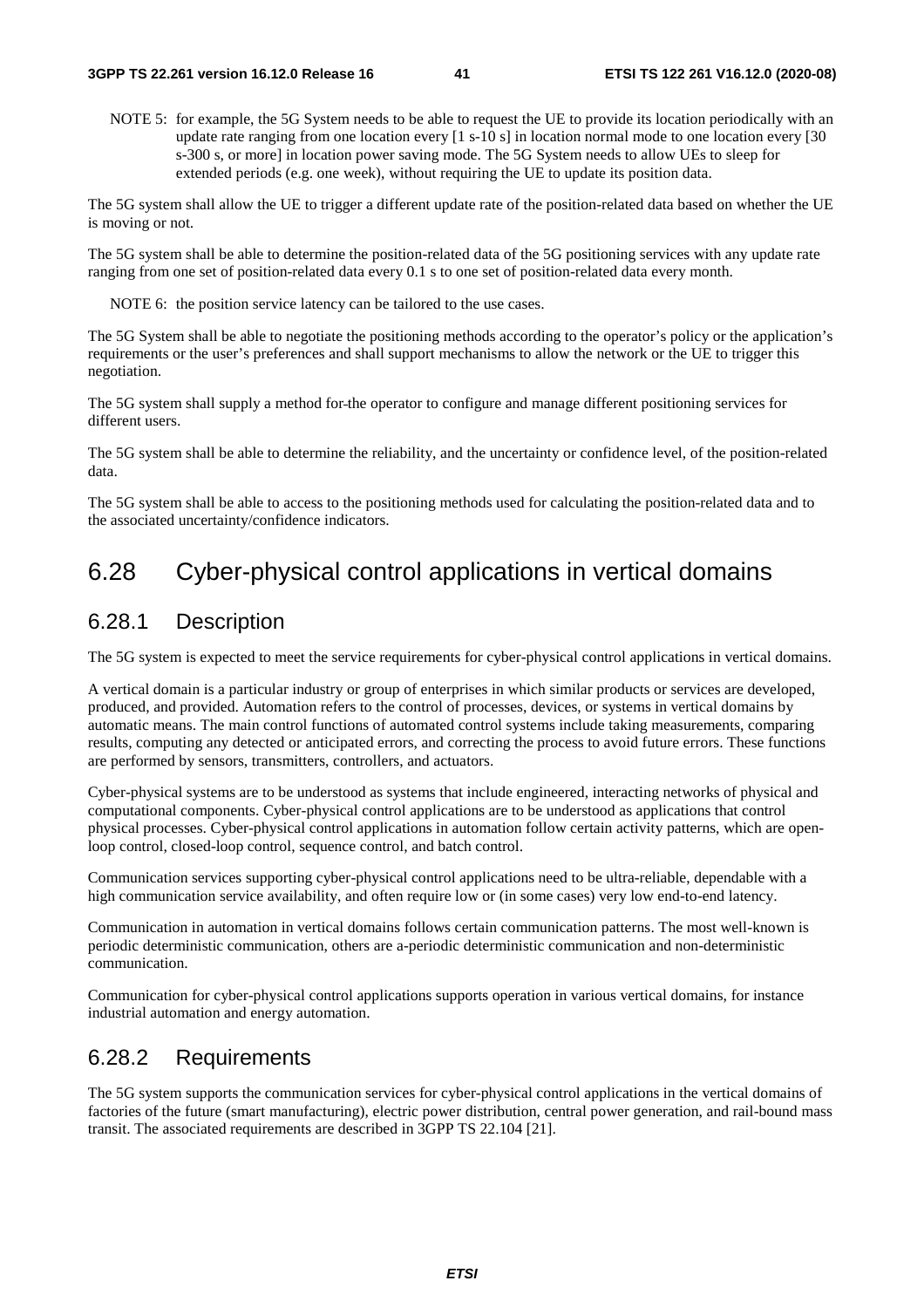### 6.29 Messaging aspects

### 6.29.1 Description

The 5G system is expected to support advanced capabilities and performance of messaging service especially for massive IoT communication which are introduced by the MSGin5G Service [x]. The MSGin5G Service provides one to one, group and broadcast message services for thing-to-thing and person-to-thing communication with low end-to-end delay and high reliability of message delivery, in a resource efficient manner to optimize the resource usage of the both control plane and user plane in the network, and power saving in the user devices.

#### 6.29.2 Requirements

The 5G system supports the MSGin5G Service. The associated service level requirements of the MSGin5G Service are described in 3GPP TS 22.262 [22].

# 7 Performance requirements

### 7.1 High data rates and traffic densities

Several scenarios require the support of very high data rates or traffic densities of the 5G system. The scenarios address different service areas: urban and rural areas, office and home, and special deployments (e.g. massive gatherings, broadcast, residential, and high-speed vehicles). The scenarios and their performance requirements can be found in table 7.1-1.

- Urban macro The general wide-area scenario in urban area
- Rural macro The general wide-area scenario in rural area
- Indoor hotspot The scenario for offices and homes, and residential deployments.
- Broadband access in a crowd The scenario for very dense crowds, for example, at stadiums or concerts. In addition to a very high connection density the users want to share what they see and hear, putting a higher requirement on the uplink than the downlink.
- Dense urban The scenario for pedestrian users, and users in urban vehicles, for example, in offices, city centres, shopping centres, and residential areas. The users in vehicles can be connected either directly or via an onboard base station to the network.
- Broadcast-like services The scenario for stationary users, pedestrian users, and users in vehicles, for example, in offices, city centres, shopping centres, residential areas, rural areas and in high speed trains. The passengers in vehicles can be connected either directly or via an onboard base station to the network.
- High-speed train The scenario for users in trains. The users can be connected either directly or via an onboard base station to the network.
- High-speed vehicle The scenario for users in road vehicles. The users can be connected either directly or via an onboard base station to the network.
- Airplanes connectivity The scenario for users in airplanes. The users can be connected either directly or via an onboard base station to the network.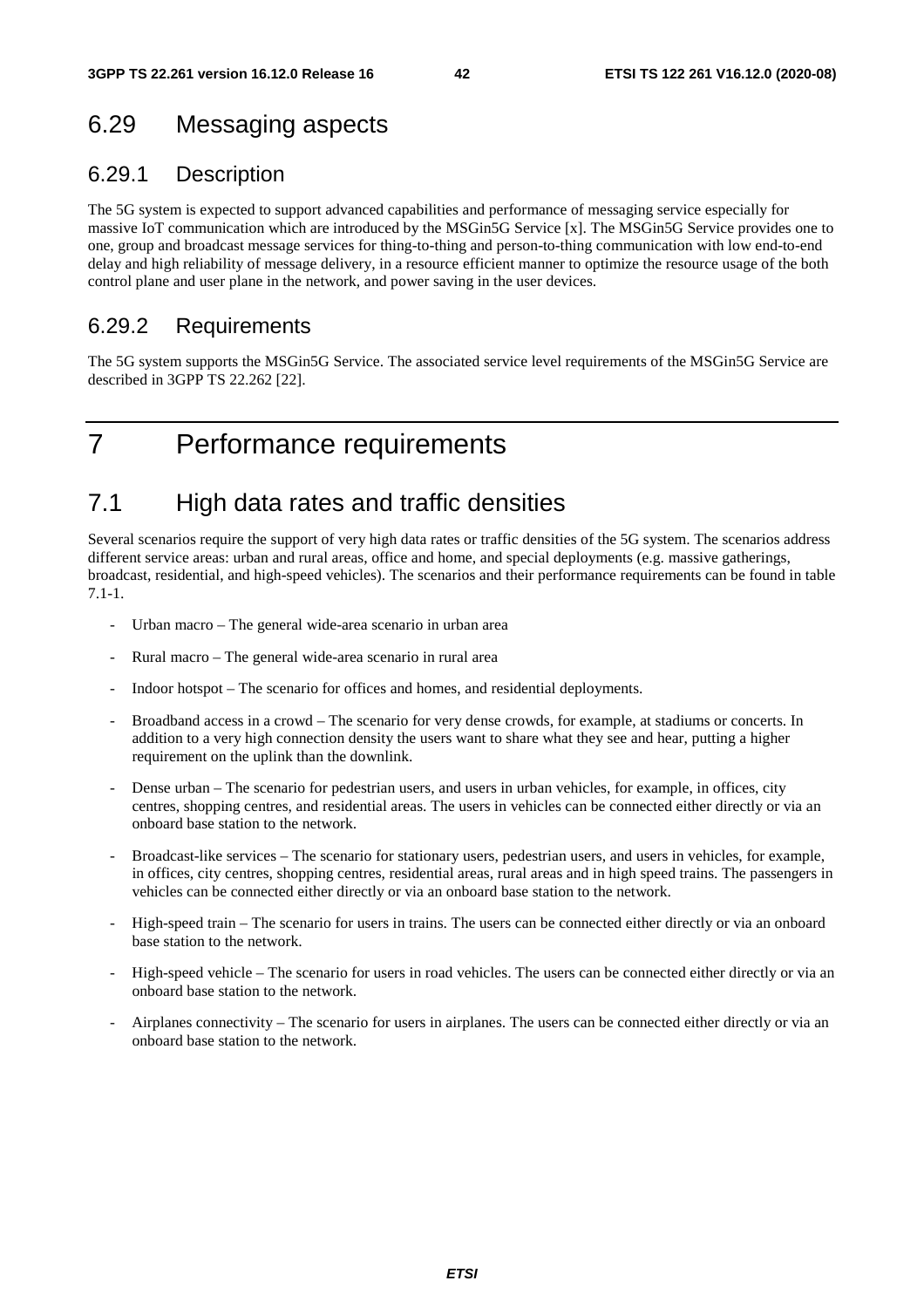|                | <b>Scenario</b>                                                                       | <b>Experience</b>    | <b>Experience</b> | Area traffic                     | Area traffic                     | Overall                                                                                                         | <b>Activity</b> | <b>UE</b> speed                                                                                                         | Coverage             |
|----------------|---------------------------------------------------------------------------------------|----------------------|-------------------|----------------------------------|----------------------------------|-----------------------------------------------------------------------------------------------------------------|-----------------|-------------------------------------------------------------------------------------------------------------------------|----------------------|
|                |                                                                                       | d data rate          | d data rate       | capacity                         | capacity                         | user                                                                                                            | factor          |                                                                                                                         |                      |
|                |                                                                                       | (DL)                 | (UL)              | (DL)                             | (UL)                             | density                                                                                                         |                 |                                                                                                                         |                      |
| $\mathbf{1}$   | Urban<br>macro                                                                        | 50 Mbps              | 25 Mbps           | 100                              | 50                               | 10 000/km <sup>2</sup>                                                                                          | 20%             | Pedestrians                                                                                                             | Full                 |
|                |                                                                                       |                      |                   | Gbps/km <sup>2</sup>             | Gbps/km <sup>2</sup>             |                                                                                                                 |                 | and users in                                                                                                            | network              |
|                |                                                                                       |                      |                   | (note 4)                         | (note 4)                         |                                                                                                                 |                 | vehicles (up                                                                                                            | (note 1)             |
| $\overline{2}$ | Rural                                                                                 |                      |                   |                                  |                                  | $100$ /km <sup>2</sup>                                                                                          |                 | to 120 km/h                                                                                                             |                      |
|                | macro                                                                                 | 50 Mbps              | 25 Mbps           |                                  | 500                              |                                                                                                                 | 20%             | Pedestrians                                                                                                             | Full                 |
|                |                                                                                       |                      |                   | Gbps/km <sup>2</sup><br>(note 4) | Mbps/km <sup>2</sup><br>(note 4) |                                                                                                                 |                 | and users in<br>vehicles (up                                                                                            | network<br>(note 1)  |
|                |                                                                                       |                      |                   |                                  |                                  |                                                                                                                 |                 | to 120 km/h                                                                                                             |                      |
| 3              | Indoor                                                                                | 1 Gbps               | 500 Mbps          | 15                               | 2 Tbps/km <sup>2</sup>           | 250                                                                                                             | note 2          | Pedestrians                                                                                                             | Office and           |
|                | hotspot                                                                               |                      |                   | Tbps/km <sup>2</sup>             |                                  | 000/km <sup>2</sup>                                                                                             |                 |                                                                                                                         | residential          |
|                |                                                                                       |                      |                   |                                  |                                  |                                                                                                                 |                 |                                                                                                                         | (note 2)             |
|                |                                                                                       |                      |                   |                                  |                                  |                                                                                                                 |                 |                                                                                                                         | (note 3)             |
| 4              | Broadban                                                                              | 25 Mbps              | 50 Mbps           | [3, 75]                          | [7,5]                            | [500                                                                                                            | 30%             | Pedestrians                                                                                                             | Confined             |
|                | d access                                                                              |                      |                   | Tbps/km <sup>2</sup>             | Tbps/km <sup>2</sup>             | 000]/km <sup>2</sup>                                                                                            |                 |                                                                                                                         | area                 |
|                | in a crowd                                                                            |                      |                   |                                  |                                  |                                                                                                                 |                 |                                                                                                                         |                      |
| 5              | Dense<br>urban                                                                        | 300 Mbps             | 50 Mbps           | 750                              | 125                              | 25 000/km <sup>2</sup>                                                                                          | 10%             | Pedestrians                                                                                                             | Downtown<br>(note 1) |
|                |                                                                                       |                      |                   | Gbps/km <sup>2</sup>             | Gbps/km <sup>2</sup>             |                                                                                                                 |                 | and users in                                                                                                            |                      |
|                |                                                                                       |                      |                   | (note 4)                         | (note 4)                         |                                                                                                                 |                 | vehicles (up<br>to 60 km/h)                                                                                             |                      |
| 6              | Broadcast-                                                                            | Maximum              | N/A or            | N/A                              | N/A                              | $[15]$ TV                                                                                                       | N/A             | Stationary                                                                                                              | Full                 |
|                | like                                                                                  | 200 Mbps             | modest            |                                  |                                  | channels                                                                                                        |                 | users,                                                                                                                  | network              |
|                | services                                                                              | (per TV              | (e.g. 500         |                                  |                                  | of [20                                                                                                          |                 | pedestrians                                                                                                             | (note 1)             |
|                |                                                                                       | channel)             | kbps per          |                                  |                                  | Mbps] on                                                                                                        |                 | and users in                                                                                                            |                      |
|                |                                                                                       |                      | user)             |                                  |                                  | one carrier                                                                                                     |                 | vehicles (up                                                                                                            |                      |
|                |                                                                                       |                      |                   |                                  |                                  |                                                                                                                 |                 | to 500 km/h)                                                                                                            |                      |
| 7              | High-                                                                                 | 50 Mbps              | 25 Mbps           | 15                               | 7,5                              | 1 000/train                                                                                                     | 30%             | Users in                                                                                                                | Along                |
|                | speed                                                                                 |                      |                   | Gbps/train                       | Gbps/train                       |                                                                                                                 |                 | trains (up to                                                                                                           | railways             |
|                | train                                                                                 |                      |                   |                                  |                                  |                                                                                                                 |                 | 500 km/h)                                                                                                               | (note 1)             |
| 8              | High-                                                                                 | 50 Mbps              | 25 Mbps           | [100]                            | [50]                             | 4 000/km <sup>2</sup>                                                                                           | 50%             | Users in                                                                                                                | Along                |
|                | speed                                                                                 |                      |                   | Gbps/km <sup>2</sup>             | Gbps/km <sup>2</sup>             |                                                                                                                 |                 | vehicles (up                                                                                                            | roads                |
|                | vehicle                                                                               |                      |                   |                                  |                                  |                                                                                                                 |                 | to 250 km/h)                                                                                                            | (note 1)             |
| 9              | Airplanes                                                                             | 15 Mbps              | 7,5 Mbps          | 1,2                              | 600                              | 400/plane                                                                                                       | 20%             | Users in                                                                                                                | (note 1)             |
|                | connectivity                                                                          |                      |                   | Gbps/plan                        | Mbps/plan                        |                                                                                                                 |                 | airplanes (up                                                                                                           |                      |
|                |                                                                                       |                      |                   | e                                | e                                |                                                                                                                 |                 | to 1 000                                                                                                                |                      |
|                |                                                                                       |                      |                   |                                  |                                  |                                                                                                                 |                 | km/h)                                                                                                                   |                      |
|                |                                                                                       |                      |                   |                                  |                                  |                                                                                                                 |                 | NOTE 1: For users in vehicles, the UE can be connected to the network directly, or via an on-board moving base station. |                      |
|                |                                                                                       |                      |                   |                                  |                                  | NOTE 2: A certain traffic mix is assumed; only some users use services that require the highest data rates [2]. |                 |                                                                                                                         |                      |
|                | NOTE 3:                                                                               |                      |                   |                                  |                                  |                                                                                                                 |                 | For interactive audio and video services, for example, virtual meetings, the required two-way end-to-end latency        |                      |
|                |                                                                                       |                      |                   |                                  |                                  |                                                                                                                 |                 | (UL and DL) is 2-4 ms while the corresponding experienced data rate needs to be up to 8K 3D video [300 Mbps] in         |                      |
|                |                                                                                       | uplink and downlink. |                   |                                  |                                  |                                                                                                                 |                 |                                                                                                                         |                      |
|                |                                                                                       |                      |                   |                                  |                                  | NOTE 4: These values are derived based on overall user density. Detailed information can be found in [10].      |                 |                                                                                                                         |                      |
|                | NOTE 5: All the values in this table are targeted values and not strict requirements. |                      |                   |                                  |                                  |                                                                                                                 |                 |                                                                                                                         |                      |

#### **Table 7.1-1 Performance requirements for high data rate and traffic density scenarios.**

7.2 Low latency and high reliability

### 7.2.1 Overview

Several scenarios require the support of very low latency and very high communications service availability. Note that this implies a very high reliability. The overall service latency depends on the delay on the radio interface, transmission within the 5G system, transmission to a server which may be outside the 5G system, and data processing. Some of these factors depend directly on the 5G system itself, whereas for others the impact can be reduced by suitable interconnections between the 5G system and services or servers outside of the 5G system, for example, to allow local hosting of the services.

### 7.2.2 Scenarios and KPIs

Different deployments of URLLC capabilities will depend on the 3GPP system being able to meet specific sets of KPIs with different values and ranges applicable for each attribute. A common, yet flexible, 5G approach to URLLC will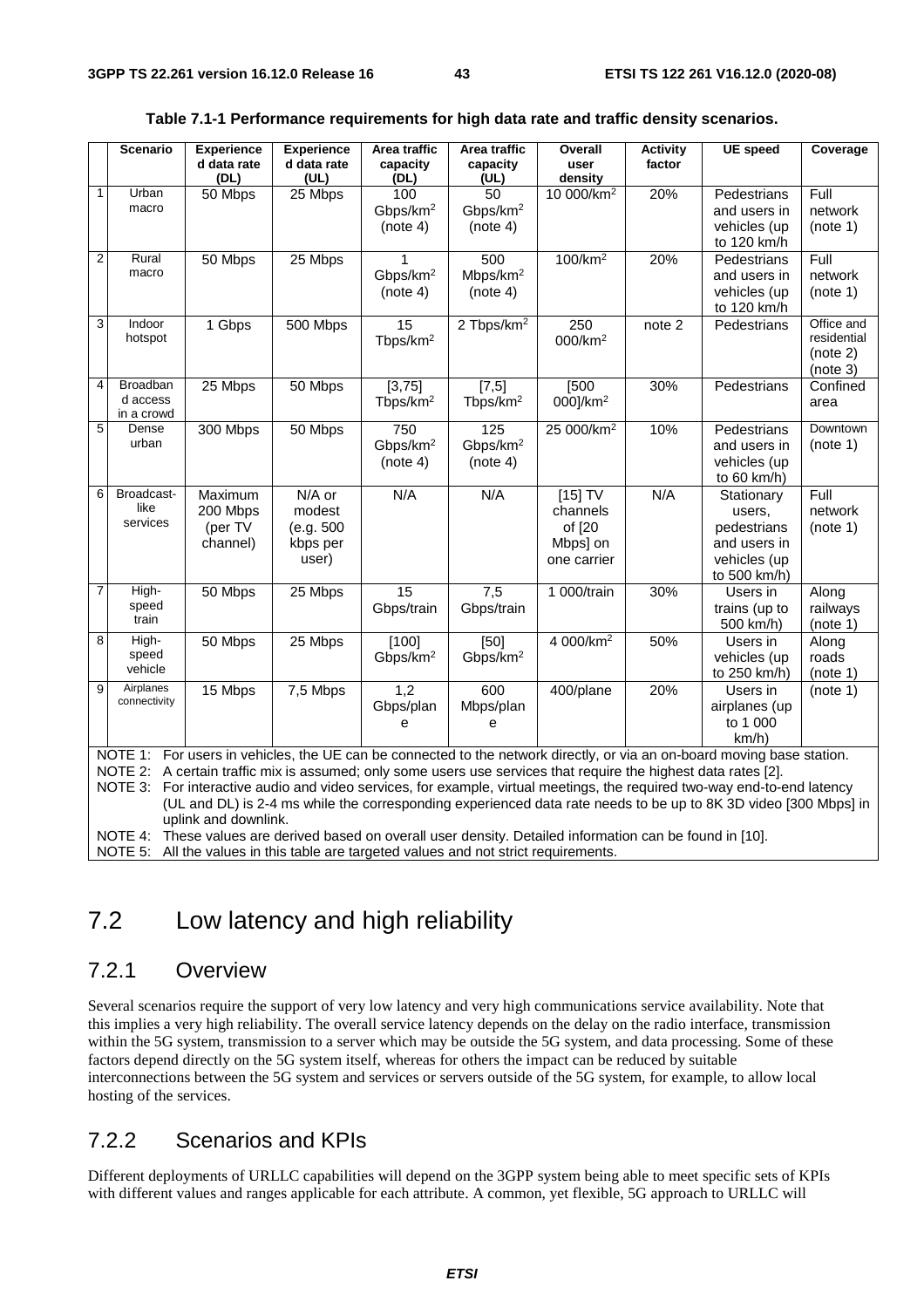enable the 5G system to meet the specific sets of KPIs needed in a given implementation. To provide clear and precise requirements for specific types of services, the corresponding KPI requirements are included in other specifications as follows:

- Cyber-physical control applications in vertical domains can be found in 22.104 [21].
- V2X can be found in 22.186 [9].
- Rail communications can be found in 22.289 [23].

Some scenarios requiring very low latency and very high communication service availability are described below:

- Motion control Conventional motion control is characterised by high requirements on the communications system regarding latency, reliability, and availability. Systems supporting motion control are usually deployed in geographically limited areas but may also be deployed in wider areas (e.g. city- or country-wide networks), access to them may be limited to authorized users, and they may be isolated from networks or network resources used by other cellular customers.
- Discrete automation Discrete automation is characterised by high requirements on the communications system regarding reliability and availability. Systems supporting discrete automation are usually deployed in geographically limited areas, access to them may be limited to authorized users, and they may be isolated from networks or network resources used by other cellular customers.
- Process automation Automation for (reactive) flows, e.g. refineries and water distribution networks. Process automation is characterized by high requirements on the communications system regarding communication service availability. Systems supporting process automation are usually deployed in geographically limited areas, access to them is usually limited to authorized users, and it will usually be served by non-public networks.
- Automation for electricity distribution (mainly medium and high voltage). Electricity distribution is characterized by high requirements on the communications service availability. In contrast to the above use cases, electricity distribution is deeply immersed into the public space. Since electricity distribution is an essential infrastructure, it will, as a rule, be served by non-public networks.
- Wireless road-side infrastructure backhaul in intelligent transport systems Automation solutions for the infrastructure supporting street-based traffic. This use case addresses the connection of the road-side infrastructure, e.g. road side units, with other infrastructure, e.g. a traffic guidance system. As is the case for automation electricity, the nodes are deeply immersed into the public space.
- Remote control Remote control is characterised by a UE being operated remotely by a human or a computer. For example, Remote Driving enables a remote driver or a V2X application to operate a remote vehicle with no driver or a remote vehicle located in a dangerous environment.
- Rail communications (e.g. railway, rail-bound mass transit) have been using 3GPP based mobile communication (e.g. GSM-R) already for some time, while there is still a driver on-board of the train. The next step of the evolution will be providing fully automated train operationthat requires highly reliable communication with moderate latencies but at very high speeds of up to 500km/h.

For specific requirements, refer to the specifications noted above [21], [9], [23].

#### 7.2.3 Other requirements

#### 7.2.3.1 AR/VR

Audio-visual interaction is characterised by a human being interacting with the environment or people, or controlling a UE, and relying on audio-visual feedback. In the use cases like VR and interactive conversation the latency requirements include the latencies at the application layer (e.g. codecs), which could be specified outside of 3GPP.

To support VR environments with low motion-to-photon capabilities, the 5G system shall support:

- motion-to-photon latency in the range of 7-15ms while maintaining the required user data rate of [1Gbps] and
- motion-to-sound delay of  $\left[ < 20 \text{ms} \right]$ .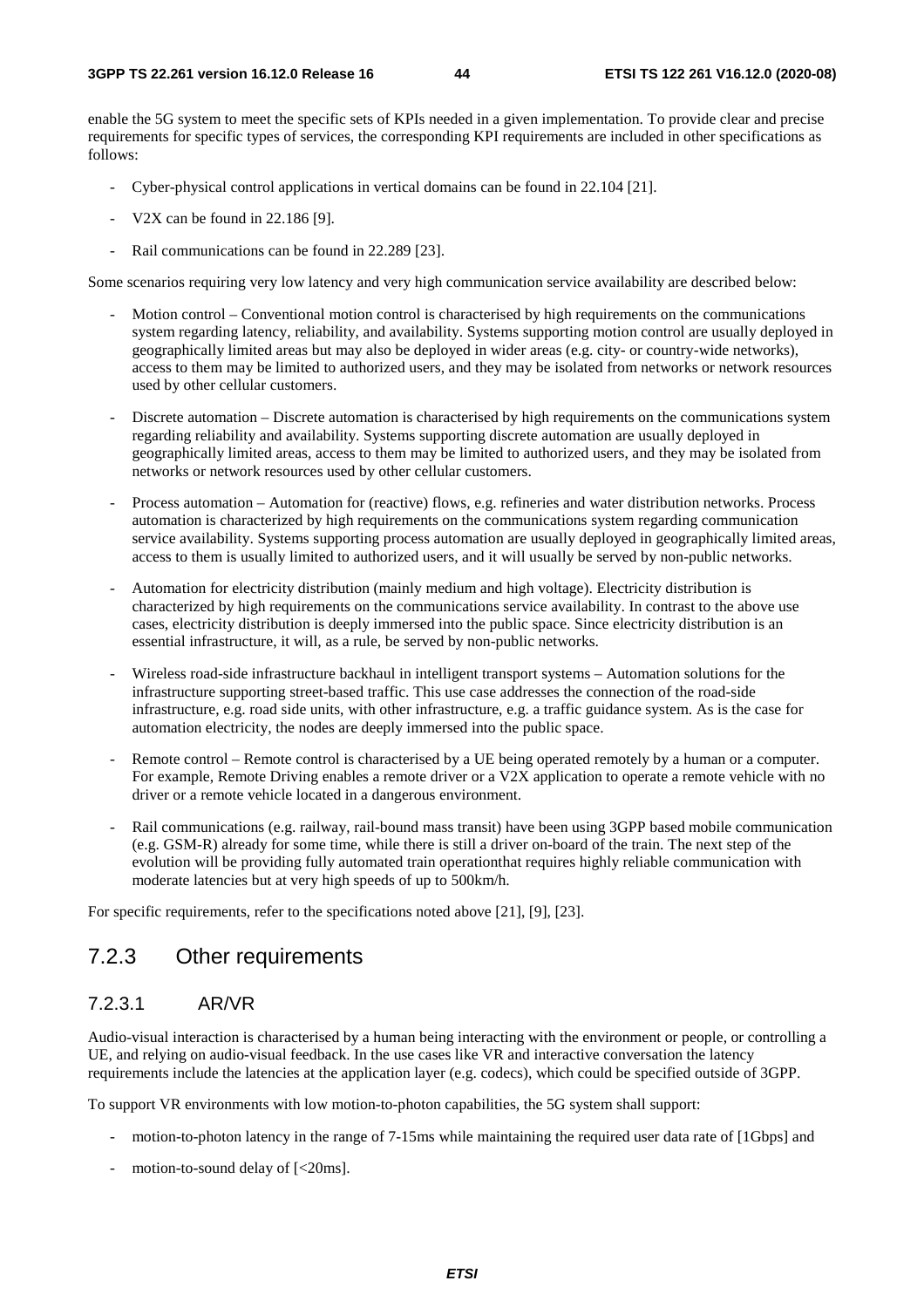NOTE: The motion-to-photon latency is defined as the latency between the physical movement of a user's head and the updated picture in the VR headset. The motion-to-sound latency is the latency between the physical movement of a user's head and updated sound waves from a head mounted speaker reaching their ears.

To support interactive task completion during voice conversations the 5G system shall support low-delay speech coding for interactive conversational services (100 ms, one-way mouth-to-ear).

Due to the separate handling of the audio and video component, the 5G system will have to cater for the VR audiovideo synchronisation in order to avoid having a negative impact on the user experience (i.e. viewers detecting lack of synchronization). To support VR environments the 5G system shall support audio-video synchronisation thresholds:

- in the range of [125ms-5ms] for audio delayed and
- in the range of [45ms-5ms] for audio advanced.

#### 7.2.3.2 Wireless road-side infrastructure backhaul

Intelligent Transport Systems embrace a wide variety of communications-related applications that are intended to increase travel safety, minimize environmental impact, improve traffic management, and maximize the benefits of transportation to both commercial users and the general public.

Road-side infrastructure such as traffic light controllers, roadside units, traffic monitoring in urban areas and along highways and streets is wirelessly connected to traffic control centres for management and control purposes. The backhaul communication between the road-side infrastructure and the traffic control centre requires low-latency, high communication service availability, and high-capacity connections for reliable distribution of data. Road-side infrastructure is deployed alongside streets in urban areas and alongside major roads and highways every 1-2 km.

To support wireless road-side infrastructure backhaul the 5G system shall support the performance requirements in table 7.2.3.2-1.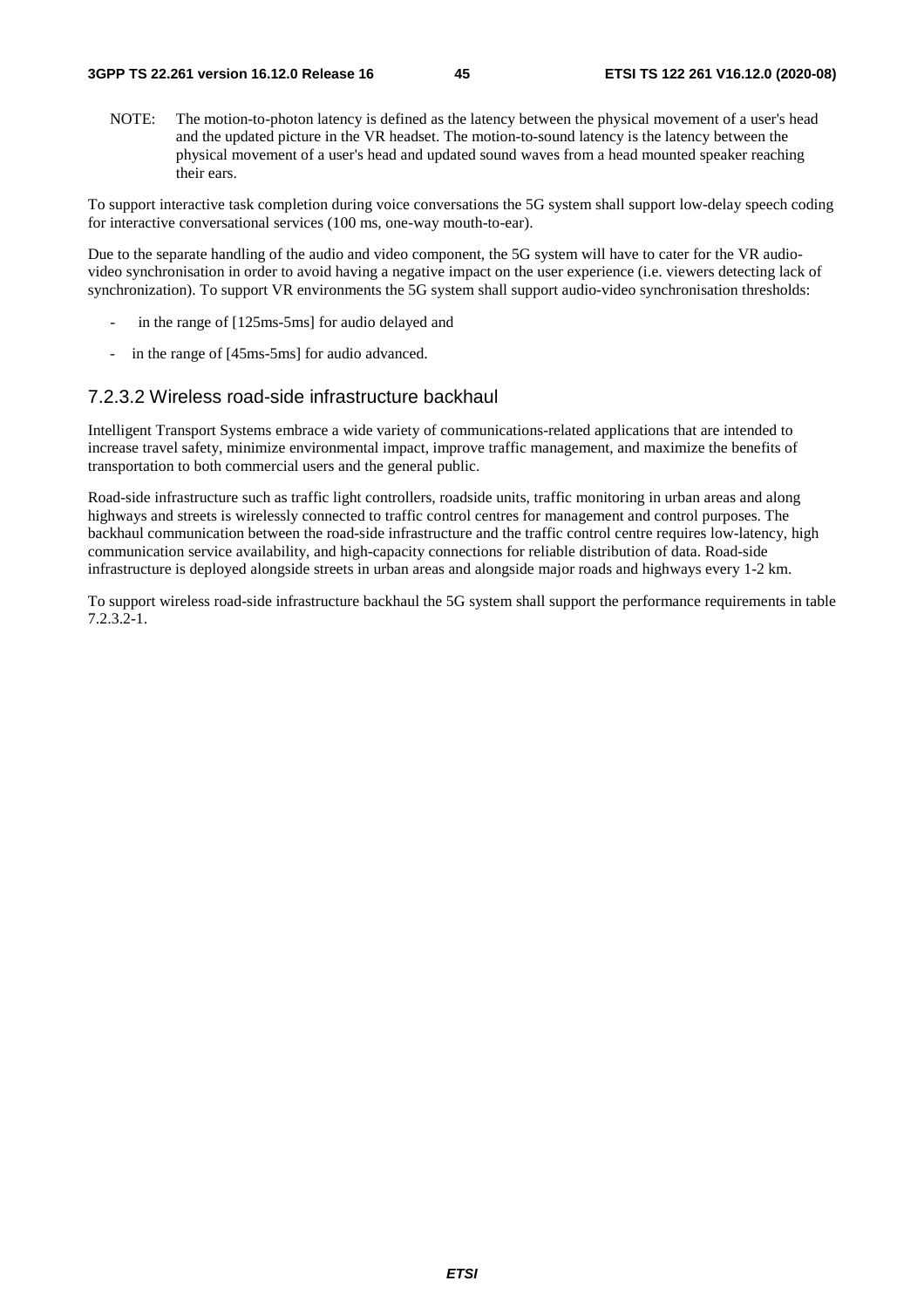|                                                                                                              |                                                                                                                                                                                                                                                                                                                                                                                                                                                                                                                                                                                                                                                   |                                                          |                                              | 1 apro 1.2.0.2 T T on ormanoc Togan chionto ToF Milology ITO Inhabit ablance babitman goonario                                                                                                                                                             |                                |                                  |                             |                                |                                   |                                       |
|--------------------------------------------------------------------------------------------------------------|---------------------------------------------------------------------------------------------------------------------------------------------------------------------------------------------------------------------------------------------------------------------------------------------------------------------------------------------------------------------------------------------------------------------------------------------------------------------------------------------------------------------------------------------------------------------------------------------------------------------------------------------------|----------------------------------------------------------|----------------------------------------------|------------------------------------------------------------------------------------------------------------------------------------------------------------------------------------------------------------------------------------------------------------|--------------------------------|----------------------------------|-----------------------------|--------------------------------|-----------------------------------|---------------------------------------|
| <b>Scenario</b>                                                                                              |                                                                                                                                                                                                                                                                                                                                                                                                                                                                                                                                                                                                                                                   | Max.<br>allowed<br>end-to-<br>end<br>latency<br>(note 1) | <b>Survival</b><br>time                      | Communication<br>service<br>availability<br>(note 2)                                                                                                                                                                                                       | <b>Reliability</b><br>(note 2) | User<br>experienced<br>data rate | Payload<br>size<br>(note 3) | Traffic<br>density<br>(note 4) | Connection<br>density<br>(note 5) | Service area<br>dimension<br>(note 6) |
| 99,9999%<br>10 Mbps<br>$100 \text{ ms}$<br>99,999%<br>wireless road-side<br>30 ms<br>infrastructure backhaul |                                                                                                                                                                                                                                                                                                                                                                                                                                                                                                                                                                                                                                                   |                                                          |                                              |                                                                                                                                                                                                                                                            |                                |                                  | Small to big                | 10 Gbps/km <sup>2</sup>        | 1 000/km <sup>2</sup>             | 2 km along a road                     |
| NOTE 1:<br>NOTE 2:<br>NOTE 3:<br>NOTE 4:                                                                     | This is the maximum end-to-end latency allowed for the 5G system to deliver the service in the case the end-to-end latency is completely allocated to the 5G system from the<br>UE to the Interface to Data Network.<br>Communication service availability relates to the service interfaces, and reliability relates to a given system entity. One or more retransmissions of network layer packets may<br>take place in order to satisfy the reliability requirement.<br>Small: payload typically $\leq$ 256 bytes<br>Based on the assumption that all connected applications within the service volume require the user experienced data rate. |                                                          |                                              |                                                                                                                                                                                                                                                            |                                |                                  |                             |                                |                                   |                                       |
| NOTE 5:<br>NOTE 6:<br>NOTE 7:                                                                                | meet the targets.                                                                                                                                                                                                                                                                                                                                                                                                                                                                                                                                                                                                                                 |                                                          | Under the assumption of 100% 5G penetration. | Estimates of maximum dimensions; the last figure is the vertical dimension.<br>All the values in this table are example values and not strict requirements. Deployment configurations should be taken into account when considering service offerings that |                                |                                  |                             |                                |                                   |                                       |

#### **Table 7.2.3.2-1 Performance requirements for wireless ITS infrastructure backhaul scenario**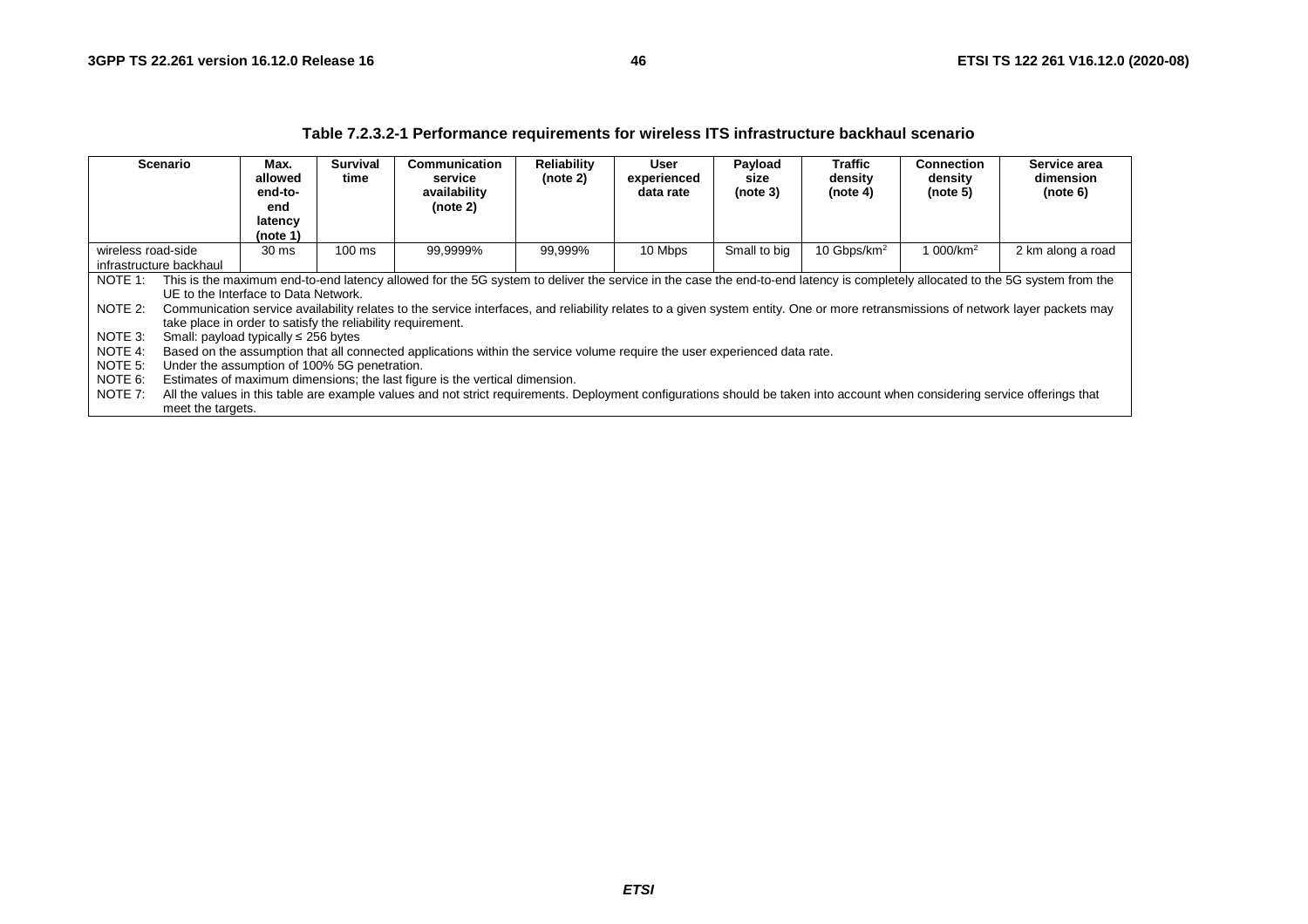### 7.3 High accuracy positioning

#### 7.3.1 Description

Adaptability and flexibility are among the key features of the 5G system to serve a wide diversity of verticals and services, in different environments (e.g. rural, urban, indoor). This applies to high accuracy positioning and translates into the ability to satisfy different levels of services and requirements, for instance on performance (e.g. accuracy, positioning service availability, positioning service latency) and on functionality (e.g. security).

### 7.3.2 Requirements

#### 7.3.2.1 General

The 5G System shall provide different 5G positioning services with configurable performances working points (e.g. accuracy, positioning service availability, positioning service latency, energy consumption, update rate, TTFF) according to the needs of users, operators and third parties.

The 5G system shall support the combination of 3GPP and non-3GPP positioning technologies to achieve performances of the 5G positioning services better than those achieved using only 3GPP positioning technologies.

- NOTE 1: For instance, the combination of 3GPP positioning technologies with non-3GPP positioning technologies such as for example GNSS (e.g. Beidou, Galileo, GLONASS, and GPS), Terrestrial Beacon Systems (TBS), sensors (e.g. barometer, IMU), WLAN/Bluetooth-based positioning, can support the improvement of accuracy, positioning service availability, reliability and/or confidence level, the reduction of positioning service latency, the increase of the update rate of the position-related data, increase the coverage (service area).
- NOTE 2: The combination can vary over time to optimise the performances, and can be the combination of multiple positioning technologies at the same epoch and/or the combination of multiple positioning technologies at different epochs.

The corresponding positioning information shall be acquired in a timely fashion, be reliable, and be available (e.g. it is possible to determine the position).

UEs shall be able to share positioning information between each other e.g. to a controller if the location information cannot be processed or used locally.

#### 7.3.2.2 Requirements for Horizontal and Vertical positioning service levels

The 5G system shall be able to provide positioning services with the performances requirements reported in Table 7.3.2.2-1.

NOTE: The requirements do not preclude any type of UE, including specific UE such as for example V2X, MTC.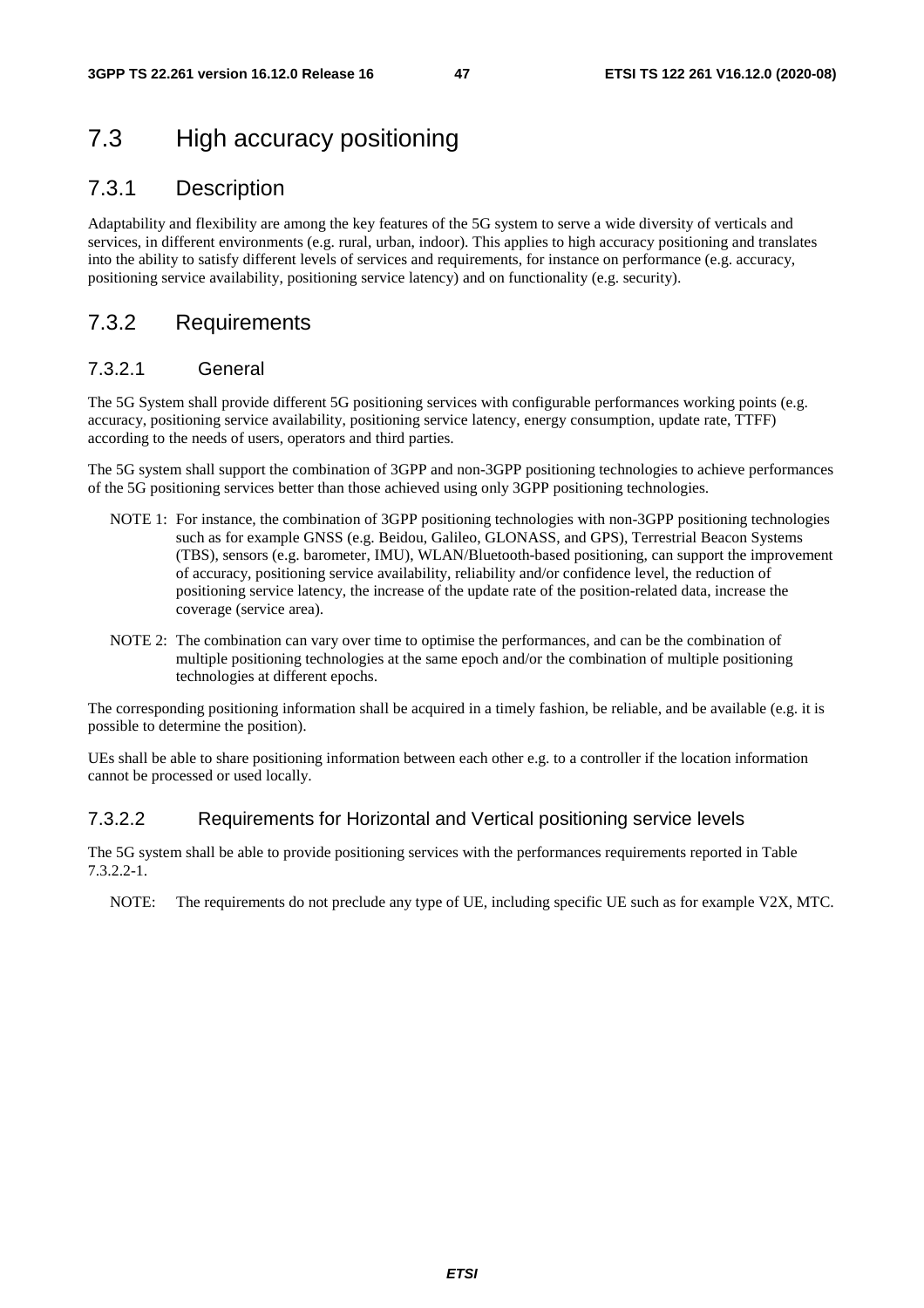L,

| Positioning service level | Relative(R)                        |                        | <b>Accuracy</b><br>(95%<br>confidence<br>level) | <b>Positioning</b>      | <b>Position</b>           |                                                                                                          | Coverage, environment of use and UE velocity                                                                                                                                                                           |                           |  |
|---------------------------|------------------------------------|------------------------|-------------------------------------------------|-------------------------|---------------------------|----------------------------------------------------------------------------------------------------------|------------------------------------------------------------------------------------------------------------------------------------------------------------------------------------------------------------------------|---------------------------|--|
|                           | Absolute(A) or Rela<br>positioning | Horizontal<br>Accuracy |                                                 | service<br>availability | ing<br>service<br>latency | 5G positioning                                                                                           | 5G enhanced positioning service area<br>(note 2)                                                                                                                                                                       |                           |  |
|                           |                                    |                        | Vertical<br>Accuracy<br>(note 1)                |                         |                           | service area                                                                                             | <b>Outdoor and</b><br>tunnels                                                                                                                                                                                          | <b>Indoor</b>             |  |
|                           |                                    |                        |                                                 |                         |                           | Indoor - up to 30<br>km/h                                                                                |                                                                                                                                                                                                                        |                           |  |
| 1                         | A                                  | 10 <sub>m</sub>        | 3 <sub>m</sub>                                  | 95 %                    | 1 s                       | Outdoor<br>(rural and urban)<br>up to 250 km/h                                                           | <b>NA</b>                                                                                                                                                                                                              | Indoor - up to 30<br>km/h |  |
|                           |                                    |                        |                                                 |                         |                           | Outdoor<br>(rural and urban)                                                                             | Outdoor<br>(dense urban) up<br>to 60 km/h                                                                                                                                                                              |                           |  |
| $\overline{2}$            | A                                  | 3 m                    | 3 <sub>m</sub>                                  | 99 %                    | 1 <sub>s</sub>            | up to 500 km/h for<br>trains and up to<br>250 km/h for other<br>vehicles                                 | Along roads up to<br>250 km/h and<br>along railways up<br>to 500 km/h                                                                                                                                                  | Indoor - up to 30<br>km/h |  |
| 3                         | A                                  | 1 <sub>m</sub>         | 2 <sub>m</sub>                                  | 99 %                    | 1 <sub>s</sub>            | Outdoor<br>(rural and urban)<br>up to 500 km/h for<br>trains and up to<br>250 km/h for other<br>vehicles | Outdoor<br>(dense urban) up<br>to 60 km/h<br>Along roads up to<br>250 km/h and<br>along railways up                                                                                                                    | Indoor - up to 30<br>km/h |  |
|                           |                                    |                        |                                                 |                         |                           |                                                                                                          | to 500 km/h                                                                                                                                                                                                            | Indoor - up to 30         |  |
| 4                         | A                                  | 1 m                    | 2 <sub>m</sub>                                  | 99.9%                   | 15 <sub>ms</sub>          | <b>NA</b>                                                                                                | <b>NA</b>                                                                                                                                                                                                              | km/h                      |  |
| 5                         | А                                  | 0.3 <sub>m</sub>       | 2 m                                             | 99 %                    | 1 s                       | Outdoor<br>(rural) up to 250                                                                             | Outdoor<br>(dense urban) up<br>to 60 km/h                                                                                                                                                                              | Indoor - up to 30<br>km/h |  |
|                           |                                    |                        |                                                 |                         |                           | km/h                                                                                                     | Along roads and<br>along railways up<br>to 250 km/h                                                                                                                                                                    |                           |  |
| 6                         | A                                  | 0.3 <sub>m</sub>       | 2 <sub>m</sub>                                  | 99.9%                   | 10 <sub>ms</sub>          | <b>NA</b>                                                                                                | Outdoor<br>(dense urban) up<br>to 60 km/h                                                                                                                                                                              | Indoor - up to 30<br>km/h |  |
| $\overline{7}$            | R                                  | 0.2 <sub>m</sub>       | 0.2 <sub>m</sub>                                | 99 %                    | 1 <sub>s</sub>            |                                                                                                          | Indoor and outdoor (rural, urban, dense urban) up to 30 km/h<br>Relative positioning is between two UEs within 10 m of each<br>other or between one UE and 5G positioning nodes within 10<br>m of each others (note 3) |                           |  |
|                           |                                    |                        |                                                 |                         |                           | distinguish between superposed tracks for road and rail use cases (e.g. bridges).                        | NOTE 1: The objective for the vertical positioning requirement is to determine the floor for indoor use cases and to                                                                                                   |                           |  |
|                           |                                    |                        |                                                 |                         |                           | NOTE 2: Indoor includes location inside buildings such as offices, hospital, industrial buildings.       |                                                                                                                                                                                                                        |                           |  |
|                           |                                    | warehouse).            |                                                 |                         |                           |                                                                                                          | NOTE 3: 5G positioning nodes are infrastructure equipment deployed in the service area to enhance positioning<br>capabilities (e.g. beacons deployed on the perimeter of a rendezvous area or on the side of a         |                           |  |

#### **Table 7.3.2.2-1 Performance requirements for Horizontal and Vertical positioning service levels**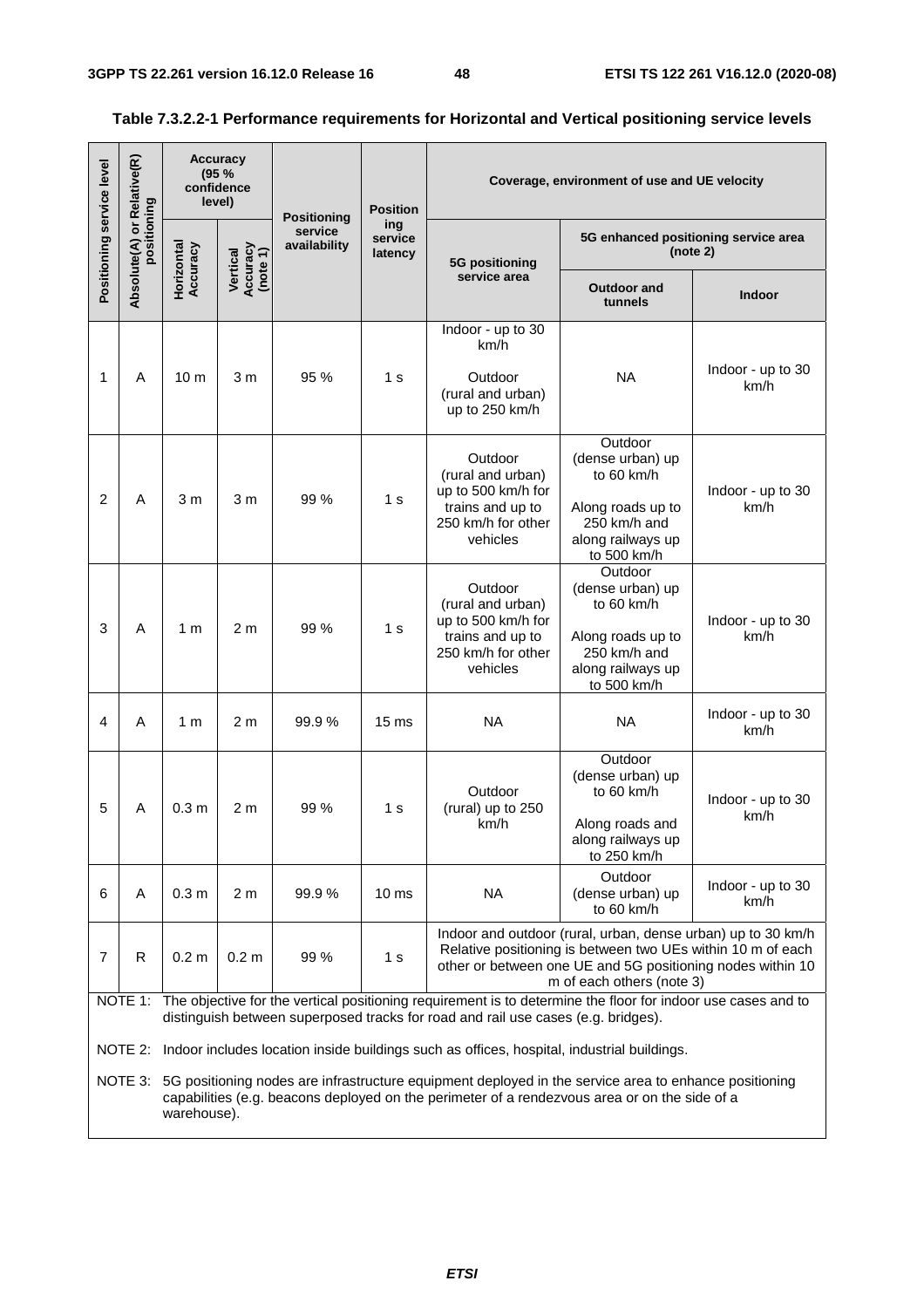#### 7.3.2.3 Other performance requirements

The 5G system shall be able to provide the 5G positioning services with a TTFF less than 30 s and, for some 5G positioning services, shall support mechanisms to provide a TTFF less than 10s.

NOTE 1: In some services, a TTFF of less than 10s may only be achievable at the expense of a relaxation of some other performances (e.g. horizontal accuracy may be 1 m or 3 m after 10 s TTFF, and reach a steady state accuracy of 0.3 m after 30s).

The 5G system shall support a mechanism to determine the UE's velocity with a positioning service availability of 99%, an accuracy better than 0.5 m/s for the speed and an accuracy better than 5 degree for the 3-Dimension direction of travel.

The 5G system shall support a mechanism to determine the UE's heading with an accuracy better than 30 degrees (0.54 rad) and a positioning service availability of 99.9 % for static users and with an accuracy better than 10 degrees (0.17 rad) and a positioning service availability of 99 % for users up to 10 km/h.

The 5G system shall support positioning technologies that allow the UE to operate at Service Level 1 for at least 12 years using less than 1800 mWh of battery capacity, assuming multiple position updates per hour.

- NOTE 2: This requirement aims energy-efficient positioning technologies draining a minimal energy on the UE battery. It derives from use cases, such as asset tracking, with a small form-factor battery representative of an IoT device. This requirement may translate into an energy consumption for the UE's positioning functions in the order of 20 mJ per fix.
- NOTE 3: This requirement does not preclude the use of higher energy consumption to fulfil higher position update rates than the one above, or other KPIs than those of Service Level 1 (e.g. more accurate service levels).

### 7.4 KPIs for a 5G system with satellite access

### 7.4.1 Description

Satellite access networks are based on infrastructures integrated on a minimum of satellites that can be placed in either GEO, MEO or LEO.

The propagation delay associated with these orbits ranges, for the UE to the satellite path, can be summarized in the following table:

|     | UE to satellite Delay [ms] |     | One-Way Max propagation |
|-----|----------------------------|-----|-------------------------|
|     | Min                        | Max | delay [ms]              |
| LEO |                            | 15  | 30                      |
| MEO | 27                         |     | 90                      |
| GEO | 120                        | 140 | 280                     |

**Table 7.4-1: UE to satellite propagation delay** 

#### 7.4.2 Requirements

A 5G system providing service with satellite access shall be able to support GEO based satellite access with up to 285 ms end-to-end latency.

NOTE 1: 5 ms network latency is assumed and added to satellite one-way delay.

A 5G system providing service with satellite access shall be able to support MEO based satellite access with up to 95 ms end-to-end latency.

NOTE 2: 5 ms network latency is assumed and added to satellite one-way delay.

A 5G system providing service with satellite access shall be able to support LEO based satellite access with up to 35 ms end-to-end latency.

NOTE 3: 5 ms network latency is assumed and added to satellite one-way delay.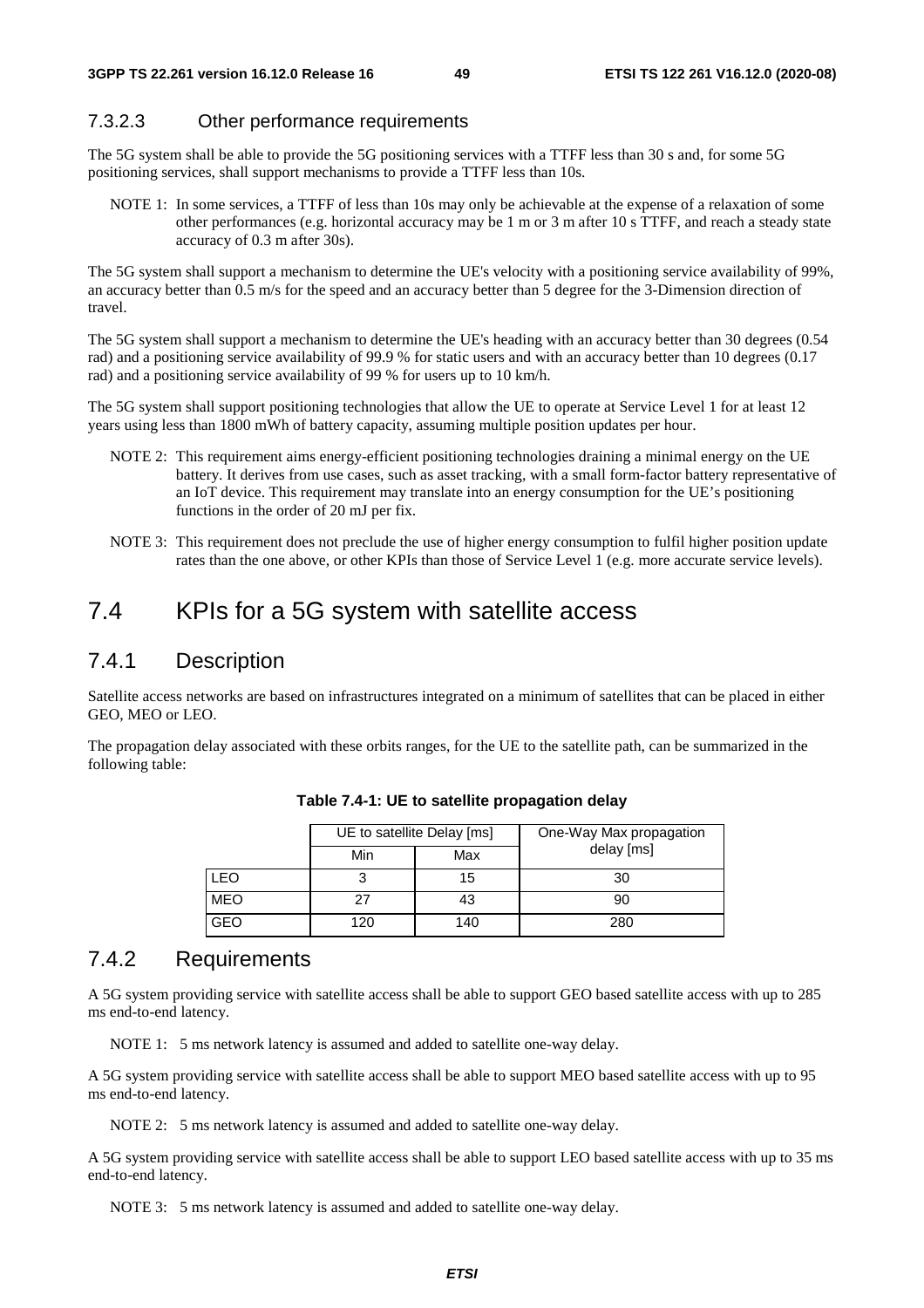A 5G system shall support negotiation on quality of service taking into account latency penalty to optimise the QoE for UE.

The 5G system with satellite access shall support high uplink data rates for 5G satellite UEs.

The 5G system with satellite access shall support high downlink data rates for 5G satellite UEs.

The 5G system with satellite access shall support communication service availabilities of at least 99.99%.

### 8 Security

### 8.1 Description

IoT introduces new UEs with different life cycles, including IoT devices with no user interface (e.g. embedded sensors), long life spans during which an IoT device may change ownership several times (e.g. consumer goods), and which may not be pre-provisioned (e.g. consumer goods). These drive a need for secure mechanisms to dynamically establish or refresh credentials and subscriptions. New access technologies, including licensed and unlicensed, 3GPP and non-3GPP, drive a need for access independent security that is seamlessly available while the IoT device is active. High-end smartphones, UAVs, and factory automation drive a need for protection against theft and fraud. A high level of 5G security is essential for critical communication, e.g. in industrial automation, industrial IoT, and the Smart Grid. Expansion into enterprise, vehicular, and public safety markets drive a need for increased end user privacy protection. 5G security addresses all of these new needs while continuing to provide security consistent with prior 3GPP systems.

### 8.2 General

The 5G system shall support a secure mechanism to store cached data.

The 5G system shall support a secure mechanism to access a content caching application.

The 5G system shall support a secure mechanism to access a service or an application in an operator's Service Hosting Environment.

The 5G system shall enable support of an access independent security framework.

The 5G system shall support a mechanism for the operator to authorize subscribers of other PLMNs to receive temporary service (e.g. mission critical services).

The 5G system shall be able to provide temporary service for authorized users without access to their home network (e.g. IOPS, mission critical services).

The 5G system shall allow the operator to authorize a third party to create, modify and delete network slices, subject to an agreement between the third party and the network operator.

The 5G system shall support a secure mechanism to protect relayed data from being intercepted by a relay UE.

Subject to HPLMN policy as well as its service and operational needs, any USIM able to access EPS instead of a 5G USIM may be used to authenticate a user in a 5G system to access supported services according to the user's subscription.

The 5G system shall provide integrity protection and confidentiality for communications between authorized UEs using a 5G LAN-type service.

The 5G LAN-VN shall be able to verify the identity of a UE requesting to join a specific private communication.

The 5G system shall provide suitable APIs to allow use of a trusted third party provided encryption between any UE served by a private slice and a core network entity in that private slice.

### 8.3 Authentication

The 5G system shall support an efficient means to authenticate a user to an IoT device (e.g. biometrics).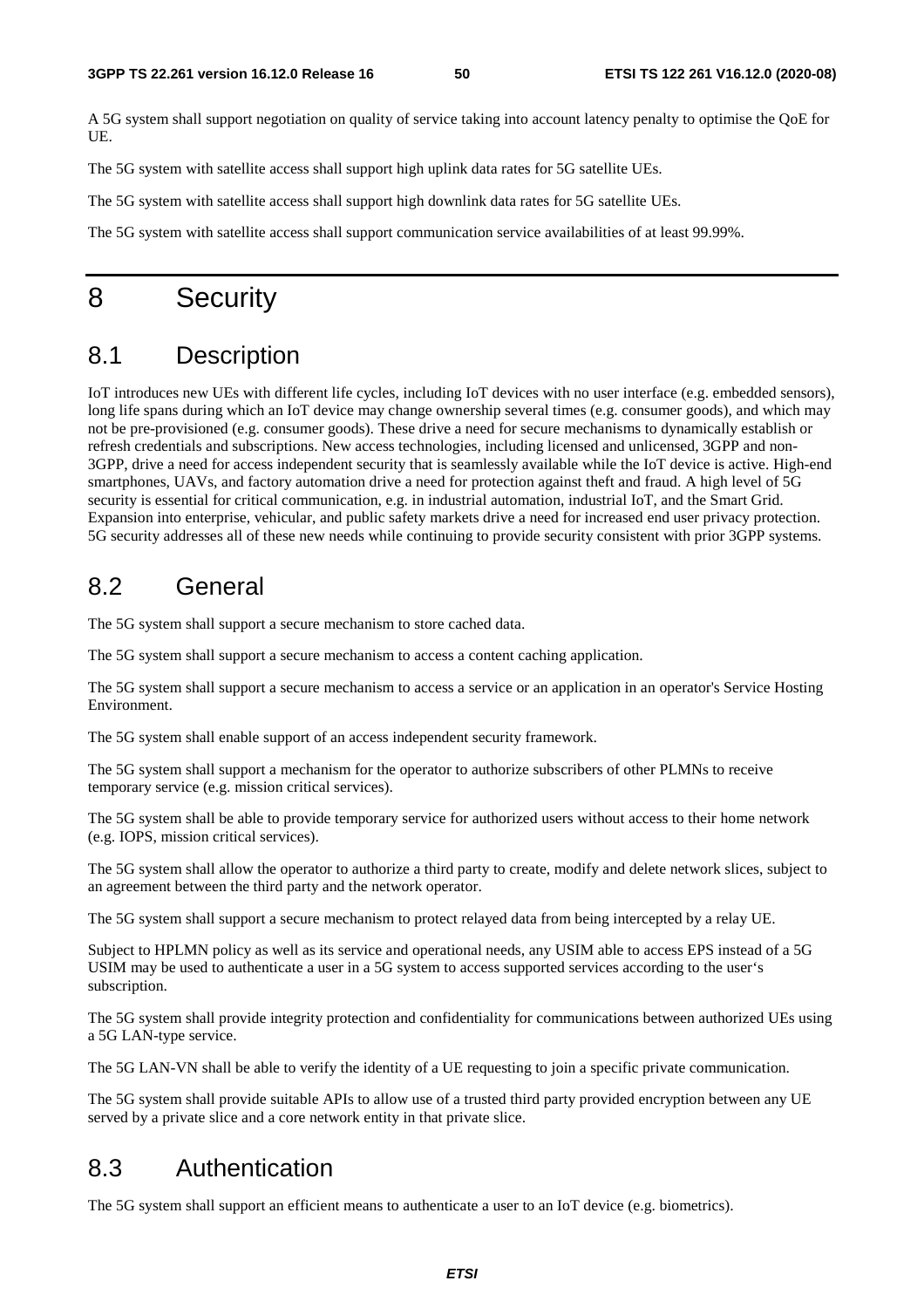The 5G system shall be able to support authentication over a non-3GPP access technology using 3GPP credentials.

The 5G system shall support operator controlled alternative authentication methods (i.e. alternative to AKA) with different types of credentials for network access for IoT devices in isolated deployment scenarios (e.g. for industrial automation).

The 5G system shall support a suitable framework (e.g. EAP) allowing alternative (e.g. to AKA) authentication methods with non-3GPP identities and credentials to be used for UE network access authentication in non-public networks.

NOTE 2: Non-public networks can use 3GPP authentication methods, identities, and credentials for a UE to access network but are also allowed to utilize non-AKA based authentication methods such as provided by the EAP framework.

Subject to an agreement between an MNO and a third party, the 5G system shall support a mechanism for the PLMN to authenticate and authorize UEs for access to both a hosted non-public network and private slice(s) of the PLMN associated with the hosted non-public network.

The 5G network shall support a 3GPP supported mechanism to authenticate legacy non-3GPP devices for 5G LAN-VN access.

### 8.4 Authorization

The 5G system shall allow the operator to authorize an IoT device to use one or more 5G system features that are restricted to IoT devices.

The 5G system shall allow the operator to authorize /de-authorize UEs for using 5G LAN-type service.

NOTE: when a UE is de-authorized from using 5G LAN-type service, it is removed from all 5G LAN-VNs.

Based on operator policy, before establishing a direct device connection using a non-3GPP access technology, IoT devices may use 3GPP credentials to determine if they are authorized to engage in direct device connection.

Based on operator policy, the 5G system shall provide a means to verify whether a UE is authorized to use prioritized network access for a specific service.

### 8.5 Identity management

The 5G system shall provide a mechanism for an operator to allow access from a UE using a temporary identifier that hides its subscriber identity.

The 5G system shall provide a mechanism for an operator to allow access from a UE connected in an indirect network connection using a temporary identifier that hides its subscriber identity.

The HPLMN shall be able to associate a temporary identifier to a UE's subscriber identity.

The 5G system shall be able to protect subscriber identity and other user identifying information from passive attacks.

Subject to regional or national regulatory requirements, the 5G system shall be able to protect subscriber identity and other user identifying information from active attacks.

The 5G system shall be able to allow the equipment identifier to be collected by legitimate entity regardless of UE's user interface, when required.

The 5G system shall be able to support identification of subscriptions independently of identification of equipment.

The 5G system shall support a secure mechanism to collect system information while ensuring end-user and application privacy (e.g. application level information is not to be related to an individual user identity or subscriber identity and UE information is not to be related to an individual subscriber identity).

Subject to regional or national regulatory requirements, the 5G system shall be able to provide the 5G positioning services while ensuring the protection of the privacy of the UE's user or owner, including the respect of his consent to the positioning services.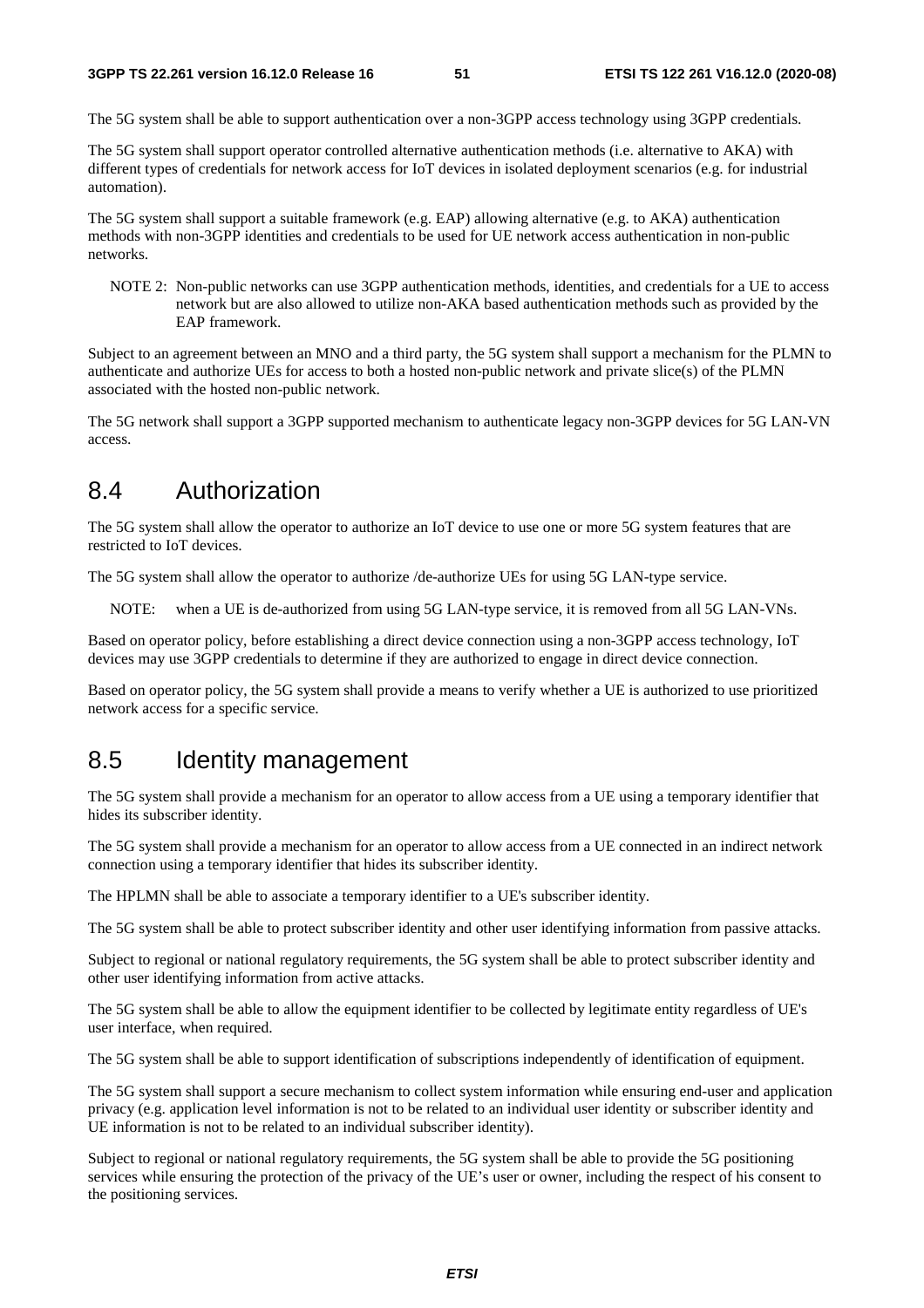- NOTE 1: this includes the ability for the 5G system to provide the positioning services on demand without having to track continuously the position of the involved UE.
- NOTE 2: the respect of the user's consent to some positioning services could abide by different rules in case of emergency (for example, rules that would also receive consent from the user, but well before the emergency occurs).

For a private network using 5G technology, the 5G system shall support network access using identities, credentials, and authentication methods provided and managed by a third party and supported by 3GPP.

### 8.6 Regulatory

The 5G system shall support regional or national regulatory requirements for all supported access networks.

The 5G system shall support Lawful Intercept subject to regional or national regulatory requirements.

A 5G satellite access network connected to 5G core networks in multiple countries shall be able to meet the corresponding regulatory requirements from these countries (e.g. LI).

A 5G system shall support regulatory requirements for 5G LAN-type services.

### 8.7 Fraud protection

Subject to regional or national regulatory requirements, the 5G system shall support a secure mechanism for allowing an authorized entity to disable from normal operation of a UE reported as stolen.

Subject to regional or national regulatory requirements, the 5G system shall support a secure mechanism for allowing an authorized entity to re-enable a recovered stolen UE to normal operation.

The 5G system shall be able to protect user location information from passive attacks.

Subject to regional or national regulatory requirements, the 5G system shall be able to protect user location information from active attacks.

Subject to regional or national regulatory requirements, the 5G system shall support mechanisms to protect the production of the user location information and user positioning-related data against tampering and spoofing.

Subject to regional or national regulatory requirements, the 5G system shall support mechanisms to detect tampering and spoofing attempts on the production of the user location information and the user position-related data.

### 8.8 Resource efficiency

The 5G system shall minimize security signalling overhead without compromising the security level of the 3GPP system.

The 5G system shall support an efficient secure mechanism to transmit the same data (e.g. service provisioning multiple sensors) to multiple UEs.

## 8.9 Data security and privacy

The 5G system shall support data integrity protection and confidentiality methods that serve URLLC and energy constrained devices.

The 5G system shall support a mechanism to verify the integrity of a message as well as the authenticity of the sender of the message.

The 5G system shall support encryption for URLLC services within the requested end-to-end latency.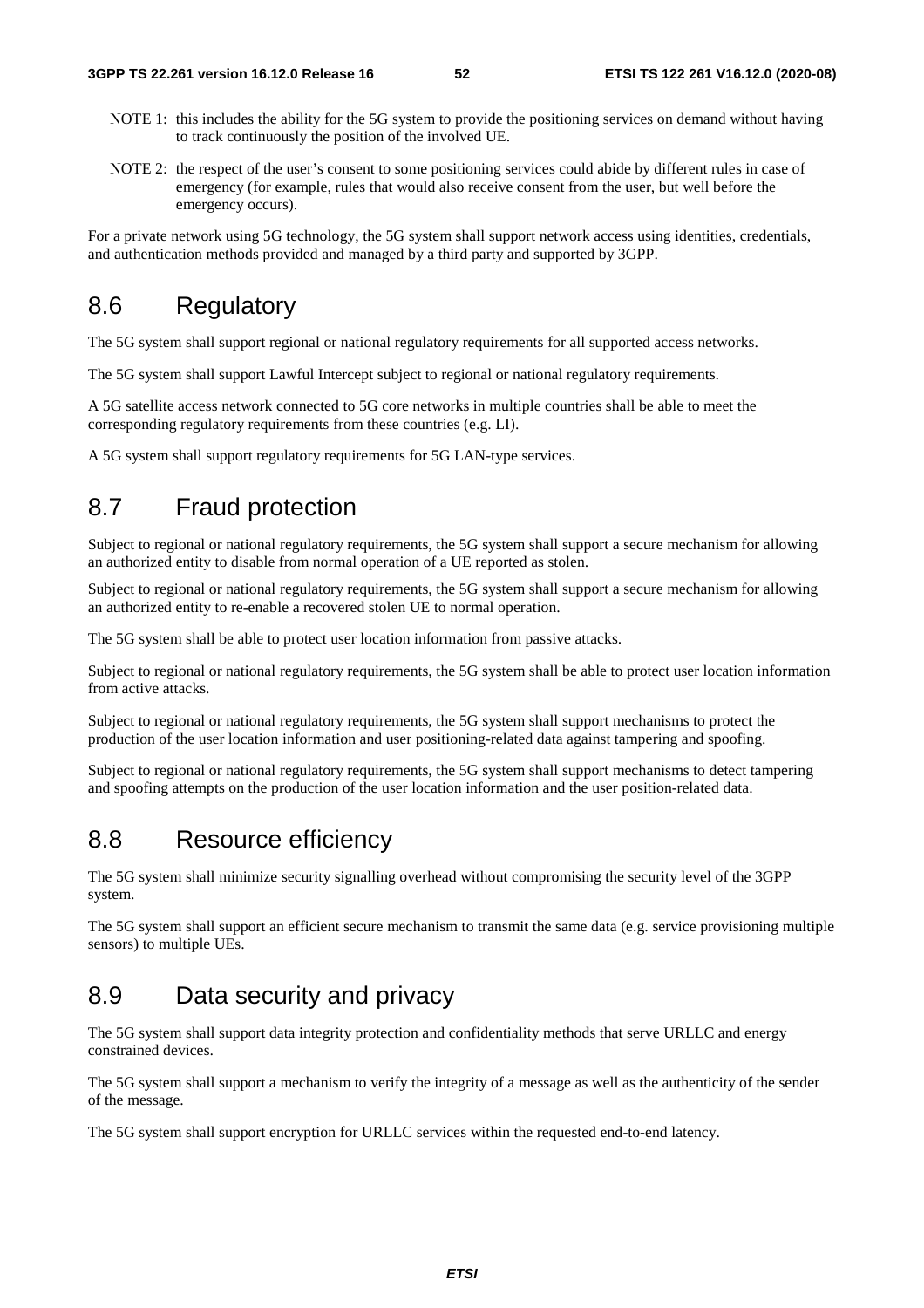# 9 Charging aspects

### 9.1 General

The following set of requirements complement the requirements listed in 3GPP TS 22.115 [11]. The requirements apply for both home and roaming cases.

The 5G core network shall support collection of all charging information on either a network or a slice basis.

The 5G core network shall support collection of charging information for alternative authentication mechanisms.

The 5G core network shall support collection of charging information associated with each serving MNO when multinetwork connectivity is used under the control of the home operator.

The 5G core network shall support charging for services/applications in an operator's Service Hosting Environment.

The 5G core network shall support charging for content delivered from a content caching application.

The 5G core network shall support collection of charging information based on the access type (e.g. 3GPP, non-3GPP, satellite access).

The 5G core network shall support collection of charging information based on the slice that the UE accesses.

The 5G core network shall support collection of charging information based on the capacity and performance metrics.

In a 5G system with satellite access, charging call records associated with satellite access(es) shall include the location of the associated UE(s) with satellite access

NOTE: The precision of the location of the UE can be based on the capabilities of the UE or of the network.

### 9.2 5G LAN

A 5G core network shall support collection of charging information for a 5G LAN-type service based on resource usage (e.g. licensed or unlicensed spectrum, QoS, applications).

The 5G core network shall support collection of charging information for a 5G LAN-type service when a UE joins or leaves a specific private communication.

The 5G core network shall support collection of charging information for a 5G LAN-type service for both home and roaming UEs based on the UE's HPLMN.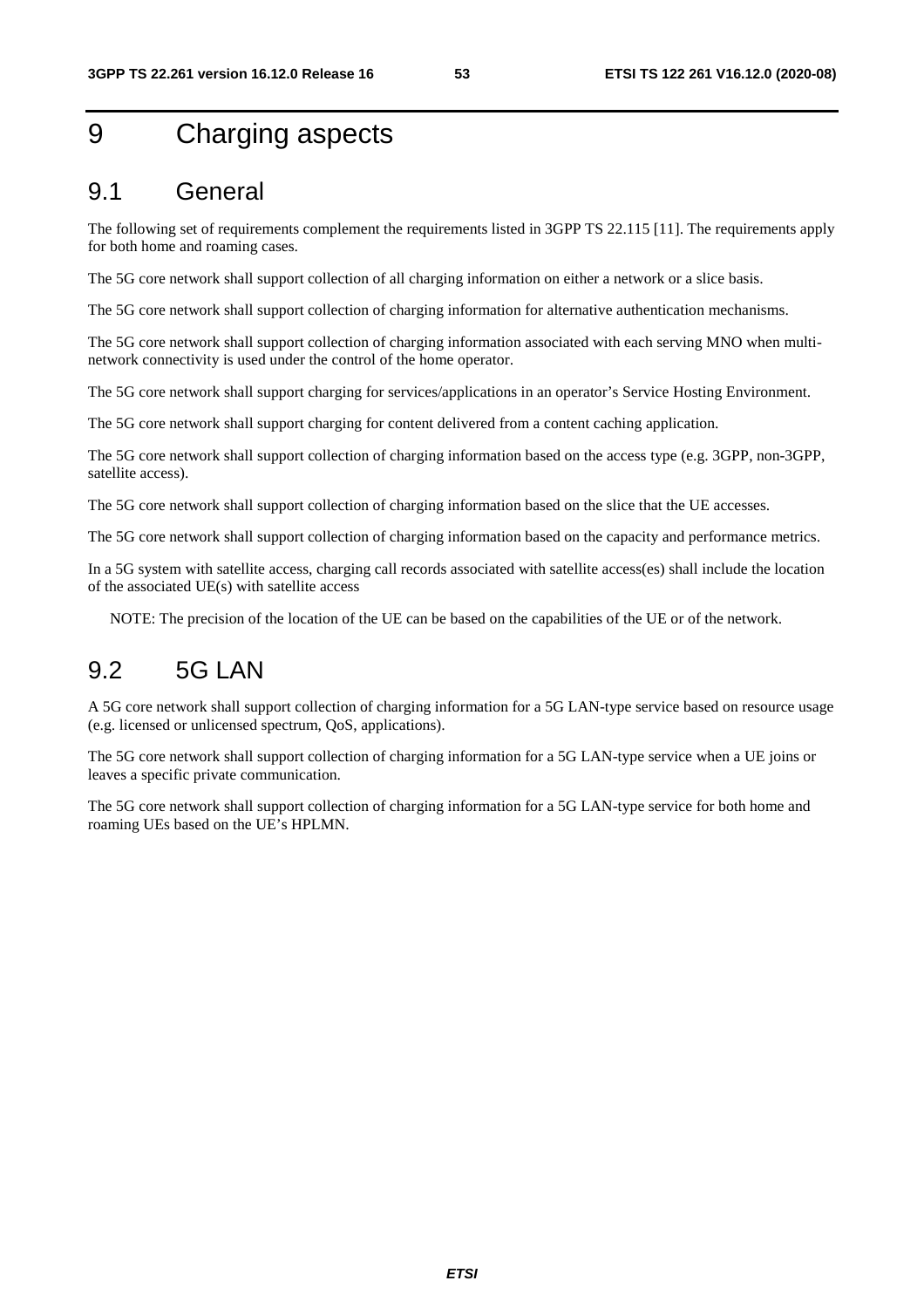# Annex A (informative): Latency needs to support example use cases from vertical industries

The latency values required to support the potential opportunities in the use cases on vertical industries are summarised in table A.1-1 based on the NGMN white paper on vertical industries [4]. Latency in this table refers to the end-to-end latency at the application layer as defined in clause 3.

| Services/   | Automotive use cases                                                                                                                                                                                                                                                                                                                                                                                                                                                              | Transport, logistics, IoT                                                                                                                                                                                                                                    | Health and wellness,                                                                                                                                                                                                                                                                                                                                                                                                                                                                                  | <b>Media and entertainment</b>                                                                                                                                                                                                                  |
|-------------|-----------------------------------------------------------------------------------------------------------------------------------------------------------------------------------------------------------------------------------------------------------------------------------------------------------------------------------------------------------------------------------------------------------------------------------------------------------------------------------|--------------------------------------------------------------------------------------------------------------------------------------------------------------------------------------------------------------------------------------------------------------|-------------------------------------------------------------------------------------------------------------------------------------------------------------------------------------------------------------------------------------------------------------------------------------------------------------------------------------------------------------------------------------------------------------------------------------------------------------------------------------------------------|-------------------------------------------------------------------------------------------------------------------------------------------------------------------------------------------------------------------------------------------------|
| Use cases   |                                                                                                                                                                                                                                                                                                                                                                                                                                                                                   | use cases                                                                                                                                                                                                                                                    | smart cities use cases                                                                                                                                                                                                                                                                                                                                                                                                                                                                                |                                                                                                                                                                                                                                                 |
| Description | Expand detectable range<br>beyond on board sensor<br>capability by sharing views<br>or detected objects among<br>traffic participants,<br>coordinate trajectories<br>among vehicles, sharing<br>coarse driving intention,<br>real-time remote operation<br>of vehicles                                                                                                                                                                                                            | Real-time sensing,<br>reporting, feedback,<br>control, remote, asset<br>tracking, monitoring;<br>context-aware services,<br>recommendations at<br>shopping mall, airport                                                                                     | Live video feed (4K, 8K,<br>3D for remote healthcare<br>(consultation, monitoring)<br>and assisted surgery, real-<br>time commands to control<br>medical devices for<br>treatment (e.g. medication,<br>surgery); remote<br>monitoring, surveillance<br>and guidance for citizens<br>and law enforcement<br>officers.                                                                                                                                                                                  | Media production services<br>based on aggregation of<br>various media feeds at<br>servers; real-time peer-to-<br>peer or server-client<br>sharing of data (object<br>information) for<br>collaborative gaming, live<br>streaming at live events |
| Latency     | For mid/long-term<br>environment modelling<br>(dynamic high-definition<br>digital map update):<br>Not critical (100 ms end-to-<br>end)<br>For short term environment<br>modelling (sensor sharing):<br><20 ms end-to-end<br>For cooperation<br>(coordinated control):<br><3 ms end-to-end for<br>platooning,<br><10 ms end-to-end for<br>cooperative manoeuvres.<br><100 ms end-to-end<br>for coarse driving intention<br>For remote vehicle<br>operation:<br>10-30 ms end-to-end | For massive connectivity<br>for time-critical sensing<br>and feedback:<br><30 ms end-to-end.<br>For remote drone<br>operation and cooperative<br>farm machinery:<br>10-30 ms end-to-end<br>Real-time control for<br>discrete automation:<br>≤1 ms end-to-end | For real-time video/<br>telepresence/augmented<br>reality for remote<br>healthcare and assisted<br>surgery, for monitoring and<br>guidance (smart cities):<br>100 ms end-to-end<br>Real-time command and<br>control for remote<br>medication and surgery:<br>10-100 ms end-to-end<br>For smart grid:<br><5 ms end-to-end for<br>transmission/grid<br>backbone.<br><50 ms end-to-end for<br>distribution/grid backhaul,<br>Time-critical sensing and<br>feedback for smart cities:<br>30 ms end-to-end | For live streaming in<br>crowded areas, services<br>for media production,<br>augmented reality for<br>collaborative gaming etc.:<br>20 ms end-to-end                                                                                            |

#### **Table A.1-1 Latency needs to support example use cases from vertical industries.**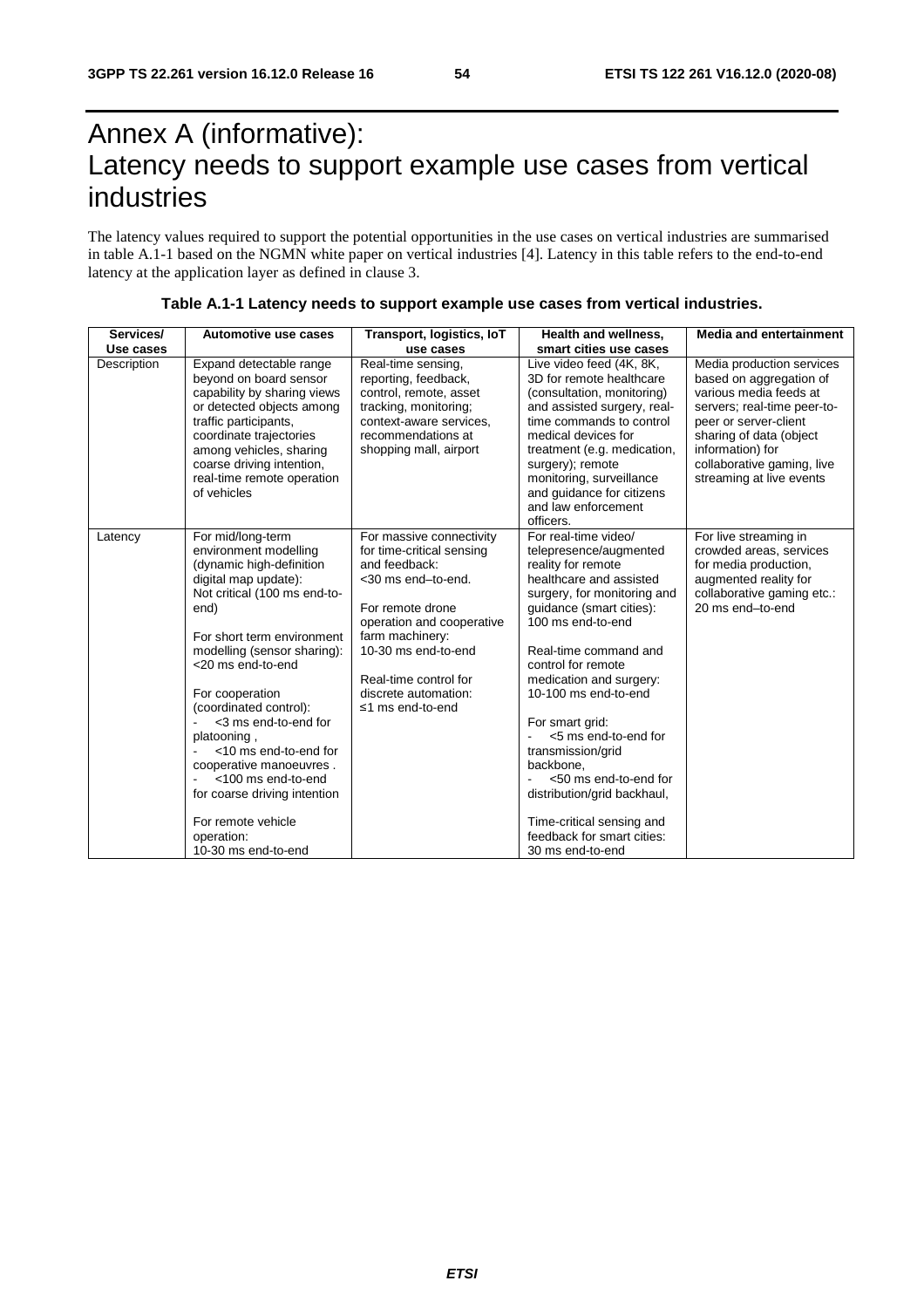# Annex B (informative): Positioning accuracy needs to support example use cases from vertical industries

Table B.1-1 provides a short summary of typical positioning use cases targeted in various verticals, associated with their main targets such as range of accuracy.

Information and positioning requirements associated to Factory of the Future use cases are provided in TS 22.104 [21].

| Table B.1-1 Typical needs to support example use cases from vertical industries. |  |
|----------------------------------------------------------------------------------|--|
|                                                                                  |  |

| Use cases                                           | <b>Description</b>                                                                                                                                                                                                                                                                                                                                 | Main KPIs range and drivers                                                                                                                                                                                                                                                                                             |
|-----------------------------------------------------|----------------------------------------------------------------------------------------------------------------------------------------------------------------------------------------------------------------------------------------------------------------------------------------------------------------------------------------------------|-------------------------------------------------------------------------------------------------------------------------------------------------------------------------------------------------------------------------------------------------------------------------------------------------------------------------|
| Commercial<br>Handheld UE<br>(typically pedestrian) | Mostly context aware services involving handheld UEs<br>and pedestrian users for instance: augmented reality and<br>wearables, advertisement push, wearables, collaborative<br>activities such as bike sharing, guidance and flow<br>management, etc.                                                                                              | Service area is both indoor and outdoor in the<br>5G service area. Accuracy: 1-10 m horizontal,<br>< 3m vertical, Availability from 80 to 99%<br>Other KPI drivers include in general: low<br>energy and power saving modes                                                                                             |
| eHealth                                             | Human-type or Machine-type UE involved in eHealth, for<br>instance: patient tracking and surveillance inside or<br>outside Hospitals (different service areas with potentially<br>different performance requirements), location of<br>emergency equipment outside Hospitals (public spaces,<br>offices, etc.)                                      | Service area is both indoor (Hospitals,<br>housing, offices, etc.) and outdoor (5G service<br>area).<br>Accuracy: 3-10 m horizontal, < 3m vertical<br>Availability from 90 to 99%                                                                                                                                       |
| Emergency calls                                     | Regulatory use cases related to emergency call from<br>Human-type UE, US FCC's e911 being a typical example                                                                                                                                                                                                                                        | Service area is both indoor and outdoor in the<br>entire 5G service area.<br>Accuracy: < 50 m horizontal, < 3m vertical<br>Availability up to 95 %<br>Other KPI drivers include: Reliability and<br>confidence level                                                                                                    |
| 1st responders                                      | Tracking and guidance of 1st responders, with<br>requirements for high-accuracy in the horizontal domain<br>and vertical domain, as well as accurate awareness of<br>height variation to detect falls, combined to a high level of<br>availability and reliability                                                                                 | Service area is both indoor and outdoor<br>Accuracy: < 1m horizontal, < 2m vertical<br>(indoor for floor detection) and $< 0.3$ m vertical<br>(relative) to detect changes in height of the UE<br>holder.<br>Availability > 95 % (98% outdoor)<br>Other KPI drivers include: MCX, confidence,<br>event-triggered report |
| Road                                                | Use cases involving road vehicles such as traffic<br>monitoring, road-user charging (e.g. Road-Tolling,<br>insurance mechanisms, etc.) which require positioning or<br>tracking of vehicles at lane level, but also some<br>awareness of position in the vertical domain (e.g.<br>bridges)<br>Service area is outdoor, but may include<br>tunnels. | Accuracy: 1-3m horizontal (with <1m across-<br>track for lane detection), <2,5 m vertical,<br>Velocity < 2m/s, Availability: 95-99%<br>Other KPI drivers include: tampering detection<br>and prevention (typically for Road User<br>Charging)                                                                           |
| <b>UAV</b>                                          | Use cases involving UAV, requiring high accuracy in both<br>the horizontal and vertical domain, as well as high level<br>of availability and reliability - may involve absolute or<br>relative positioning.                                                                                                                                        | Service area is outdoor. Accuracy: 0,1-0,5m<br>horizontal, $0,1 - 0,3m$ vertical,<br>Velocity <0,5m/s, Availability: 99-99,9%,<br>latency requirement may be <150 ms<br>Other KPI drivers include: tampering detection<br>and prevention                                                                                |
| Railway                                             | Use cases involving railway users (machine-type or<br>human-type UE), such as described in FRMCS.                                                                                                                                                                                                                                                  | Service area is outdoor, but may include<br>tunnels. Accuracy better than 1-3m horizontal.<br>Availability better than 99 %                                                                                                                                                                                             |
| Asset tracking<br>(outdoor)                         | Asset tracking in logistics or predictive maintenance,<br>remote-sensing or monitoring using in-situ IoT devices,<br>etc.                                                                                                                                                                                                                          | Accuracy: 1-30 m horizontal (depending on<br>use cases and coverage area), Availability:<br>99%<br>Very low energy per position fix to sustain very<br>long lifetime without changing battery (typically<br>10-15 years)                                                                                                |
|                                                     | NOTE 1: Vertical accuracy in the order of 2—3m aim to distinguish among floors indoor (offices, housing, etc.)                                                                                                                                                                                                                                     |                                                                                                                                                                                                                                                                                                                         |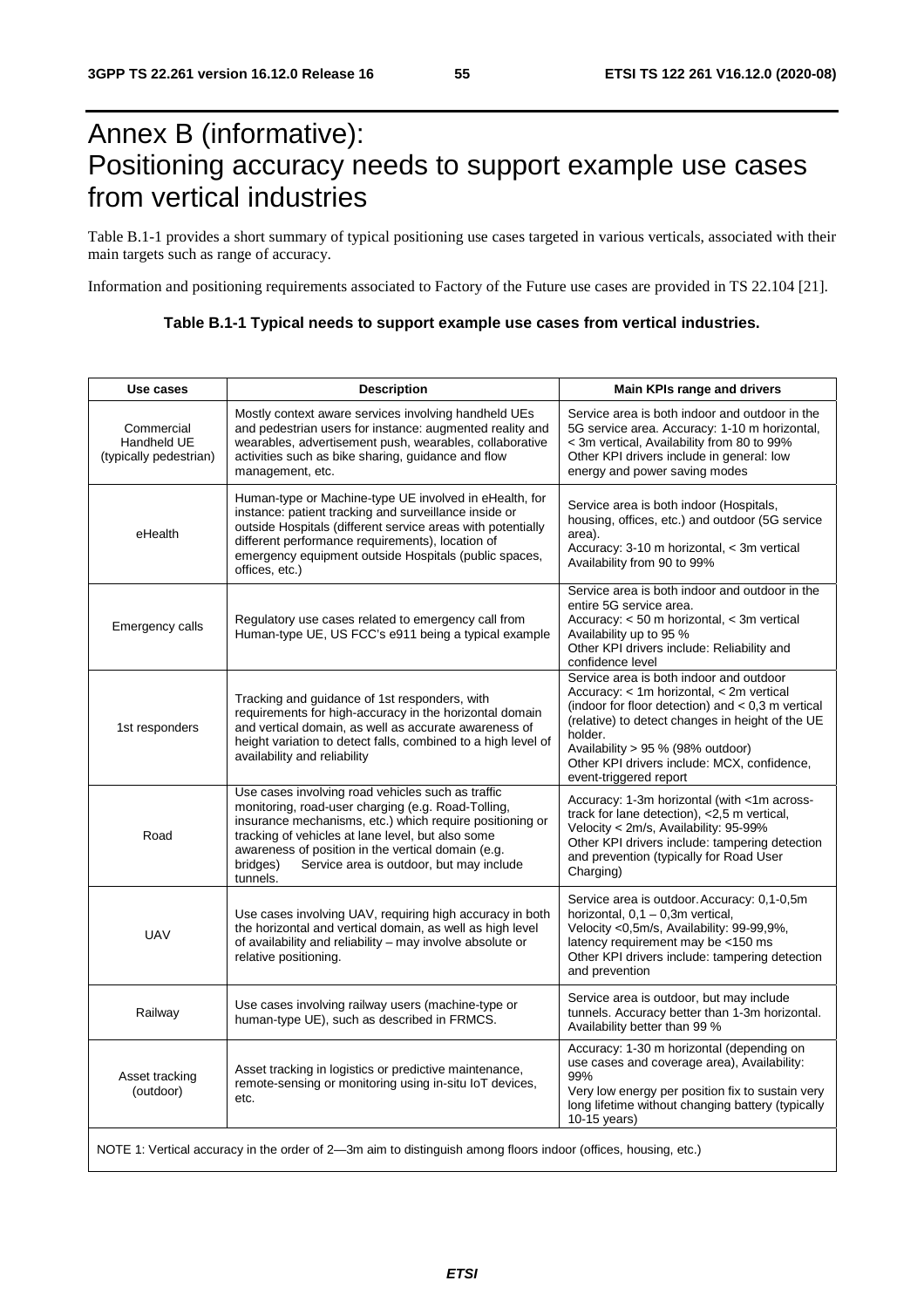# Annex C (informative): Relation of communication service availability and reliability

Communication service availability and reliability are well known terms used not only within 3GPP but also in vertical industries (IEC 61907 [12]). Communication service availability addresses the availability of a communication service, in vertical applications usually in accordance to IEC 61907 [12]. Reliability addresses the availability of the communication network. The relation of both terms is depicted in figure C-1.



**Figure C-1: Illustration of the concepts communication service availability and reliability.** 

As depicted, reliability covers the communication-related aspects between two nodes (here: end nodes), while communication service availability addresses the communication-related aspects between two communication service interfaces. In other words, the "gap" between both concepts is the communication interface. This might seem to be a small difference, but this difference can lead to situations, where reliability and communication service availability have different values.

#### **Example: traffic gets "stuck"**

The related scenario is depicted in figure C-2.



#### **Figure C-2: Example in which communication service availability and reliability have different values. Packets are reliably transmitted from the communication service interface A to end node B, but they are not exposed at the communication service interface B.**

This scenario addresses unicast communication from application A to B. The packets are handed over from the application to the communication network at the communication service interface A, and the packets are then transmitted to the end node B. In this example, the packets received by end node B are not exposed at the communication service interface B. So, even if all packets that are handed over to end node A are successfully delivered to end node B within the time constraint required by the targeted service, i.e. even if the reliability is 100%, the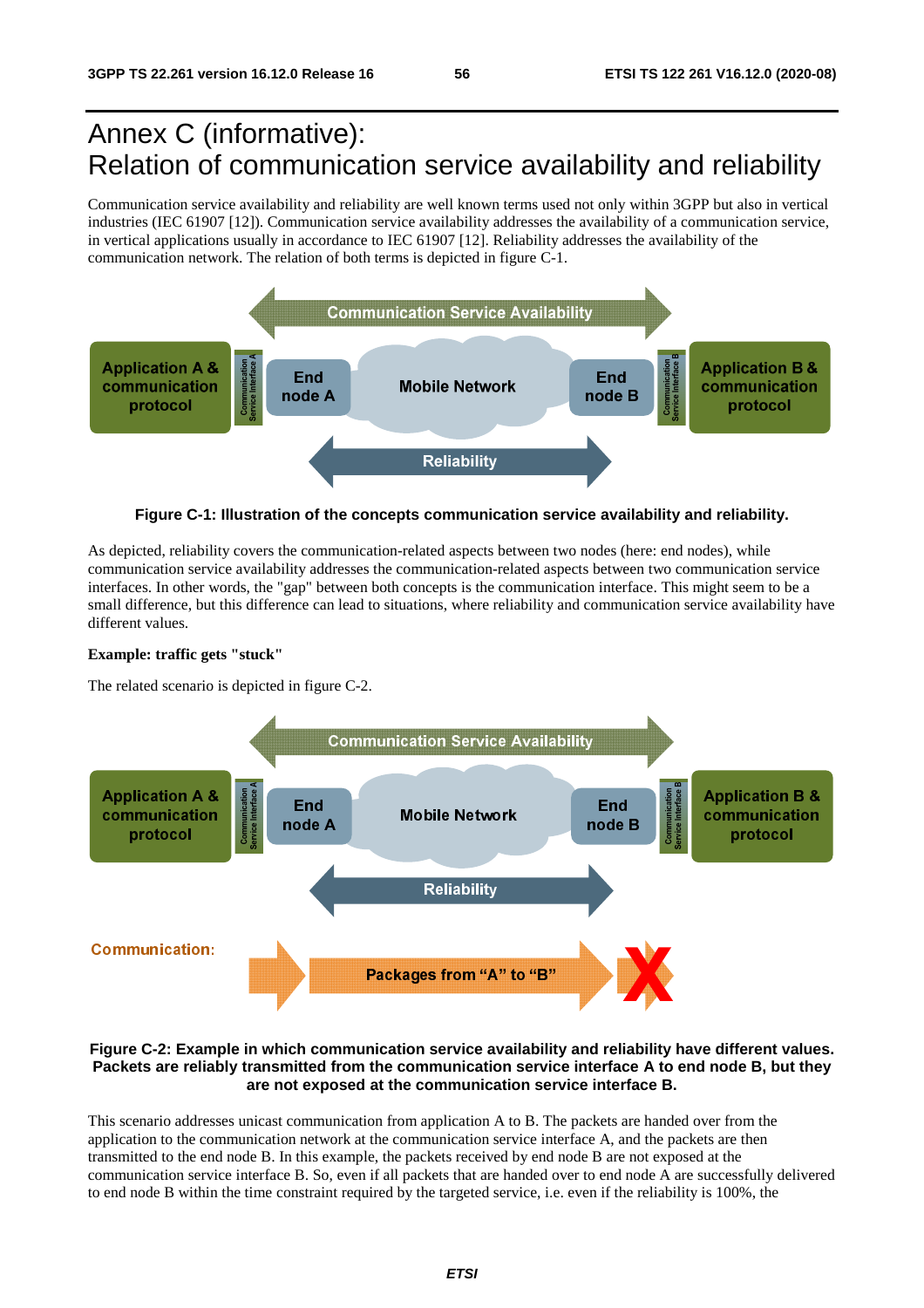communication service availability is 0% since no packets arrive at the "end", i.e. the communication service interface B.

#### **Example: less capacity than agreed**

The related scenario is depicted in figure C-3.



#### **Figure C-3: Example in which communication service availability and reliability have different values. Only half of the packets handed over to the end node A are actually transmitted to end node B and handed over to application B at the communication service interface B.**

This scenario describes unicast communication of evenly interspersed packets from application A to B. The packets are handed over from the application to the communication network at the communication service interface A, and the packets are then transmitted to the end node B. However, only every second packet is actually successfully handed over to end node A and then transmitted to end node B. Thus, only half of the packets arrive at application B. Note though that the reliability of the mobile network is 100%, since all packets transmitted by end node A are delivered to end node B within the time constraint required by the targeted service. However, depending on the agreed QoS, the communication service availability can be of the same value as the reliability or much lower. For instance, if the agreed survival time is larger than the time between three packets at the communication service interface A, communication service availability and reliability have the same value. However, if―due to the loss of packets at the communication service interface A—the effective bandwidth between application A and B is lower than the agreed value, the communication service availability is 0%.

Note that the shortest time interval over which the communication service availability should be calculated is the sum of maximum allowed end-to-end latency and survival time.

#### **Example: heterogeneous network**

The related scenario is depicted in figure C-4.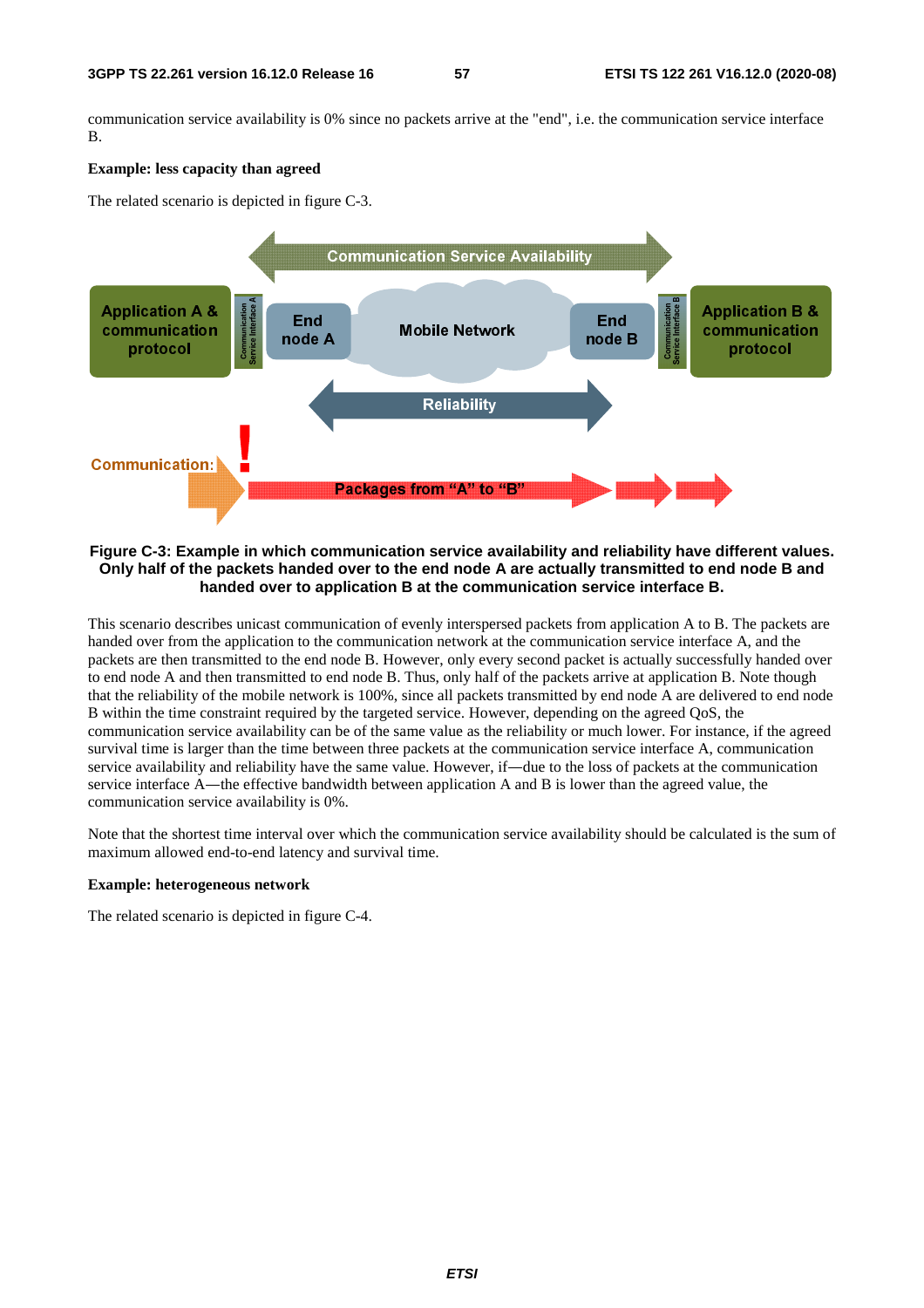

#### **Figure C-4: Example in which communication service availability and reliability have different values. Packets are delivered over a daisy chain of a mobile network and another network (e.g. IEEE 802.11n based). Reliability is evaluated for the mobile network only, while communication service availability depends on the performance of both networks.**

This scenario is not in scope for this specification, since it pertains to the particular deployment of a mobile network, but we discuss it nonetheless, as this example provides valuable insight for network operators.

This scenario describes unicast communication from application A to B. The packets are handed over from the application to the communication network at the communication service interface A, and the packets are then transmitted to the end node B. In this example, the packets are transmitted over two daisy-chained networks―one mobile network according to 3GPP specifications, and another network, e.g. a network based on IEEE 802.11n. As in the other examples above, communication service availability is measured between the two communication service interfaces, but the reliability is only measured between end node A and the router node. This has implications for, e.g. the maximum communication latency allowed for each network. In case the agreed end-to-end latency between the service interfaces is, for instance, 100 ms, and the 802.11n network has a latency of 30 ms, the maximum allowable latency for packages in the mobile network is 70 ms (NOTE). So, if the latency in the mobile network exceeds 70 ms, the communication service availability is 0%, despite the agreed QoS stipulating a larger end-to-end latency, i.e. 100 ms.

NOTE: The transit time through the router node is not considered here. It is assumed to be very small and much less than 100 ms.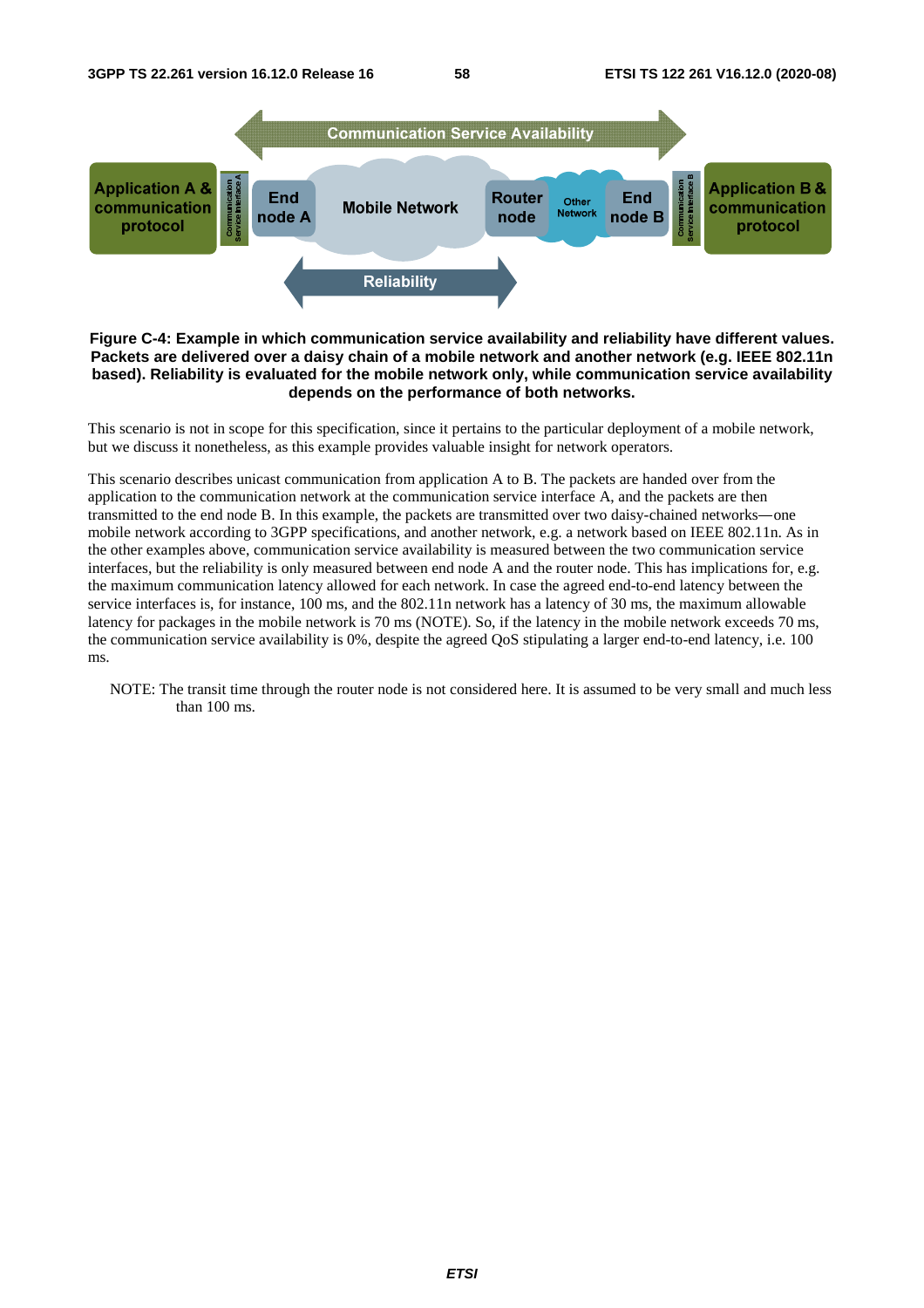# Annex D (informative): Critical-communication use cases

### D.1 Discrete automation – motion control

Industrial factory automation requires communications for closed-loop control applications. Examples for such applications are motion control of robots, machine tools, as well as packaging and printing machines. All other discreteautomation applications are addressed in Annex D.2.

The corresponding industrial communication solutions are referred to as fieldbuses. The pertinent standard suite is IEC 61158. Note that clock synchronization is an integral part of fieldbuses used for motion control.

In motion control applications, a controller interacts with a large number of sensors and actuators (e.g. up to 100), which are integrated in a manufacturing unit. The resulting sensor/actuator density is often very high (up to 1 m<sup>-3</sup>). Many such manufacturing units may have to be supported within close proximity within a factory (e.g. up to 100 in automobile assembly line production).

In a closed-loop control application, the controller periodically submits instructions to a set of sensor/actuator devices, which return a response within a cycle time. The messages, referred to as telegrams, are typically small  $(\leq 56$  bytes). The cycle time can be as low as 2 ms, setting stringent end-to-end latency constraints on telegram forwarding (1 ms). Additional constraints on isochronous telegram delivery add tight constraints on jitter  $(1 \mu s)$ , and the communication service has also to be highly available (99,9999%).

Multi-robot cooperation is a case in closed-loop control where a group of robots collaborate to conduct an action, for example, symmetrical welding of a car body to minimize deformation. This requires isochronous operation between all robots. For multi-robot cooperation, the jitter  $(1\mu s)$  is among the command messages of a control event to the group robots.

To meet the stringent requirements of closed-loop factory automation, the following considerations may have to be taken:

- Limitation to short-range communications.
- Use of direct device connection between the controller and actuators.
- Allocation of licensed spectrum for closed-loop control operations. Licensed spectrum may further be used as a complement to unlicensed spectrum, e.g. to enhance reliability.
- Reservation of dedicated air-interface resources for each link.
- Combination of multiple diversity techniques to approach the high reliability target within stringent end-to-end latency constraints such as frequency, antenna, and various forms of spatial diversity, e.g. via relaying
- Utilizing OTA time synchronization to satisfy jitter constraints for isochronous operation.

A typical industrial closed-loop motion control application is based on individual control events. Each closed-loop control event consists of a downlink transaction followed by a synchronous uplink transaction, both of which are executed within a cycle time. Control events within a manufacturing unit may have to occur isochronously. Factory automation considers application-layer transaction cycles between controller devices and sensor/actuator devices. Each transaction cycle consists of (1) a command sent by the controller to the sensor/actuator (downlink), (2) applicationlayer processing on the sensor/actuator device, and (3) a subsequent response by the sensor/actuator to the controller (uplink). Cycle time includes the entire transaction from the transmission of a command by the controller to the reception of a response by the controller. It includes all lower layer processes and latencies on the air interface as well the application-layer processing time on the sensor/actuator.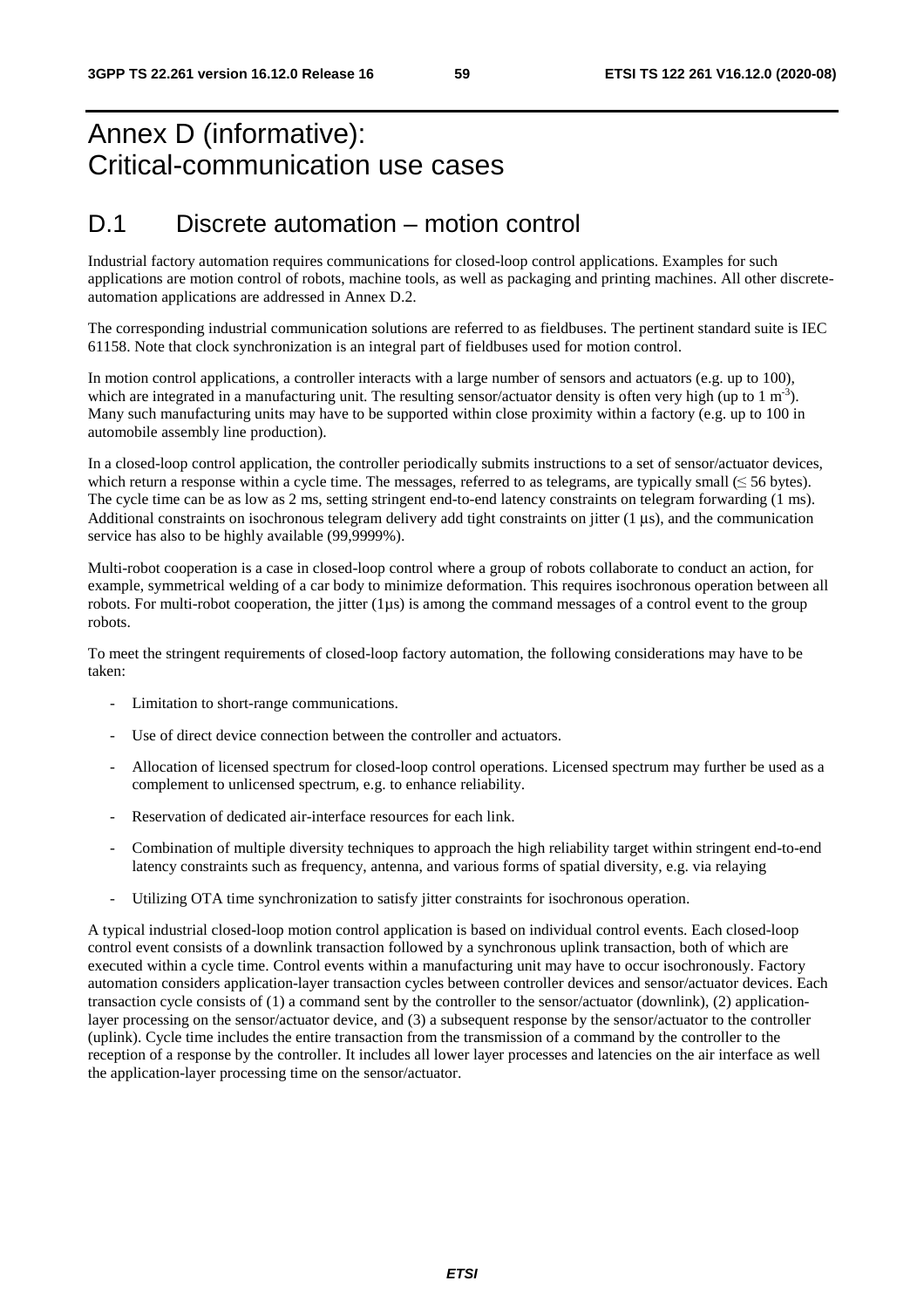

#### **Figure D.1-1: Communication path for isochronous control cycles within factory units. Step 1 (red): controller requests sensor data (or an actuator to conduct actuation) from the sensor/actuator (S/A). Step 2 (blue): sensor sends measurement information (or acknowledges actuation) to controller.**

Figure D.1-1 depicts how communication may occur in factory automation. In this use case, communication is confined to local controller-to-sensor/actuator interaction within each manufacturing unit. Repeaters may provide spatial diversity to enhance reliability.

### D.1.1 Service area and connection density

The maximum service volume in motion control is currently set by hoisting solutions, i.e. cranes, and by the manipulation of large machine components, e.g. propeller blades of wind-energy generators. Cranes can be rather wide and quite high above the shop floor, even within a factory hall. In addition, they typically travel along an entire factory hall.

An approximate dimension of the service area is 100 x 100 x 30 m.

Note that production cells are commonly much smaller  $(< 10 \times 10 \times 3 \text{ m})$ . There are typically about 10 motion-control connections in a production cell, which results in a connection density of up to  $10^5 \text{ km}^2$ .

### D.1.2 Security

Network access and authorization in an industrial factory deployment is typically provided and managed by the factory owner with its ID management, authentication, confidentiality and integrity.

Note that motion control telegrams usually are not encrypted due to stringent cycle time requirements.

A comprehensive security framework for factories has been described in IEC 62443.

## D.2 Discrete automation

Discrete automation encompasses all types of production that result in discrete products: cars, chocolate bars, etc. Automation that addresses the control of flows and chemical reactions is referred to as process automation (see clause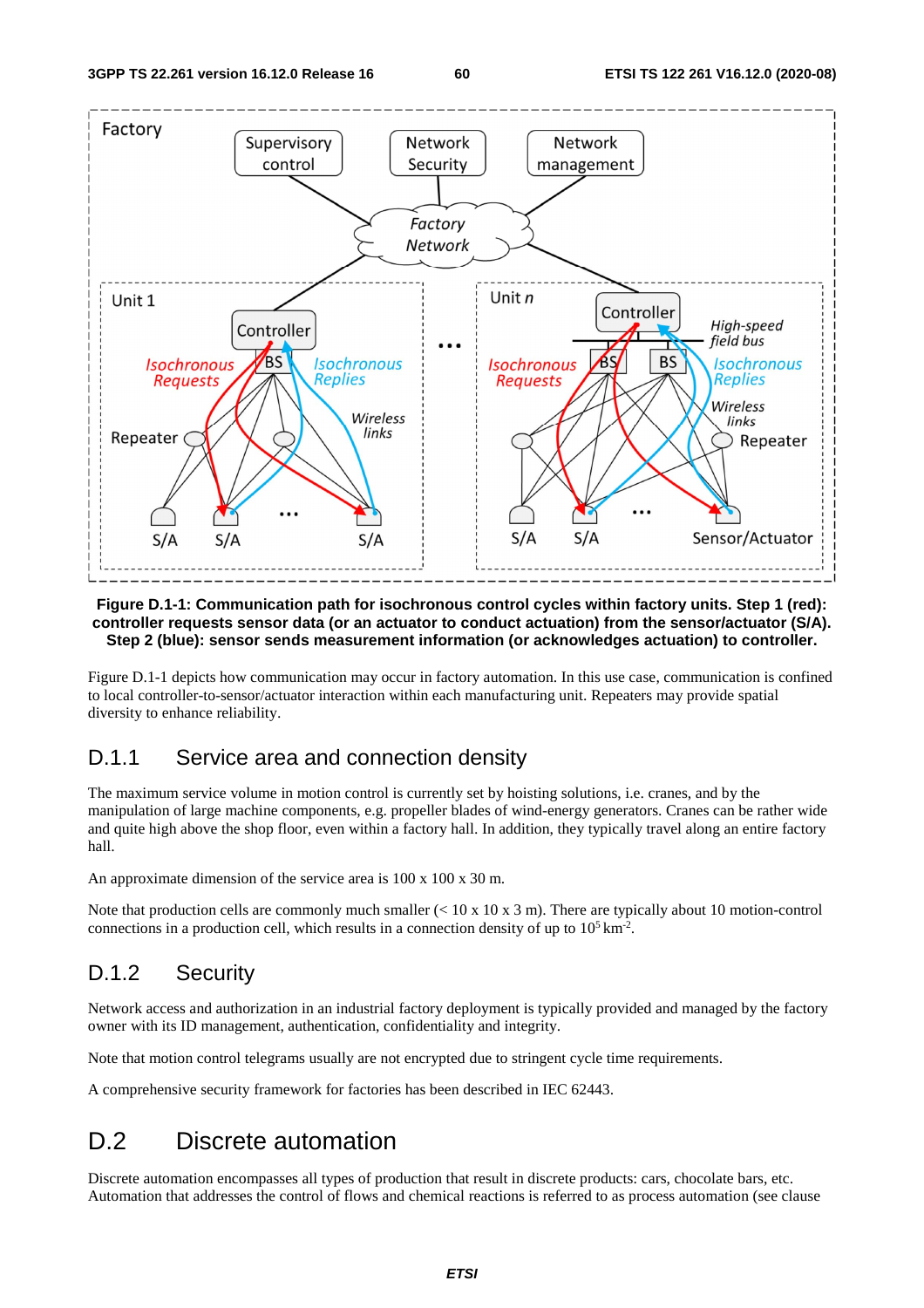D.3). Discrete automation requires communications for supervisory and open-loop control applications, as well as process monitoring and tracking operations inside an industrial plant. In these applications, a large number of sensors distributed over the plant forward measurement data to process controllers on a periodic or event-driven base. Traditionally, wireline field bus technologies have been used to interconnect sensors and control equipment. Due to the sizable extension of a plant (up to10  $km<sup>2</sup>$ ), the large number of sensors, rotary joints, and the high deployment complexity of wired infrastructure, wireless solutions have made inroads into industrial process automation.

This use case requires support of a large number of sensor devices per plant as well as high communication service availability (99,99%). Furthermore, power consumption is relevant since some sensor devices are battery-powered with a targeted battery lifetime of several years while providing measurement updates every few seconds. Range also becomes a critical factor due to the low transmit power levels of the sensors, the large size of the plant and the high reliability requirements on transport. End-to-end latency requirements typically range between 10 ms and 1 s. User experienced data rates can be rather low since each transaction typically comprises less than 256 bytes. However, there has been a shift from field busses featuring somewhat modest data rates ( $\sim 2$  Mbps) to those with higher data rates ( $\sim 10$ Mbps) due to the increasing number of distributed applications and also "data-hungry" applications. An example for the latter is the visual control of production processes. For this application, the user experienced data rate is typically around 10 Mbps and the transmitted packets are much larger.

The existing wireless technologies rely on unlicensed bands. Communication is therefore vulnerable to interference caused by other technologies (e.g. WLAN). With the stringent requirements on transport reliability, such interference is detrimental to proper operation.

The use of licensed spectrum could overcome the vulnerability to same-band interference and therefore enable higher reliability. Utilization of licensed spectrum can be confined to those events where high interference bursts in unlicensed bands jeopardizes reliability and end-to-end latency constraints. This allows sharing the licensed spectrum between process automation and conventional mobile services.

Multi-hop topologies can provide range extension and mesh topologies can increase reliability through path redundancy. Clock synchronization will be highly beneficial since it enables more power-efficient sensor operation and mesh forwarding.

The corresponding industrial communication solutions are referred to as fieldbuses. The related standard suite is IEC 61158.

A typical discrete automation application supports downstream and upstream data flows between process controllers and sensors/actuators. The communication consists of individual transactions. The process controller resides in the plant network. This network interconnects via base stations to the wireless (mesh-) network which hosts the sensor/actuator devices. Typically, each transaction uses less than 256 bytes. An example of a controller-initiated transaction service flow is:

- 1. The process controller requests sensor data (or an actuator to conduct actuation). The request is forwarded via the plant network and the wireless network to the sensors/actuators.
- 2. The sensors/actuators process the request and send a replay in upstream direction to the controller. This reply may contain an acknowledgement or a measurement reading.

An example of a sensor/actuator device initiated transaction service flow:

- 1. The sensor sends a measurement reading to the process controller. The request is forwarded via the wireless (mesh) network and the plant network.
- 2. The process controller may send an acknowledgement in opposite direction.

For both controller- and sensor/actuator-initiated service flows, upstream and downstream transactions may occur asynchronously.

Figure D.2-1 depicts how communication may occur in discrete automation. In this use case, communication runs between process controller and sensor/actuator device via the plant network and the wireless (mesh) network. The wireless (mesh) network may also support access for handheld devices for supervisory control or process monitoring purposes.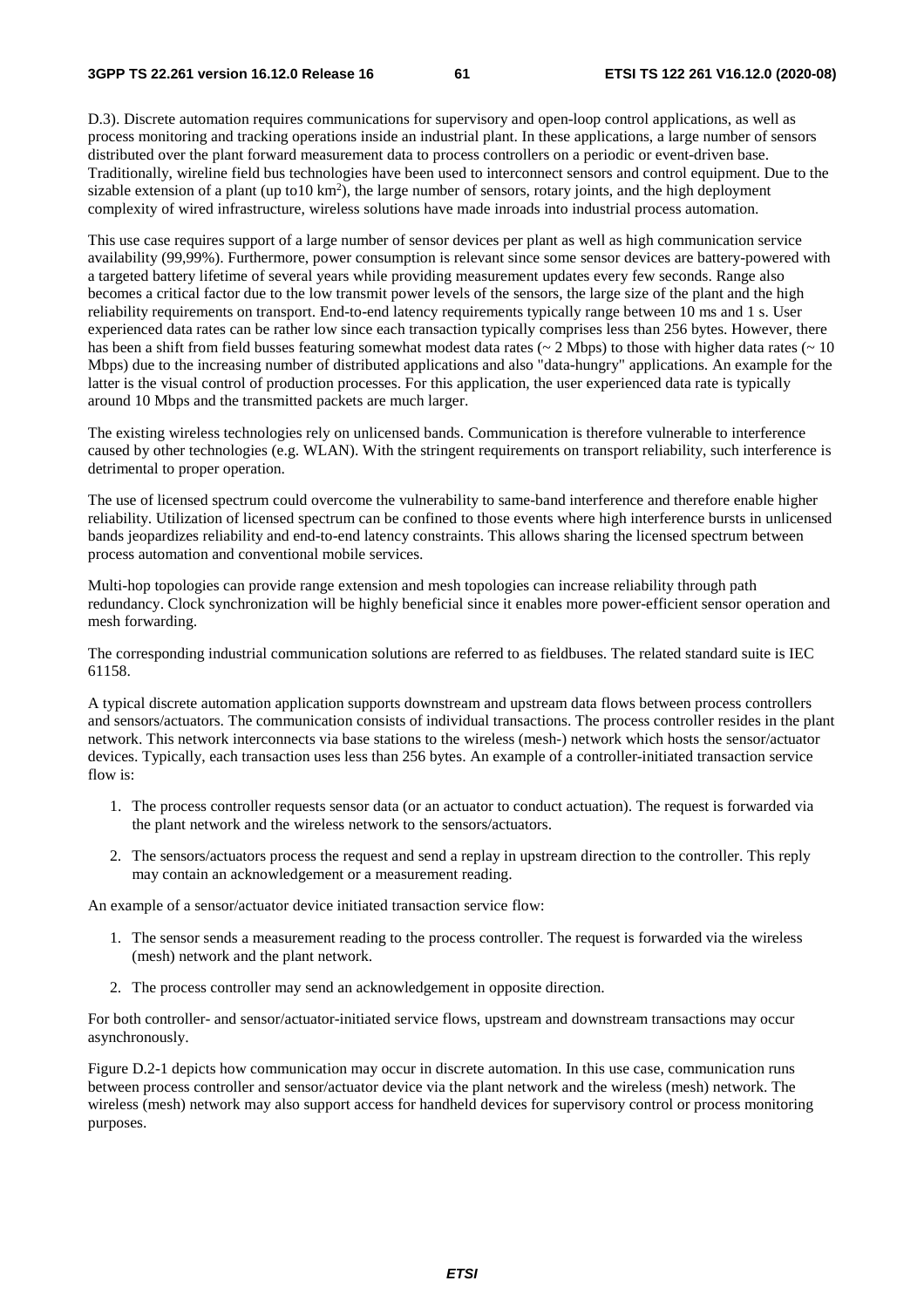

**Figure D.2-1: Communication path for service flows between process controllers and sensor/actuator devices. Left-hand side: Step 1 (red) – the sensor/actuator (S/A) sends measurement report autonomously, Step 2 (blue) controller acknowledges. Right-hand side: Step 1 (red) - controller requests sensor data (or an actuator to conduct actuation), Step 2 (blue): S/A sends measurement information (or acknowledges actuation) to controller.** 

### D.2.1 Service area and connection density

Factory halls can be rather large and even quite high. We set the upper limit at 1000 x 1000 x 30 m. Note that the connection density might vary quite a bit throughout factory halls. It is, for instance much higher along an assembly line than in an overflow buffer. Also, the density usually increases towards the factory floor. Typically, there is at least one connection per 10 m<sup>2</sup>, which results in a connection density of up to  $10^5 \text{ km}^2$ .

### D.2.2 Security

Network access and authorization in an industrial factory deployment is typically provided and managed by the factory owner with its ID management, authentication, confidentiality and integrity.

A comprehensive security framework for factories has been described in IEC 62443.

### D.3 Process automation

Process automation has much in common with discrete automation (see Annex D.2). Instead of discrete products (cars, chocolate bars, etc.), process automation addresses the production of bulk products such as petrol and reactive gases. In contrast to discrete automation, motion control is of limited or no importance. Typical end-to-end latencies are 50 ms. User experienced data rates, communication service availability, and connection density vary noticeably between applications. Below we describe one emerging use case (remote control via mobile computational units, see Annex D.3.1) and a contemporary use case (monitoring, see Annex D.3.2).

Note that discrete automation fieldbuses (see Annex D.2) are also used in process automation.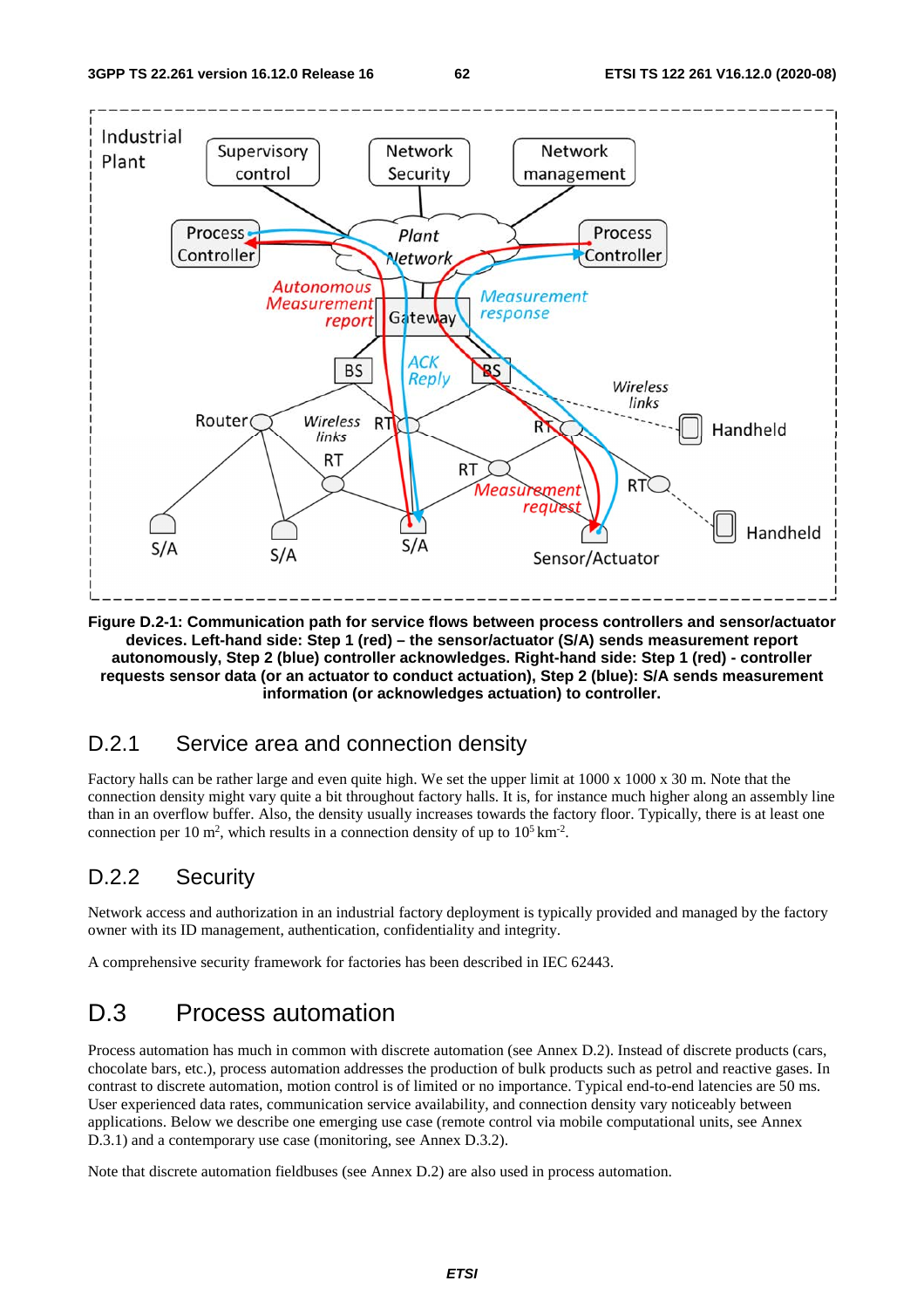### D.3.1 Remote control

Some of the interactions within a plant are conducted by automated control applications similar to those described in Annex D.2. Here too, sensor output is requested in a cyclic fashion, and actuator commands are sent via the communication network between a controller and the actuator. Furthermore, there is an emerging need for the control of the plant from personnel on location. Typically, monitoring and managing of distributed control systems takes place in a dedicated control room.

Staff deployment to the plant itself occurs, for instance, during construction and commissioning of a plant and in the start-up phase of the processes. In this scenario, the locally deployed staff taps into the same real-time data as provided to the control room. These remote applications require high data rates (~ 100 Mps) since the staff on location needs to view inaccessible locations with high definition (e.g. emergency valves) and since their colleagues in the control room benefit from high-definition footage from body cameras (HD or even 4K).

For both kinds of applications, a very high communication service availability is needed (99,9999%). Typically, only a few control loops are fully automated and only handful of control personnel is deployed on location, so that the connection density is rather modest  $({\sim 1000 \text{ km}^{-2}})$ .

### D.3.2 Monitoring

The monitoring of states, e.g. the level of the liquid of process reactors, is a paramount task. Due to the ever changing states, measurement data is either pulled or pushed from the sensors in a cyclic manner. Some sensors are more conveniently accessed via wireless links, and monitoring via handheld terminals of these sensors during, e.g. maintenance is also on the rise. This kind of application entails rather modest user experienced data rates  $(~ 1 \text{ Mps})$ , and since this kind of data is "only" indicator for, e.g. what process should be stopped in order to avoid an overflow, and not for automated control loops, the requirement on communication service availability is comparably low (99,9%). Note that emergency valves and such typically are operated locally and do not rely on communication networks. However, many sensors are deployed in chemical plants etc., so that connection density can readily reach 10 000 km<sup>-2</sup>.

### D.3.3 Service area

While, for instance, chemical plants and refineries readily can span over several square kilometres, the dedicated control rooms are typically only responsible for a subset of that area. Such subsets are often referred to as plant, and their typical size is 300 x 300 x 50 m.

## D.4 Electricity distribution

### D.4.1 Medium voltage

An energy-automation domain that hitherto has only seen very little application of mobile-network technology is the backhaul network, i.e. the part of the distribution grid between primary substations (high voltage  $\rightarrow$  medium voltage) and secondary substations (medium voltage  $\rightarrow$  low voltage). In figure D.4.1-1 we depict a medium-voltage ring together with energy-automation use cases that either are already deployed or are anticipated within the near future.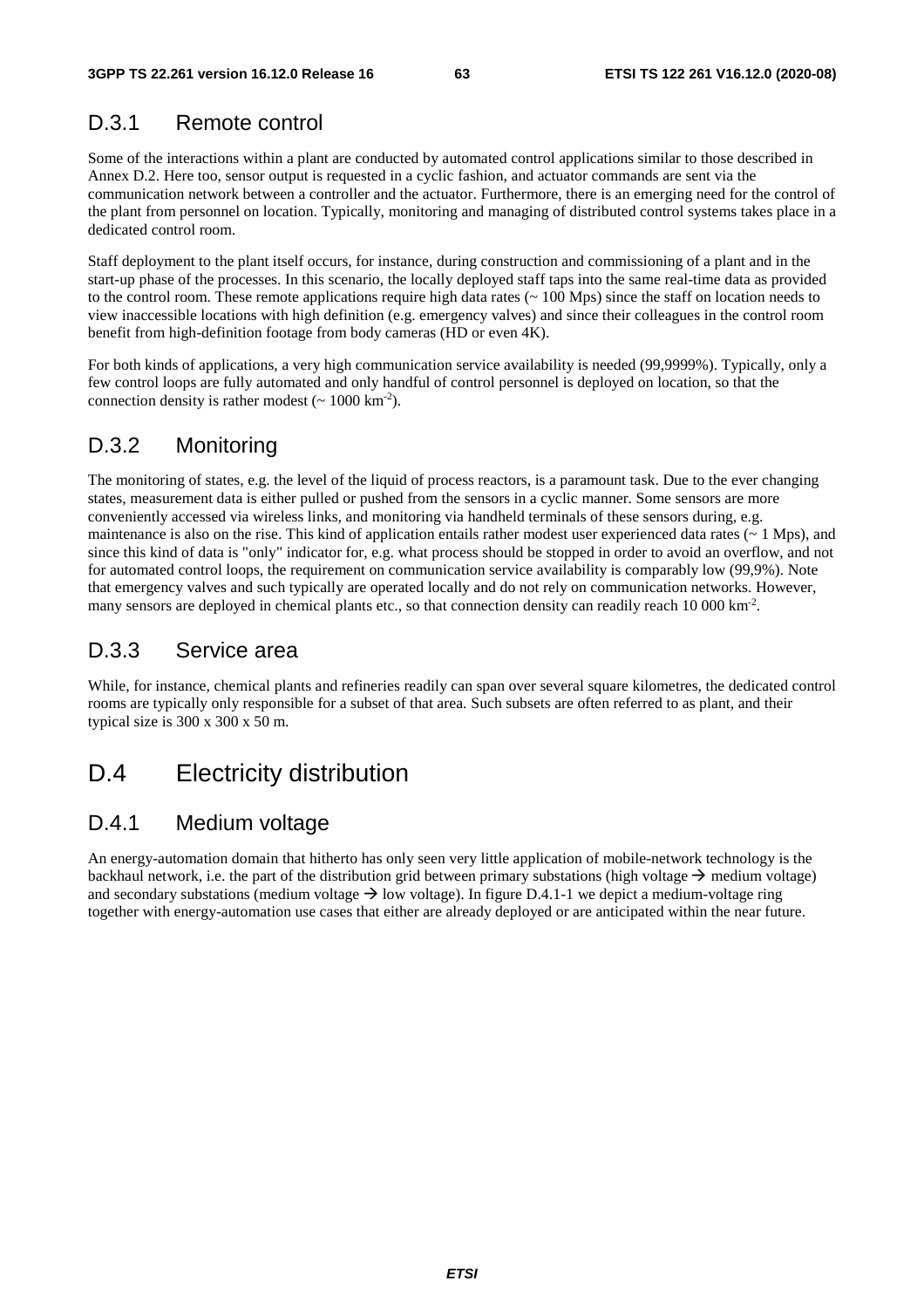

#### **Figure D.4.1-1: Functional, topological sketch of a medium-voltage ring. AMI: advanced metering infrastructure; CB: circuit breaker; DMS: distribution management system; FISR: fault isolation and system restoration; HEM: home energy manager; PQ: power quality; RMU: ring main unit.**

The primary substation and the secondary substations are supervised and controlled by a distribution-management system (DMS). If energy-automation devices in the medium-voltage power line ring need to communicate with each other and /or the DMS, a wireless backhaul network needs to be present (orange "cloud" in Figure D.4.1-1).

A majority of applications in electricity distribution adhere to the communication standard IEC 60870-5-104, however, its modern "cousin", IEC 61850, experiences rapidly increasing popularity. The communication requirements for IEC 61850 applications can be found in EC 61850-90-4. Communication in wide-area networks is described in IEC 61850- 90-12.

Usually, power line ring structures have to be open in order to avoid a power-imbalance in the ring (green dot in the Figure). Examples for energy-automation that already is implemented in medium-voltage grids (albeit in low numbers) are power-quality measurements and the measurement of secondary-substation parameters (temperature, power load, etc.) [13]. Other use cases are demand response and the control of distributed, renewable energy resources (e.g. photovoltaics).

A use case that could also be realised in the future is fault isolation and system restoration (FISR). FISR automates the management of faults in the distribution grid. It supports the localization of the fault, the isolation of the fault, and the restoration of the energy delivery. For this kind of automation, the pertinent sensors and actuators broadcast telegrams about their states (e.g. "emergency closer idle") and about actions (e.g. "activating closer") into the backhaul network. This information is used by the ring main units (RMUs) as input for their decision algorithms. We illustrate this use of automation telegrams for an automated FISR event in figure D.4.1-1. Let us assume the distribution lines are cut at the location indicated by the bolt of lightning in the Figure. In that case, the RMUs between the bolt and the green load switch (open) will be without power. The RMUs next to the "bolt" automatically open their load switches after having sensed the loss of electric connectivity between them. They both broadcast these actions into the backhaul network. Typically, these telegrams are repeated many times while the time between adjacent telegrams increases exponentially. This communication patterns leads to sudden, distributed surges in the consumed communication bandwidth. After the RMUs next to the "bolt" have open their switch, the RMU that so far has kept the power line ring open (green dot in figure D.4.1-1) close the load switch. This event too is broadcasted into the backhaul network. The typical maximum end-to-end latency for this kind of broadcast is 25 ms with a peak experienced data rate of 10 Mbps. Note that the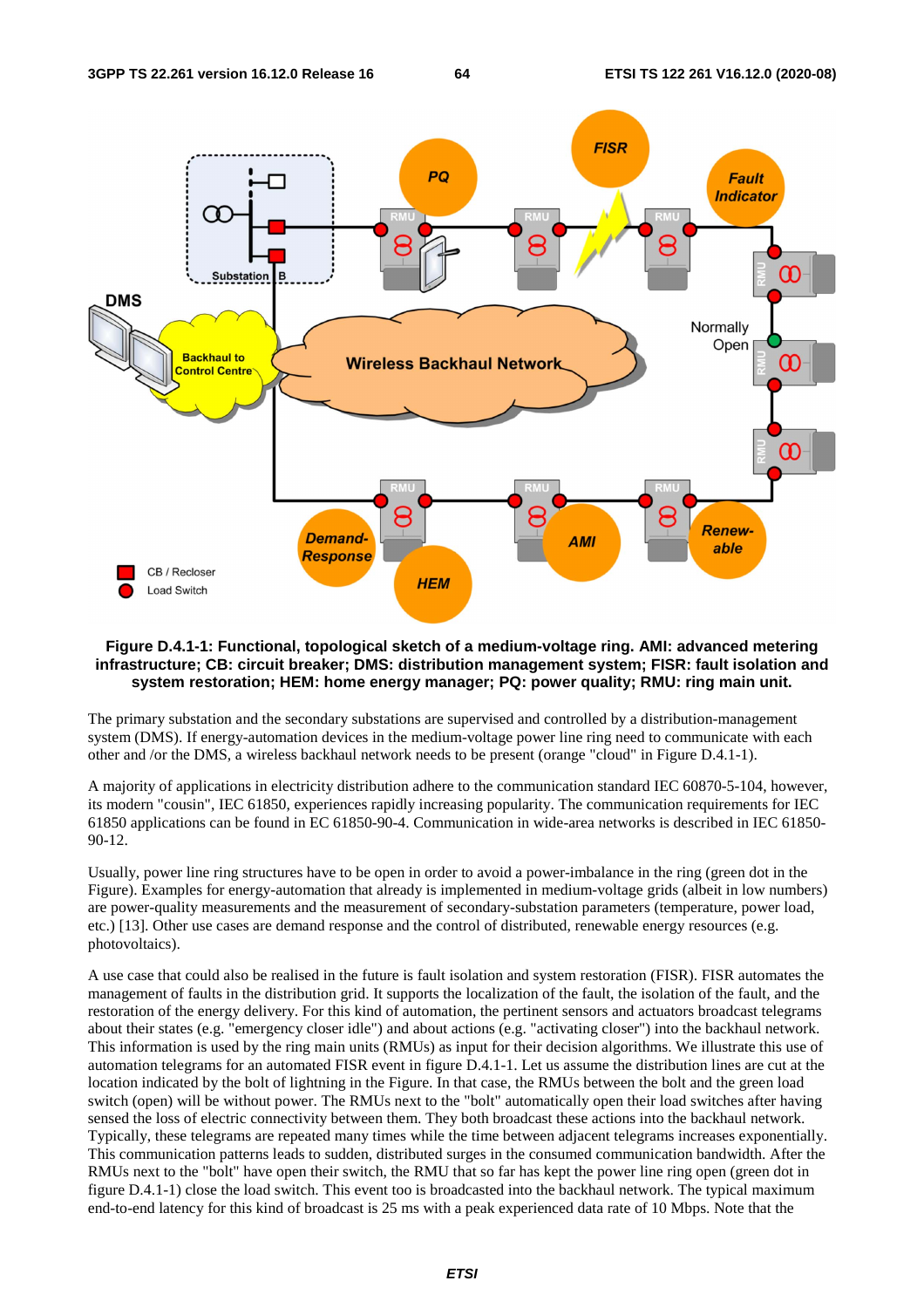distribution system typically subscribes to telegrams from all RMUs in order to keep abreast with the happenings in the distribution grid.

Automatic fault handling in the distribution grid shortens outage time and offloads the operators in the distribution control centre for more complicated situations. Therefore, automated FISR may help to improve performance indexes like System Average Interruption Duration Index and System Average Interruption Frequency Index.

Automation telegrams are typically distributed via domain multicast. As explained above, the related communication pattern can be "bursty", i.e. only few automation telegrams are sent when the distribution network operates nominally  $(\sim$ 1 kbps), but, for instance, a disruption in the power line triggers a short-lived avalanche of telegrams from related applications in the ring ( $\geq 1$  Mbps).

#### D.4.1.1 Service area and connection density

Service coverage is only required along the medium-voltage line. In Europe, the line often forms a loop (see figure D.4.1-1), while deployments in other countries, e.g. the USA, tend to extend linearly over distances up to  $\sim$  100 km. The vertical dimension of the poles in a medium voltages line is typically less than 40 m. Especially in urban areas, the number of ring main units can be rather large  $(> 10 \text{ km}^{-2})$ , and the number of connections to each ring main unit is expected to increase swiftly once economical, suitable wireless connectivity becomes available. We predict connection densities of up to  $1.000 \mathrm{km}^2$ .

#### D.4.1.2 Security

Due to its central role in virtually every country on earth, electricity distribution is heavily regulated. Security assessment for, e.g. deployments in North America, need to adhere to the NERC CIP suite [14]. Technical implementations are described in standard suites such as IEC 62351.

### D.4.2 Energy distribution – high voltage

In order to avoid region- or even nation-wide power outages, wide-area power system protection is on the rise. "When a major power system disturbance occurs, protection and control actions are required to stop the power system degradation, restore the system to a normal state and minimize the impact of the disturbance. The present control actions are not designed for a fast-developing disturbance and may be too slow. Local protection systems are not able to consider the overall system, which may be affected by the disturbance. Wide area disturbance protection is a concept of using system-wide information and sending selected local information to a remote location to counteract propagation of the major disturbances in the power system." [15]. Protection actions include, "among others, changes in demand (e.g. load shedding), changes in generation or system configuration to maintain system stability or integrity and specific actions to maintain or restore acceptable voltage levels." [16]. One specific application is phasor measurement for the stabilisation of the alternating-current phase in a transport network. For this, the voltage phase is measured locally and sent to a remote-control centre. There, this information is processed and automated actions are triggered. One can be the submission of telegrams to power plants, instructing them to either accelerate or deaccelerate their power generators in order to keep the voltage phase in the transport network stable. A comprehensive overview of this topic can be found elsewhere in the literature [17].

This kind of automation requires very low end-to-end latencies (5 ms) [16] and—due to its critical importance for the operation of society―a very high communication service availability (99,9999%).

#### D.4.2.1 Service area and connection density

As is the case for medium-voltage distribution networks (see Annex D.4.1), connectivity in high-voltage automation has to be provided mainly along the power line. The distances to be covered can be substantial (hundreds of kilometres in rural settings), while shorter links are prevalent in metropolitan areas. The number of connections in wide-area power system protection is rather low; but—due to the sliver-shaped service area—the connection density can be rather high (1000 km<sup>-2</sup>).<br>(1000 km<sup>-2</sup>).<br>D.4.2.2 Security  $(1000 \text{ km}^{-2})$ .

#### D.4.2.2 Security

Due to its central role in virtually every country on earth, electricity distribution is heavily regulated. Security assessment for, e.g. deployments in North America, need to adhere to the NERC CIP suite [14]. Technical implementations are described in standard suites such as IEC 62351.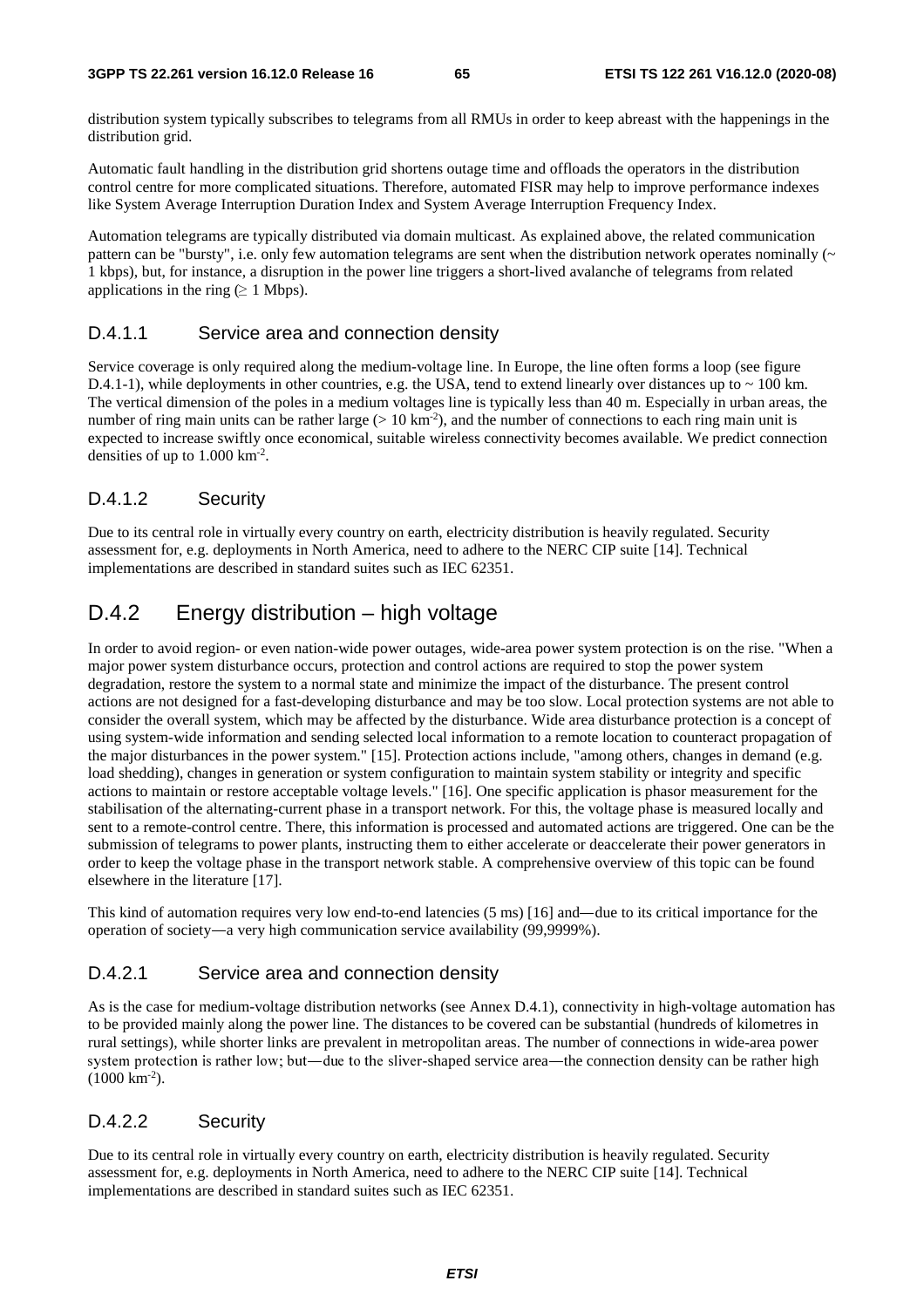### D.5 Intelligent transport systems – infrastructure backhaul

Intelligent Transport Systems (ITS) embrace a wide variety of communications-related applications that are intended to increase travel safety, minimize environmental impact, improve traffic management, and maximize the benefits of transportation to both commercial users and the general public. Over recent years, the emphasis in intelligent vehicle research has turned to co-operative systems in which the traffic participants (vehicles, bicycles, pedestrians, etc.) communicate with each other and/or with the infrastructure.

Cooperative ITS is the term used to describe technology that allows vehicles to become connected to each other, and to the infrastructure and other parts of the transport network. In addition to what drivers can immediately see around them, and what vehicle sensors can detect, all parts of the transport system will increasingly be able to share information to improve decision making. Thus, this technology can improve road safety through avoiding collisions, but also assist in reducing congestion and improving traffic flows, and reduce environmental impacts. Once the basic technology is in place as a platform, an array of applications can be developed.

Cooperative ITS can greatly increase the quality and reliability of information available about vehicles, their location and the road environment. In the future, cars will know the location of road works and the switching phases of traffic lights ahead, and they will be able to react accordingly. This will make for safer and more convenient travel and faster arrival at the destination. On-board driver assistance, coupled with two-way communication between vehicles and between cars and road infrastructure, can help drivers to better control their vehicle and hence have positive effects in terms of safety and traffic efficiency. An important role in this plays the so-called road-side units (RSUs). Vehicles can also function as sensors reporting weather and road conditions including incidents. In this way cars can be used as information sources for high-quality information services.

RSUs are connected to the traffic control centre for management and control purposes. They broadcast e.g. traffic light information (RSU  $\rightarrow$  vehicle) and traffic information from the traffic-control centre (TCC) via the RSU to the vehicles (TCC  $\rightarrow$  RSU  $\rightarrow$  vehicle); and collect vehicle probe data for the traffic control centre (vehicle  $\rightarrow$  RSU  $\rightarrow$  TCC). For reliable distribution of data, low-latency and high-capacity connections between RSUs (e.g. traffic lights, traffic signs, etc.) and the TCC is required. This type of application comes with rather tight end-to-end latency requirements for the communication service between RSU and TCC (10 ms) since relayed data needs to be processed in the TCC and, if needed, the results need to be forwarded to neighbouring RSUs. Also, the availability of the communication service has to be very high (99,9999%) in order to compete with existing wired technology and in order to justify the costly deployment and maintenance of RSUs. Furthermore, due to considerably large aggregation areas (see Annex D.5.1), considerable amounts of data need to be backhauled to the TCC (up to 10 Mbps per RSU).

### D.5.1 Service area and connection density

It is relatively hard to provide estimates for the service area dimension. One reason is that it depends on the placement of the base station relative to the RSUs. Also, the RSUs can, in principle, act as relay nodes for each other. The service area dimension stated in table 7.2.3.2-1 indicates the size of the typical data collection area of an RSU (2 km along a road), from which the minimum spacing of RSUs can be inferred. The connection density can be quite high in case data is relayed between RSUs, i.e. along the road (1000 km-2).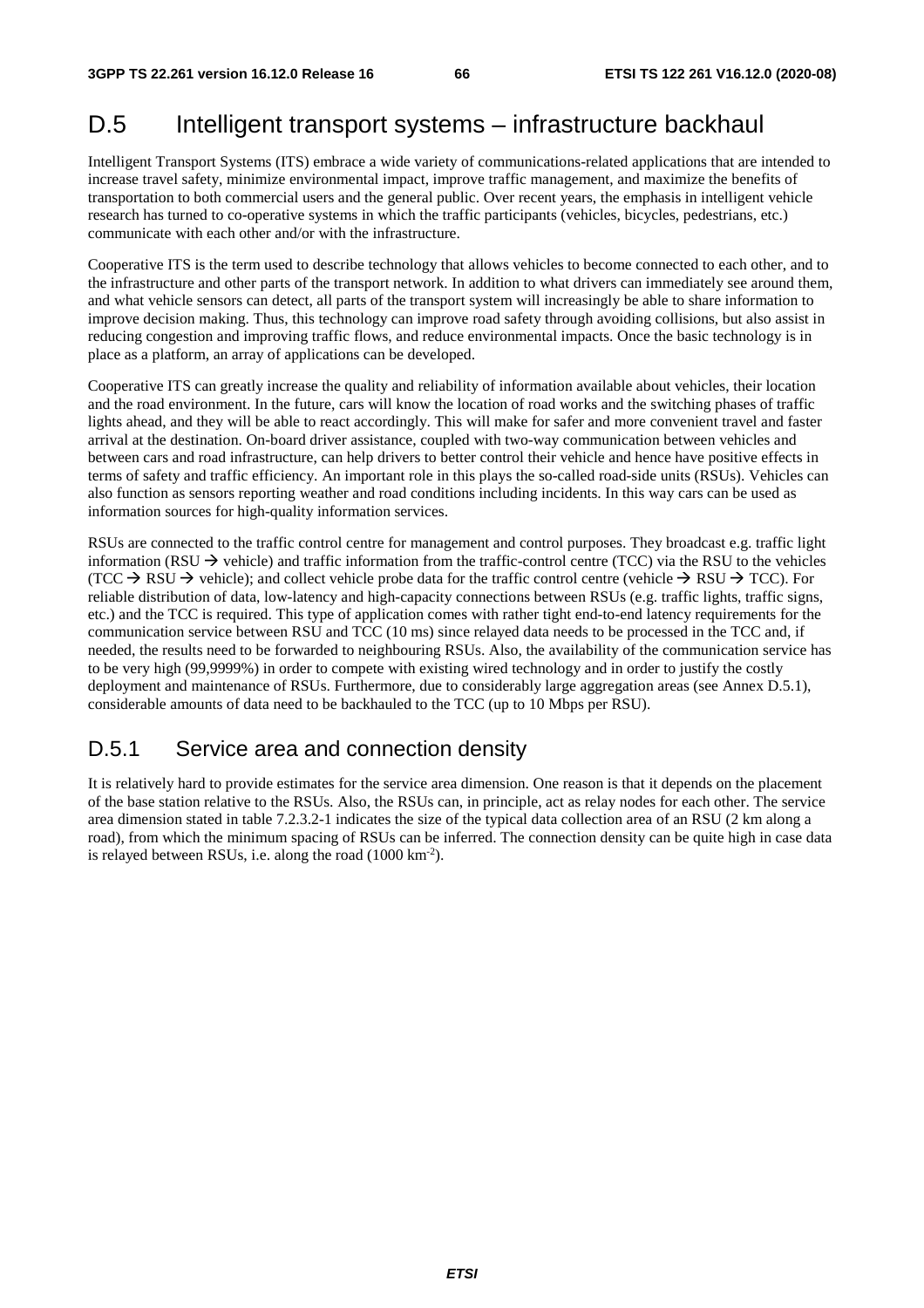# Annex E (informative): void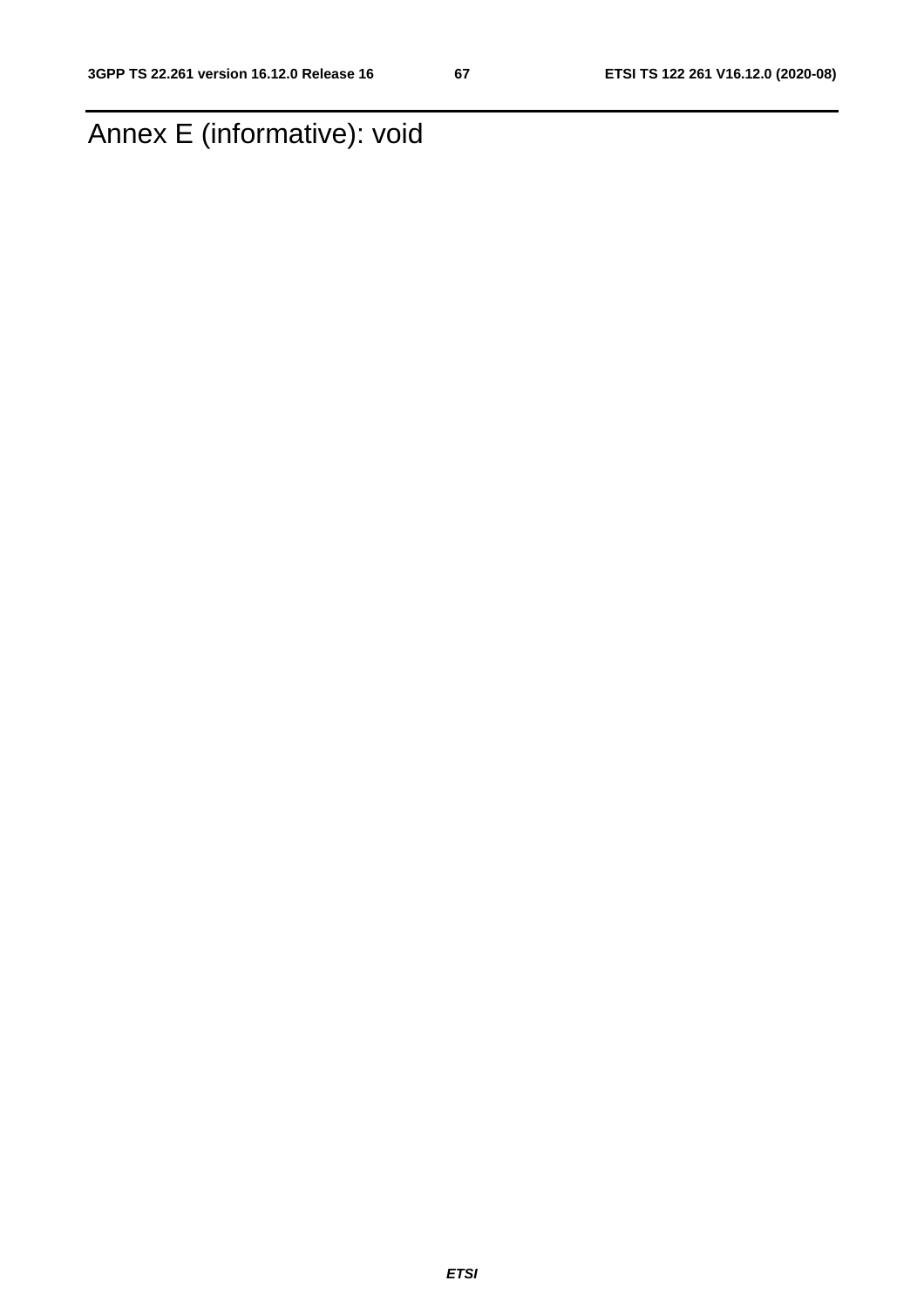# Annex F (informative): QoS Monitoring

# F.1 QoS monitoring for assurance

This Clause discusses how QoS monitoring information can be used for assurance purposes. For background information on assurance see [19] and appendix A.3 in [20]. Assurance consists of four major steps (see Figure F.1-1 and [18]):

This states the level of quality required by the customer of a service. This information is divulged to the provider. - *Service provider's offerings of QoS (or planned/targeted QoS)* 

This is a statement of the level of quality expected to be offered to the customer by the service provider.

- *QoS achieved/delivered* 

This is the level of quality achieved and delivered to the customer. Monitoring information is divulged to the customer.

- *Customer rating of QoS* 

The customer can compare the QoS achieved by the provider with the QoS requirements (see above) and its own experience of the QoS. This is a crucial step for establishing assurance about the fulfillment of the customer's requirements.



**Figure F.1-1: QoS assurance by use of QoS monitoring information** 

NOTE: This Figure is based on the trust model in [18].

<sup>-</sup> *Customer's QoS requirements*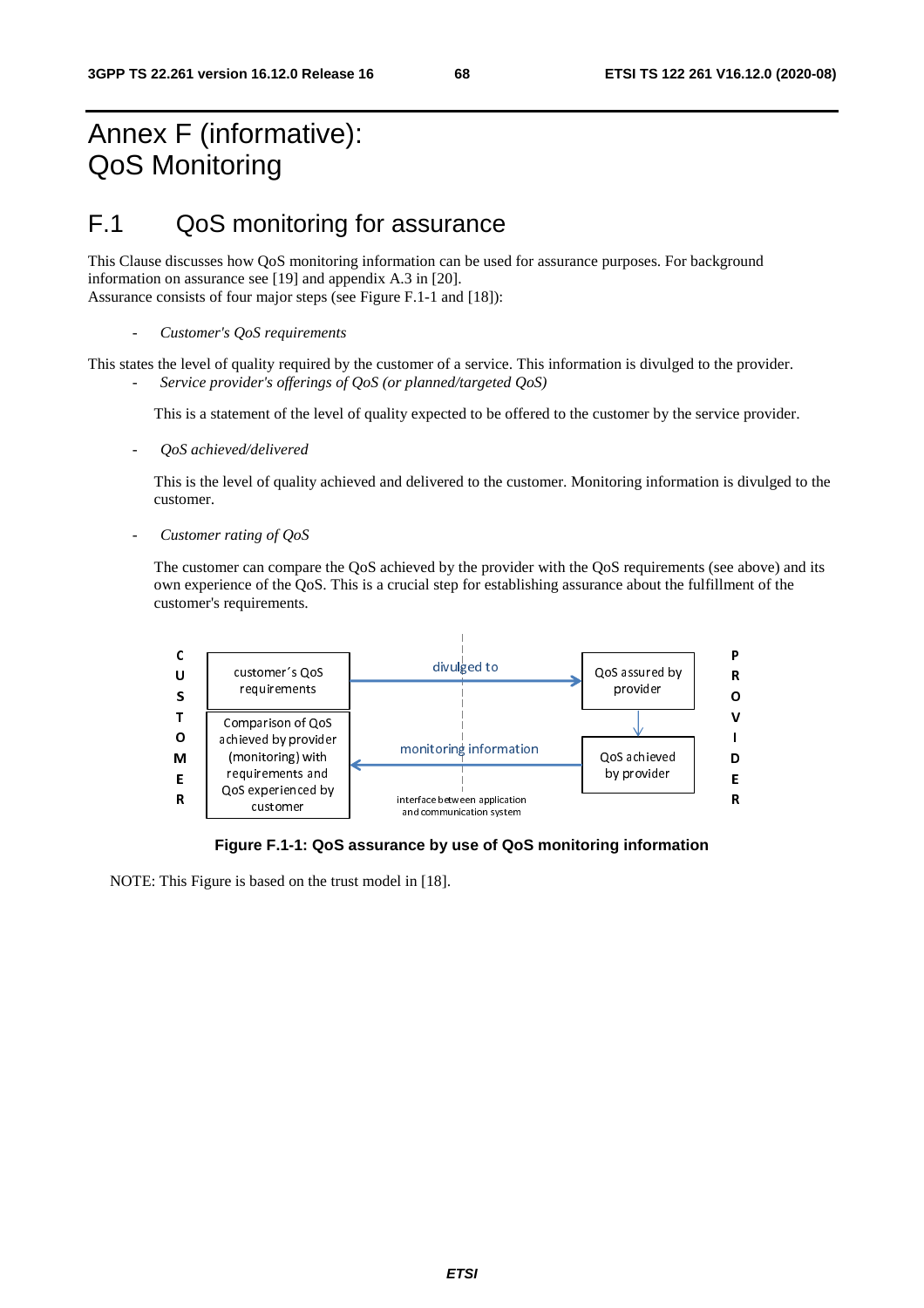# F.2 Network Diagnostics

Network diagnostics helps with scanning, diagnosing and identifying problems within a network. Diagnostics includes gathering data and continuously providing sufficient performance parameters that characterize the quality of the network connection. This includes data of the physical connection as well as of logical links and sub-networks. Exposure of relevant (and possibly aggregated) performance parameters ensures a quick reaction in case of failure as well as identifying network connectivity, performance and other related problems. Network diagnostic should be able to:

- be proactive (to early detect failures) and not only reactive (to deal with faults that have already occurred).
- accurately differentiate malfunctions/failures and evaluate their impact on the service/network.
- provide clear explanations about what happened.
- suggest corrective actions, and possibly perform them automatically.

Furthermore, specific connectivity information is also of interest as well as usage information (e.g. traffic load) of the node (e.g. RAN).

Network diagnostic information needs to be generated automatically and, in case of a hosted or virtual network deployment, be made available to the tenant of the network via a suitable API.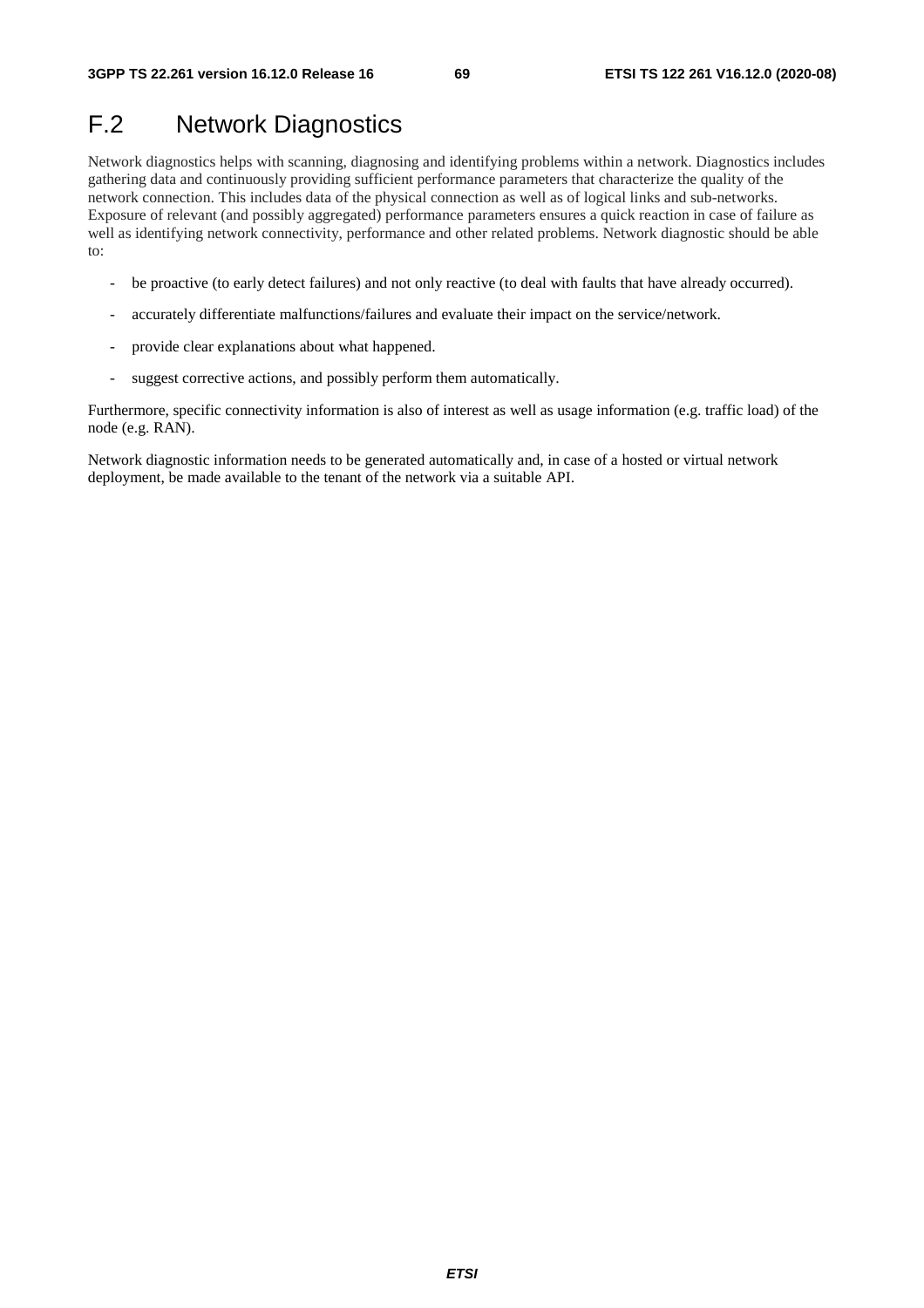# Annex G (informative): Change history

|             | <b>Change history</b> |             |           |     |                |                                                                                                                                                                                                                                                                                                                                                                                                                                                                                                                                                                                                                                                                           |                       |  |
|-------------|-----------------------|-------------|-----------|-----|----------------|---------------------------------------------------------------------------------------------------------------------------------------------------------------------------------------------------------------------------------------------------------------------------------------------------------------------------------------------------------------------------------------------------------------------------------------------------------------------------------------------------------------------------------------------------------------------------------------------------------------------------------------------------------------------------|-----------------------|--|
| Date        | <b>Meeting</b>        | <b>TDoc</b> | <b>CR</b> | Rev | Cat            | Subject/Comment                                                                                                                                                                                                                                                                                                                                                                                                                                                                                                                                                                                                                                                           | <b>New</b><br>version |  |
| 2016-12     | SA#75                 | SP-170156   |           |     | $\blacksquare$ | Skeleton                                                                                                                                                                                                                                                                                                                                                                                                                                                                                                                                                                                                                                                                  | 0.1.0                 |  |
| 2017-03     | <b>SA#75</b>          | SP-170156   |           |     | $\blacksquare$ | Agreements in SA1#75: S1-162342, S1-162305, S1-162480, S1-<br>162345, S1-162481, S1-162471, S1-162313, S1-162347, S1-<br>162486, S1-162349, S1-162546, S1-162322, S1-162323, S1-<br>162450, S1-162547, S1-162548, S1-162549, S1-162492, S1-<br>162550, S1-162520, S1-162485, S1-162517, S1-162551, S1-<br>162505. And rapporteur's clean-up.                                                                                                                                                                                                                                                                                                                              | 0.1.1                 |  |
|             |                       |             |           |     |                | Agreements in SA1#76: S1-163412, S1-163445, S1-163446, S1-<br>163256, S1-163070, S1-163415, S1-163258, S1-163293, S1-<br>163260, S1-163416, S1-163296, S1-163264, S1-163265, S1-<br>163266, S1-163267, S1-163268, S1-163297, S1-163298, S1-<br>163417, S1-163418, S1-163299, S1-163274, S1-163275, S1-<br>163277, S1-163278, S1-163280, S1-163448, S1-163421, S1-<br>163029, S1-163112, S1-163285, S1-163286, S1-163287, S1-<br>163422, S1-163289, S1-163382, S1-163132, and rapporteur's clean-<br>up.                                                                                                                                                                   | 0.2.0                 |  |
| 2017-03     | SA#75                 | SP-170156   |           |     | $\blacksquare$ | MCC Clean-up for presentation to SA for information                                                                                                                                                                                                                                                                                                                                                                                                                                                                                                                                                                                                                       | 1.0.0                 |  |
| 2017-03     | <b>SA#75</b>          | SP-170156   |           |     |                | Agreements in SA1#76bis: S1-170198, S1-170199, S1-170335, S1-<br>170201, S1-170008, S1-170207, S1-170106, S1-170338, S1-<br>170092, S1-170339, S1-170212, S1-170340, S1-170341, S1-<br>170014, S1-170217, S1-170218, S1-170219, S1-170131, S1-<br>170342, S1-170314, S1-170224, S1-170206, S1-170090, S1-<br>170225, S1-170226, S1-170343, S1-170228, S1-170229, S1-<br>170230, S1-170232, S1-170122, S1-170042, S1-170234, S1-<br>170345, S1-170364, S1-170236, S1-170347, S1-170220, S1-<br>170239, S1-170243, S1-170209, S1-170365, S1-170245, S1-<br>170048, and rapporteur's clean-up.                                                                               | 1.1.0                 |  |
| 2017-02     | SA1#77                |             |           |     |                | Agreements in SA1#77: S1-171400, S1-171401, S1-171430, S1-<br>171141, S1-171252, S1-171253, S1-171256, S1-171257, S1-<br>171258, S1-171143, S1-171259, S1-171431, S1-171149, S1-<br>171261, S1-171144, S1-171263, S1-171297, S1-171290, S1-<br>171266, S1-171154, S1-171267, S1-171268, S1-171269, S1-<br>171073, S1-171291, S1-171150, S1-171272, S1-171151, S1-<br>171152, S1-171273, S1-171188, S1-171153, S1-171155, S1-<br>171283, S1-171274, S1-171277, S1-171278, S1-171393, S1-<br>171399, S1-171156, S1-171060, S1-171069, S1-171180, S1-<br>171284, S1-171285, S1-171140, S1-171286, S1-171288, S1-<br>171398, S1-171292, S1-171435, and rapporteur's clean-up. | 1.2.0                 |  |
| $2017 - 03$ | SA#75                 | SP-170156   |           |     | $\blacksquare$ | Presentation for approval                                                                                                                                                                                                                                                                                                                                                                                                                                                                                                                                                                                                                                                 | 2.0.0                 |  |
| 2017-03     | SA#75                 |             |           |     |                | Raised to v.15.0.0 following SA's approval                                                                                                                                                                                                                                                                                                                                                                                                                                                                                                                                                                                                                                | 15.0.0                |  |

|                |                     |                     |             |           |                | <b>Change history</b> |            |                                                                                        |        |            |               |
|----------------|---------------------|---------------------|-------------|-----------|----------------|-----------------------|------------|----------------------------------------------------------------------------------------|--------|------------|---------------|
| <b>TSG SA#</b> | <b>SA Doc.</b>      | SA <sub>1</sub> Doc | <b>Spec</b> | <b>CR</b> | <b>Rev Rel</b> |                       | <b>Cat</b> | Subject/Comment                                                                        | Old    | <b>New</b> | WI            |
| <b>SP-76</b>   | SP-170443 S1-172288 |                     | 22.261      | 0017      | 3              | <b>Rel-15</b>         | B          | Addition of requirement on<br>charging for the tenant of the<br>slice                  | 15.0.0 | 15.1.0     | <b>SMARTE</b> |
| <b>SP-76</b>   | SP-170443 S1-172286 |                     | 22.261      | 0016      | 3              | <b>Rel-15</b>         | l B        | Addition of requirement on<br>maintaining user experience<br>when UE performs handover | 15.0.0 | 15.1.0     | <b>SMARTE</b> |
| <b>SP-76</b>   | SP-170443 S1-172270 |                     | 22.261      | 0022      | 2              | <b>Rel-15 F</b>       |            | Alignment of network slicing<br>requirements                                           | 15.0.0 | 15.1.0     | <b>SMARTE</b> |
| <b>SP-76</b>   | SP-170443           | S1-172283           | 22.261      | 0011      | 3              | <b>Rel-15</b>         | F          | Clarification on removal of<br>network function                                        | 15.0.0 | 15.1.0     | <b>SMARTE</b> |
| <b>SP-76</b>   | SP-170443 S1-172279 |                     | 22.261      | 0021      | 3              | <b>Rel-15 F</b>       |            | Clarifications on network slicing                                                      | 15.0.0 | 15.1.0     | <b>SMARTE</b> |
| <b>SP-76</b>   | SP-170443           | S1-172257           | 22.261      | 0020      |                | <b>Rel-15 F</b>       |            | Clean-up of requirements on<br>network slice scaling                                   | 15.0.0 | 15.1.0     | <b>SMARTE</b> |
| <b>SP-76</b>   | SP-170443           | S1-172262           | 22.261      | 0025      |                | <b>Rel-15</b>         | F          | Correction on '8 securtiy'                                                             | 15.0.0 | 15.1.0     | <b>SMARTE</b> |
| <b>SP-76</b>   | SP-170443 S1-172012 |                     | 22.261      | 0001      |                | $Rel-15$              | F          | CR to 22.261 Correction of the<br>references for eV2X TS                               | 15.0.0 | 15.1.0     | <b>SMARTE</b> |
| <b>SP-76</b>   | SP-170443           | S1-172285           | 22.261      | 0015      | 4              | $Rel-15$ $F$          |            | <b>Efficient User Plane</b>                                                            | 15.0.0 | 15.1.0     | <b>SMARTE</b> |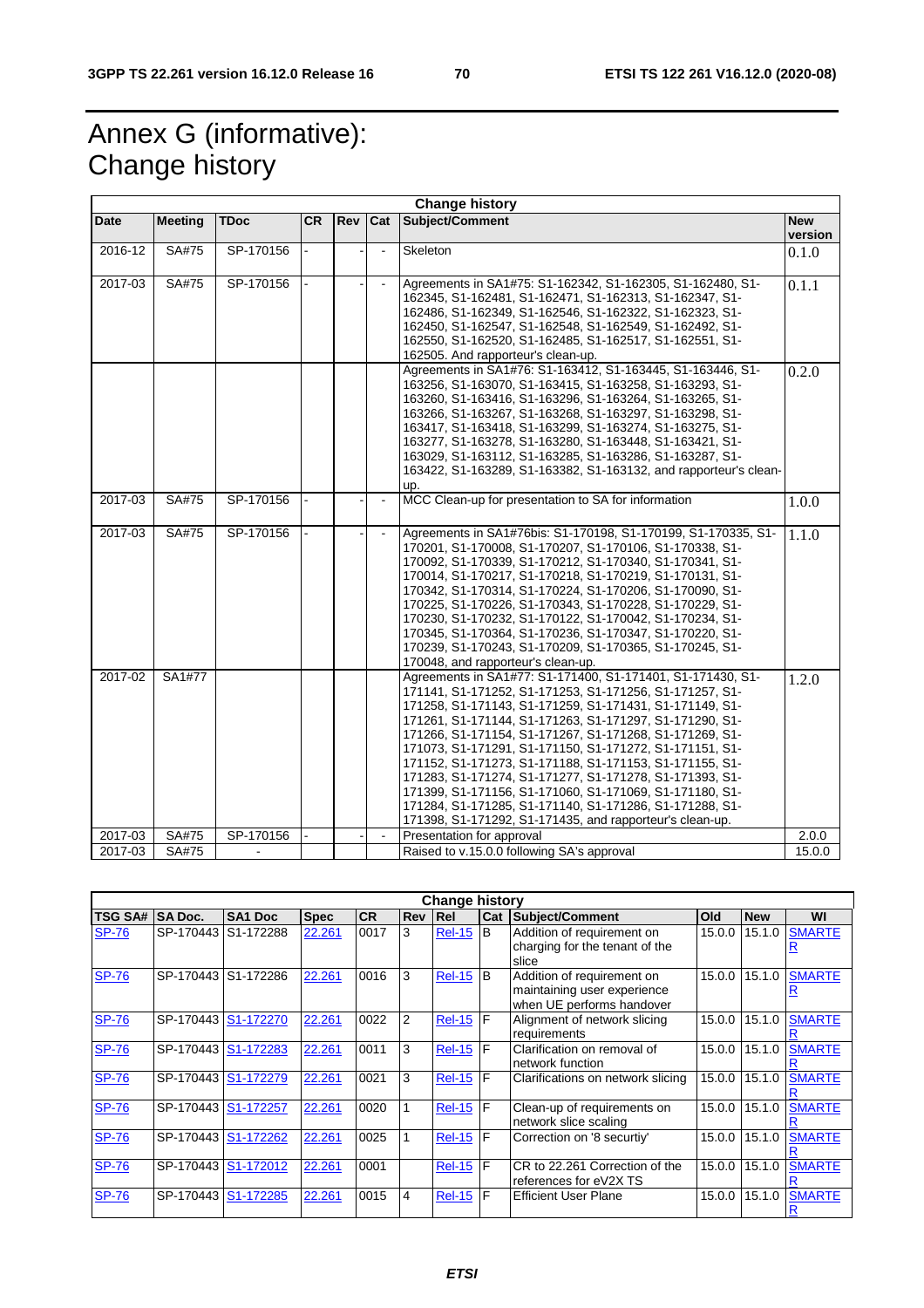| <b>SP-76</b> | SP-170443           | S1-172280           | 22.261 | 0012 | 3              | <b>Rel-15</b>   | С              | Exposure of QoE capability                                                                                                                | 15.0.0 | 15.1.0          | <b>SMARTE</b>                      |
|--------------|---------------------|---------------------|--------|------|----------------|-----------------|----------------|-------------------------------------------------------------------------------------------------------------------------------------------|--------|-----------------|------------------------------------|
| <b>SP-76</b> | SP-170443           | S1-172256           | 22.261 | 0023 | $\mathbf{1}$   | <b>Rel-15</b>   | C              | Maintaining a session whose<br>priority changes in real time                                                                              | 15.0.0 | 15.1.0          | <b>SMARTE</b>                      |
| <b>SP-76</b> | SP-170443           | S1-172261           | 22.261 | 0027 | $\mathbf{1}$   | <b>Rel-15</b>   | B              | parallel transfer of multiple<br>multicast/broadcast user<br>services to a UE                                                             |        | 15.0.0 15.1.0   | <b>SMARTE</b><br>R                 |
| <b>SP-76</b> | SP-170443           | S1-172277           | 22.261 | 0002 | 3              | <b>Rel-15</b>   | F              | Replacement of 5G-RAN with<br>NG-RAN                                                                                                      | 15.0.0 | 15.1.0          | <b>SMARTE</b>                      |
| <b>SP-76</b> | SP-170443           | S1-172278           | 22.261 | 0006 | $\overline{2}$ | <b>Rel-15</b>   | F              | Update service continuity<br>definition                                                                                                   | 15.0.0 | 15.1.0          | <b>SMARTE</b>                      |
| <b>SP-76</b> | SP-170443           | S1-172404           | 22.261 | 0007 | 4              | <b>Rel-15</b>   | C              | Updates to network slice<br>assignment in TS 22.261                                                                                       | 15.0.0 | 15.1.0          | <b>SMARTE</b>                      |
| $SP-76$      | SP-170443 S1-172287 |                     |        |      |                |                 |                | Request in CR 0031r1 to raise<br>this spec to v.16.0.0 without<br>CR0031r1 but with all other CRs                                         | 15.1.0 | 16.0.0          |                                    |
| $SP-77$      | SP-170699           | S1-173544           | 22.261 | 0032 | $\overline{2}$ | <b>Rel-16</b>   | F              | Requirement for audio video<br>sync timing for audio-visual<br>interaction.                                                               | 16.0.0 | 16.1.0          | <b>TEI15</b>                       |
| <b>SP-77</b> |                     | SP-170692 S1-173459 | 22.261 | 0046 |                | <b>Rel-16 A</b> |                | Correction on security<br>requirement for relayed data<br>protection                                                                      |        | 16.0.0 16.1.0   | <b>MONAST</b><br><b>ERY</b>        |
| <b>SP-77</b> | SP-170692 S1-173461 |                     | 22.261 | 0048 |                | $ReI-16$ $A$    |                | Correction on regulatory<br>requirement for all access<br>technologies                                                                    | 16.0.0 | 16.1.0          | <b>MONAST</b><br><b>ERY</b>        |
| <b>SP-77</b> | SP-170692 S1-173463 |                     | 22.261 | 0049 |                | <b>Rel-16</b>   | $\overline{A}$ | Update TS number of eV2X<br>specification                                                                                                 | 16.0.0 | 16.1.0          | <b>MONAST</b><br>ERY               |
| <b>SP-77</b> | SP-170692 S1-173549 |                     | 22.261 | 0051 |                | <b>Rel-16 A</b> |                | Clarification on access control<br>requirement                                                                                            | 16.0.0 | 16.1.0          | <b>SMARTE</b><br>R                 |
| <b>SP-78</b> | SP-170989           | S1-174564           | 22.261 | 0068 | $\mathbf{1}$   | Rel-16          | F              | Provide a more realistic KPI<br>value for Virtual Reality                                                                                 | 16.1.0 | 16.2.0          | <b>TEI16</b>                       |
| $SP-78$      | SP-170987 S1-174620 |                     | 22.261 | 0069 |                | <b>Rel-16</b>   | A              | Clarification of unified access<br>control requirements                                                                                   | 16.1.0 | 16.2.0          | <b>SMARTE</b><br>R                 |
| $SP-79$      | SP-180129           | S1-180598           | 22.261 | 0079 | 2              | <b>Rel-16</b>   | Α              | Clarification of 5GC<br>requirements                                                                                                      | 16.2.0 | 16.3.0          | <b>SMARTE</b>                      |
| $SP-79$      | SP-180130           | S1-180496           | 22.261 | 0077 | 1              | <b>Rel-16</b>   | Α              | Alignment of normative and<br>descriptive clauses for Unified<br><b>Access Control regarding</b><br>operator defined Access<br>Identities | 16.2.0 | 16.3.0          | <b>SMARTE</b><br>R                 |
| $SP-79$      | SP-180130           | S1-180527           | 22.261 | 0088 |                | <b>Rel-16</b>   | A              | Clarification of access Identity in<br>unified access control                                                                             | 16.2.0 | 16.3.0          | <b>SMARTE</b>                      |
| SP-79        | SP-180130           | S1-180529           | 22.261 | 0089 |                | <b>Rel-16</b>   | Α              | Clarification of Messaging in<br>Unified Access Control (UAC)                                                                             | 16.2.0 | 16.3.0          | <b>SMARTE</b>                      |
| SP-79        | SP-180131           | S1-180194           | 22.261 | 0085 |                | <b>Rel-16</b>   | A              | Clarification of latency<br>requirements                                                                                                  | 16.2.0 | 16.3.0          | <b>SMARTE</b>                      |
| $SP-79$      | SP-180213 fromS1-   | 180611              | 22.261 | 0086 | 3              | <b>Rel-16</b>   | Α              | Support Legacy USIM in 5G                                                                                                                 | 16.2.0 | 16.3.0          | <b>SMARTE</b>                      |
| SP-79        | SP-180224           | fromS1-<br>180503   | 22.261 | 0075 | 4              | <b>Rel-16</b>   | l B            | Support of Voice Service<br>Continuity from 5G system to<br><b>UTRAN CS</b>                                                               |        | $16.2.0$ 16.3.0 | 5GVSC                              |
| SP-79        | SP-180140           | S1-180624           | 22.261 | 0090 |                | <b>Rel-16</b>   | F              | Release 15 alignment on the<br><b>KPIs for URLLC</b>                                                                                      | 16.2.0 | 16.3.0          | <b>SMART</b><br>ER_Ph <sub>2</sub> |
| $SP-79$      | SP-180142           | S1-180596           | 22.261 | 0081 | $\overline{2}$ | <b>Rel-16</b>   | B              | 5G Requirements to Prevent a<br>Single Service (e.g. Emergency)<br>from Monopolizing Network<br><b>Resources</b>                          |        | 16.2.0 16.3.0   | <b>SMARTE</b><br><u>R</u>          |
| <b>SP-80</b> |                     | SP-180312 S1-181389 | 22.261 | 0095 | 1              | <b>Rel-16</b>   | $\mathsf F$    | Positioning Part align with Rel-<br>15 structure                                                                                          | 16.3.0 | 16.4.0          | <b>SMARTE</b><br>R_Ph <sub>2</sub> |
| <b>SP-80</b> |                     | SP-180312 S1-181740 | 22.261 | 0103 | 3              | <b>Rel-16</b>   | F              | Clarifications on communication<br>service availability and reliability                                                                   |        | 16.3.0 16.4.0   | <b>SMARTE</b><br>R Ph <sub>2</sub> |
| <b>SP-80</b> | SP-180314           | S1-181714           | 22.261 | 0097 | 3              | <b>Rel-16</b>   | B              | QoS Monitoring                                                                                                                            | 16.3.0 | 16.4.0          | QoS_MO<br>N                        |
| <b>SP-80</b> |                     | SP-180318 S1-181659 | 22.261 | 0253 |                | <b>Rel-16</b>   | B              | Inter-RAT Mobility requirement<br>for realtime service                                                                                    | 16.3.0 | 16.4.0          | <b>MOBRT</b>                       |
| <b>SP-80</b> | SP-180320           | S1-181547           | 22.261 | 0101 | 3              | <b>Rel-16</b>   | B              | Inclusion of ethernet transport<br>services in TS 22.261                                                                                  | 16.3.0 | 16.4.0          | 5GLAN                              |
| <b>SP-80</b> |                     | SP-180325 S1-181671 | 22.261 | 0098 | 3              | <b>Rel-16</b>   | B              | Policy delivery to UE for<br>background data transfer                                                                                     |        | 16.3.0 16.4.0   | PDBDT                              |
| <b>SP-80</b> |                     | SP-180464 S1-181719 | 22.261 | 0254 | 1              | <b>Rel-16</b>   | В              | <b>IMS and Network Slicing</b>                                                                                                            | 16.3.0 | 16.4.0          | enIMS                              |
| $SP-81$      |                     | SP-180752 S1-182662 | 22.261 | 0268 | $\overline{2}$ | $Rel-16$ $A$    |                | Clarification to Delay Tolerant                                                                                                           | 16.4.0 | 16.5.0          | <b>SMARTE</b><br>R                 |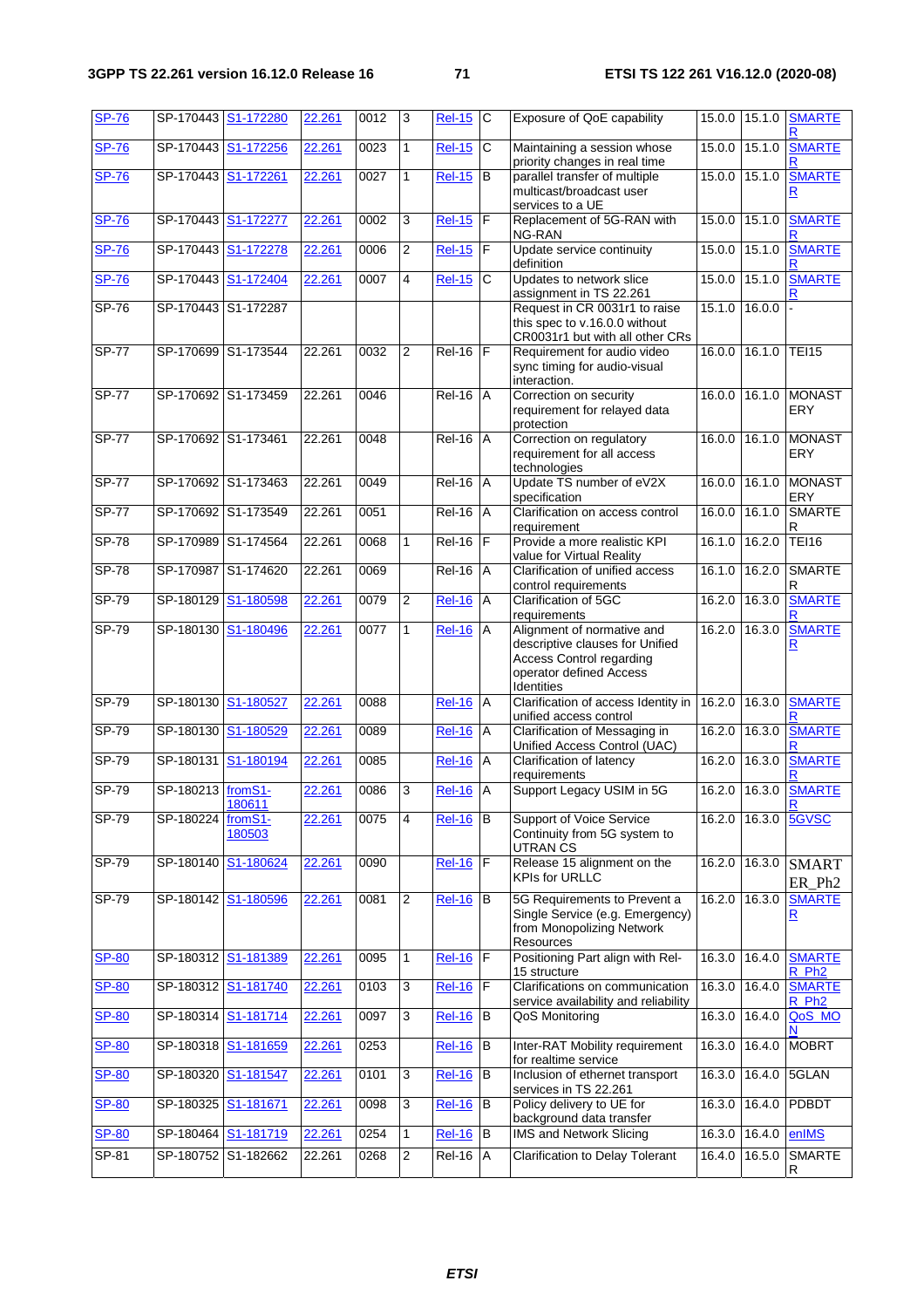| SP-81   |                     | SP-180752 S1-182674 | 22.261 | 0289 | $\overline{2}$ | <b>Rel-16</b> A     |                | Clarify the method of configuring<br>the UE to use Access Identity 1<br>and Access Identity 2                         | 16.4.0 | 16.5.0 | <b>SMARTE</b><br>R  |
|---------|---------------------|---------------------|--------|------|----------------|---------------------|----------------|-----------------------------------------------------------------------------------------------------------------------|--------|--------|---------------------|
| SP-81   |                     | SP-180752 S1-182758 | 22.261 | 0297 | $\mathbf{1}$   | <b>Rel-16</b>       | A              | Support for use of licensed and<br>unlicensed bands                                                                   | 16.4.0 | 16.5.0 | <b>SMARTE</b><br>R  |
| SP-81   | SP-180754 S1-182438 |                     | 22.261 | 0283 | $\mathbf{1}$   | <b>Rel-16</b>       | A              | Addition of new Access category<br>for 'MO signalling on RRC level<br>resulting from other than<br>paging'- Mirror CR | 16.4.0 | 16.5.0 | <b>TEI15</b>        |
| $SP-81$ | SP-180788           | $\blacksquare$      | 22.261 | 0280 | 3              | $Rel-16$ C          |                | Updates to QoS Monitoring<br>Description                                                                              | 16.4.0 | 16.5.0 | QoS_MO<br>N         |
| $SP-81$ | SP-180789           | $\omega$            | 22.261 | 0292 | $\overline{4}$ | $Rel-16$ C          |                | Addition of Informative Annex for<br>QoS Monitoring                                                                   | 16.4.0 | 16.5.0 | QoS_MO<br>N         |
| SP-81   | SP-180763 S1-182677 |                     | 22.261 | 0278 | 3              | <b>Rel-16</b>       | B              | Network service exposure<br>requirements                                                                              | 16.4.0 | 16.5.0 | cyberCAV            |
| SP-81   | SP-180763 S1-182685 |                     | 22.261 | 0295 | $\mathbf{1}$   | $Rel-16$            | $\overline{B}$ | Ethernet support in TS 22.261                                                                                         | 16.4.0 | 16.5.0 | cyberCAV            |
| SP-81   | SP-180763 S1-182756 |                     | 22.261 | 0286 | 3              | <b>Rel-16</b>       | B              | Non-public network<br>requirements                                                                                    | 16.4.0 | 16.5.0 | cyberCAV            |
| SP-81   | SP-180764 S1-182009 |                     | 22.261 | 0255 |                | Rel-16              | $\, {\bf B}$   | Performance requirements for<br>5G satellite access                                                                   | 16.4.0 | 16.5.0 | 5GSAT               |
| SP-81   | SP-180764 S1-182016 |                     | 22.261 | 0261 |                | <b>Rel-16</b>       | $\overline{B}$ | NG-RAN sharing for 5G satellite<br>access network                                                                     | 16.4.0 | 16.5.0 | 5GSAT               |
| SP-81   | SP-180764           | S1-182385           | 22.261 | 0264 | $\mathbf{1}$   | <b>Rel-16</b>       | B              | Satellite links between radio<br>access network and core<br>network                                                   | 16.4.0 | 16.5.0 | 5GSAT               |
| SP-81   |                     | SP-180764 S1-182590 | 22.261 | 0263 | $\overline{2}$ | <b>Rel-16</b>       | B              | Regulatory and charging<br>aspects related to 5G satellite<br>access                                                  | 16.4.0 | 16.5.0 | 5GSAT               |
| SP-81   |                     | SP-180764 S1-182602 | 22.261 | 0256 | 1              | <b>Rel-16</b>       | B              | Multiple access requirements<br>related to 5G satellite access                                                        | 16.4.0 |        | 16.5.0 5GSAT        |
| SP-81   | SP-180764 S1-182605 |                     | 22.261 | 0259 | $\overline{2}$ | $Rel-16$            | B              | Efficient user plane aspects of<br>5G satellite access                                                                | 16.4.0 | 16.5.0 | 5GSAT               |
| SP-81   | SP-180764           | S1-182606           | 22.261 | 0260 | $\overline{2}$ | $\overline{Rel-16}$ | B              | Mobility management related<br>requirements for 5G satellite<br>access                                                | 16.4.0 | 16.5.0 | 5GSAT               |
| SP-81   | SP-180764 S1-182607 |                     | 22.261 | 0262 | 1              | $Rel-16$ B          |                | QoS control aspects of 5G<br>satellite access                                                                         | 16.4.0 |        | 16.5.0 5GSAT        |
| SP-81   |                     | SP-180764 S1-182619 | 22.261 | 0265 | $\mathbf{1}$   | <b>Rel-16</b>       | B              | Broadcast and multicast via<br>satellite access networks                                                              | 16.4.0 | 16.5.0 | 5GSAT               |
| SP-81   |                     | SP-180764 S1-182720 | 22.261 | 0258 | $\overline{2}$ | <b>Rel-16</b>       | B              | Efficient delivery of content<br>using 5G satellite access<br>network                                                 | 16.4.0 | 16.5.0 | 5GSAT               |
| SP-81   |                     | SP-180764 S1-182725 | 22.261 | 0257 | 3              | $ReI-16$ B          |                | Connectivity aspects of 5G<br>satellite access                                                                        | 16.4.0 |        | 16.5.0 5GSAT        |
| SP-81   |                     | SP-180765 S1-182585 | 22.261 | 0269 | $\overline{2}$ | <b>Rel-16</b>       | B              | KPIs for horizontal and vertical<br>positioning service levels in<br>clause 7.3.2                                     | 16.4.0 | 16.5.0 | 5G_HYPO<br>S        |
| SP-81   | SP-180765 S1-182586 |                     | 22.261 | 0270 | $\overline{2}$ | $ReI-16$ B          |                | Other KPIS for 5G positioning<br>services                                                                             | 16.4.0 |        | 16.5.0 5G_HYPO<br>S |
| SP-81   | SP-180765 S1-182587 |                     | 22.261 | 0271 | $\overline{c}$ | <b>Rel-16</b>       | B              | Security requirements for 5G<br>positioning services                                                                  | 16.4.0 |        | 16.5.0 5G_HYPO      |
| $SP-81$ |                     | SP-180765 S1-182588 | 22.261 | 0272 | $\overline{c}$ | <b>Rel-16</b>       | С              | Update description (clause<br>7.3.1) of 5G positioning services                                                       | 16.4.0 |        | 16.5.0 5G_HYPO<br>S |
| SP-81   | SP-180769 S1-182769 |                     | 22.261 | 0273 | 3              | <b>Rel-16</b>       | $\mathsf F$    | Clarification for Inter-RAT<br>Mobility requirement for realtime<br>service                                           | 16.4.0 | 16.5.0 | <b>MOBRT</b>        |
| SP-81   |                     | SP-180770 S1-182395 | 22.261 | 0276 | $\mathbf{1}$   | $Rel-16$ B          |                | <b>5GLAN Requirements</b>                                                                                             | 16.4.0 |        | 16.5.0 5GLAN        |
| $SP-81$ |                     | SP-180770 S1-182702 | 22.261 | 0275 | 2              | $Rel-16$            | B              | 5GLAN charging requirements                                                                                           | 16.4.0 | 16.5.0 | 5GLAN               |
| SP-81   |                     | SP-180770 S1-182755 | 22.261 | 0274 | 3              | Rel-16              | В              | 5GLAN security requirements                                                                                           | 16.4.0 |        | 16.5.0 5GLAN        |
| SP-81   | SP-180774 S1-182771 |                     | 22.261 | 0281 | $\overline{2}$ | $Rel-16$ B          |                | Enhanced network slice<br>requirements based on business<br>role models                                               | 16.4.0 | 16.5.0 | <b>BRMNS</b>        |

| <b>Change history</b> |                |             |            |                |   |                                                                  |                       |  |
|-----------------------|----------------|-------------|------------|----------------|---|------------------------------------------------------------------|-----------------------|--|
| <b>Date</b>           | <b>Meeting</b> | <b>TDoc</b> | <b>CR</b>  | <b>Rev Cat</b> |   | Subject/Comment                                                  | <b>New</b><br>version |  |
| 2018-12               | SP-82          | ISP-181007  | $0331$   2 |                | B | Functional requirements for 5G positioning services (clause 6)   | 16.6.0                |  |
| 2018-12               | SP-82          | SP-181007   | $0309$ 2   |                |   | Termnology correction for positioning-related tables in 7.3.2    | 16.6.0                |  |
| 2018-12               | SP-82          | SP-181007   | 0308 3     |                | D | Clarification on positioning-related descriptions in 7.3.1       | 16.6.0                |  |
| 2018-12               | SP-82          | SP-181007   | $0330$   2 |                | C | Clarification of requirement on energy per fix in clause 7.3.2.3 | 16.6.0                |  |
| 2018-12               | SP-82          | SP-181008   | 0340       |                | C | Update of 5GLAN - Indirect Communication Mode                    | 16.6.0                |  |
| 2018-12               | SP-82          | SP-181008   | 0319 2     |                | ⊏ | Clarification on Ethernet transport services                     | 16.6.0                |  |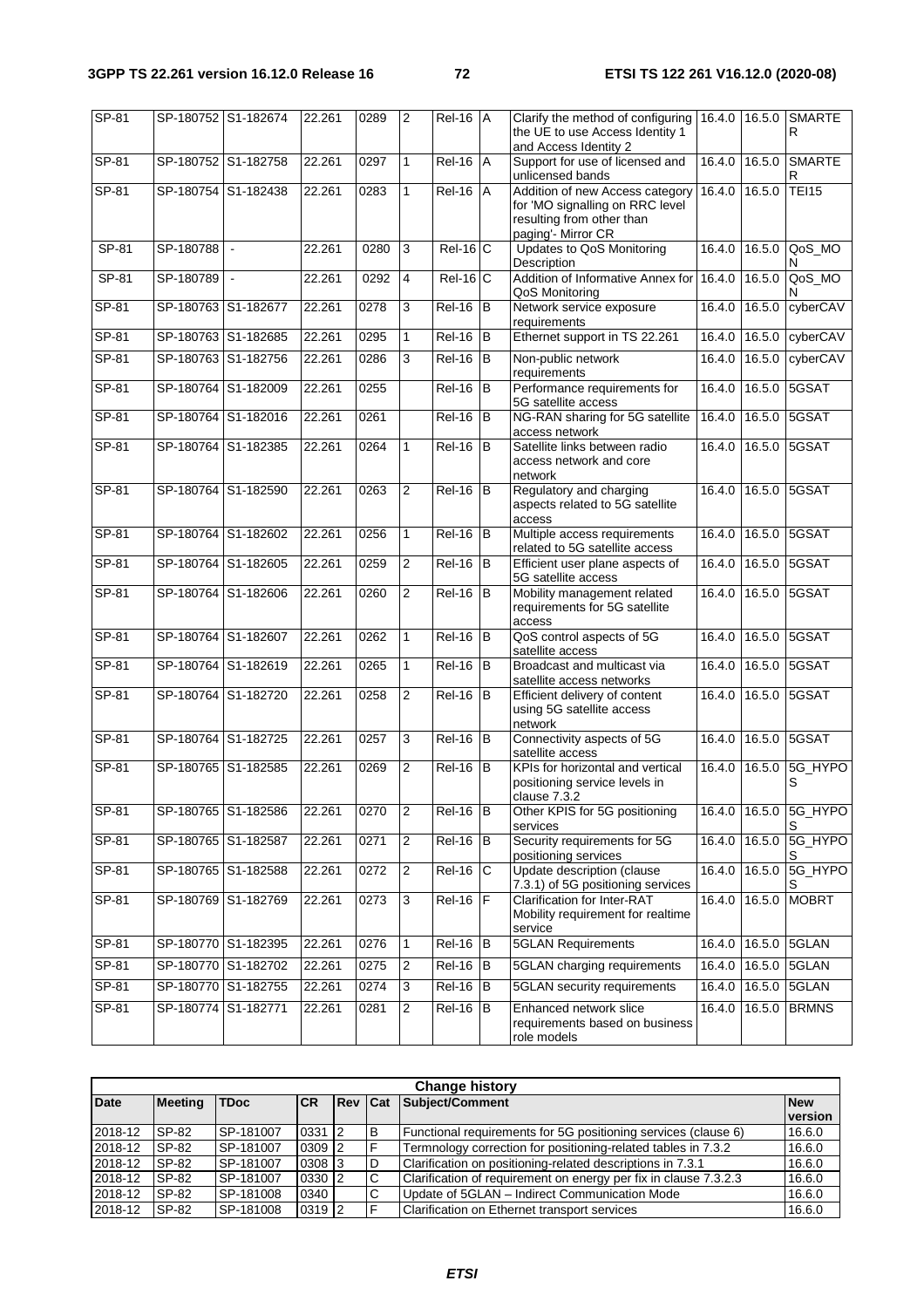| 2018-12 | SP-82  | SP-181008 | $0334$ 2   |                | C                       | Addittion to definition on private communication                      | 16.6.0  |
|---------|--------|-----------|------------|----------------|-------------------------|-----------------------------------------------------------------------|---------|
| 2018-12 | SP-82  | SP-181008 | 0335 2     |                | C                       | Update of 5GLAN - General                                             | 16.6.0  |
| 2018-12 | SP-82  | SP-181008 | 0336 2     |                | Ċ                       | Update of 5G LAN - virtual network (5G LAN-VN).                       | 16.6.0  |
| 2018-12 | SP-82  | SP-181008 | 0341       | $\mathbf{1}$   | С                       | Update of 5GLAN - Service exposure                                    | 16.6.0  |
| 2018-12 | SP-82  | SP-181008 | 0337       | ما             | C                       | Update of 5GLAN - Creation and management                             | 16.6.0  |
| 2018-12 | SP-82  | SP-181008 | 0342       | $\overline{2}$ | С                       | Update of 5GLAN - Security                                            | 16.6.0  |
| 2018-12 | SP-82  | SP-181008 | 0339       | $\overline{4}$ | $\overline{\text{c}}$   | Update of 5GLAN - Discovery                                           | 16.6.0  |
| 2018-12 | SP-82  | SP-181008 | 0338       | 5              | С                       | Update of 5GLAN - Privacy                                             | 16.6.0  |
|         | SP-82  |           | 0316       | 4              | B                       | 5GLAN requirements about enabling disabling UE from 5G-LAN            |         |
| 2018-12 |        | SP-181008 |            |                |                         | based on location                                                     | 16.6.0  |
| 2018-12 | SP-82  | SP-181128 | 0298       | $\overline{2}$ | F                       | Corrections on requirements for SAT                                   | 16.6.0  |
| 2018-12 | SP-82  | SP-181011 | 0310 2     |                | В                       | Enhanced network slice requirements based on business role            | 16.6.0  |
|         |        |           |            |                |                         | models                                                                |         |
| 2018-12 | SP-82  | SP-181011 | 0299       | 3              | F                       | Correction to BRMNS requirements                                      | 16.6.0  |
| 2018-12 | SP-82  | SP-181005 | 0329       |                | B                       | Introduction of cyberCAV                                              | 16.6.0  |
| 2018-12 | SP-82  | SP-181005 | $0311$   2 |                | B                       | Support for security requirements based on FS_CAV                     | 16.6.0  |
| 2018-12 | SP-82  | SP-181005 | 0315       | $\overline{2}$ | F                       | Replacing private network with non-public network                     | 16.6.0  |
| 2018-12 | SP-82  | SP-181005 | $0333$ 2   |                | B                       | cyberCAV - network interaction requirement for uninterrupted real-    | 16.6.0  |
|         |        |           |            |                |                         | time video                                                            |         |
| 2018-12 | SP-82  | SP-181129 | 0303       | $\mathbf{1}$   | B                       | MSGin5G requirements on the 5G system                                 | 16.6.0  |
| 2018-12 | SP-82  | SP-181003 | $0343$ 2   |                | С                       | Update to Annex F for Network Diagnostics                             | 16.6.0  |
| 2018-12 | SP-82  | SP-180997 | 0348       | $\vert$ 1      | F                       | Minor correction to URLLC clause                                      | 16.6.0  |
| 2018-12 | SP-82  | SP-181002 | 0313       |                | F                       | Editorial correction in header                                        | 16.6.0  |
| 2018-12 | SP-82  | SP-181002 | 0312       | $\overline{2}$ | F                       | Clause 7.2 alignment with other Rel-16 WIDs                           | 16.6.0  |
| 2018-12 | SP-82  | SP-181002 | 0349       | $\overline{2}$ | D                       | Move of KPIs for wireless RSU-TCC backhaul to 7.2.3                   | 16.6.0  |
| 2019-03 | SA#83  | SP-190080 | 0354       |                | F                       | Correction to the definition of communication service availability    | 16.7.0  |
| 2019-03 | SA#83  | SP-190080 | 0355       | $\overline{2}$ | F                       | Clarifications of bulk authentication                                 | 16.7.0  |
| 2019-03 | SA#83  | SP-190082 | 0351       |                | F                       | Clarification for 5GLAN requirements                                  | 16.7.0  |
| 2019-03 | SA#83  | SP-190080 | 0352       | 1              | F                       | Update the Annex D in TS 22.261 to align the references               | 16.7.0  |
| 2019-03 | SA#83  | SP-190080 | 0353       | $\mathbf{1}$   | D                       | Editorial clean-up of TS 22.261                                       | 16.7.0  |
| 2019-06 | SA#84  | SP-190302 | 0363       | 3              | F                       | National or regional regulatory requirements for satellite access     | 16.8.0  |
| 2019-06 | SA#84  | SP-190298 | 0361       |                | D                       | Editorial clean-up of TS 22.261                                       | 16.8.0  |
| 2019-06 | SA#84  | SP-190298 | 0359       | 2              | D                       | Changing 'authorized user' to 'authorized entity' in requirements     | 16.8.0  |
|         |        |           |            |                |                         | where an end user is not involved                                     |         |
| 2019-06 | SA#84  | SP-190298 | 0360       | $\overline{2}$ | F                       | Abbreviations of TS 22.261                                            | 16.8.0  |
| 2019-06 | SA#84  | SP-190298 | $0362$   2 |                | F                       | Addition of selection Relay requirements to 22.261                    | 16.8.0  |
| 2019-09 | SA#85  | SP-190803 | 0397       | $\mathbf{1}$   | F                       | Modification of positioning service and high accuracy positioning     | 16.9.0  |
| 2019-09 | SA#85  | SP-190812 | 0392       | 3              | С                       | Definition of absolute and relative positioning                       | 16.9.0  |
| 2019-09 | SA#85  | SP-190798 | 0380       |                | D                       | Editorial corrections of TS 22.261                                    | 16.9.0  |
| 2019-09 | SA#85  | SP-190798 | 0367       | $\mathbf{1}$   | F                       | Clarification of dynamic policy control requirements                  | 16.9.0  |
| 2019-09 | SA#85  | SP-190798 | 0368       | $\overline{2}$ | F                       | Clarification of geographic constraint on a network slice             | 16.9.0  |
| 2019-09 | SA#85  | SP-190798 | 0383 2     |                | F                       | Clarify requirements for bulk IoT operation and authentication        | 16.9.0  |
| 2019-09 | SA#85  | SP-190798 | 0399       | 3              | F                       | Clarifications for KPIs on Low latency and high reliability scenarios | 16.9.0  |
| 2019-12 | SA#86  | SP-191010 | 0407       | 1              | F                       | Clarify requirements for bulk IoT operation                           | 16.10.0 |
| 2019-12 | SA#86  | SP-191010 | 0417       | $\overline{2}$ | $\overline{\mathsf{C}}$ | <b>UAC</b> for NB-IOT                                                 | 16.10.0 |
| 2019-12 | SA#86  | SP-191010 | 0427       | $\overline{2}$ | F                       | Clarifications and updates on the description of positioning use      | 16.10.0 |
|         |        |           |            |                |                         | cases in Annex B and Annex E                                          |         |
| 2019-12 | SA#86  | SP-191012 | 0409       | $\mathbf{1}$   | C                       | Unified Access Control for IMS registration related signalling        | 16.10.0 |
| 2020-03 | SA#87  | SP-200122 | 0435       | $\overline{1}$ | F                       | Manual CAG selection clarification                                    | 16.11.0 |
| 2020-07 | SA#88e | SP-200561 | 0450       | $\vert$ 1      | F                       | Clarify that IAB does not follow UAC                                  | 16.12.0 |
| 2020-07 | SA#88e | SP-200563 | $0441$ 2   |                | F                       | correction to access control for NB-IoT                               | 16.12.0 |
|         |        |           |            |                |                         |                                                                       |         |